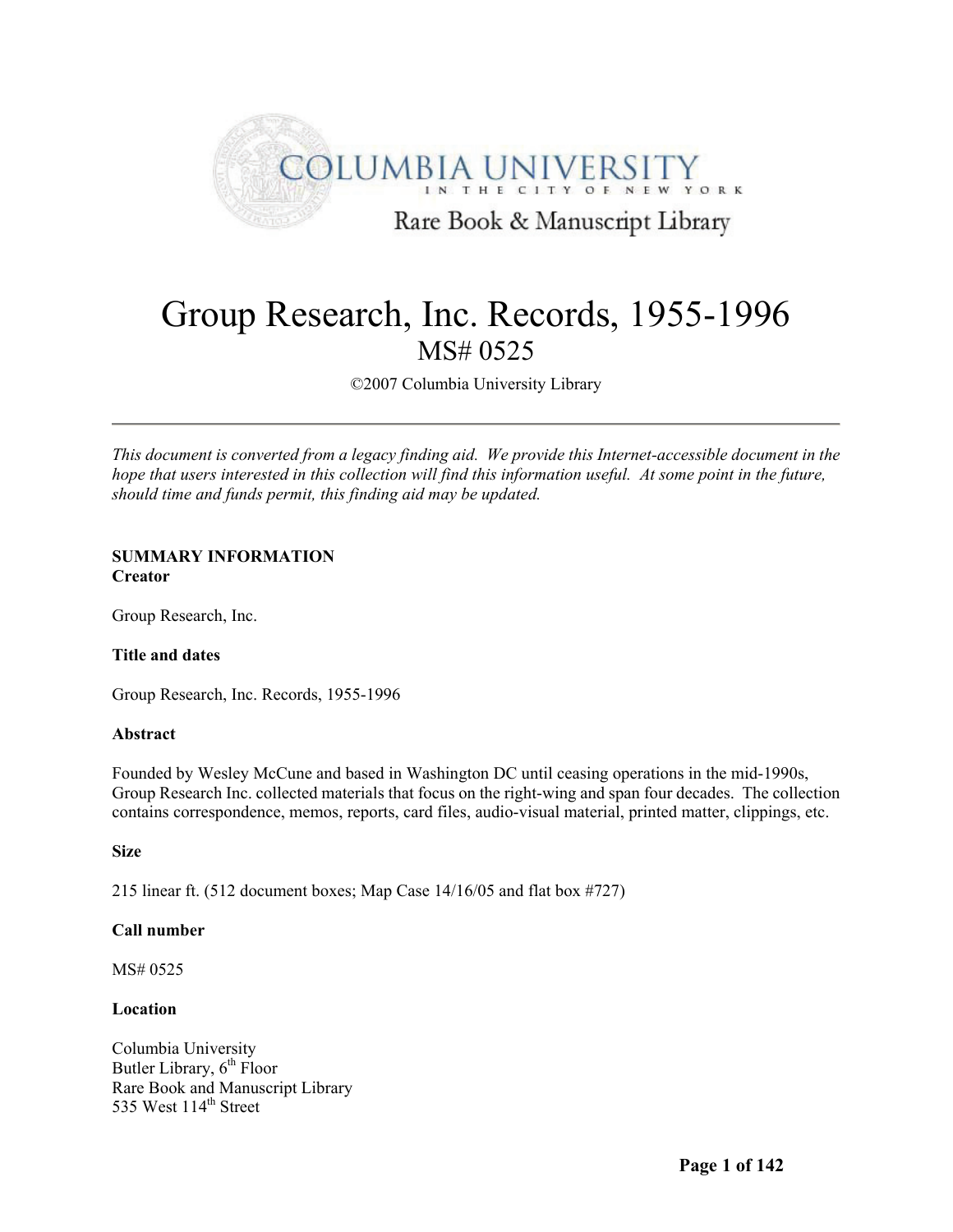<span id="page-1-0"></span>**Box**  New York, NY 10027

# **Language(s) of material**

English

# **History of Group Research, Inc.**

A successful journalist for such magazines as *Newsweek, Time, Life* and *Changing Times* as well as a staff member of several government agencies and government-related organizations, Wesley McCune founded Group Research Inc. in 1962.

Based in Washington DC until ceasing operations in the mid-1990s Group Research Inc. collected materials that focus on the right--wing and span four decades. The resulting Group Research archive includes information about and by right-wing organizations and activists in the form of publications correspondence pamphlets reports newspaper *Congressional Record* and magazine clippings and other ephemera. The collection is thoroughly cross-referenced and contains the *Group Research Directory* which dating mostly from the 1960s provides brief histories of prominent people organizations and publications associated with the right wing.

McCune and his small staff also published an initially bi-monthly but in later years monthly newsletter *Group Research Report* which kept its subscribers abreast of the latest views and actions of right-wingers.

# **Description**

McCune and his staff catalogued the collection to operate as a fully accessible library, and their organization, including their folder labels, has been maintained as much as possible. Most of the materials are arranged alphabetically by topic (rather than, for example, chronologically) and have been divided into fourteen separate series. The collection contains correspondence, memos, reports, card files, audio-visual material, printed matter, clippings, etc. The card files (Series VII) are available on microfilm.

# **Arrangement**

This collection is arranged in 14 series.

| Series I: Topical, 1955-1996                        | Pages 5-106   |
|-----------------------------------------------------|---------------|
| Series II: Topical, 1955-1996                       | Pages 107-113 |
| Series III: States, 1955-1996                       | Pages 114-115 |
| Series IV: Group Research Report, 1962-1996         | Pages 116-117 |
| Series V: Printed Materials, 1960-1985              | Page 118      |
| <b>Series VI: Group Research Directory, undated</b> | Page 119      |
| Series VII: Group Research Card File                | Pages 120-122 |
| 7.1 Personal Names                                  | Page 120      |
| 7.2 Organizations                                   | Pages 121     |
| 7.3 States                                          | Page 122      |
| 7.4 Publications                                    | Page 122      |
| Series VIII: Correspondence                         | Page 123      |
| Series IX: Manuscripts                              | Pages 124-125 |
| Series X:1996 CPAC                                  | Pages 126-127 |
| Series XI: Clippings                                | Pages 128-134 |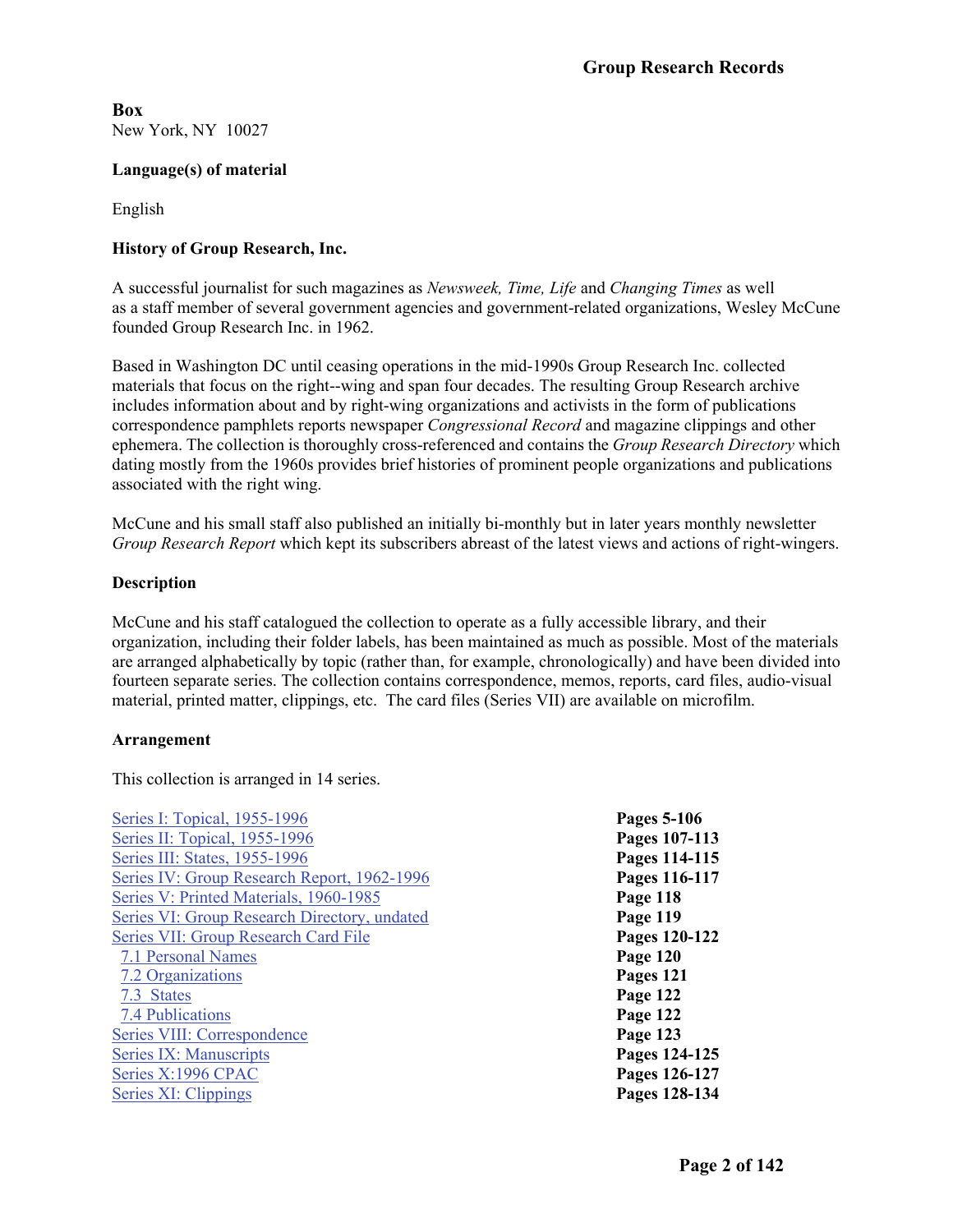# **Box**

| <b>Series XII: Bumper Stickers</b>            | Pages 135-136 |
|-----------------------------------------------|---------------|
| Series XIII: Audiovisual                      | Pages 137-127 |
| 13.1 Phonograph Records (13 inch, 33 1/3 RPM) | Page 137      |
| 13.2 Phonograph Records (13 inch, 33 1/3 RPM) | Page 137      |
| 13.3 Phonograph Records (6 inch, 33 1/3 RPM)  | Page 137      |
| 13.4 Audio Reels (5 inch)                     | Page 137      |
| 13.5 Audio Reels (large)                      | Page 138-139  |
| 13.6 Manuscript Files on Audiovisual Material | Page 139-140  |
| 13.7 Cassette Tapes                           | Page 140      |
| 13.8 Film Strips                              | Page 141      |
| 13.9 VHS                                      | Page 141      |
| 13.10 L-500 VHS                               | Page 141      |
| Series XIV: Oversize [Flat Box 727]           | Page 142      |

#### **ACCESS AND USE Access**

The following boxes are located off-site: 1-506; 509-512. You will need to request this material from the Rare Book and Manuscript Library (RBML) at least twenty-four (24) hours in advance to use the collection in the RBML reading room.

This collection has no restrictions.

# **Restrictions on Use and Copyright Information**

Single photocopies may be made for research purposes. Permission to publish material from the collection must be requested from the Curator of Manuscripts, Rare Book and Manuscript Library (RBML). The RBML approves permission to publish that which it physically owns; the responsibility to secure copyright permission rests with the patron.

# **ACQUISITION AND APPRAISAL Provenance and Acquisition**

Purchase, 1996.

# **Accrual of Records**

No additions are expected.

# **PROCESSING AND OTHER INFORMATION Processing Information**

This collection was processed by RBML staff. Finding aid written by Patrick Lawlor in 1997.

# **Descriptive Rules Used**

Finding aid adheres to that prescribed by *Describing Archives: A Content Standard*

# **Encoding**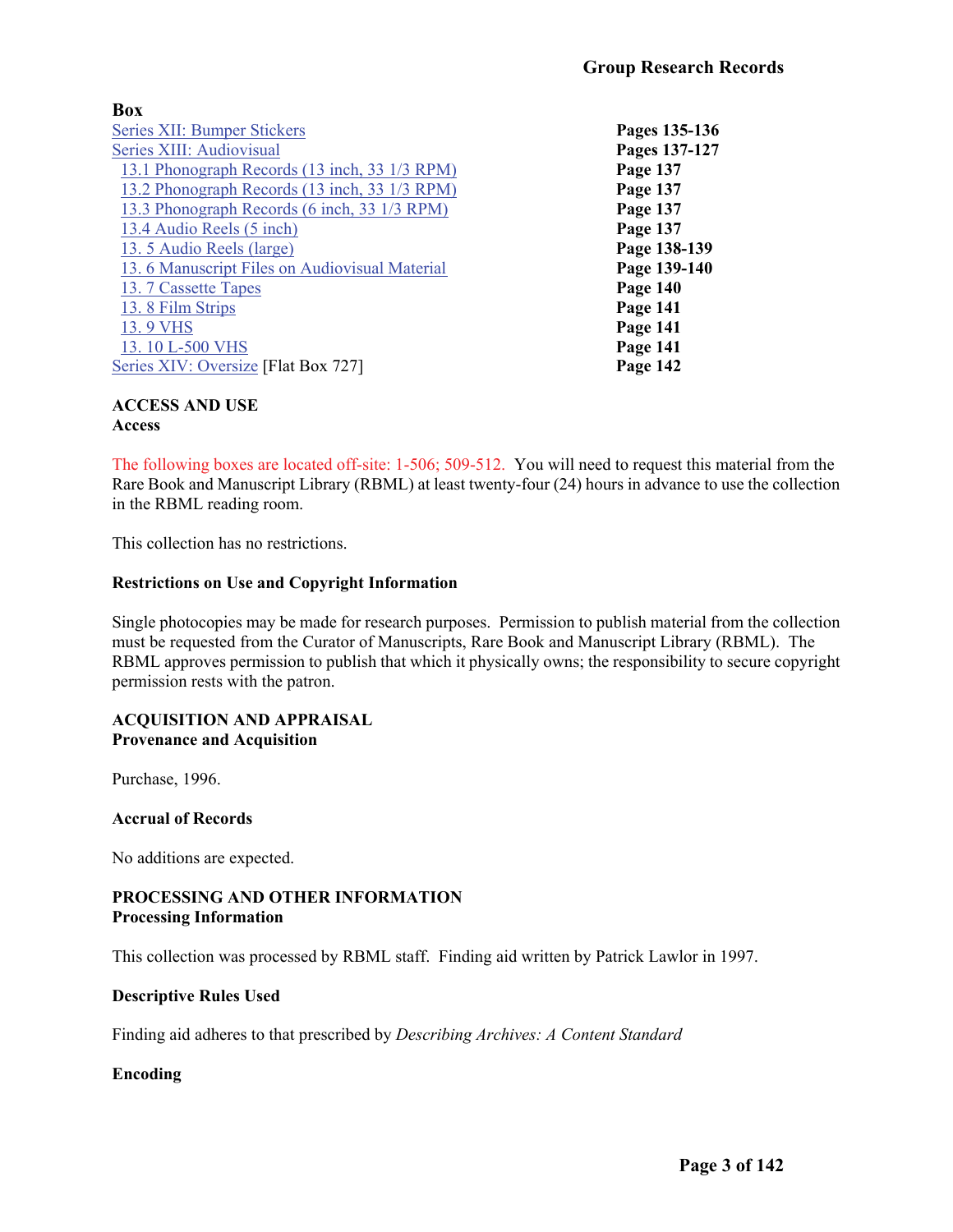**Box**  Finding aid written in English.

# **Preferred Citation**

Identification of specific item; Date (if known); Group Research Records, Inc.; Box and Folder; Rare Book and Manuscript Library, Columbia University Library.

# **Subject Headings**

These papers have been indexed in the Columbia University Library online catalog using the following terms. Those seeking related materials should search under these terms.

Christian conservatism Conservatism**--**United States Group Research, Inc. Group Research Collection (Columbia University Libraries) John Birch Society Political culture Political parties Political movements**--**United States. Pressure groups Radicalism**--**United States Religious right Republicanism Right and left (Political science) Right--wing extremists**--**United States.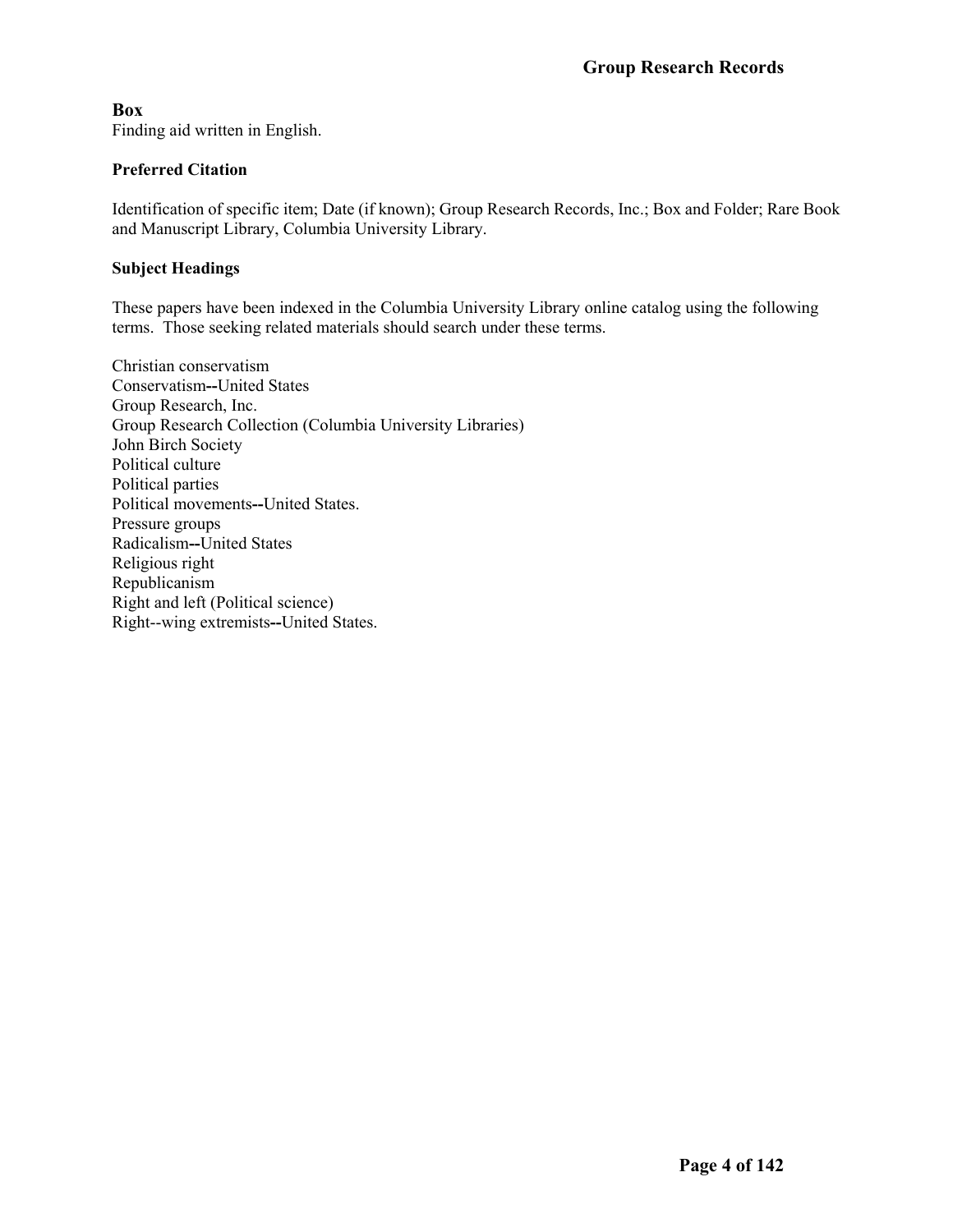# **[SERIES I : TOPICAL](#page-1-0)**

<span id="page-4-0"></span>

| Box 1 | Abortion<br>Abraham Lincoln National Republican Club<br>Abshire, David<br>Accuracy in Media, 1974-1991                                                                                                                                                                                                                                                                                                                                       |
|-------|----------------------------------------------------------------------------------------------------------------------------------------------------------------------------------------------------------------------------------------------------------------------------------------------------------------------------------------------------------------------------------------------------------------------------------------------|
| Box 2 | Accuracy In Media<br><b>Ad Hoc Committees</b><br>Adamson, Lee J.<br><b>Advance Magazine</b><br>Advertising<br>Afghanistan<br>Africa<br>African--American Institute<br>AFL--CIO<br>Agnew, Spiro<br>Agnew, Spiro T. (Gov.) MD<br>Air America, Inc.<br>Air Force Association<br>Alabama State Sovereignty Commission<br>Alamo Cult<br>Alert America Committee, The<br><b>Alert Americans Association</b>                                        |
| Box 3 | Alexander, Holmes<br>Alexander, Lamar<br>Alfalfa Club<br>Alger, Bruce (Rep.) R-TX<br>All-America Protectorate, Inc., St. Louis, MO<br>All American Conference to Combat Communism<br>Allegheny County League of Women Voters<br>Allegheny Foundation<br>Allen-Bradley Co.<br>Allen, Gary<br>Allen, George<br>Allen, Marilyn R.<br>Allen, Richard V.<br>Allen, Robert S.<br>Allen, Steve<br>Alliance, Inc.<br>Almond, Edward M. (Lt.Gen.), AL |
| Box 4 | <b>Alternative Educational Foundation</b><br>Ambassador College, Pasadena, CA<br>America First Party<br>America, Wake Up Committee<br>American Academy of Achievement<br>American Academy of Public Affairs of Los Angeles, Los Angeles, CA<br>American Action<br>American Adviser, The, Sapulpa, OK                                                                                                                                         |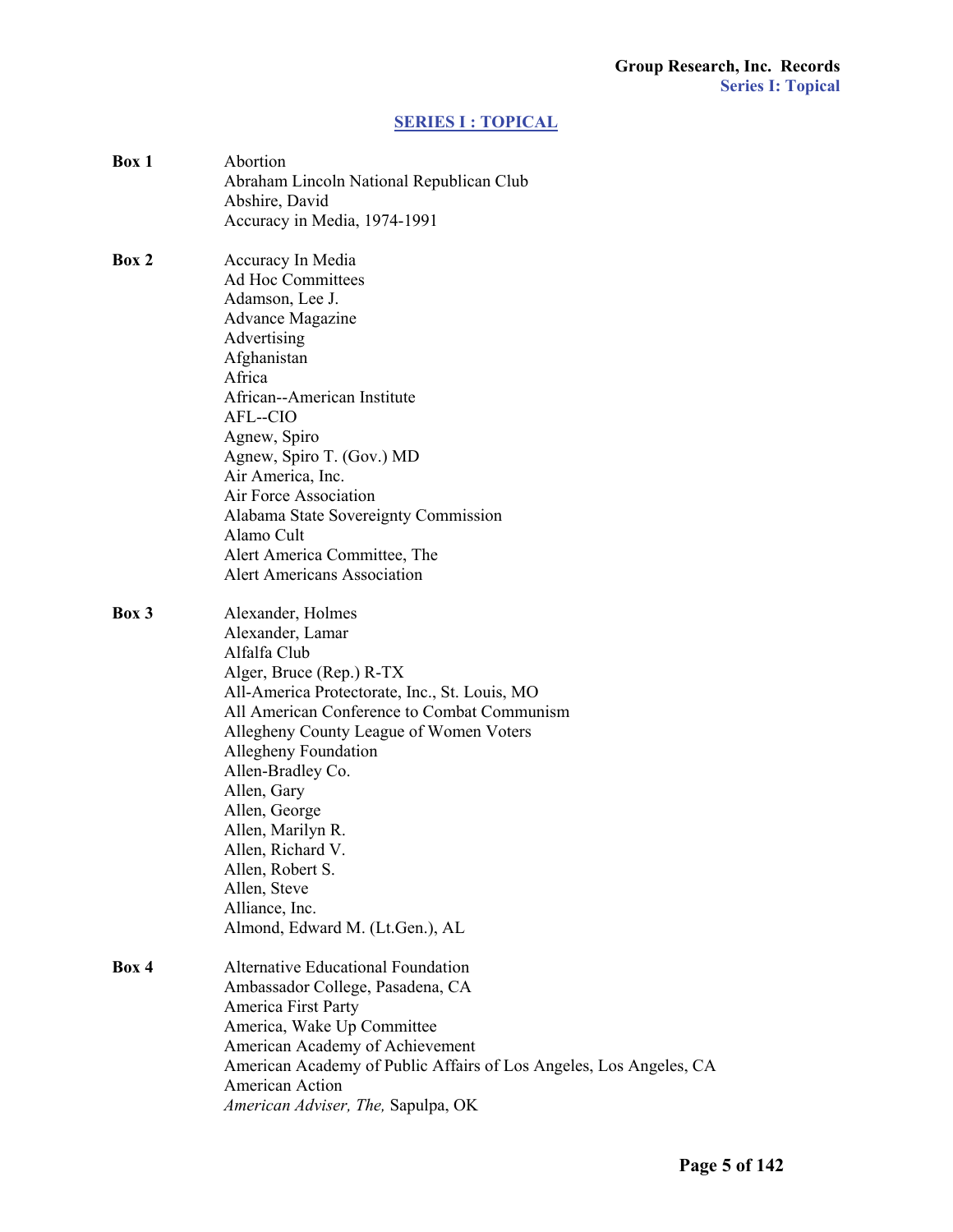|               | African-American Affairs Association, Inc.                                     |
|---------------|--------------------------------------------------------------------------------|
|               | American Afro-Asian Educational Exchange, Inc. Financial                       |
| Box 5         | American Afro-Asian Educational Exchange, Inc.                                 |
|               | American Agricultural Movement (AAM)                                           |
|               | American-Asian Educational Exchange, Inc.                                      |
|               | American Association for Justice, Inc.                                         |
|               | American Association of Christian Schools                                      |
|               | American Association of Retired Persons (AARP)                                 |
|               | American Bar Association (ABA)                                                 |
|               | <b>American Business Conference</b>                                            |
|               | <b>American Capsule News</b>                                                   |
|               | American Cause                                                                 |
| Box 6         | American Challenge                                                             |
|               | American-Chillian Council                                                      |
|               | American China Policy Association                                              |
|               | <b>American Christian Education Associates</b>                                 |
|               | American Christian Heritage Association                                        |
|               | American Civil Liberties Union (ACLU)                                          |
|               | American Coalition for Traditional Values                                      |
|               | American Coalition of Patriotic Societies--"Report to America", Washington, DC |
|               | American Coalition of Patriotic Societies                                      |
|               | American College Milwaukee, WI                                                 |
|               | American College of Emergency Physicians, East Lansing, MI                     |
|               | American Colonization Society                                                  |
|               | American Committee for Aid to Katanga Freedom Fighters, New York, NY           |
|               | American Committee to Free Cuba, Inc., Arcadia, CA                             |
|               | American Conservative Party in Missouri MO                                     |
|               | American Conservative Union--Miscellaneous Publications, Washington, DC        |
| Box 7         | American Conservative Union Washington, DC 1979-1989                           |
| Box 8         | American Conservative Union, Washington, DC 1971-1978                          |
| Box 9         | American Conservative Union, Washington, DC 1965-1970                          |
|               | American Conservative Union--Financial, Washington, DC                         |
|               | <b>American Constitution Party</b>                                             |
|               | American Constitutional Defense Council, Inc.                                  |
|               | American Council for Coordinated Action                                        |
|               | American Council for Free Asia                                                 |
|               | American Council for Judaism, The                                              |
|               | American Council for World Freedom                                             |
|               | Kaub, Philip P. American Council of Christian Laymen                           |
| <b>Box 10</b> | American Council of Young Political Leaders                                    |
|               | American Council on Science and Health                                         |
|               | American Defense Institute                                                     |
|               | American Defense Lobby                                                         |
|               | American Economic Foundation (AEF)--General, New York, NY and Cleveland, OH    |
|               | 1972                                                                           |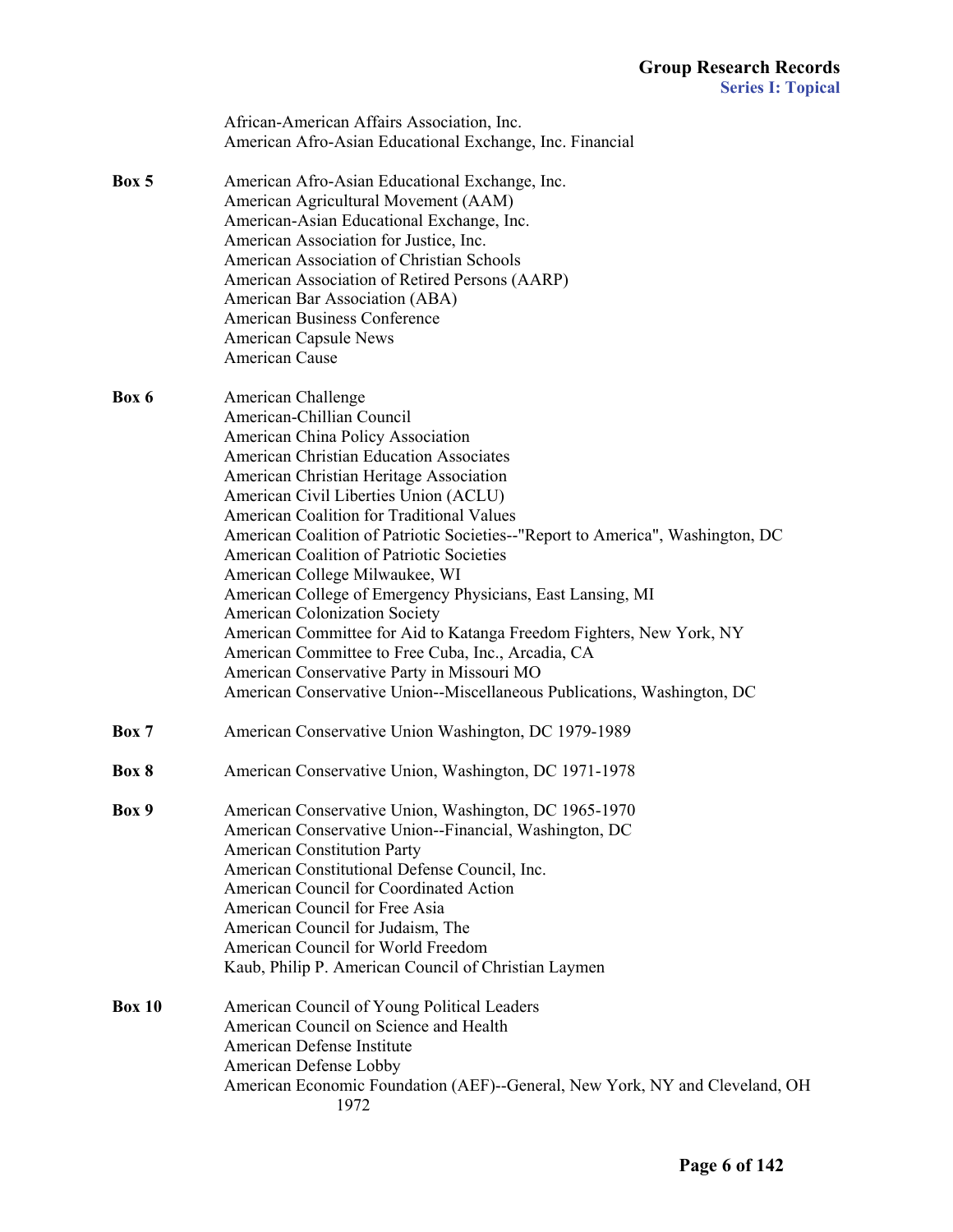|                | American Economic Foundation (AEF)--Financial, New York, NY and Cleveland, OH<br>American Economic Foundation (AEF)--Pamphlets, speeches etc., New York, NY and<br>Cleveland, OH<br>American Economic Foundation (AEF)--General, New York, NY and Cleveland, OH                                                                                                                                                                                                                                                                              |
|----------------|----------------------------------------------------------------------------------------------------------------------------------------------------------------------------------------------------------------------------------------------------------------------------------------------------------------------------------------------------------------------------------------------------------------------------------------------------------------------------------------------------------------------------------------------|
| <b>Box 11</b>  | American Economic Foundation (AEF)--Hall of Free Enterprise, New York, NY and<br>Cleveland, OH<br>American Education Lobby<br>American Emergency Committee on the Panama Canal<br>American Enterprise Association, Washington, DC<br>American Enterprise Institute for Public Policy Research--Financial, Washington, DC                                                                                                                                                                                                                     |
|                | American Enterprise Institute for Public Policy Research, Washington, DC, 1986-                                                                                                                                                                                                                                                                                                                                                                                                                                                              |
| <b>Box 12</b>  | American Enterprise Institute for Public Policy Research, Washington, DC, 1980-<br>American Enterprise Institute for Public Policy Research--General, Washington, DC, 1976<br>American Enterprise Institute for Public Policy Research--General, Washington, DC,<br>1972--75                                                                                                                                                                                                                                                                 |
| <b>Box 13</b>  | American Enterprise Institute for Public Policy Research--General, Washington, DC<br>American Enterprise Institute for Public Policy Research--Publications, Washington, DC<br><b>American Eugenics Party</b><br>American Family Institute, The                                                                                                                                                                                                                                                                                              |
| <b>Box 346</b> | American Federation of Labor-Congress of Industrial Organizations (AFL--CIO)<br><b>News</b>                                                                                                                                                                                                                                                                                                                                                                                                                                                  |
| <b>Box 13</b>  | American Federation of Physicians and Dentists<br>American Flag Committee<br>American Freedom Center<br>American Freedom Network<br>American Freedom Rallies<br>American Friends of Katanga<br>American Friends of the Middle East<br>American Friends of Vietnam<br>American Good Government Society--Financial, Washington, DC<br>American Good Government Society--General, Washington, DC<br>American Good Government Society, Washington, DC--Newspaper, magazine and<br>Congressional Record clippings<br>American Heritage Foundation |
| <b>Box 14</b>  | American Independent Party<br>American Industrial Health Council<br>American Institute for Economic Research<br>American Institute for Free Labor Development<br>American Institute for Public Service<br>American Institute of Governmental Research, Inc.<br>American Institute of Political Communication<br>American Institute of Political Research, Inc.<br>American Italian Anti-Defamation League<br>American Jewish Association<br>American Jewish Committee                                                                        |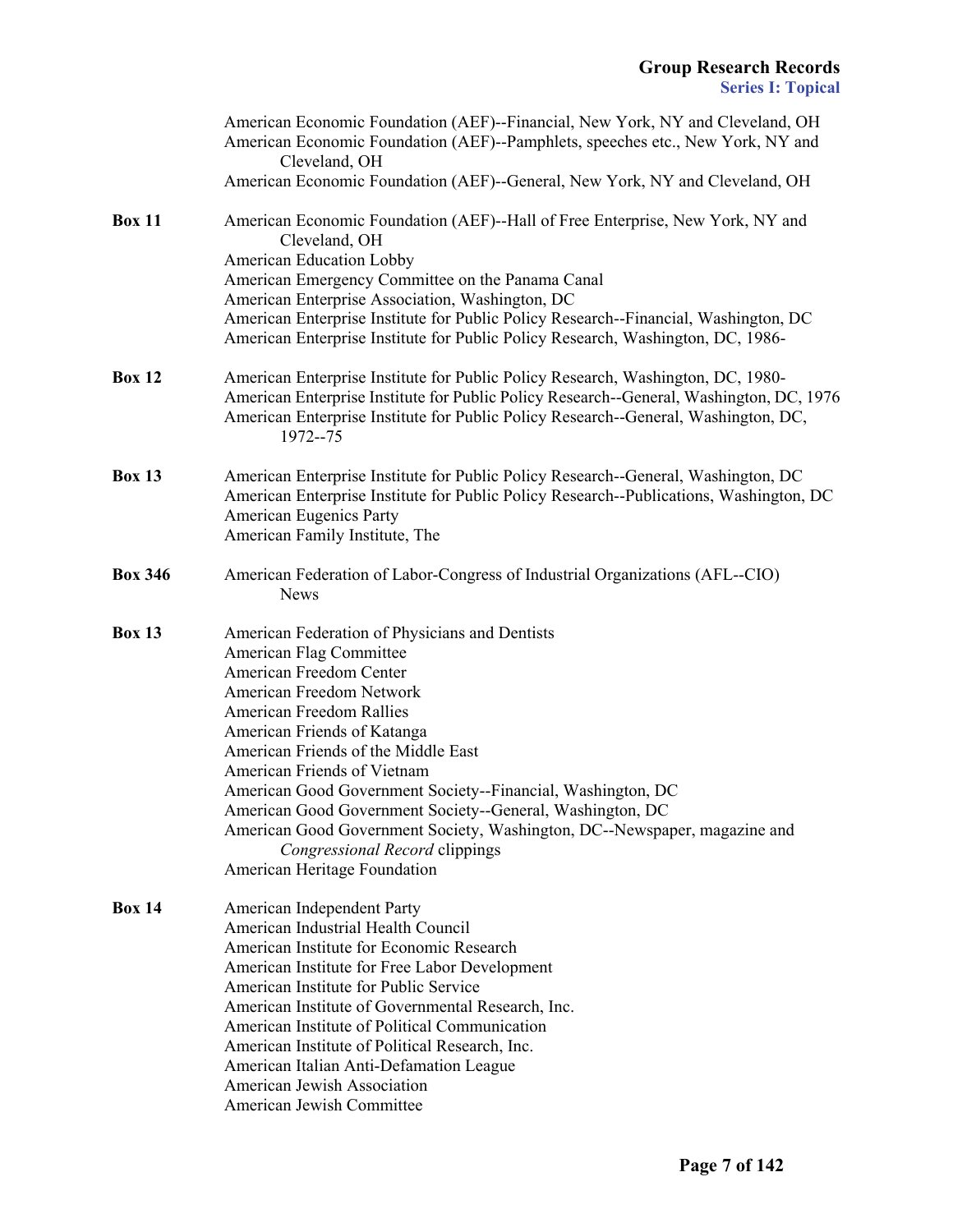|               | American Jewish Forum<br>American Jewish League Against Communism, Inc.<br>American Labor<br>American Labor Conferences on International Affairs                                                                                                                                                                    |
|---------------|---------------------------------------------------------------------------------------------------------------------------------------------------------------------------------------------------------------------------------------------------------------------------------------------------------------------|
|               | American League of Lobbyists<br>American Legal Foundation                                                                                                                                                                                                                                                           |
| <b>Box 15</b> | American Legion--Newspaper clippings<br>American Legion--Letters, resolutions and general<br>American Legion--Congressional Record clippings<br>American Legion--Publications<br>American Liberty Crusader<br>American Lobby, The                                                                                   |
| <b>Box 16</b> | American Legislative Exchange Council<br>American Lobby<br>American Medical Association (AMA)--Congressional Record clippings<br>American Medical Association (AMA)--Clippings, 1953-68<br>American Medical Association (AMA)--General                                                                              |
| <b>Box 17</b> | American Medical Association (AMA)--Magazine articles on<br>American Medical Association (AMA)--Medicare<br>American Medical Association (AMA)--AMPAC<br>American Medical Association (AMA)--Rural Health<br>American Mercury<br><b>American Military Party</b>                                                     |
| <b>Box 18</b> | American Nazi Party--Publications<br>American Nazi Party--General<br>American Nazi Party--Magazine and Congressional Record clippings<br>American Nazi Party--Newspaper clippings, 1980-<br>American Nazi Party--Newspaper clippings, 1971-                                                                         |
| <b>Box 19</b> | American Nazi Party--Newspaper clippings<br>American Opinion, Belmont, MA<br><b>American Opinion Bookstores</b><br>American Opinion Forum<br>American Opinion Library--National and local<br>American Opinion Speakers Bureau--Speech in a Social Movement, 1967 (MA thesis),<br>Brookfield, MA                     |
| <b>Box 20</b> | American Opinion Speakers Bureau, Brookfield, MA<br>American Ordinance Association<br>American Orthodox Church of North America<br>American Party--General<br>American Party, AR<br>American Party, CA<br>American Party, Washington DC<br>American Party, FL<br>American Party, Savannah, GA<br>American Party, ID |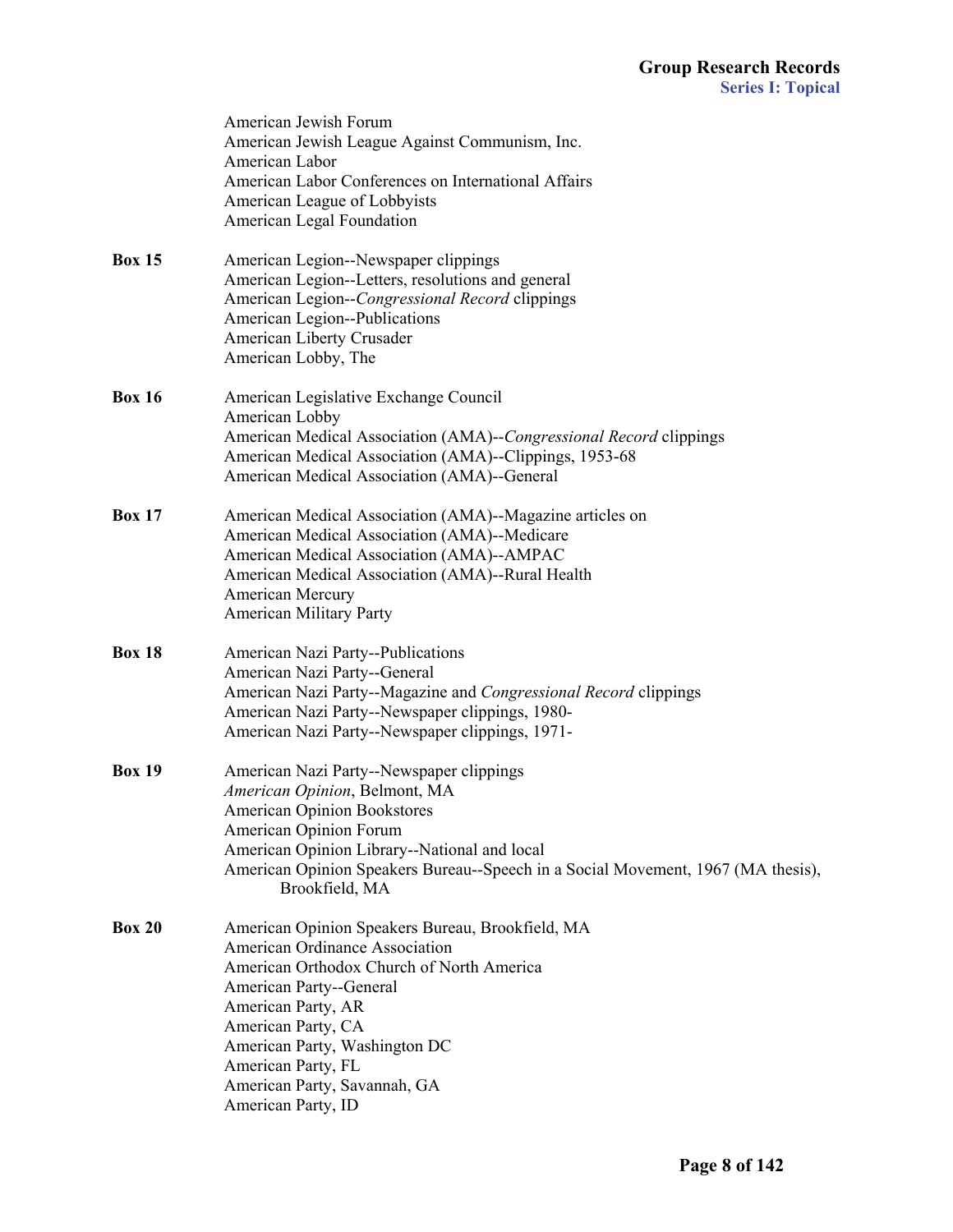|               | American Party, IL                                                      |
|---------------|-------------------------------------------------------------------------|
|               | American Party, IN                                                      |
|               | American Party, IA                                                      |
|               | American Party, KS                                                      |
|               | American Party, MD                                                      |
|               | American Party, MA                                                      |
|               | American Party, MI                                                      |
|               | American Party, MO                                                      |
|               | American Party, NJ                                                      |
|               | American Party, OH                                                      |
|               | American Party, OK                                                      |
|               | American Independent Party, TX                                          |
|               | American Party, UT                                                      |
|               | American Party, VA                                                      |
|               | American Party, WI                                                      |
|               | American Party (and Foundation), The                                    |
|               | American Patriot Hall of Fame                                           |
|               | <b>American Patriots</b>                                                |
|               | <b>American Peace Society</b>                                           |
|               | American People                                                         |
|               | American Political Science Association                                  |
|               | <b>American Politics</b>                                                |
| <b>Box 21</b> | American Progress Foundation, Los Angeles, CA                           |
|               | American Protestant Defense League                                      |
|               | American Public Relations Forum, Inc.                                   |
|               | <b>American Publications</b>                                            |
|               | American Purpose                                                        |
|               | <b>American Research Foundation</b>                                     |
|               | American Review, The                                                    |
|               | American Schools and Colleges Association                               |
|               | American Sentinel, 1993-                                                |
|               | American Sentinel, The                                                  |
|               | American Society for the Defense of Tradition, Family and Property, The |
|               | American Society for Industrial Security                                |
|               | American Society of African Culture                                     |
|               | American Society of Local Officials                                     |
|               | American-Southern Africa Council                                        |
| <b>Box 22</b> | American-Southern Africa Council                                        |
|               | American Space Frontiers Committee                                      |
|               | American Standard                                                       |
|               | American States' Rights Party                                           |
|               | American Statesman, The, Salt Lake City, UT                             |
|               | American Strategy, Inc.                                                 |
|               | American Studies Center, The                                            |
|               | <b>American Surveys</b>                                                 |
|               | American Taxpayers' Association, Fall River, MA                         |
|               | <b>American Teachers</b>                                                |
|               | American Themes                                                         |
|               | American Thought and Action                                             |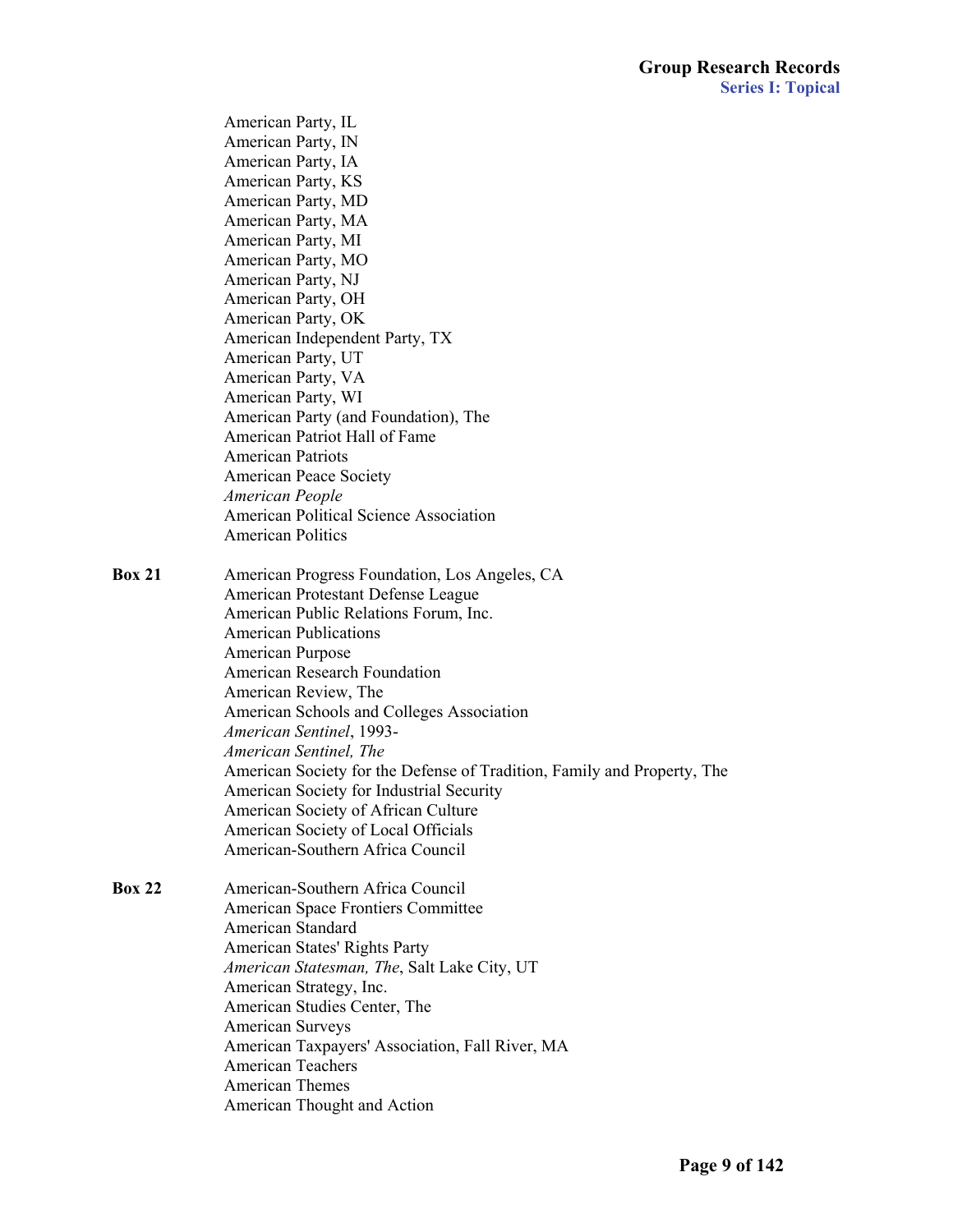|               | American Thrift Assembly<br>American Trucking Association<br>American-Ukrainian Republican Council<br>American United, Malibu, CA<br>American United Council<br>American Veterans Committee                                                                                                                                                                                                                                                                                                                                                                                                                                         |
|---------------|-------------------------------------------------------------------------------------------------------------------------------------------------------------------------------------------------------------------------------------------------------------------------------------------------------------------------------------------------------------------------------------------------------------------------------------------------------------------------------------------------------------------------------------------------------------------------------------------------------------------------------------|
| <b>Box 23</b> | American View<br>American Viewpoint, Inc.<br>American Volunteer Group<br><b>American Voters Federation</b><br>American Way Feature, Inc., Los Angeles, CA<br>American Way, Inc., The, Evansville, IN<br>American Youth for a Just Peace<br><b>American Zionist Federation</b><br>Americana                                                                                                                                                                                                                                                                                                                                          |
|               | Americanism Center<br>Americanism Educational League, Los Angeles, CA<br><b>Americanist Political Action</b><br>Americanist Research and Defense Fund<br>Americans Against Socialized Medicine<br>Americans Building Constitutionally, Barrington, IL<br>Americans for a Sound Foreign Policy<br>Americans for Agnew<br>Americans for America<br>Americans for Biblical Government<br>Americans for Bush<br>Americans for Congressional Action to Free the Baltic States<br>Americans for Conservative Action<br>Americans for Conservative Education<br>Americans for Constitutional Action (ACA)--Congressional Record clippings, |
| <b>Box 24</b> | Washington, DC<br>Americans for Constitutional Action--Articles on newsletter, magazine speeches<br>and general reports<br>Americans for Constitutional Action--Financial Information<br>Americans for Constitutional Action--General, 1971-<br>Americans for Constitutional Action--General                                                                                                                                                                                                                                                                                                                                        |
| <b>Box 25</b> | Americans for Constitutional Action, 1976-<br>Americans for Constitutional Action--News releases<br>Americans for Constitutional Action--Newspaper clippings, 1971-<br>Americans for Constitutional Action--Newspaper clippings<br>Americans for Effective Law Enforcement<br>Americans for Freedom<br>Americans for Law and Order<br>Americans for Liberty and Independence<br>Americans for National Security (AFNS), Washington, DC<br>Americans for Nuclear Energy<br>Americans for Patriotism                                                                                                                                  |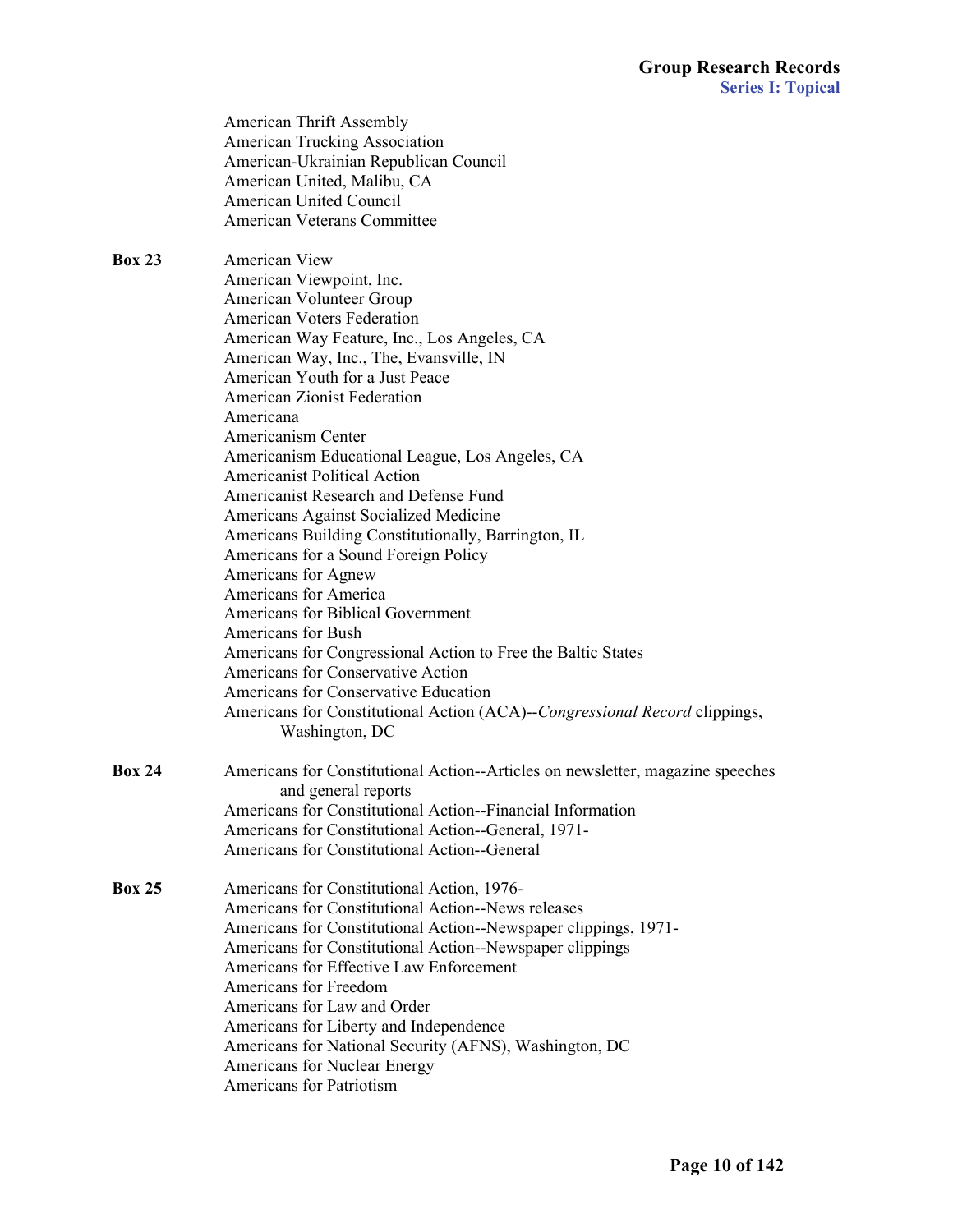| <b>Box 26</b> | Americans for Peace                                                                    |
|---------------|----------------------------------------------------------------------------------------|
|               | Americans for the Competitive Enterprise System                                        |
|               | Americans for the National Voter Initiative Amendment                                  |
|               | Americans for Political Responsibility                                                 |
|               | Americans for the Preservation of the White Race                                       |
|               | Americans for the Reagan Agenda                                                        |
|               | Americans (of Lebanese--Syrian Ancestry) for America                                   |
|               | Americans on Guard                                                                     |
|               | Americans United                                                                       |
|               | Americans United for Life                                                              |
|               | America's Future, Inc.--Operation Textbook, New Rochelle, NY                           |
|               | America's Future, Inc.--Financial, New Rochelle, NY                                    |
|               | America's Future, Inc.--General, New Rochelle, NY, 1982-                               |
| <b>Box 27</b> | America's Future, Inc.--General, New Rochelle, NY, 1973-                               |
|               | America's Victory Force                                                                |
|               | <b>Americus Foundation</b>                                                             |
|               | Ammunition                                                                             |
|               | Amnesty International                                                                  |
|               | Amvets                                                                                 |
|               | Amway                                                                                  |
| <b>Box 28</b> | <b>Amway Sales</b>                                                                     |
|               | Amyx, Hurst Know Your Enemy                                                            |
|               | Analysis                                                                               |
|               | Anderson, E. L. (Ph.D.)                                                                |
|               | Anderson, John B. (R-IL)                                                               |
|               | Anderson, Martin                                                                       |
|               | Anderson, Robert O.                                                                    |
|               | Anderson, Tom--Magazine and <i>Congressional Record</i> clippings, Nashville, TN       |
|               | Anderson, Tom--Newspaper clippings                                                     |
|               | Anderson, Tom--Columns                                                                 |
|               | Anderson, Tom--General                                                                 |
|               |                                                                                        |
| <b>Box 29</b> | Anderson, William R. (Capt.)                                                           |
|               | Anderson, Mark                                                                         |
|               | Andrews, T. Coleman, Richmond, VA                                                      |
|               | Anglo-Saxon Christian Crusade, Inc.                                                    |
|               | Annenberg, Walter                                                                      |
|               | Annis, Edward R. (Dr.)                                                                 |
|               | Answers                                                                                |
|               | Anti-Communism--General                                                                |
|               | Anti-Bolshevik Bloc of Nations                                                         |
|               | Anti-Anti-Communism                                                                    |
|               | Anti-Communist Advisory Committee--Material related to Edward Hunter's allegation of a |
|               | Moscow-directed effort to undermine domestic U.S. anti-communist efforts               |
|               | Anti-Communist Advisory Committee                                                      |
|               | Anti-Communist Book Club, The                                                          |
|               | Anti-Communist Christian Association                                                   |
|               | Anti-Communist League                                                                  |
|               | Anti-Communist League of the Americas                                                  |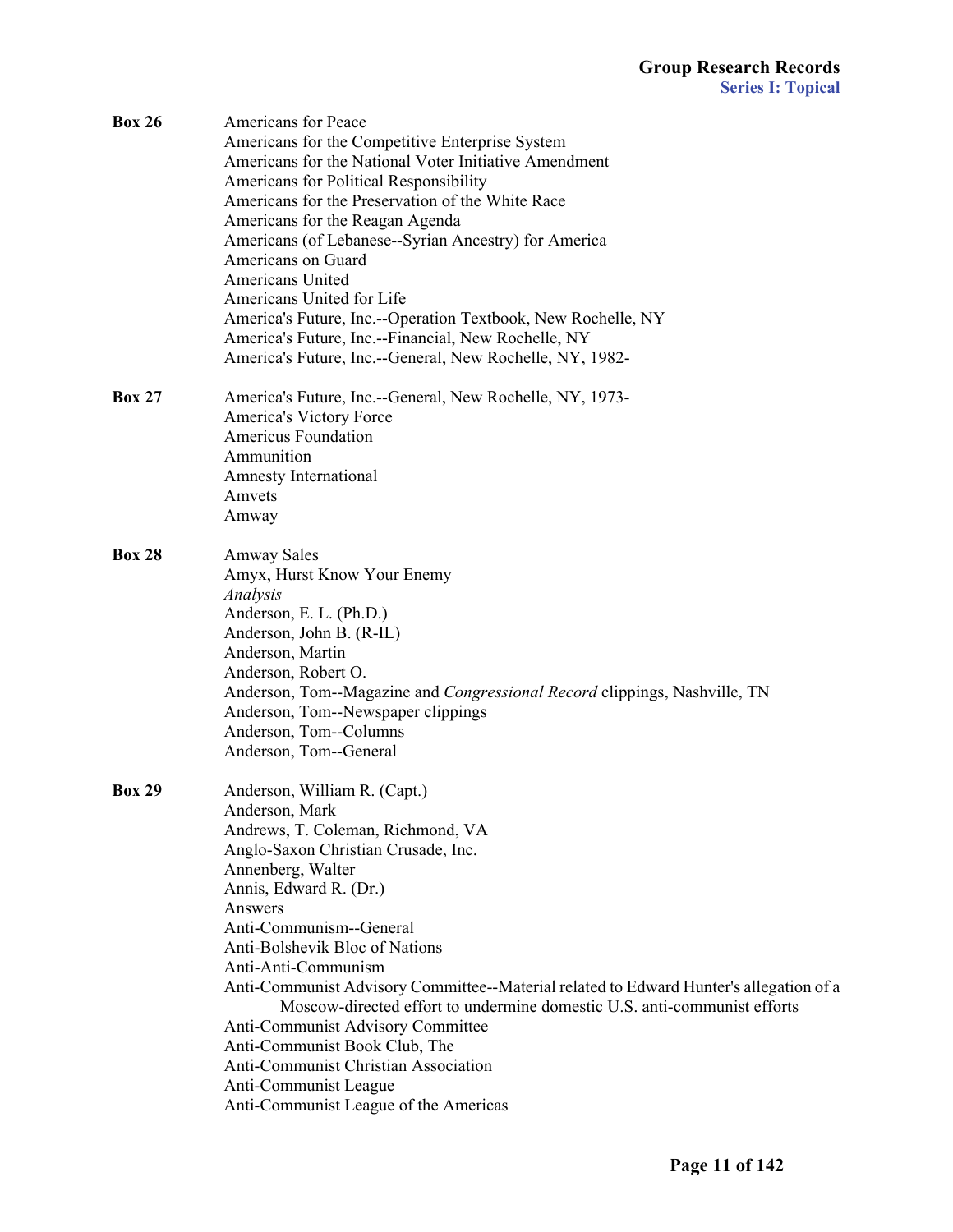|               | Anti-Communist Liaison, Arlington, VA<br>Jackson, Donald (Rep., R-CA) Anti-Communist Voters League (ACVL), Los Angeles, CA<br>Anti-Defamation League of B'Nai B'Rith                                                                                                                                                                                                                                                                                                                                                                                                                                                                                                        |
|---------------|-----------------------------------------------------------------------------------------------------------------------------------------------------------------------------------------------------------------------------------------------------------------------------------------------------------------------------------------------------------------------------------------------------------------------------------------------------------------------------------------------------------------------------------------------------------------------------------------------------------------------------------------------------------------------------|
| <b>Box 30</b> | Anti-Semitism, 1974, 1991-<br>Anti-Semitism<br>Anti-Subversive League, The<br>App, Austin J. (Dr.)<br>Appeal to Reason, The<br>Appendix Nine<br>Arabic Lobby<br>Arabic Society of Americanists                                                                                                                                                                                                                                                                                                                                                                                                                                                                              |
| <b>Box 31</b> | Archer Daniels Midland Company<br>Arizona Justice for Katanga Committee<br>Arizona News Digest Weekly<br>Ark-La-Texas Anti-Communist (School) Association<br>Arkansas Free Enterprise<br><b>Arlington House</b><br>Armaggedon<br><b>Armco Foundation</b><br>Armed Forces Roll Call Newsletter, The<br>Armey, Richard K. (Rep.), R-TX<br><b>Armstrong Cork Company</b><br>Armstrong, George W. (Jr. and Sr.), Fort Worth, TX<br>Armstrong, O.K.<br>Armstrong, William L. (Sen.), R-CO<br>Arnheiter, Marcus Aurelius<br>Arnold, James E.<br>Arutunoff, Armais<br>Ashbrook, John (Rep.) R-OH                                                                                   |
| <b>Box 32</b> | Asia Foundation<br>Associated Clubs, Inc., The<br>Associated Farmers of California,<br>Associated General Contractors of America<br><b>Association for Christian Schools</b><br><b>Association for Cultural Freedom</b><br>Association for Freedom of Choice<br>Association for Industrial Mobilization<br>Association for Union Democracy<br><b>Association of American Dentists</b><br>Asian Speakers Bureau<br>Assassinations<br>Assembly of Captive European Nations<br>Associated Builders and Contractors (ABC)<br>Association of the United States Army<br>Atkinson, James D.<br>Atlanta Times, Atlanta, GA<br>Atlantic Council of the United States, The<br>Attacks |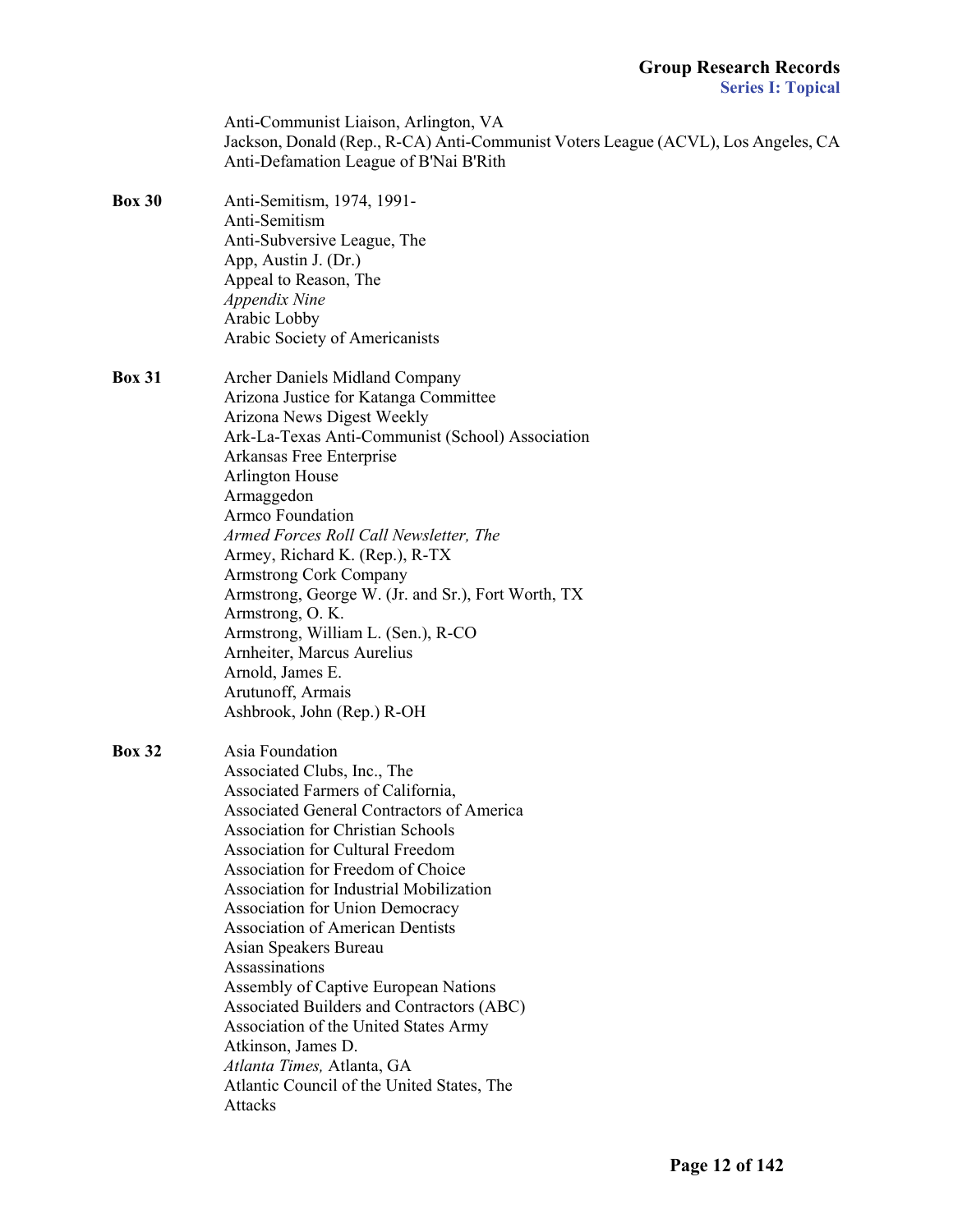| <b>Box 33</b> | Asian Peoples' Anti-Communist League, The<br>Association of American Physicians and Surgeons, Inc., Chicago, IL (main office)<br>Association of Commerce and Industry<br><b>Association of Concerned Taxpayers</b><br><b>Association of Consulting Foresters</b><br>Association of Relatives Pro--Freedom of Cuban Political Prisoners, Inc.<br>Association of Responsible Citizens, Inc., The<br><b>Association of Student Governments</b><br>Atwater, Lee<br>Auchinloss, Bayard--Sound Dollar<br>Audio Bible Society of America, Inc.<br>Auger, Wes (Rev.)<br>Austin Anti-Communism League<br><b>Austin's Americanism Committee</b><br><b>Avalon Foundation</b><br>Emanuel, Victor AVCO Manufacturing Corporation<br>Average Citizens, Voters, and Taxpayers Association of America<br>Avins, Alfred<br>Aware--The Square Newspaper<br>Aware, Inc.<br>Baarslag, Karl Herman William, Washington, DC<br>Babcock, M. Catherine (Inc.)<br>Babcock, Tim (Gov.), R-MT<br>Babson's Washington Forecast<br>Baker, Howard H., Jr. (Sen.), R-TN |
|---------------|------------------------------------------------------------------------------------------------------------------------------------------------------------------------------------------------------------------------------------------------------------------------------------------------------------------------------------------------------------------------------------------------------------------------------------------------------------------------------------------------------------------------------------------------------------------------------------------------------------------------------------------------------------------------------------------------------------------------------------------------------------------------------------------------------------------------------------------------------------------------------------------------------------------------------------------------------------------------------------------------------------------------------------------|
| <b>Box 34</b> | Baker, Robert G. "Bobby", Jr.<br>Bakshian, Aram<br>Baldauf, Laurence C., Jr. (Commander)<br>Bales, James D.<br><b>Bankers</b><br>BarbeR-Coleman Company<br>Barger, Harry<br>Barnes, Harry Elmer<br><b>Barnett National Company</b><br>Barnes, Richard (Capt.), Coronado, CA<br>Barnett, Frank R.<br>Barnett, Ross R. (Gov.), D-MS<br>Baroody, William J. (and family)<br>Barr, John U.<br>Barradas, Gerald<br>Barrett, John<br>Barron, Bryon<br>Barron's<br>Barton, R. Lyle<br><b>Basic Freedoms Group</b><br>Bast, Richard L.<br>Batista, Fulgencio<br>Battin, James (Rep.), R-MT                                                                                                                                                                                                                                                                                                                                                                                                                                                       |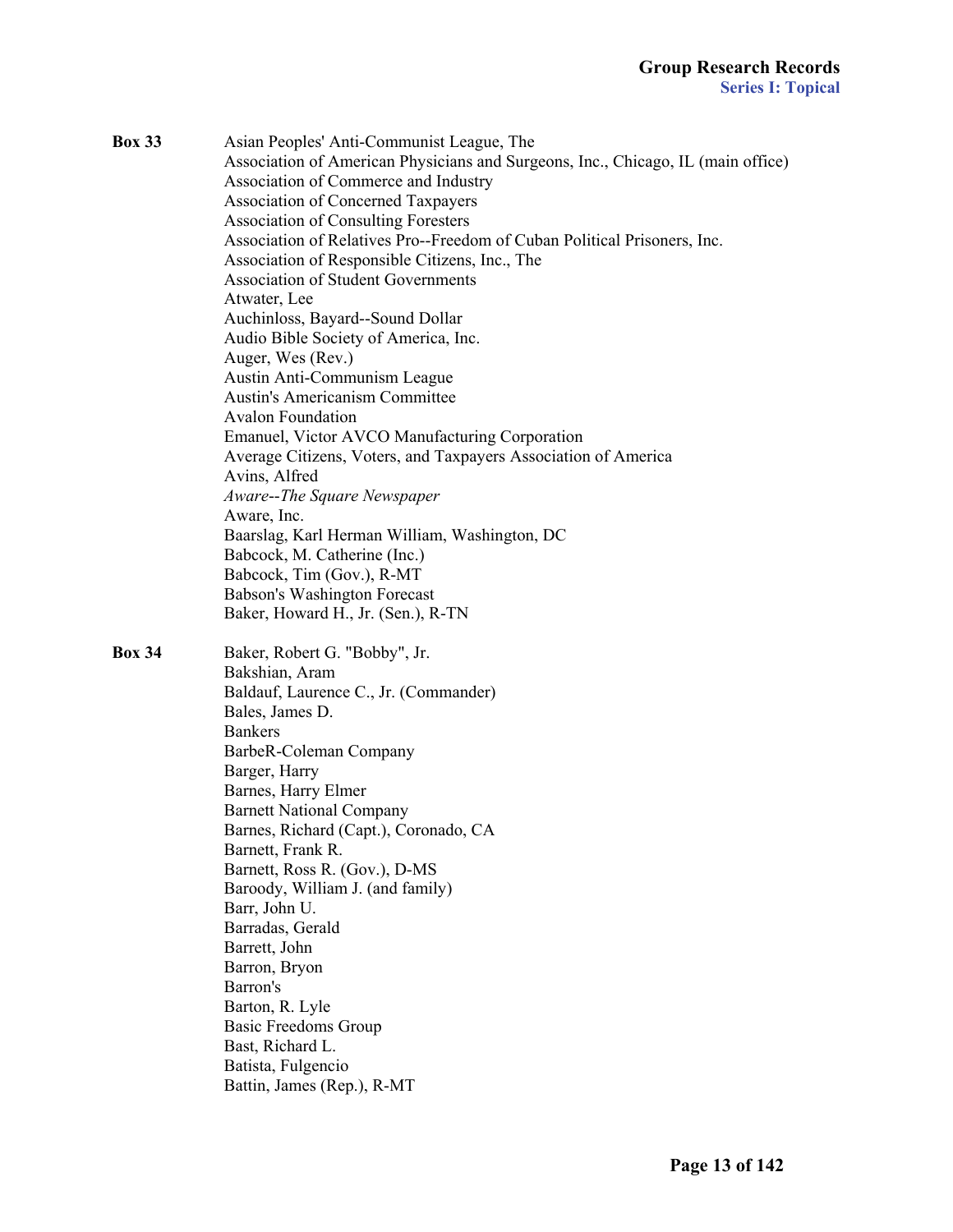| <b>Box 35</b> | Bauer, Gary                                                                    |
|---------------|--------------------------------------------------------------------------------|
|               | Bauman, Carol and Robert, Washington, DC                                       |
|               | <b>Bays County Citizen</b>                                                     |
|               | Bear And Dragon--National Review and American-Asian Educational Exchange, Inc. |
|               | <b>Bechtel Corporation</b>                                                     |
|               | Beckmann, Petr                                                                 |
|               | Beckwith, Byron                                                                |
|               | Beebe, Lucius                                                                  |
|               | Beeny, Bill (Rev.)                                                             |
|               | Beezley, P. C.                                                                 |
|               | Bell, Don                                                                      |
|               | Bell, Jeffrey                                                                  |
|               | Bendetsen, Karl R.                                                             |
|               | Benefactor [newspaper]                                                         |
|               | Bennett, William                                                               |
|               |                                                                                |
| <b>Box 36</b> | Benson, Ezra Taft                                                              |
|               | Benson, George C. S.                                                           |
|               | Benson, Reed A.                                                                |
|               | Bentley, Elizabeth                                                             |
|               | Bentsen, Lloyd M., Jr.                                                         |
|               | Berry, E.Y.                                                                    |
|               | Berry and Company, L. M.                                                       |
|               |                                                                                |
|               | Berry, Loren M.                                                                |
|               | Berry's Newsletter, Dr.                                                        |
|               | Best, Benjamin                                                                 |
|               | Beter, Peter (Dr.)                                                             |
|               | Bethel, Paul (Mrs.)                                                            |
|               | <b>Better Business Bureau</b>                                                  |
|               | Betts, Jackson Edward (Rep.), R-OH                                             |
|               | Bex Report, The Brian                                                          |
|               | Biafra                                                                         |
|               |                                                                                |
| <b>Box 37</b> | Bible Institute of the Air, Inc., Mesa, AZ                                     |
|               | <b>Bible Institute News</b>                                                    |
|               | Bible Presbyterian Church                                                      |
|               | <b>Bicentennial Commission</b>                                                 |
|               | <b>Big Business</b>                                                            |
|               | <b>Big Decision</b>                                                            |
|               | Biggert, John W.                                                               |
|               | <b>Bigotry</b>                                                                 |
|               | <b>Bildergberg Meetings</b>                                                    |
|               | Billings, Robert                                                               |
|               | <b>Bill of Rights Commemoration Committee</b>                                  |
|               | <b>Bill of Rights Legal Foundation</b>                                         |
|               | Birmingham Independent [newspaper]                                             |
|               | Birnie, Helen                                                                  |
|               | Blackburn, Benjamin B. (Rep.), R-GA                                            |
|               | <b>Black Conservatives</b>                                                     |
|               | Black Conservatives, 1994-                                                     |
|               |                                                                                |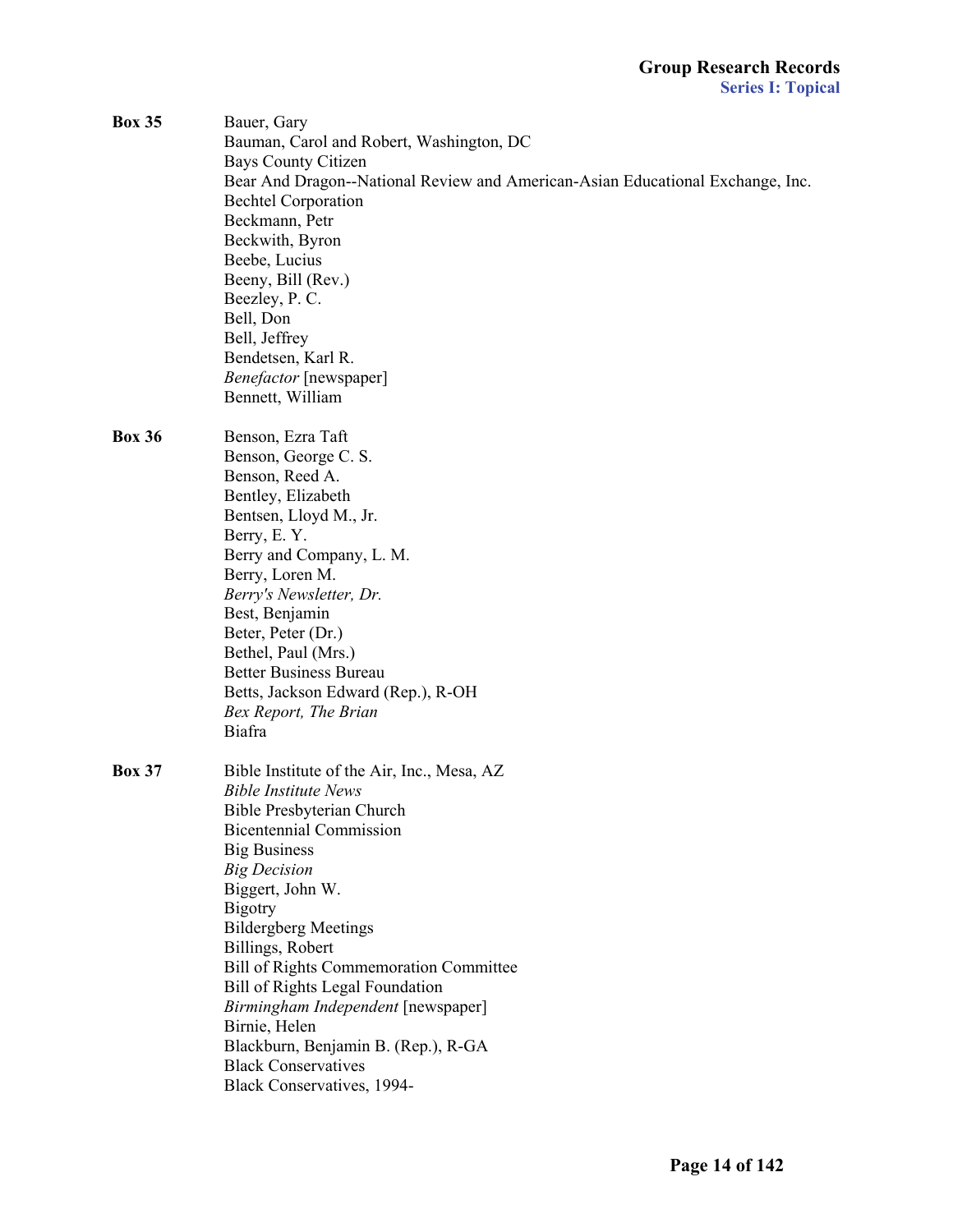| <b>Box 38</b> | <b>Black Muslims</b><br>Black Muslims, 1974-<br><b>Black Nationalists</b><br><b>Black Panther Party for Self Defense</b><br>Black Student Union, San Jose State College, San Jose, CA<br><b>Blacklisting</b><br>Blackman's Volunteer Army of Liberation<br>Blackwell, Morton (Mr. and Mrs.)                                                                                                                                 |
|---------------|-----------------------------------------------------------------------------------------------------------------------------------------------------------------------------------------------------------------------------------------------------------------------------------------------------------------------------------------------------------------------------------------------------------------------------|
| <b>Box 39</b> | Blaney Institute, Inc.<br>Blazey, Arthur G. (Dr.)<br>Blum, Virgil C., S.J. (Rev.)<br>Blumenfeld, Samuel L.<br>Board for Fundamental Education<br>Boardman, George<br><b>Bohemian Grove</b><br>Bollingen Foundation, Inc.<br>Bookmailer, The, New York, NY<br>Books U.S.A.<br>"Books for Students"<br><b>Bookstores</b><br>Boone, Pat<br>Borden, A. L.<br>Borg-Warner Foundation, Inc.<br><b>Borger News Herald, TX</b>      |
| <b>Box 40</b> | Bork, Robert<br><b>Boston Free Press</b><br>Boulware, Lemuel R.<br>Bouscaren, Anthony Trawick, Le Moyne College, Syracuse, NY<br><b>Boy Scouts</b><br>Boys' Clubs of America<br>Bozell, Brent L.                                                                                                                                                                                                                            |
| <b>Box 41</b> | Braden, Spruille, New York, NY<br>Bradford, M. E. (Dr.)<br>Bradley Defense Fund, Eugene<br>Brady, Tom P. (Judge)<br>Brady Foundation, W. H.<br>Brainwashing<br>Branden, Nathaniel (Ph.D.)<br>Brandt, Karl<br>Bratcher, I. E.<br><b>Braun and Company</b><br>Brawner, J. D., Jr.<br>Bray, Mr.<br>Breakthrough<br>Brennan, Walter<br>Brennen, Philip, Jr.<br>Bricker, John W. (Sen.), R-OH<br>Bricker Amendment [Pro and Con] |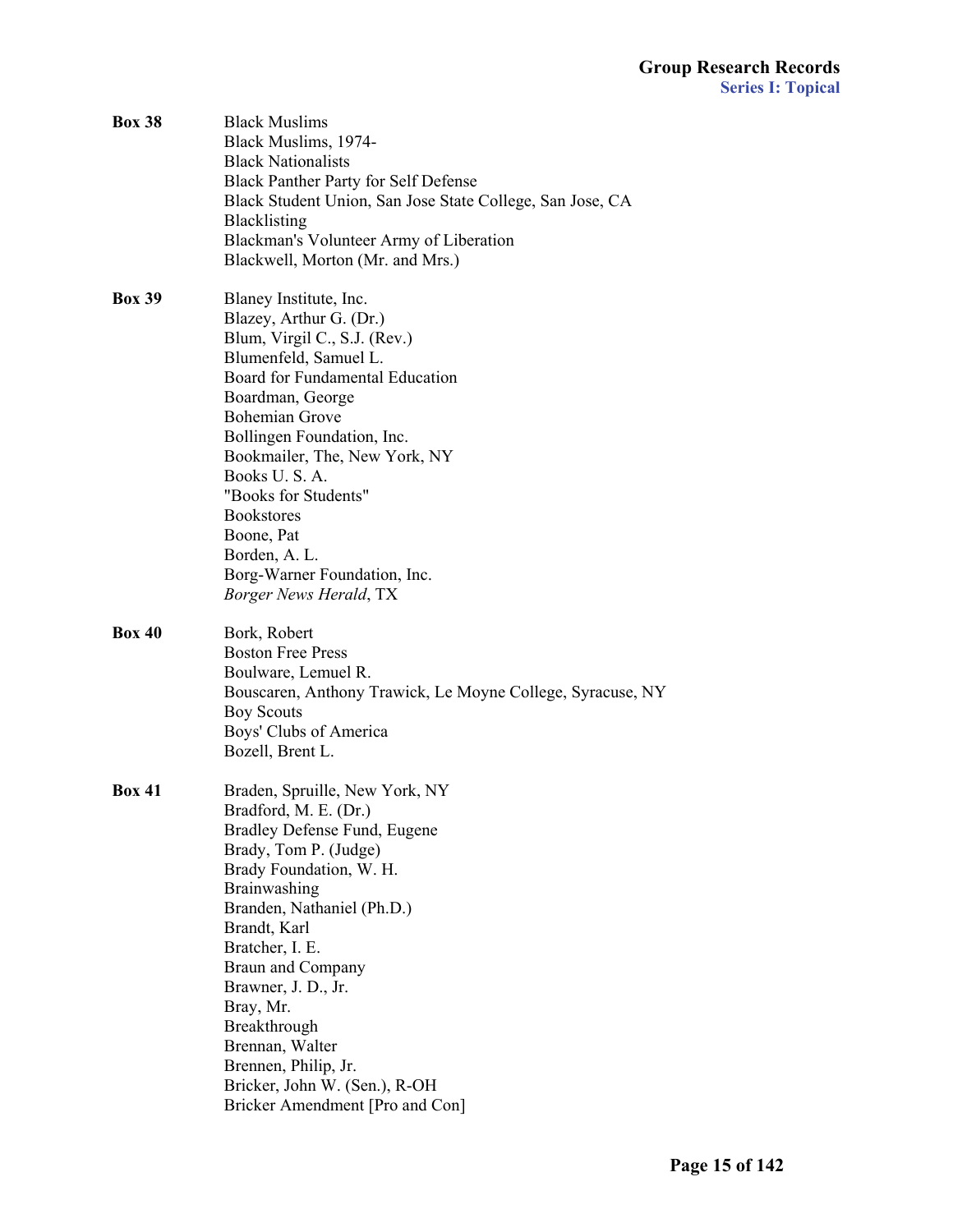|               | Bridges, Styles<br>Bright Star Foundation, Inc., Dallas, TX                                                                                                                                                                                                                                                                                                                                                                                                                                                                                                                                                                                                                                                                                                                                              |
|---------------|----------------------------------------------------------------------------------------------------------------------------------------------------------------------------------------------------------------------------------------------------------------------------------------------------------------------------------------------------------------------------------------------------------------------------------------------------------------------------------------------------------------------------------------------------------------------------------------------------------------------------------------------------------------------------------------------------------------------------------------------------------------------------------------------------------|
| <b>Box 42</b> | Broadcasting--Newspaper clippings<br>Broadcasting--Notes on programs<br>Broadcasting --Newspaper clippings<br><b>Broadcasting--FCC Regulations</b><br>Broadcasting--Geographical locations of right-wing programs<br>Broadcasting--Miscellaneous                                                                                                                                                                                                                                                                                                                                                                                                                                                                                                                                                         |
| <b>Box 43</b> | Broadcasting--Notes on programs<br>Broadcasting--Notes on programs and personalities<br>Broadcasting--Radio and TV Logs: ASC--Radio Free Europe<br>Broadcasting--Radio and TV Logs: John Birch Society<br>Broadcasting--Radio and TV Logs: Crowley, Capital Voice<br>Broadcasting--Radio and TV Logs: Christian Crusade<br>Broadcasting--Radio and TV Logs: Richard Cotton<br>Broadcasting--Radio and TV Logs: Independent American<br>Broadcasting--Radio and TV Logs: Life Lines, Washington, DC<br>Broadcasting--Radio and TV Logs: Father Daniel Lyons<br>Broadcasting--Radio and TV Logs: Manion Forum<br>Broadcasting--Radio and TV Logs: Carl McIntire<br>Broadcasting--Radio and TV Logs: Miscellaneous programs<br>Broadcasting--Radio and TV Logs: Dan Smoot<br>Broadcasting--Radio Editorials |
| <b>Box 44</b> | Brock, William E. (Sen.), R-TN<br>Broger, John G.<br>Brook Foundation, The<br>Brookings Institution, The, Washington, DC<br>Brophy, Frank Cullen<br>Brown, Constantine<br>Brown, Elizabeth Churchil<br>Brown, Floyd<br><b>Brown Foundation</b><br>Brown, Frederick<br>Brown, Julia (Mrs. James), Los Angeles, CA<br>Browne, Harry<br>Brownfeld, Allan<br>Browning, Gordon<br>Broyhill, James T. (Rep.), R-NC<br>Broyhill, Joel T. (Rep.), R-VA<br>Brozen, Yale<br>Bruce, Donald Cogley (Rep.), R-IN<br>Bryant, Anita<br>Brynes, Asher<br>Brzezinski, Zbigniew                                                                                                                                                                                                                                            |
| <b>Box 45</b> | <b>Buchanan Committee</b><br>Buchanan, James M.<br>Buchanan, John H., Jr.                                                                                                                                                                                                                                                                                                                                                                                                                                                                                                                                                                                                                                                                                                                                |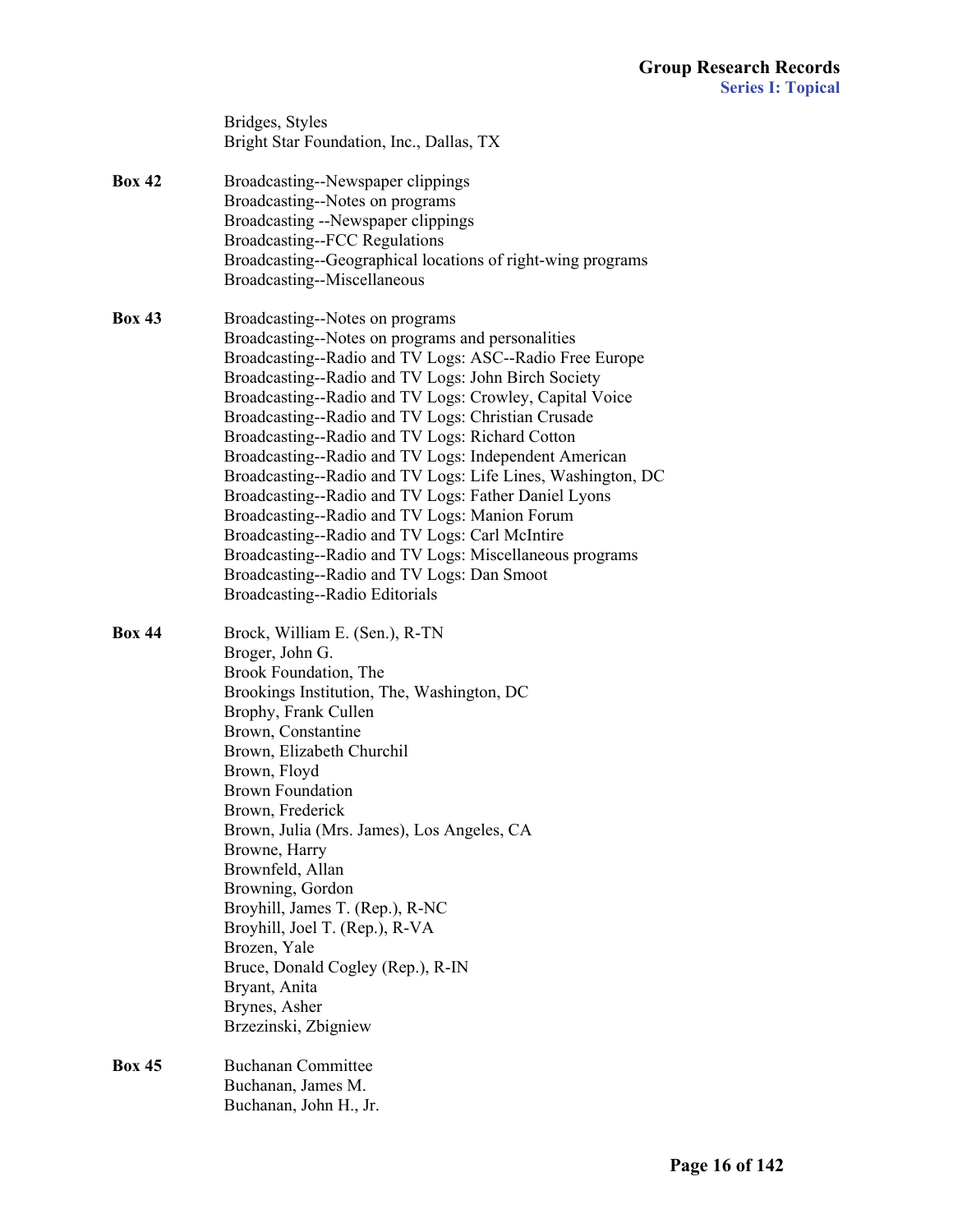|               | Buchanan, Patrick J., undated, 1991-1994<br>Buckley, Chris<br>Buckley, James L. (Sen.), R-NY<br>Buckley, John<br>Buckley, William F., Jr., Stamford, CT                                                                                                                                                                                                                                                                                                                                                                                                                        |
|---------------|--------------------------------------------------------------------------------------------------------------------------------------------------------------------------------------------------------------------------------------------------------------------------------------------------------------------------------------------------------------------------------------------------------------------------------------------------------------------------------------------------------------------------------------------------------------------------------|
| <b>Box 46</b> | Buckley, William F., Jr.--Columns, Stamford, CT<br>Buckley, William F., Jr.--Firing Line, Stamford, CT<br>Buckley, William F., Jr.--Court case vs. Littel, Franklin H. Dr., Stamford, CT<br>Buckley, William F. (Sr. and Jr.), Stamford, CT<br>Budenz, Louis<br>Bugging and Related Invasions of Privacy<br>Bugging and Related Invasions of Privacy, 1976-                                                                                                                                                                                                                    |
| <b>Box 47</b> | Bundy, Edgar C. (Major), Wheaton, IL<br>Bunker, Laurence Eliot (Col.)<br>Burch, Dean<br>Burdette, Franklin L.<br>Bureau of Social Science Research, Inc.<br>Burger, Stan<br>Burke, Arleigh A. (Admiral)<br>Burnham, James<br>Burns, Fritz B. (Mrs.)<br><b>Burns Foundation</b><br>Burns, Vincent Godfrey<br>Burr, Raymond<br>Busby, Horace<br>Business and Professional Men's Association<br>Business Committee for Tax Reduction in 1963<br><b>Business Council</b><br><b>Business Digest and Forecast</b><br>Business and Industry Political Action Committee (BIPAC), 1974- |
| <b>Box 48</b> | Business Roundtable, 1982-<br><b>Businessmen and Politics</b><br>Businessmen's Committee on Trade with Communist China<br><b>Busing</b><br>Butler, Edward Scannell<br>Butler, Eric<br>Butler, Julius<br>Butler, Karl D.<br>Butterworth, Wally<br>Butz, Earl L.                                                                                                                                                                                                                                                                                                                 |
| <b>Box 49</b> | Buzhardt, Fred<br>Byam Foundation, Wally<br>Byrd, Harry F.<br>Byrd, Robert C. (Sen.), D-WV<br>Caddy, Douglas<br>Cain, Mary D.<br>Caldwell, Millard (Rep.), D-FL                                                                                                                                                                                                                                                                                                                                                                                                                |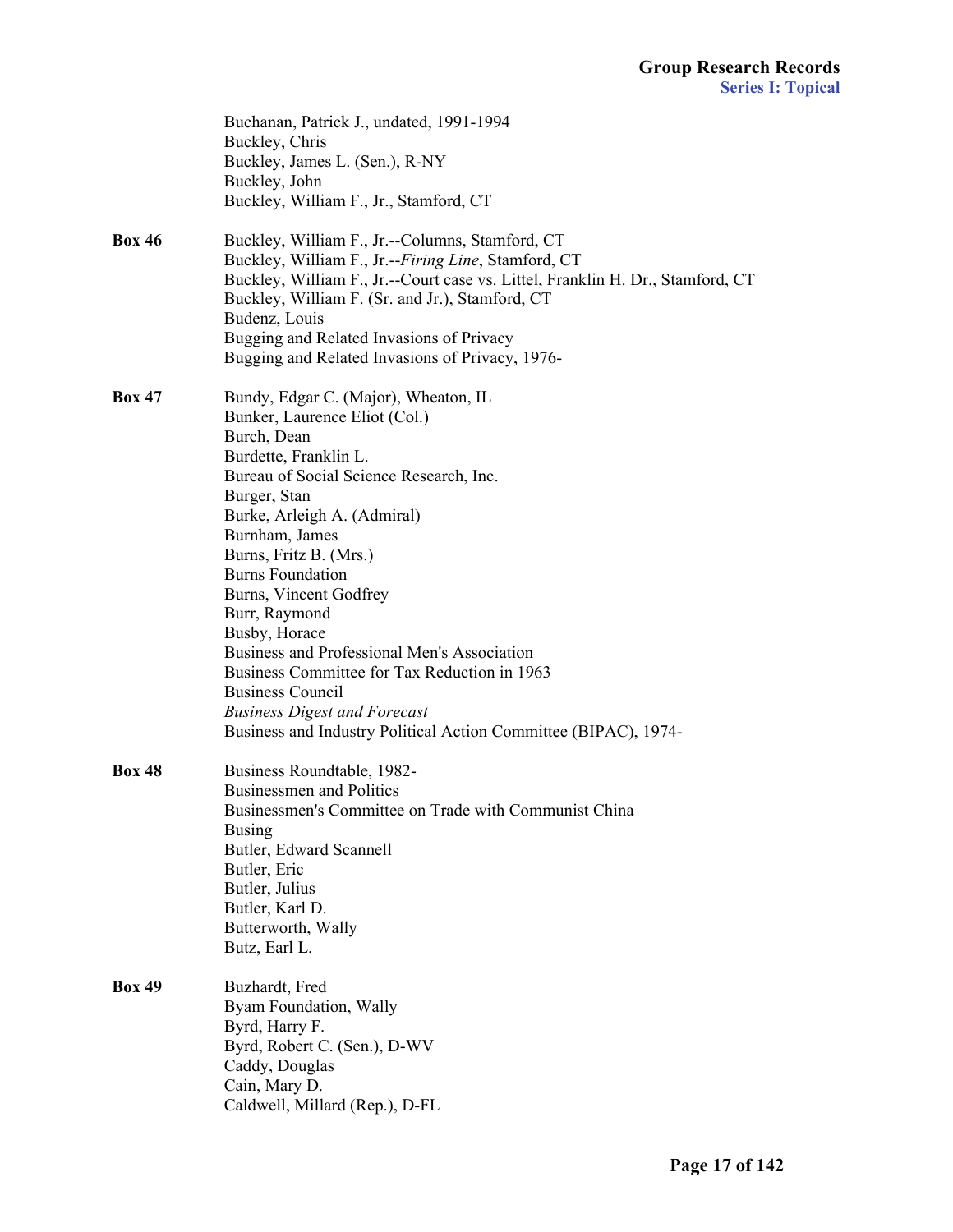|               | Caldwell, Taylor<br>California Citizens Committee<br>California Committee to Combat Communism<br>California Free Enterprise Association<br>California Intelligence Bureau<br>California League of Christian Parents<br>Californians Committee to Combat Communism<br>CALL (The Conservative Alliance)<br>Callaway, Howard Hollis "Bo" (Rep.), R-GA<br>Camp, Wofford B.<br>Campaign Contributions and Expenditures, undated, 1971-1974 |
|---------------|---------------------------------------------------------------------------------------------------------------------------------------------------------------------------------------------------------------------------------------------------------------------------------------------------------------------------------------------------------------------------------------------------------------------------------------|
| <b>Box 50</b> | Campaign for the 48 States<br>Campaign Management<br>Campaigne, Jameson G., Jr.<br>Campaigns USA<br>Campbell, Bryam<br>Campbell, Wesley Glenn, Los Altos Hills, CA<br>Campbell, W. P. (Brig. Gen.)<br>Campus Conservative Pack<br>Campus Crusade for Christ International, Inc., 1983-                                                                                                                                                |
| <b>Box 51</b> | <b>Campus Politics</b><br><b>Campus Publications</b><br>Campus Studies Institute<br>Canada<br>Canadian Intelligence Service<br>Cancer                                                                                                                                                                                                                                                                                                 |
| <b>Box 52</b> | Capell, Frank A.<br>Capital Council for Adult Education<br>Capital Research Center<br>Capitol Report<br>Capp, Al<br>Captive Nations, 1972                                                                                                                                                                                                                                                                                             |
| <b>Box 53</b> | Captive Nations--Congressional Record and newspaper clippings<br>Cardinal Newman College, St. Louis, MO<br>Cardinal Midzenty Foundation<br>Carmen, David<br>Carnegie Endowment for International Peace<br>Carroll, Warren H. (Dr.)<br>Carson, Clarence B.<br><b>Carter Cabinet</b><br>Carter, Jimmy<br>Carter, Jimmy Family--Articles on<br>Carthage Foundation<br>Carto, Willis A., San Francisco, CA<br>Cartoons--Political, 1978-  |

# **Box 54** Casey, William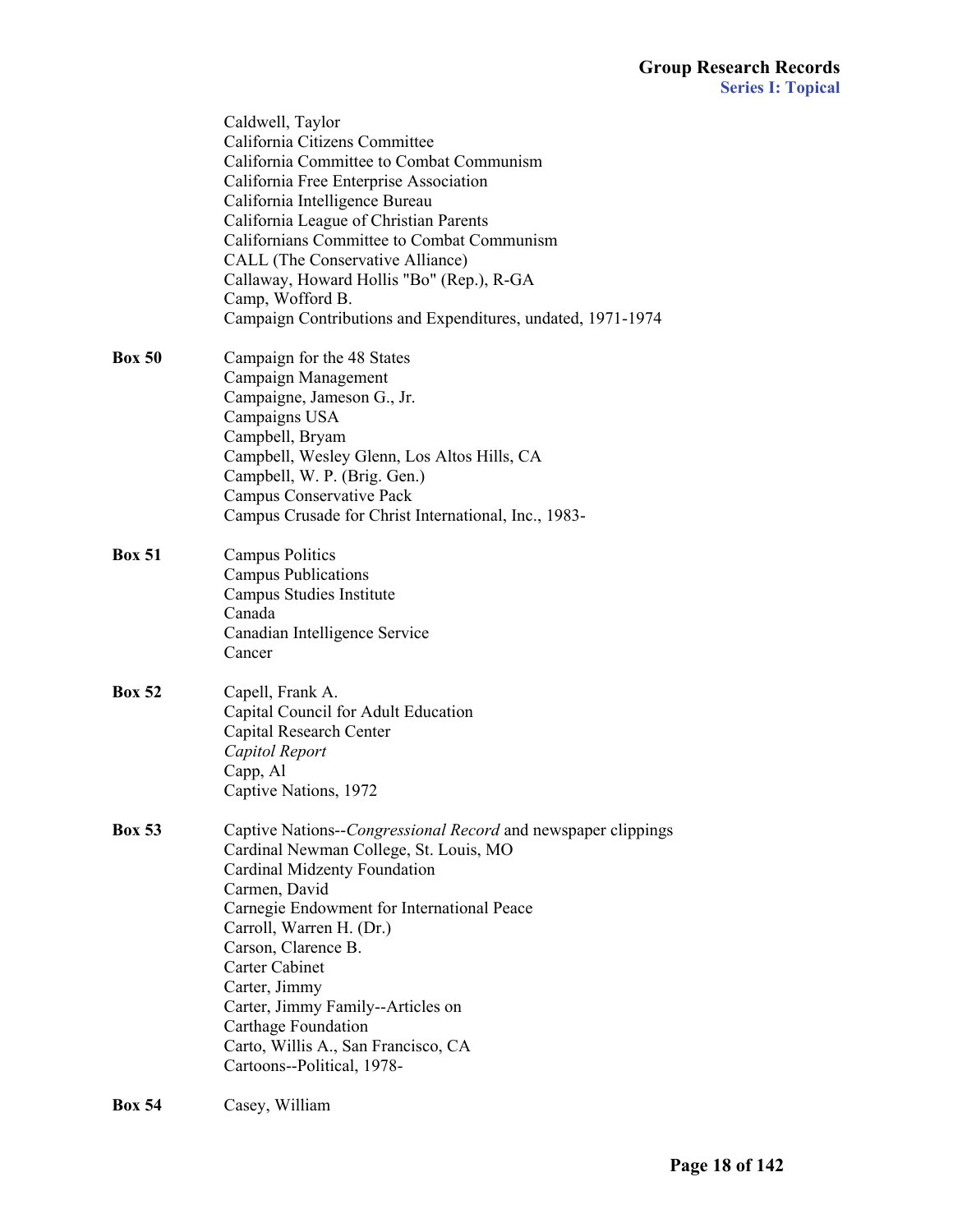|               | Catchpole, Terry (Mr.)<br>Catholic Church<br><b>Anti-Catholic Materials</b><br>Catholic Freedom Foundation<br><b>Catholic Information Society</b><br>Catholic Laymen of America, Inc.<br>Catholic Laymen's League                                                                                                                                                                                                                                                                                                                                                                                                        |
|---------------|--------------------------------------------------------------------------------------------------------------------------------------------------------------------------------------------------------------------------------------------------------------------------------------------------------------------------------------------------------------------------------------------------------------------------------------------------------------------------------------------------------------------------------------------------------------------------------------------------------------------------|
| <b>Box 55</b> | Catholic League for Religious and Civil Rights<br><b>Catholic Traditionalist Movement</b><br>Catholic War Veterans<br>Catholics United for the Faith<br>Cato Institute<br>Cato Institute, 1993-<br>Caxton Printers, Ltd.                                                                                                                                                                                                                                                                                                                                                                                                 |
| <b>Box 56</b> | C. E. D. Associates, Inc.<br>Censorship<br><b>Census Protest</b><br>Center for American Studies, Burlingame, CA<br>Center for a Voluntary Society<br><b>Center for Democratic Renewal</b><br>Center for Independent Action<br>Center for International Security<br>Center for Judicial Studies<br>Center for Responsive Politics<br>Center for Strategic Studies<br>Center for Strategic Studies<br>Center for Study of Democratic Institutions<br>Center for Study of Public Choice<br>Center for the Defense of Free Enterprise<br>Center for the Study of American Business<br>Center for the Study of Market Process |
| <b>Box 57</b> | Center for the Study of Psychiatry<br>Center of American Living, Inc.<br>Center on National Labor Policy<br>Cen--Tex Project<br>Central America<br>Central American Freedom Alliance<br>Central Intelligence Agency (CIA)                                                                                                                                                                                                                                                                                                                                                                                                |
| <b>Box 58</b> | Central Intelligence Agency (CIA), 1971-1985                                                                                                                                                                                                                                                                                                                                                                                                                                                                                                                                                                             |
| <b>Box 59</b> | Central Intelligence Agency (CIA)--Hidden Subsidies Expose, March 1967<br>Central Intelligence Agency (CIA)--Hidden Subsidies Expose, April--June 1967<br>Central Intelligence Agency (CIA)--Hidden Subsidies Expose, February 1967<br>Central Intelligence Agency (CIA)--Spiderweb Chart and related items<br>Chalcedon, Inc.<br>Chamber of Commerce [U.S.]--Miscellaneous publications, 1976<br>Chamber of Commerce [U.S.]--Miscellaneous publications                                                                                                                                                                 |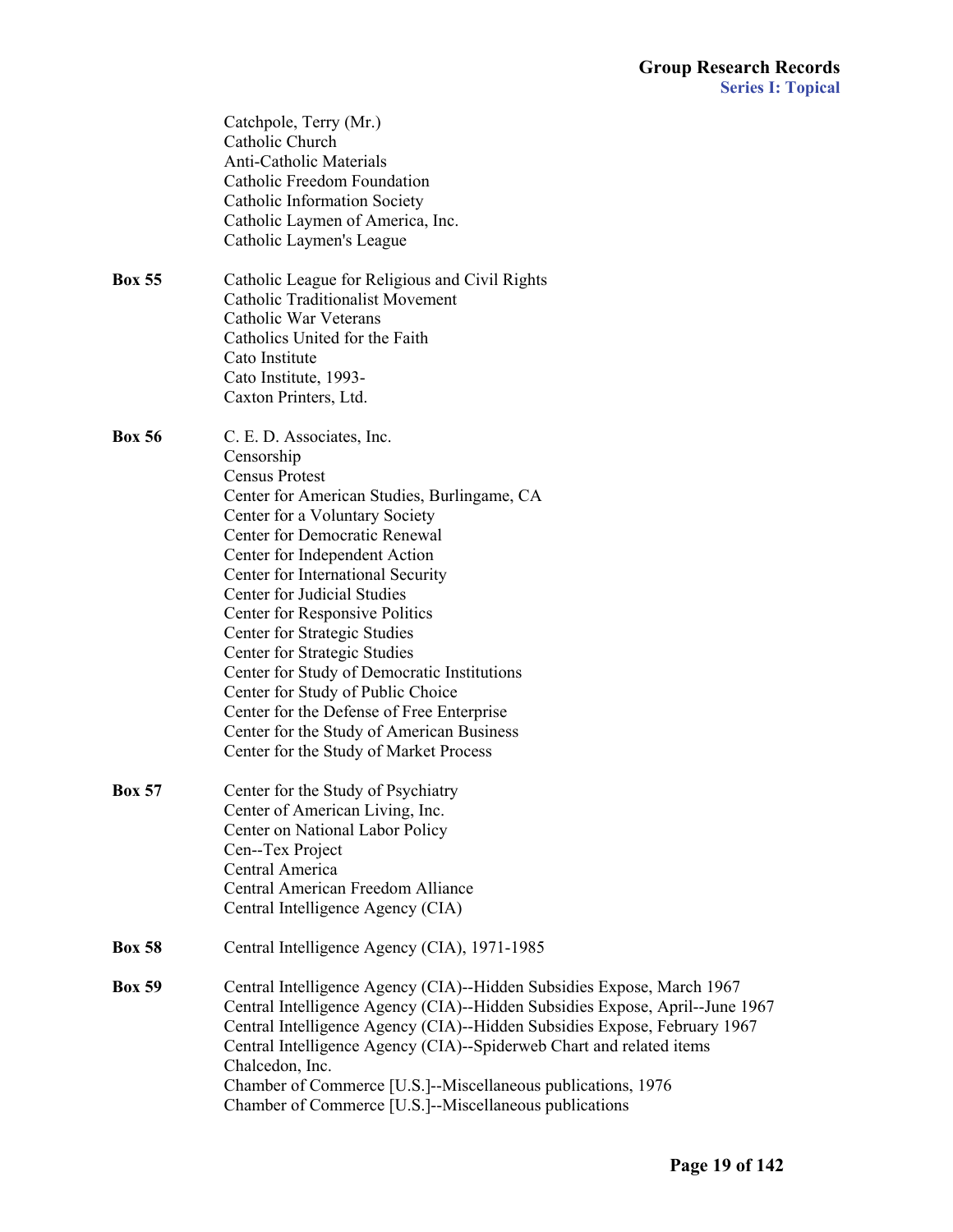| <b>Box 60</b> | Chamber of Commerce [U.S.]--Miscellaneous clippings<br>Chamber of Commerce [U.S.]--General<br>Chamber of Commerce [U.S.]--Materials about communism<br>Chamber of Commerce [U.S.]--Materials about labor<br>Chamber of Commerce [U.S.]--News releases<br>Chamber of Commerce [Council of State]<br>Chamber of Commerce [Local and State]<br>Chamberlain, John                                                                                                                        |  |
|---------------|--------------------------------------------------------------------------------------------------------------------------------------------------------------------------------------------------------------------------------------------------------------------------------------------------------------------------------------------------------------------------------------------------------------------------------------------------------------------------------------|--|
| <b>Box 61</b> | Chamberlin, William Henry<br>Champion, George<br>Chance, F. GanoChance Company, A. B.<br>Chance, F. Gano, Centralia, MO<br>Chance Foundation, The<br>Channell, Carl Russell "Spitz"<br>Channing L. Bete Co., Inc.<br>Chapman College, Orange, CA<br>Chapman, Conrad<br><b>Chase Manhattan Bank</b><br>Chavez, Linda<br><b>Chedney Press</b><br>Cheney, Dick<br>Chennault, Anna (Mrs. Claire)<br>Cherne, Leo<br>Cherokee Textile Mills, Sevierville, TN<br>Chesapeake Foundation, The |  |
| <b>Box 62</b> | Chiera, Paul<br>Child and Family Service Act of 1975<br>Children's Fund, The<br>China Institute in America<br>China Lobby, January 1979<br>China Lobby<br>Chodorov, Frank, New York, NY<br>Choice<br>Chotiner, Murray M.<br>Chou, Eric<br><b>Christian Amendment Movement</b><br>Christian American Group, Houston, TX<br>Christian American Party                                                                                                                                   |  |
| <b>Box 63</b> | Christian Anti-Communism Crusade<br>Christian Book Club of America<br>Christian Broadcasting Network (CBN), 1986, 1987, 1991, 1994                                                                                                                                                                                                                                                                                                                                                   |  |
| <b>Box 64</b> | Christian Broadcasting Network (CBN), 1982-1986<br><b>Christian Broadcasting Network (CBN)</b><br>Christian Businessmen's Foundation, Inc.<br>Christian Citizen Committee<br>Christian Citizens Crusade, Inc.                                                                                                                                                                                                                                                                        |  |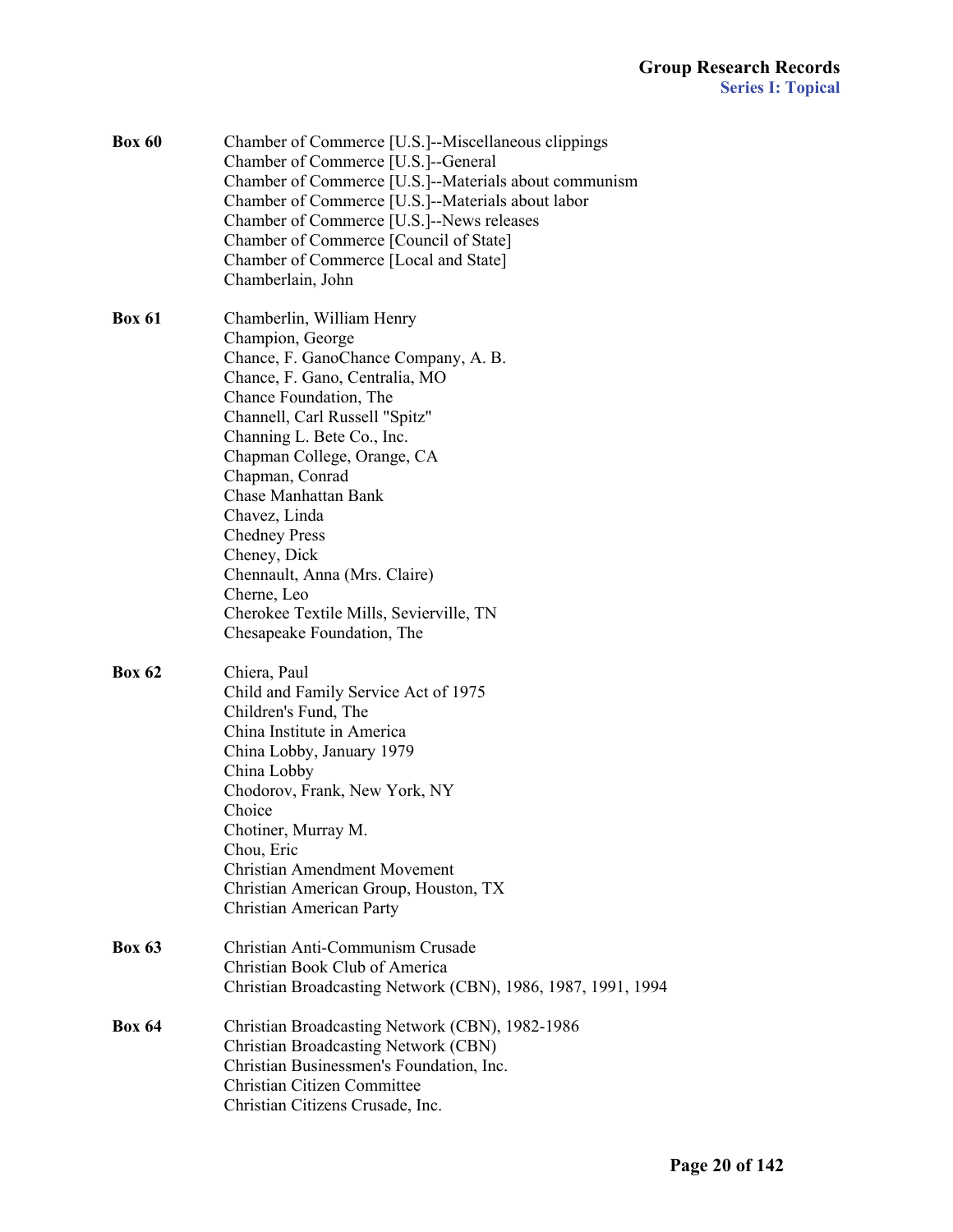|               | Christian Civil Liberties Union, Inc.<br>Christian Coalition: "Pat Robertson and the Christian Coalition"<br><b>Christian Coalition Party</b>                                                                                                                                                                                                                                                                                                                                                        |
|---------------|------------------------------------------------------------------------------------------------------------------------------------------------------------------------------------------------------------------------------------------------------------------------------------------------------------------------------------------------------------------------------------------------------------------------------------------------------------------------------------------------------|
| <b>Box 65</b> | Christian Crusade--Leaflets, Tulsa, OK<br>Christian Crusade--Advertisements for books, etc., Tulsa, OK<br>Christian Crusade--General, Tulsa, OK<br>Christian Crusade--Reports on, Tulsa, OK<br>Christian Crusade--Letters from Headquarters, Tulsa, OK, 1971-1980                                                                                                                                                                                                                                    |
| <b>Box 66</b> | Christian Crusade--Finances, including tax exemptions, Tulsa, OK                                                                                                                                                                                                                                                                                                                                                                                                                                     |
| <b>Box 67</b> | Christian Crusade--Newspaper clippings, Tulsa, OK 1960-1970<br>Christian Crusade--Magazine and Congressional Record clippings, Tulsa, OK<br>Christian Crusade--"Operation Midnight Ride", Tulsa, OK<br>Christian Crusade--Staff, Tulsa, OK<br>Christian Crusade--Meetings, conventions leadership schools etc., Tulsa, OK<br>Christian Crusade--Publications, Tulsa, OK<br>Christian Defense League<br>Christian Economics, New York, NY                                                             |
| <b>Box 68</b> | Christian Educational Association, Union, NJ<br>Christian Freedom Foundation, Inc., New York, NY 1971<br>Christian Freedom Foundation, Inc. Christian Economics, New York, NY<br>Christian Herald<br>Christian Heritage Center<br>Christian Heritage Church<br>Christian Law Institute<br>Christian Mandate for America<br>Christian Nationalist Crusade--America First                                                                                                                              |
| <b>Box 69</b> | Christian Nationalist Crusade--Letters from headquarters<br>Christian Nationalist Crusade--General, newspaper clippings financial, 1972-<br>Christian Nationalist Crusade--General, newspaper clippings financial<br>Christian Nationalist Crusade--Publications other than letters                                                                                                                                                                                                                  |
| <b>Box 70</b> | Christian Nationalist Crusade--"Cross and the Flag, The, Los Angeles, CA<br>Christian Nationalist Crusade--Publications other than letters, 1974-<br>Christian Patriots, Inc. "Think"<br>Christian Patriots of Michigan<br>Christian Rescue Effort for the Emancipation of Dissidents (CREED)<br>Christian Research--"Facts for Action", Minneapolis, MN<br><b>Christian Resistance</b><br>Christian Scientists to Combat Communism in the Christian Science Movement<br>Christian Voice, 1982-1987- |
| <b>Box 71</b> | Christian Women's Clubs of America<br>Christian Youth Against Communism<br>Christian Youth Corps<br>Christian Youth for America<br>Christianform, The                                                                                                                                                                                                                                                                                                                                                |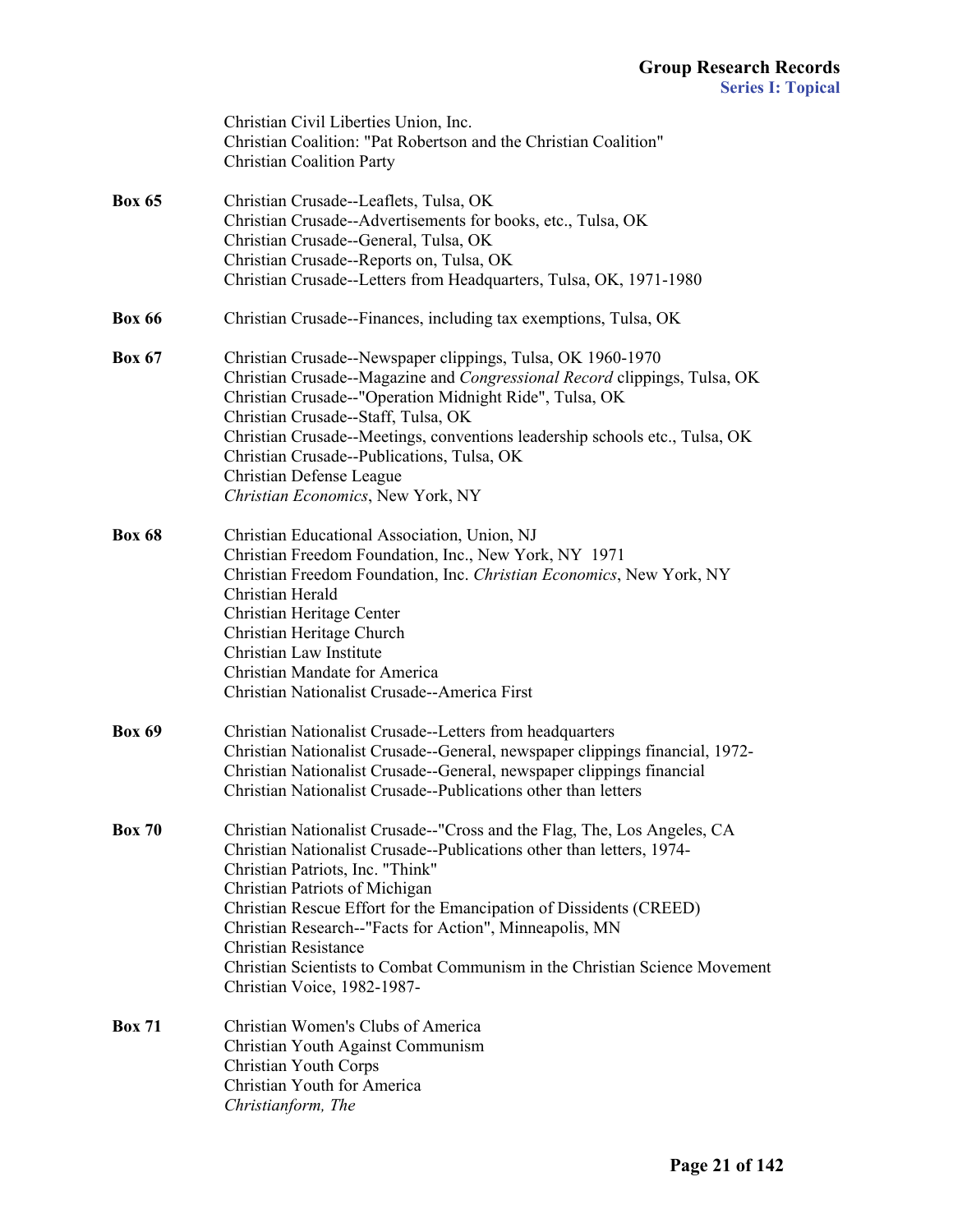|               | Christianity Today<br>Christians for a Better America<br>Church and State--Separation of                                                                             |
|---------------|----------------------------------------------------------------------------------------------------------------------------------------------------------------------|
| <b>Box 72</b> | Church League of America--General information, Wheaton, IL (founded in) 1976-<br>Church League of America--Letters from Headquarters, Wheaton, IL (founded in) 1976- |
| <b>Box 73</b> | Church League of America--Publications (except News and Views), Wheaton, IL<br>Church of Christian Liberty<br>Church of God                                          |
|               | Churches--Air Force Manual and Related Controversy<br>Churches                                                                                                       |
|               | Churches Against Communism                                                                                                                                           |
|               | Churches of Christ                                                                                                                                                   |
|               | Churchman, The                                                                                                                                                       |
|               | Cincinnati Open Forum<br>"Cincinnatus" (an alias)                                                                                                                    |
| <b>Box 74</b> | Cinema Educational Guild, Inc.--Publications, Hollywood, CA                                                                                                          |
|               | Cinema Educational Guild, Inc., Hollywood, CA                                                                                                                        |
|               | Circuit Riders, Inc., Cincinnati, OH (incorporated in)                                                                                                               |
|               | Citizen, The, Frostburg, MD<br>Citizen Speaks, The                                                                                                                   |
|               | <b>Citizens Action Committee</b>                                                                                                                                     |
|               | Citizens Against Communism                                                                                                                                           |
| <b>Box 75</b> | Citizens Anti-Communism Committee of Connecticut                                                                                                                     |
|               | <b>Citizens Commission Against Crime</b>                                                                                                                             |
|               | Citizens Commission on the Crisis in the Americas                                                                                                                    |
|               | Citizens Commission for a Free Cuba<br>Citizens Committee for Balanced Legislative Representation                                                                    |
|               | <b>Citizens Committee for Better Government</b>                                                                                                                      |
|               | <b>Citizens Committee for Conservatives</b>                                                                                                                          |
|               | <b>Citizens Committee for Constitutional Liberties</b>                                                                                                               |
|               | Citizens Committee for Extension of the National Defense Education Act                                                                                               |
|               | <b>Citizens Committee for Hoover Report</b>                                                                                                                          |
|               | Citizens Committee for the Outdoor Recreation Resources Review                                                                                                       |
|               | <b>Commission Report</b>                                                                                                                                             |
|               | Citizens Committee for Peace with Freedom in Vietnam<br>Citizens Committee for Peace with Security                                                                   |
|               | Citizens Committee on American Policy in the Near East                                                                                                               |
|               | Citizens Committee to Preserve Taft-Hartley, Inc.                                                                                                                    |
|               | Citizens Committee to Safeguard America, The                                                                                                                         |
|               | Citizens Committee on State Legislatures                                                                                                                             |
|               | Citizens Congressional Committee, Los Angeles, CA and Washington, DC                                                                                                 |
| <b>Box 76</b> | Citizens' Councils--Newspaper clippings, 1954-1970                                                                                                                   |
|               | Citizens' Councils--Financial and Postal                                                                                                                             |
|               | Citizens' Councils--Notes and miscellany<br>Citizens' Councils--Reports and studies on                                                                               |
|               | Citizens' Councils--Their material                                                                                                                                   |
|               |                                                                                                                                                                      |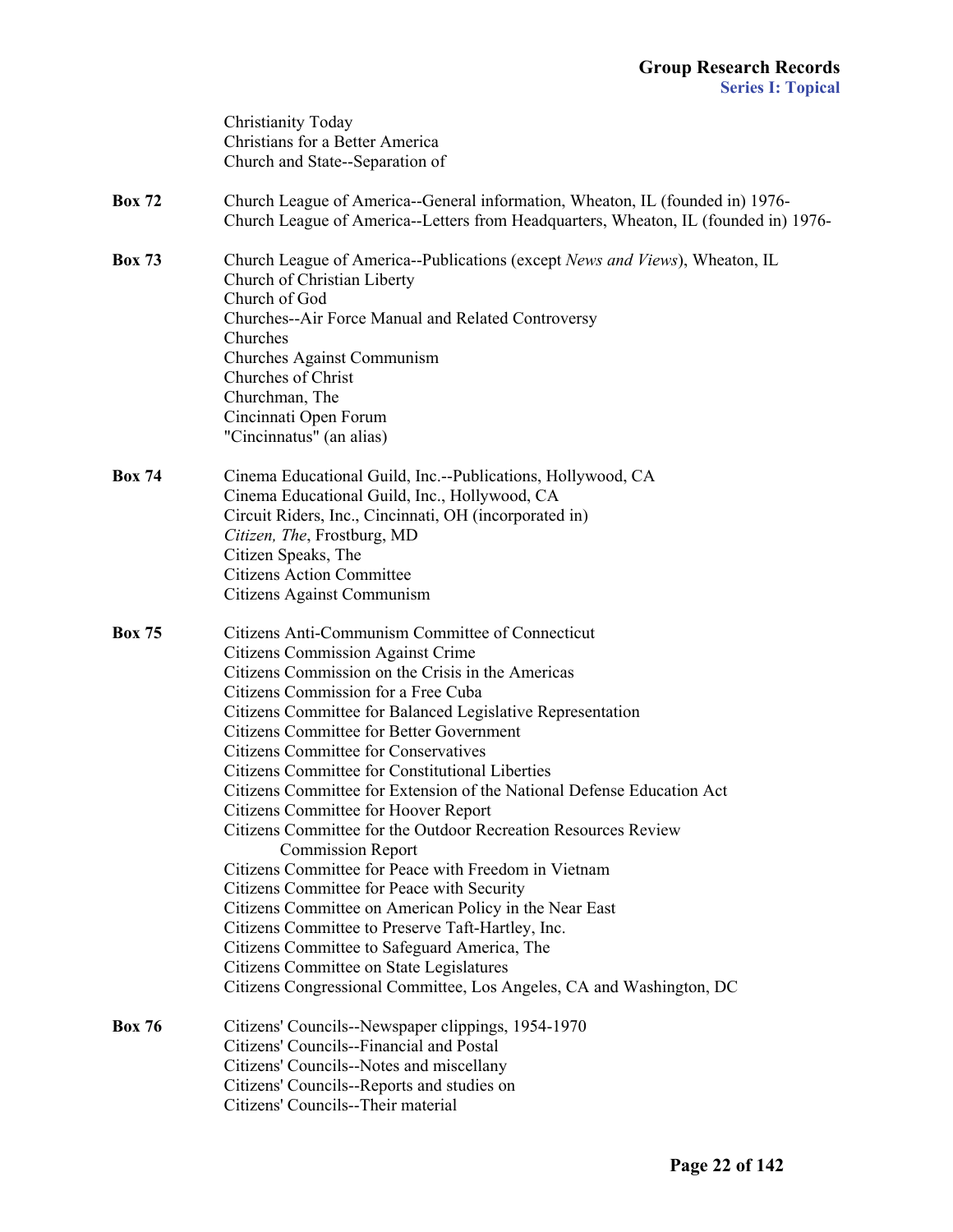|               | Citizens' Defense Fund                                                       |
|---------------|------------------------------------------------------------------------------|
|               | Citizens for a New Prosperity                                                |
|               | Citizens for a Sound Economy                                                 |
| <b>Box 77</b> | <b>Citizens for America</b>                                                  |
|               | <b>Citizens for American Survival</b>                                        |
|               | <b>Citizens for Constitutional Government</b>                                |
|               | <b>Citizens for Constructive Action</b>                                      |
|               | <b>Citizens for Constructive Education</b>                                   |
|               | Citizens for Control of Federal Spending                                     |
|               | <b>Citizens for Educational Freedom</b>                                      |
|               | Citizens for Freedom                                                         |
|               | <b>Citizens for Goldwater</b>                                                |
|               | <b>Citizens for Good Government</b>                                          |
|               | Citizens for Judicial Restraint, Inc.                                        |
|               | Citizens for Justice with Order                                              |
|               | <b>Citizens for National Defense</b>                                         |
|               | Citizens for Public Prayer                                                   |
| <b>Box 78</b> | Citizens for the Preservation of Constitutional Government                   |
|               | Citizens for the Preservation of States Rights and Constitutional Government |
|               | Citizens for the Republic                                                    |
|               | Citizens Foreign Aid Committee--General, Washington, DC                      |
|               | Citizens Foreign Aid Committee--Studies and testimony of, Washington, DC     |
| <b>Box 79</b> | Citizens Foreign Relations Committee, New York, NY                           |
|               | <b>Citizens Information Center</b>                                           |
|               | Citizens Intelligence Digest                                                 |
|               | Citizens' Legal Defense Fund for the FBI                                     |
|               | Citizen's Legislative Information Program                                    |
|               | Citizens National Committee, Inc.                                            |
|               | Citizens National Committee for Higher Education, Inc.                       |
|               | Citizens Research Council of Michigan                                        |
|               | Citizens' Research Foundation                                                |
|               | <b>Citizens United-Press</b>                                                 |
|               | Citrus Americanism Center                                                    |
|               | Civic Affairs Associates, Inc.--Voting records, Washington, DC               |
|               | Civic Association of America                                                 |
|               | Civic Films, Inc.                                                            |
|               | Civil Defense                                                                |
|               | Civil Rights--General                                                        |
| <b>Box 80</b> | Civil Rights--Splinter Groups                                                |
|               | Civil Rights Bill                                                            |
|               | "Civil Riots USA: The Watts Story" [film]                                    |
|               | Civitan International                                                        |
|               | Claremont Men's College, Claremont, CA                                       |
|               | Clark, Fred George                                                           |
|               | Clark, J. Philip                                                             |
|               | Clark, J. Reuben                                                             |
|               | Clark, James G. (Sheriff)                                                    |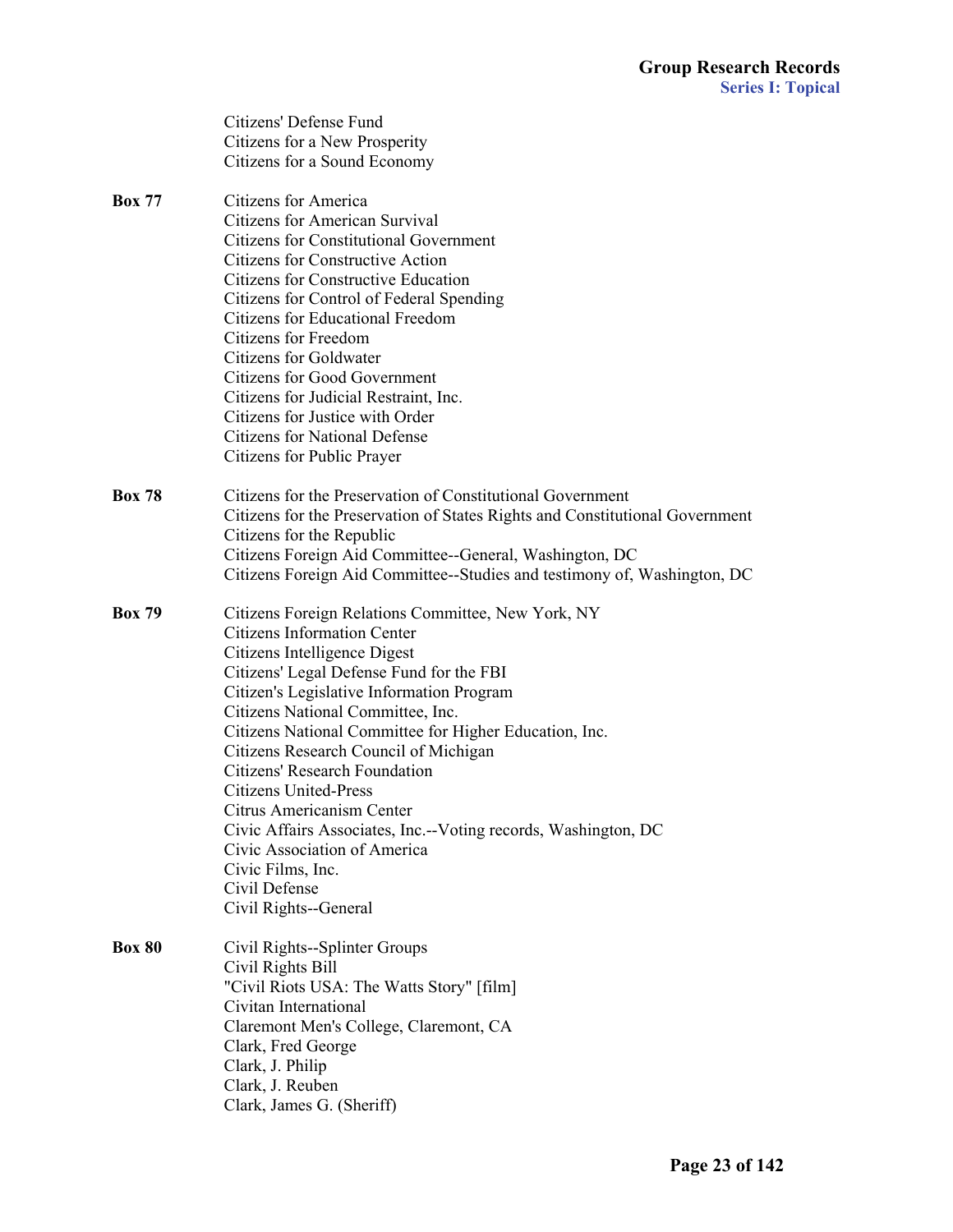|               | Clark, Mark (Gen.)<br>Clausen, Don H.<br>Clay, James H. B.<br>Clay, Lucius D. (Gen.)<br>Clergy Economic Education Foundation<br>Clergymen's Committee on China<br>Clergymen's Emergency Committee on China<br>Cline, Ray S.<br>Clinton, William "Bill"<br>Clinton, William "Bill"--Cabinet<br>Clinton, William "Bill"--Staff<br>Coal Industry Committee on Mine Safety                                                                                                    |
|---------------|---------------------------------------------------------------------------------------------------------------------------------------------------------------------------------------------------------------------------------------------------------------------------------------------------------------------------------------------------------------------------------------------------------------------------------------------------------------------------|
| <b>Box 81</b> | Coalition for Asian Peace and Security<br><b>Coalition for Freedom</b><br>Coalition for Religious Freedom<br>Coalition on National Priorities and Military Policy<br>Coast Federal Savings and Loan--Clippings<br>Coast Federal Savings and Loan--Materials distributed<br>Coast Federal Savings and Loan--Materials distributed<br>Coast Federal Savings and Loan--Reports on and miscellaneous<br>Coca-Cola Company<br>Coe Foundation, The<br>Cohn, Roy M.              |
| <b>Box 82</b> | Colbert, James D.<br>Cold War Council<br>Cold War Seminar<br>Coldren, Fred<br>Colegrove, Kenneth (Dr.), New York, NY<br><b>Coleman Foundation</b><br><b>Colonial Dames of America</b><br>Colonial Daughters of the Seventeenth Century<br>Colson, Charles W.<br><b>Colt Foundation</b><br>Columbia Publishing Company<br>Columbians, The<br>Combat, Inc.<br>Combine, The, California<br>Committee Against Summit Entanglements, Belmont, MA<br>Committee for a Free China |
| <b>Box 83</b> | Committee for American Principles<br>Committee for Citizens for the Preservation of the Sovereignty of the<br>United States of America<br>Committee for Conservative Action<br><b>Committee for Constitutional Government</b><br>Committee for Constitutional Integrity<br>Committee for Economic Development                                                                                                                                                             |
| <b>Box 84</b> | Committee for Equal Anti-Trust Law Protection, South Bend, IN                                                                                                                                                                                                                                                                                                                                                                                                             |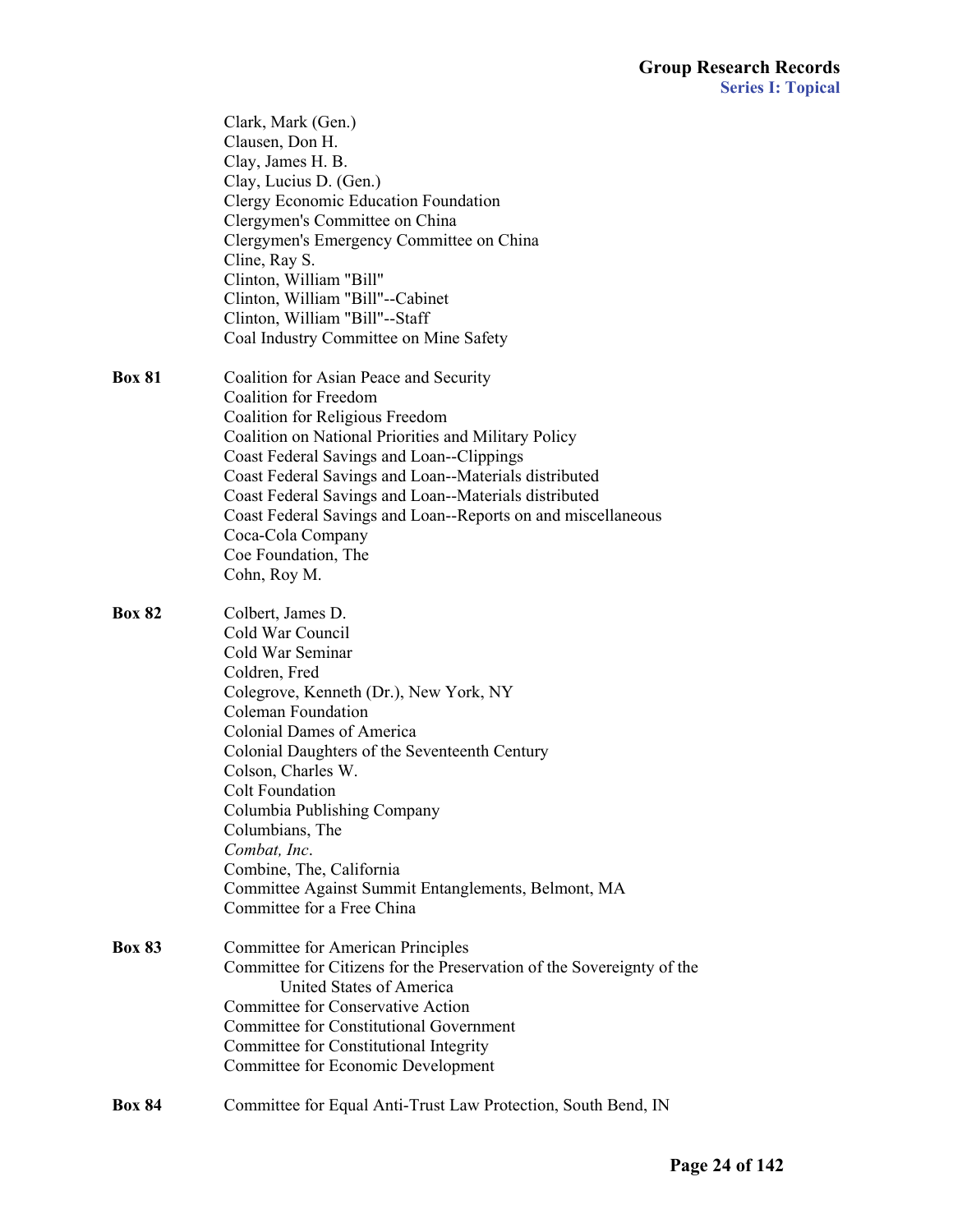|               | Committee for Freedom for All Peoples<br>Committee for Government of the People<br>Committee for Improved Education<br>Committee for Monetary Research & Education<br>Committee for Pillion Resolution<br>Committee for Public Justice<br>Committee for Responsible Youth Politics<br>Committee for the Free World<br>Committee for the Monroe Doctrine, New York, NY<br>Committee for the Nation                                                                                                                                                                                                                                                                                                                                                                                                                                                                                      |
|---------------|----------------------------------------------------------------------------------------------------------------------------------------------------------------------------------------------------------------------------------------------------------------------------------------------------------------------------------------------------------------------------------------------------------------------------------------------------------------------------------------------------------------------------------------------------------------------------------------------------------------------------------------------------------------------------------------------------------------------------------------------------------------------------------------------------------------------------------------------------------------------------------------|
| <b>Box 85</b> | Committee for the Survival of a Free Congress, 1978, 1982                                                                                                                                                                                                                                                                                                                                                                                                                                                                                                                                                                                                                                                                                                                                                                                                                              |
| <b>Box 86</b> | Committee for the Survival of a Free Congress, 1987, 1994<br>Committee for Truth in Politics<br>Committee for Voluntary Unionism<br>Committee for Welfare Reform<br>Committee of Black Americans for Truth about the Middle East (COMBATAME)<br>Committee of Catholic Laymen Pro Ecclesia<br>Committee of Christian Laymen<br>Committee of Correspondence<br><b>Committee of Endorsers</b><br><b>Committee of Hoover Commission Task Force Members</b>                                                                                                                                                                                                                                                                                                                                                                                                                                 |
| <b>Box 87</b> | Committee of One Million (Against the Admission of Red China to the United<br>Nations)--General Information<br>Committee of One Million (Against the Admission of Red China to the United<br>Nations)--Letters from Headquarters<br>Committee of One Million (Against the Admission of Red China to the United Nations),<br>1971<br>Committee of One Million (Against the Admission of Red China to the United<br>Nations)--Pamphlets                                                                                                                                                                                                                                                                                                                                                                                                                                                  |
| <b>Box 88</b> | Committee of One Million Caucasians to March on Congress<br>Committee of Responsible Americans to Support the President and Our Armed Forces<br>Committee of Southern Churchmen<br>Committee of Ten Million, 1981<br>Committee of the States<br>Committee on American Leadership<br>Committee on Americanism of National Sojourners, Inc.<br>Committee on Pan--American Policy, New York, NY and incorporated in Washington, DC<br>Committee on State Sovereignty, Inc., Washington, DC<br>Committee on the Present Danger<br>Committee on the Triple Revolution<br>Committee to Celebrate the Liberation of France<br>Committee to Defeat the Union Bosses' Candidates<br>Committee to End Aid to the Soviet Union<br>Committee to Protect the Family<br>Committee to Unite America, Inc.<br>Committee to Warn of the Arrival of Communist Merchandise on the Local Business<br>Scene |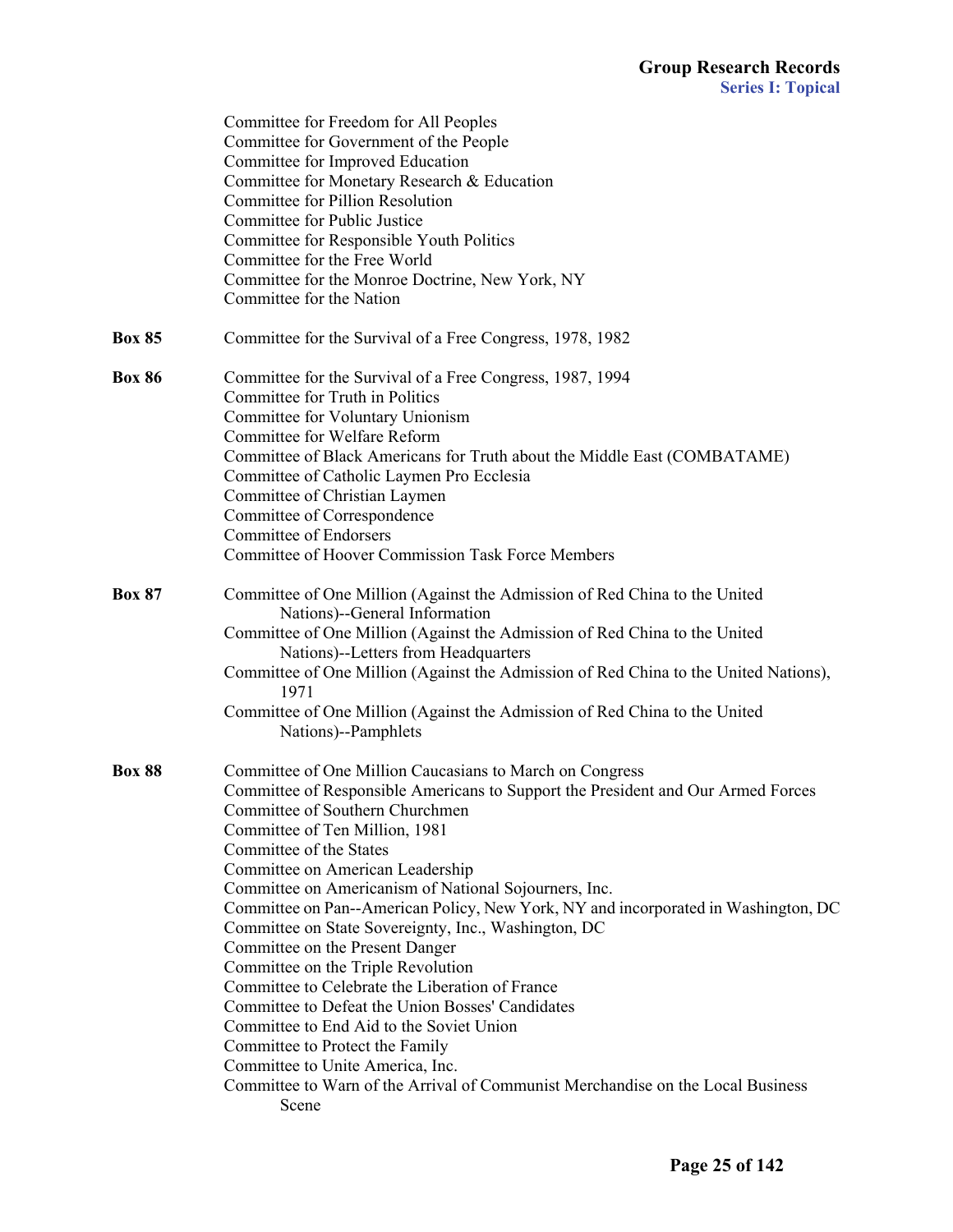| <b>Box 89</b> | Common Cause                                               |
|---------------|------------------------------------------------------------|
|               | Common Sense, Union, NJ                                    |
|               | Communications, Inc.                                       |
|               | Communications Distribution Inc.                           |
|               | <b>Communications Network of America</b>                   |
|               | <b>Communications Political Action Committee</b>           |
|               | Communism on the Map                                       |
|               | Communist Party, U.S.A.                                    |
|               | Communist-Made Goods                                       |
|               | <b>Communist Rules for Revolution</b>                      |
|               | Communist Target--Youth                                    |
|               | Community Action U.S.A.                                    |
|               | <b>Community Lecture Series</b>                            |
|               | Community Relations Council of Los Angeles                 |
|               | <b>Concerned Catholic Parents</b>                          |
|               | <b>Concerned Christians</b>                                |
|               | <b>Concerned Citizens</b>                                  |
|               |                                                            |
|               | Concerned Presbyterians                                    |
| <b>Box 90</b> | Concerned Women for America                                |
|               | Confederate Air Force                                      |
|               | Conference Board, The                                      |
|               | Conference of American Small Business Organizations        |
|               | Conference of National Organizations                       |
|               | Conference on Preserving the Democratic Process            |
|               |                                                            |
|               | CONGO--Material concerning the kidnapping of Molse Tshombe |
|               | <b>Congress for Cultural Freedom</b>                       |
|               | Congress of Conservatives                                  |
|               | Congress of Freedom, Inc., Omaha, NE                       |
|               | Congress of Racial Equality                                |
| <b>Box 91</b> | Congressional Action Fund                                  |
|               | Congressional Award, The                                   |
|               | Congressional Club, The                                    |
|               | <b>Congressional Ethics</b>                                |
|               | <b>Congressional Majority Committee</b>                    |
|               | Conlan, John B.                                            |
|               | Connally, John B.                                          |
|               | Conservatism USA (CUSA)                                    |
|               | Conservative, The                                          |
|               | <b>Conservative Action Foundation</b>                      |
|               | <b>Conservative Awards Dinner</b>                          |
|               | <b>Conservative Book Club</b>                              |
|               |                                                            |
|               | Conservative Books by Mail, Inc.                           |
|               | Conservative Caucus, 1990-                                 |
| <b>Box 92</b> | Conservative Caucus, 1982, 1984, 1986                      |
| <b>Box 93</b> | Conservative Caucus, 1979-                                 |
|               | Conservative Digest, The, MO                               |
|               |                                                            |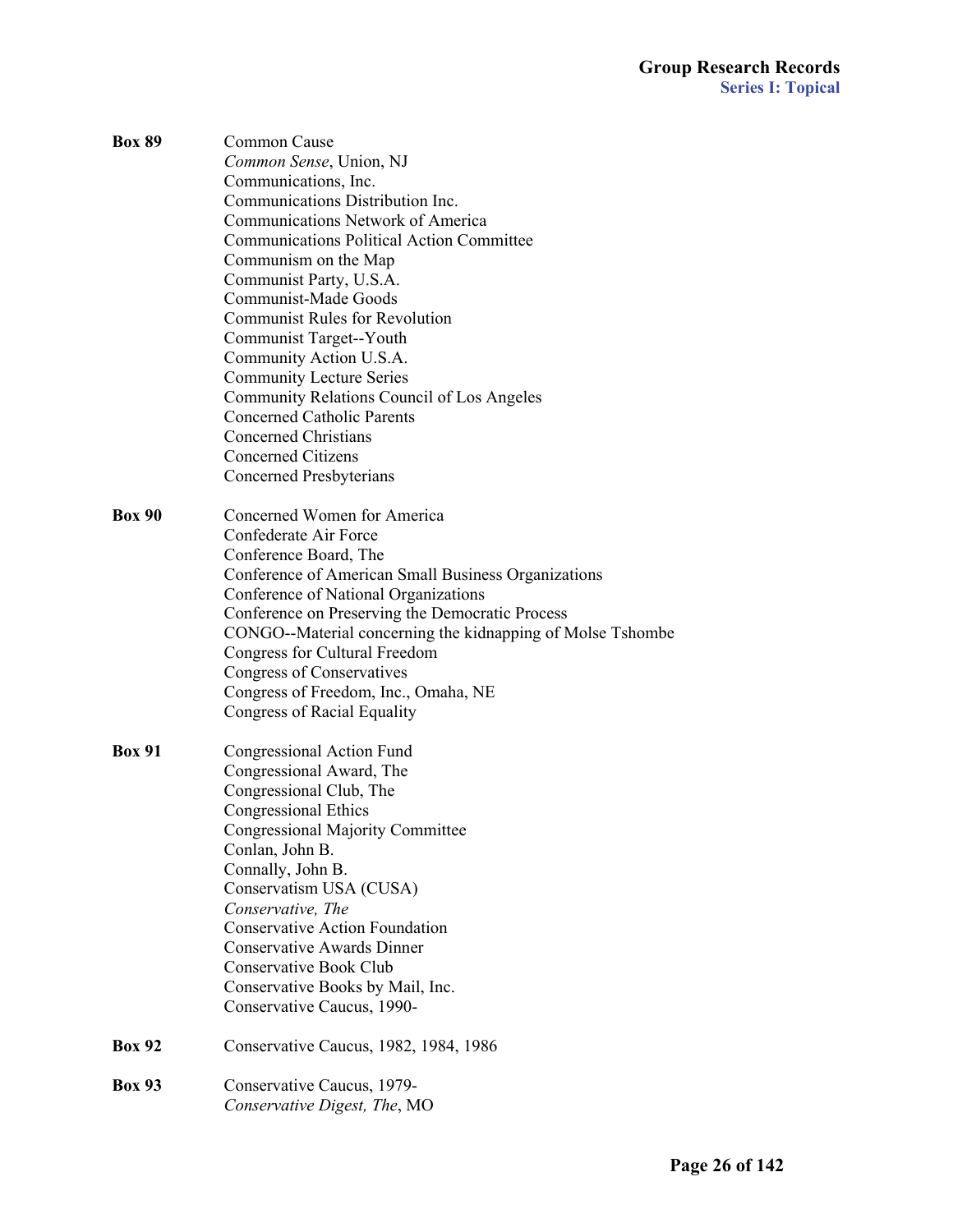|               | Conservative Federation of Michigan, The                                            |
|---------------|-------------------------------------------------------------------------------------|
|               | Conservative Leadership Conference                                                  |
|               | Conservative Legal Defense and Education Fund                                       |
|               | <b>Conservative Opportunity Society</b>                                             |
|               | <b>Conservative National Committee</b>                                              |
|               | <b>Conservative Network</b>                                                         |
|               | <b>Conservative Opportunity Society</b>                                             |
|               | <b>Conservative Party</b>                                                           |
|               |                                                                                     |
| <b>Box 94</b> | Conservative Party--General                                                         |
|               | Conservative Party of New York, 1972-                                               |
|               | Conservative Party of Iowa                                                          |
|               | Conservative Party, AL, CA, FL, KS, MO, NM, and WI                                  |
|               | Conservative Party of Pennsylvania                                                  |
|               | Conservative Party of Texas                                                         |
|               | Conservative Party of Virginia                                                      |
|               | Conservative Tide, The                                                              |
|               | Conservative Victory Committee, The                                                 |
|               | Conservative View, The                                                              |
|               | Conservatives Against Liberal Legislation                                           |
|               |                                                                                     |
| <b>Box 95</b> | Conspiracy-theories and related materials                                           |
|               | Constitution and Free Enterprise Foundation                                         |
|               | Constitution--News--Review                                                          |
|               | <b>Constitution Party</b>                                                           |
|               | Constitution Parties--Includes material on CA, CO FL MD MN NM and PA.               |
|               | Constitutional Alliance, Lansing, MI and Washington, DC                             |
|               | <b>Constitutional Educational League</b>                                            |
|               | <b>Constitutional Guardian</b>                                                      |
|               | <b>Constitutional Prayer Foundation</b>                                             |
|               | Constitutional Provisional Government of the United States                          |
|               |                                                                                     |
| <b>Box 96</b> | Constructive Action, Inc., Whittier, CA                                             |
|               | <b>Consumer Alert</b>                                                               |
|               | <b>Consumers Union</b>                                                              |
|               | Cooley, Oscar W.                                                                    |
|               | Coordinating Committee for Fundamental American Freedoms--Congressional Record      |
|               | clippings, Washington, DC                                                           |
|               | Coordinating Committee for Fundamental American Freedoms--Financial records,        |
|               | Washington, DC                                                                      |
|               | Coordinating Committee for Fundamental American Freedoms--General, Washington, DC   |
|               | Coordinating Committee for Fundamental American Freedoms--Newspaper clippings,      |
|               | Washington, DC                                                                      |
|               | Coordinating Committee for Fundamental American Freedoms--Publications, Washington, |
|               | DC                                                                                  |
|               | Coors Company, Adolph                                                               |
| <b>Box 97</b> |                                                                                     |
|               | Coors, Joseph [and family], 1976-                                                   |
|               | Copeland, Lamont du Pont [and family]                                               |
|               | <b>Copley Charities</b>                                                             |
|               | Copley Newspapers                                                                   |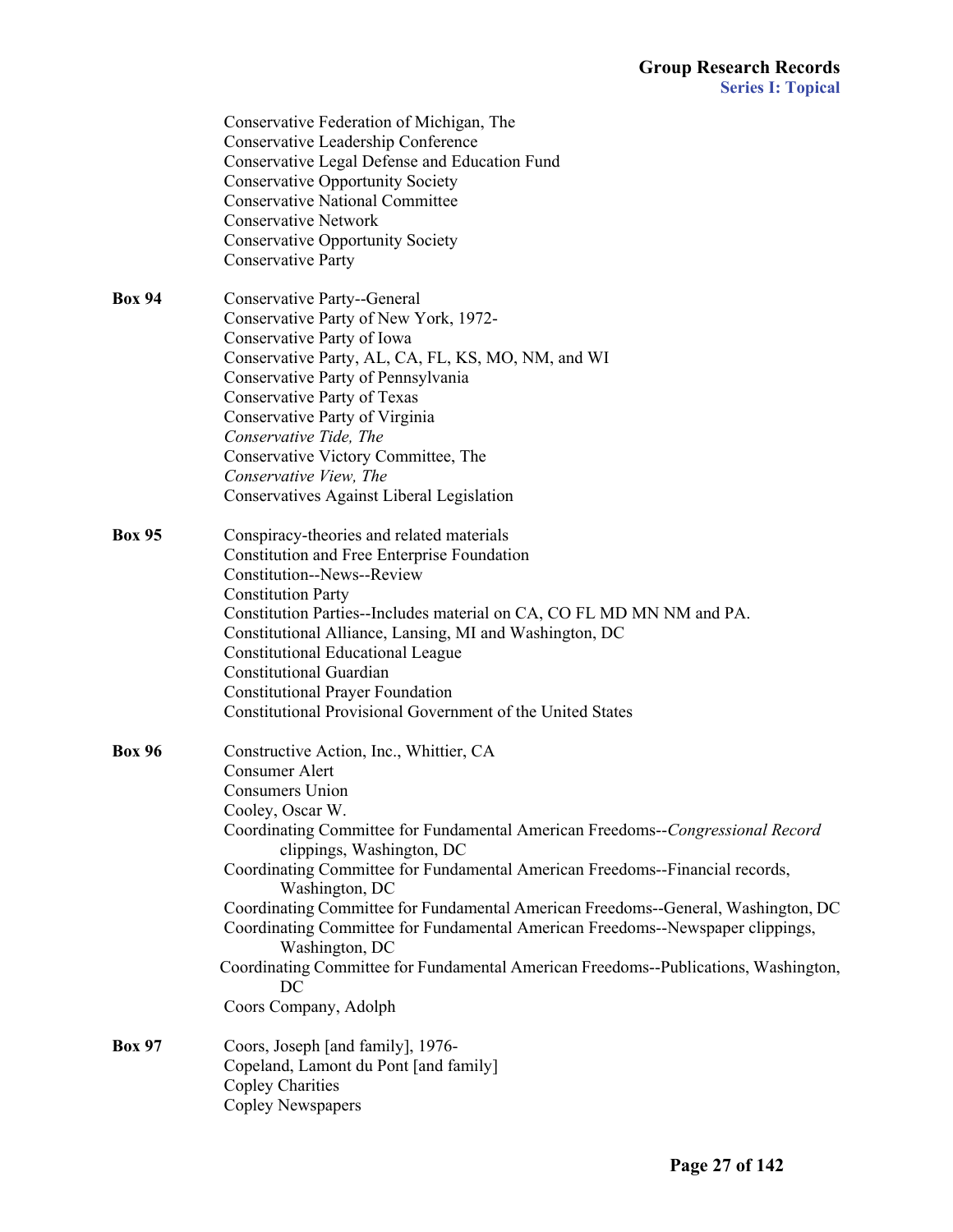|                | Copp, DeWitt S.<br>Copyright<br>Cornuelle, Richard<br>Corporate Data Exchange, Inc.<br>Coryell, James R.<br>Cott, Lawrence<br>Cotta Foundation                                                                                                                                                                                                                                                                                                                                                                                                       |
|----------------|------------------------------------------------------------------------------------------------------------------------------------------------------------------------------------------------------------------------------------------------------------------------------------------------------------------------------------------------------------------------------------------------------------------------------------------------------------------------------------------------------------------------------------------------------|
| <b>Box 98</b>  | Cotten, Richard--General, Bakersfield, CA<br>Cotten, Richard--Publications, Bakersfield, CA<br>Coughlin, Charles E.<br>Council Against Communist Aggression, 1961-1970                                                                                                                                                                                                                                                                                                                                                                               |
| <b>Box 99</b>  | Council for a Competitive Economy<br>Council for a Livable World<br>Council for a Volunteer Military<br>Council for Advancement of Secondary Education<br>Council for Basic Education<br>Council for Economic Growth and Security, Inc.<br>Council for Freedom and Democracy<br>Council for Individual Freedom<br>Council for Inter-American Security<br>Council for Labor's Rank and File<br><b>Council for National Defense</b><br>Council for National Policy                                                                                     |
| <b>Box 100</b> | Council for Private Enterprise<br>Council for Statehood<br>Council for the Defense of Freedom<br>Council of California Growers<br>Council of State Chambers of Commerce<br>Council of Women Citizens<br>Council on American Affairs<br>Council on American Relations<br>Council on Communist Anti-Semitic Policy and Practice<br>Council on Dangerous Drugs<br>Council on Economic Priorities<br>Council on Foreign Relations<br>Council on Freedom<br>Councilor, The<br>Counterattack<br>Counter-Insurgency Council<br>Counter-Spy<br>Counterthrust |
| <b>Box 101</b> | Court of World Public Opinion<br><b>Courtesy Associates</b><br>Courtney, Kent and Phoebe--Clippings, New Orleans, LA<br>Courtney, Kent and Phoebe--Information on the Conservative Society of America, New<br>Orleans, LA<br>Courtney, Kent and Phoebe--Copies of The Independent American, New Orleans, LA                                                                                                                                                                                                                                          |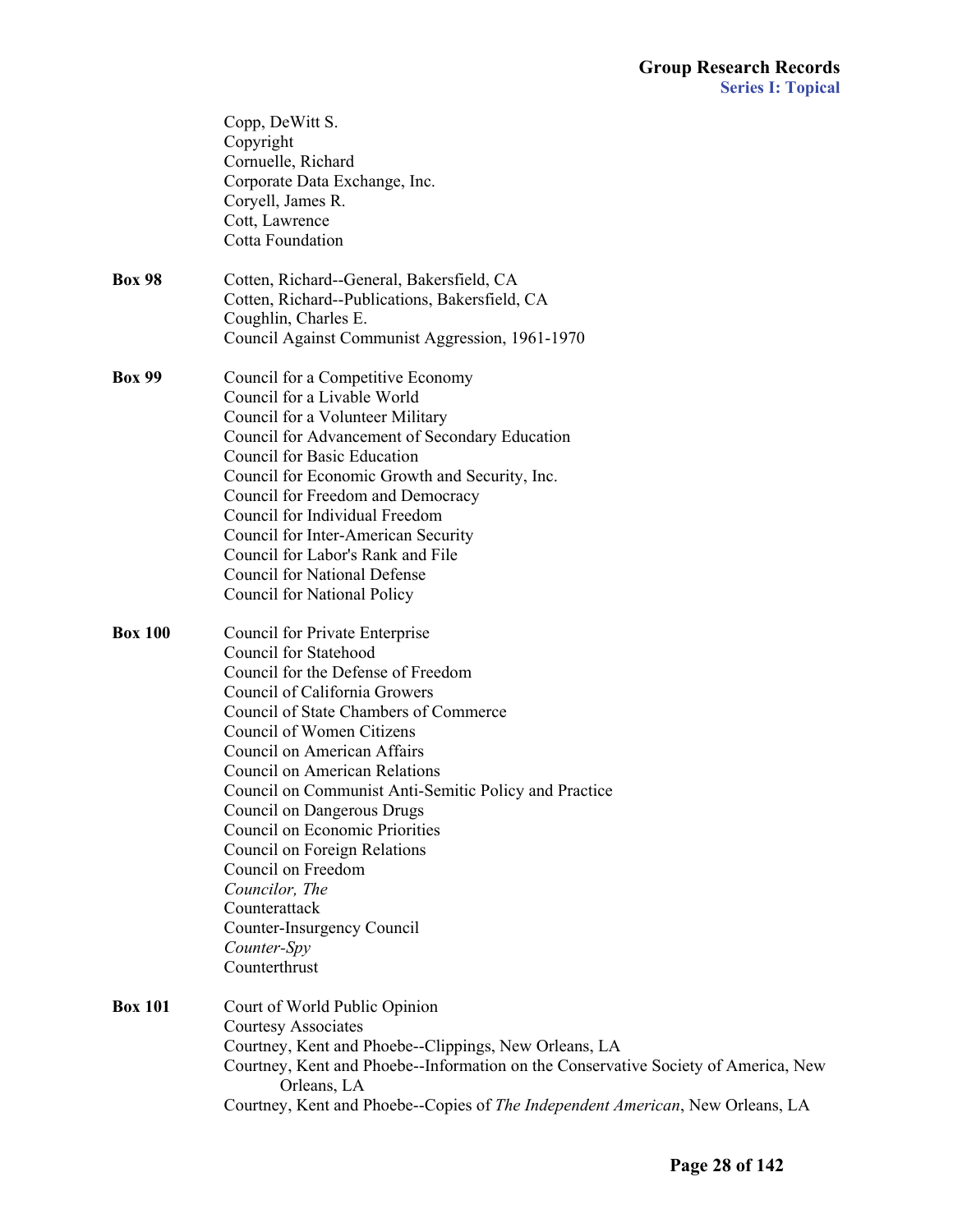|                | Courtney, Kent and Phoebe--Miscellaneous, New Orleans, LA<br>Courtney, Kent and Phoebe--Pamphlets, brochures order forms etc., New Orleans, LA<br>Courtney, Kent and Phoebe--Watch Washington!, New Orleans, LA<br>Courts<br>Cow-Country Commentary<br>Crail, Joe<br>Crain, Lucille Cardin<br>Cramer, William C. (Rep.), R-FL<br>Crane, George W. (Dr.)                                                                                                                                                                 |
|----------------|-------------------------------------------------------------------------------------------------------------------------------------------------------------------------------------------------------------------------------------------------------------------------------------------------------------------------------------------------------------------------------------------------------------------------------------------------------------------------------------------------------------------------|
| <b>Box 102</b> | Crane, Philip, 1972, 1980<br>Crane, Robert D.<br>Crawford, Charles M.<br>Crawford, Ronald<br>Creationism                                                                                                                                                                                                                                                                                                                                                                                                                |
| <b>Box 103</b> | Credit Unions--Attacks on<br>Creigh, Thomas W.<br>Cremona Fund<br><b>Crestwood Books</b><br>Criswell, W. A. (Rev. Dr.)<br><b>Critical Issues Council</b><br>Croatian National Council (In Exile)<br>Cromley, Ray<br>Crommelin, John G. (Admiral), Montgomery and Wetumpka, AL<br>Cronin, John F., S.S. (Father)<br>Cronin, Morton<br>Crop Insurance Research Bureau, Inc.<br>Crouch, Paul<br>Crowley, Dale (Dr.)<br>Crusade for God and Freedom, Inc., Willoughby, OH<br>Crusade for Survival<br>Crusaders, The<br>Cuba |
| <b>Box 104</b> | Cuban Controversy<br>Cuban Exile Groups<br><b>Cuban Freedom Committee</b><br>Cuban Judiciary Association<br>Cuban Families Committee for Liberation of Prisoners of War, Inc.<br><b>Cuban Information Service</b><br><b>Cuban Institutional Defense</b><br><b>Cuban Student Directorate</b><br>Cuban-American Committee for the Liberation of Sr. Mario Garcia Kohly<br>Cubans for Liberation and Freedom<br>Cullen, Roy<br>Cullum, Dyke                                                                                |
| <b>Box 346</b> | <b>Cult Awareness Network of Citizens Freedom Foundation</b>                                                                                                                                                                                                                                                                                                                                                                                                                                                            |
| <b>Box 104</b> | <b>Cultural Laureate Foundation</b>                                                                                                                                                                                                                                                                                                                                                                                                                                                                                     |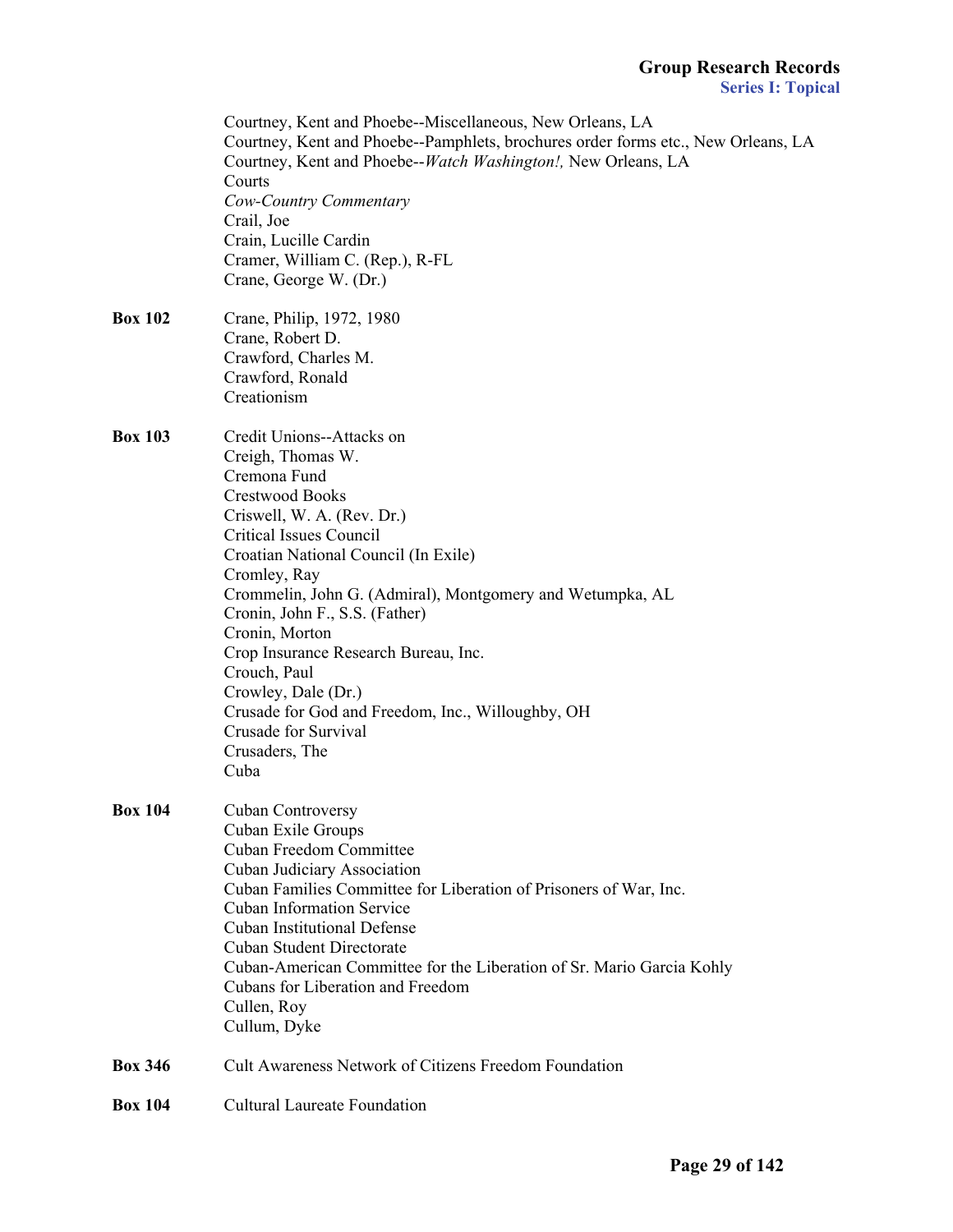|                | Cunningham, John M. "Jack" (Rep.), R-WA<br>Curran Foundation<br>Curtis, Carl T. (Sen.), R-NE<br>Curtis, Thomas B.<br>Cushing, Richard (Cardinal)<br>Cvetic, Matt<br>D. C. Republicans--Newspaper articles on Carl L. Shipley<br>Dacey, Norman F.<br>Dall, Curtis<br>Dallas Citizens Council<br>Dallas Freedom Forum<br><b>Dallas Morning News</b><br>Dan Smoot Report, Dallas, TX<br>Danforth Foundation<br>Dangerous Drugs Foundation, Inc.                                                                                                                                                                                                                                                                                               |
|----------------|--------------------------------------------------------------------------------------------------------------------------------------------------------------------------------------------------------------------------------------------------------------------------------------------------------------------------------------------------------------------------------------------------------------------------------------------------------------------------------------------------------------------------------------------------------------------------------------------------------------------------------------------------------------------------------------------------------------------------------------------|
| <b>Box 105</b> | Daniel, Carey (Dr.)<br>Daniel Foundation<br>Danielopol, Dumitru<br>Darden, Ida M.<br>Dart, Justin<br>Dasinger, Math J.<br>Daughters of the American Colonists<br>Daughters of the American Revolution (DAR)--National Defense Committee<br>Daughters of the American Revolution (DAR)--General<br>Daughters of the American Revolution (DAR)--Newspaper and Congressional<br>Record clippings, 1965                                                                                                                                                                                                                                                                                                                                        |
| <b>Box 106</b> | Daughters of the American Revolution (DAR)--Newspaper and Congressional<br>Record clippings, 1964<br>Daughters of the Barons Runnymede<br>Daughters of the Cincinnati<br>Daughters of Colonial Wars<br>Daughters of 1812, National Society of<br>Daughters of Founders and Patriots of America<br>Daughters of the Union, 1861-1865, Inc.<br>Davenport, John A.<br>Davidson, I. Irving<br>Davies, Aled P.<br>Davies, John Paton<br>Davis-Bacon Act--Changes by Reagan Labor Department regulations<br>Davis, Edward M.<br>Davis, Forrest<br>Davis, John C. "Jack"<br>Davis, John H.<br>Davis, True<br>Davis, Warren Jefferson<br>Dawn<br>Dawson, Wainwright, Jr., Washington, DC<br>Deacons for Defense and Justice<br>Dearborn Foundation |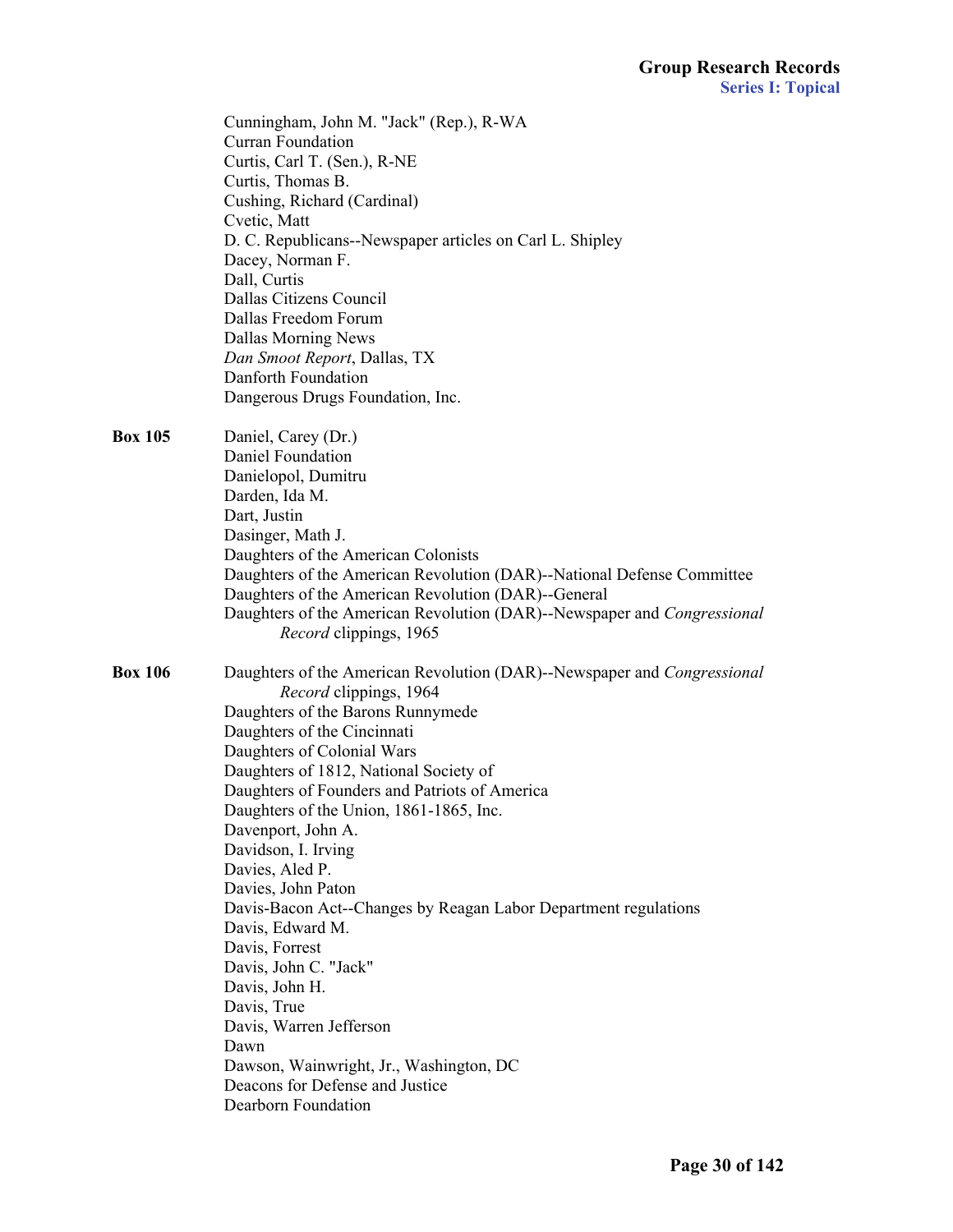|                | DeArmond, Fred<br>Deatherage, George<br>Deaths--obituaries<br>Deaver, Michael<br>de Borchgrave, Arnaud<br>Deering-Milliken Corporation and Foundation                                                                                                                                                                                                                                                                                                                                                                                                                                                                                                                                                                                                                                                                          |
|----------------|--------------------------------------------------------------------------------------------------------------------------------------------------------------------------------------------------------------------------------------------------------------------------------------------------------------------------------------------------------------------------------------------------------------------------------------------------------------------------------------------------------------------------------------------------------------------------------------------------------------------------------------------------------------------------------------------------------------------------------------------------------------------------------------------------------------------------------|
| <b>Box 107</b> | Dees, James Parker (Rev.)<br>Defenders of American Liberties<br>Defenders of Essential Rights, Inc. (DOER)<br>Defenders of State Sovereignty and Individual Liberties<br>Defenders of States' Rights, Inc.<br>Defenders of the American Constitution "Task Force" and other materials, Ormond Beach,<br>FL<br>Defenders (of the Christian Faith), Inc., 1972-<br><b>Defense Orientation Conference</b>                                                                                                                                                                                                                                                                                                                                                                                                                         |
| <b>Box 108</b> | Degraff, Herrell<br>Degree Mills<br>de Grazia, Alfred<br>de Huszar, George B.<br>de Jaehger, Raymond J. (Rev.)<br>Delaney, Ed<br>Delaware Defenders of the Republic<br>Delaware Law School<br>Delaware Valley Citizens for Victory over Communism<br>Delgaudio, Richard A.<br>Del Junco, Tirso (Dr.), Pasadena, CA<br>DeLong, Russell V. (Dr.)<br>DeLove, Sidney (Dr.)<br>del Valle, Pedro Augusto (Lt. Gen.), Annapolis, MD<br>DeMille, Cecil B.--DeMille Political Freedom Foundation<br>Democratic Congressional Campaign Committee<br>Democratic Leadership Council<br>Democratic Party<br>Democratic Study Group<br>Democrats for American Action<br>Democrats for Democratic Foreign Policy<br>DeMoss Foundation, Arthur S.<br>Dennis, Delmar<br>Dennis, Lawrence<br>Dent, Harry Shuler<br>Denton, Jeremiah (Sen.), R-AL |
| <b>Box 109</b> | Denver Committee to Improve Racial Relations<br>Derounian, Steven<br>Derus Media Service<br>Derwinski, Edward J. (Rep.), R-IL<br>Descendants of the Signers of the Declaration of Independence<br>de Seversky, Alexander P. (Maj.)<br>De Sola, Ralph                                                                                                                                                                                                                                                                                                                                                                                                                                                                                                                                                                           |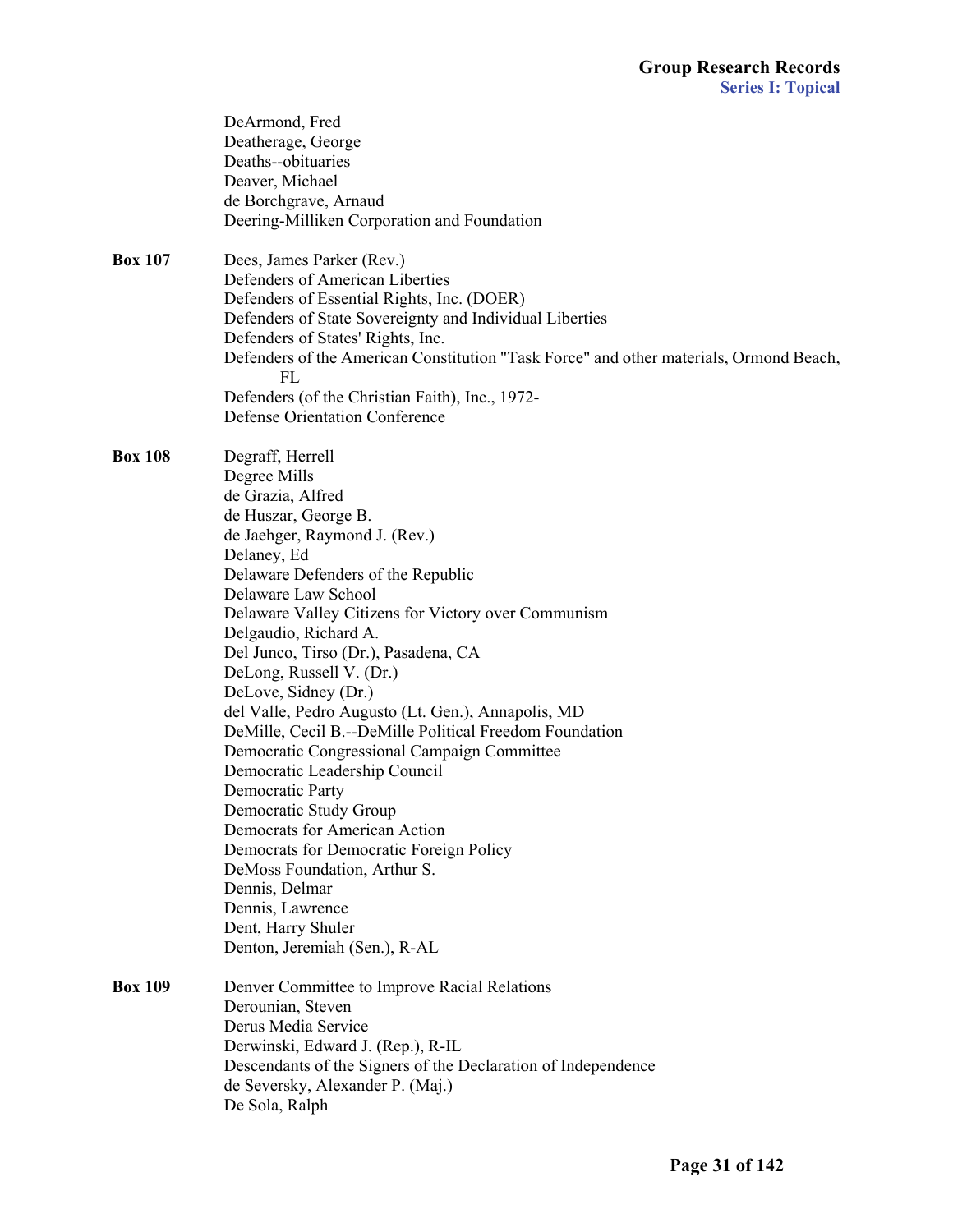|                | Destiny of America Radio Broadcast<br><b>Destiny Publishers</b><br>DeTar, John H. (Dr.) |
|----------------|-----------------------------------------------------------------------------------------|
|                | de Toledano, Ralph                                                                      |
|                | Devin-Adair Company, Publishers                                                         |
|                | Devine, Donald                                                                          |
|                | Dewey, Thornton                                                                         |
|                | Dexter Industries Charitable Fund                                                       |
|                | Dial, Buddy                                                                             |
|                | Dickinson, William L. (Rep.), AL                                                        |
|                | Dieckmann, Ed                                                                           |
|                | Dies, Martin                                                                            |
|                | Dietrich, Paul                                                                          |
|                | Dietze, Gottfried<br>Dilley, Robert D.Dilley Manufacturing Company, Des Moines, IA      |
|                | Dilling, Elizabeth                                                                      |
|                |                                                                                         |
| <b>Box 346</b> | <b>Diplomat National Bank</b>                                                           |
| <b>Box 109</b> | Direct Selling Association                                                              |
|                | Dirksen, Everett M.                                                                     |
|                | Dirksen Republican Forum, Inc., Everett McKinley                                        |
| <b>Box 110</b> | Disarmament                                                                             |
|                | District of Columbia Law School, The, Washington, DC                                    |
|                | District of Columbia Voting Amendment                                                   |
|                | District Speakers, Inc.                                                                 |
|                | District Young Republicans                                                              |
|                | Divine, Father                                                                          |
|                | "Divine Love"                                                                           |
|                | Dixiecrats                                                                              |
|                | Dixon, Jeane                                                                            |
|                | Dobbs, James                                                                            |
|                | Dobson, James, 1995-                                                                    |
|                | Dobson, James                                                                           |
| <b>Box 111</b> | Dobriansky, Lev E. (Dr.)                                                                |
|                | Doctor Ross Pet Food                                                                    |
|                | Doctors                                                                                 |
|                | Doctors for Americanism                                                                 |
|                | Dodd, Bella V. (Dr.), New York, NY                                                      |
|                | Dodd, Thomas J. (Sen.)--Congressional Record clippings, D-CT                            |
|                | Dodd, Thomas J. (Sen.)--General, D-CT                                                   |
|                | Dodd, Thomas J. (Sen.)--National Committee for Justice for Dodd, D-CT                   |
|                | Dodd, Thomas J. (Sen.)--Newspaper clippings, D-CT                                       |
| <b>Box 112</b> | Dodd, Thomas J. (Sen.)--Probe clippings, D-CT                                           |
|                | Dodge, Earl Farwell                                                                     |
|                | Dodge Foundation, Cleveland H.                                                          |
|                | Dokumentationszentrum                                                                   |
|                | Dole, Robert J.                                                                         |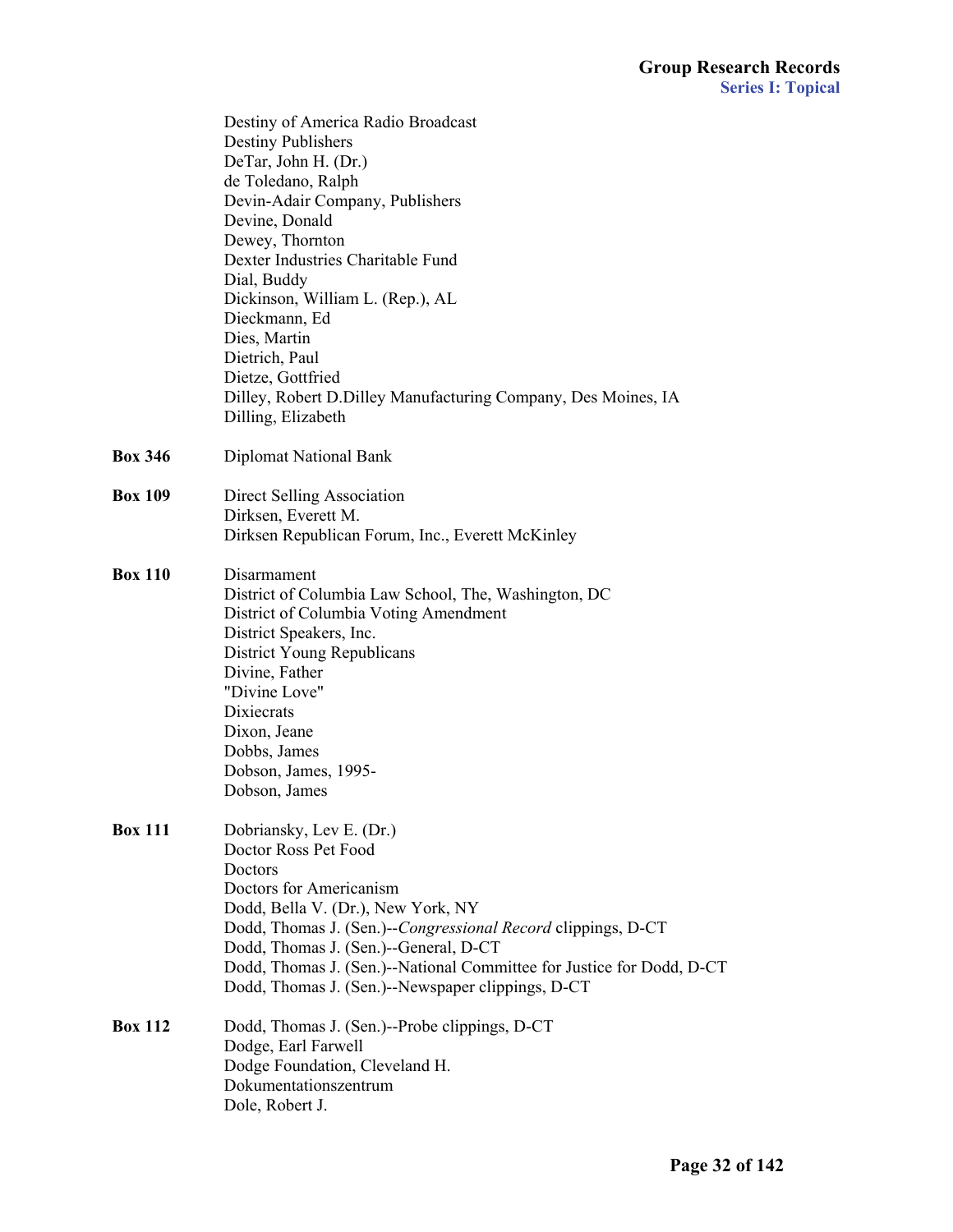|                | Dollar Federal Savings and Loan Association<br>Dominican Republic<br>Dominick, Peter H.<br>Don Bell Reports<br>Donatelli, Frank<br>Donnelley Foundation, Gaylord                                                                                                                                                                                                                                                                                                                                                                                                                                                                                      |
|----------------|-------------------------------------------------------------------------------------------------------------------------------------------------------------------------------------------------------------------------------------------------------------------------------------------------------------------------------------------------------------------------------------------------------------------------------------------------------------------------------------------------------------------------------------------------------------------------------------------------------------------------------------------------------|
| <b>Box 113</b> | Donner Foundation, Inc., Philadelphia, PA<br>Donner, Robert Newsom, Colorado Springs, CO<br>Donner Foundation, William H., Philadelphia, PA<br>Dooley Foundation, Inc., Thomas A.<br>Doorstep Savannah<br>Dorn, William Jennings Bryan (Rep.), D-SC<br>Dornan, James<br>Dornan, Robert K. (Rep.), R-CA<br>Dos Passos, John<br>Douglas Company, Charlotte, NC<br>Douglas, E. S.<br>Douglas, R. D.<br>Dowdy, John<br>Downey, Sean Morton, Jr.<br>Downs, Kenneth<br>Drachkovitch, Milorad M.<br>Drake, Daniel H. (D.D.S.)<br>Drake, Gordon (Dr.)<br>Draper, Wycliffe<br>Draper, Wycliffe--Pioneer Fund materials<br>Draskovich, Slobodan M., Chicago, IL |
| <b>Box 114</b> | Dresser, Robert B.--General, Providence, RI<br>Dresser, Robert B.--Publications<br>Drug Lobby<br>Drury, Allen<br>D'Souza, Dinesh<br>du Berrier, Hilaire<br>DuBois Clubs, W. E. B.<br>Duggan, Tom<br>Dullenty, Jim<br>Duke, David<br>"Dunlap Distil"<br>Dunlap, Jack Edward<br>Dunn, John (Dr.)<br>Dunn, Rogers C.--Dunn Survey materials<br>Du Pont de Nemours Company<br>Du Pont Family<br>Du Pont, Pierre S., IV                                                                                                                                                                                                                                    |
| <b>Box 115</b> | Durant, Richard<br><i>Eagle, The</i> , Portland, OR<br><b>Earhart Foundation</b><br>East Europe Institute, Inc.                                                                                                                                                                                                                                                                                                                                                                                                                                                                                                                                       |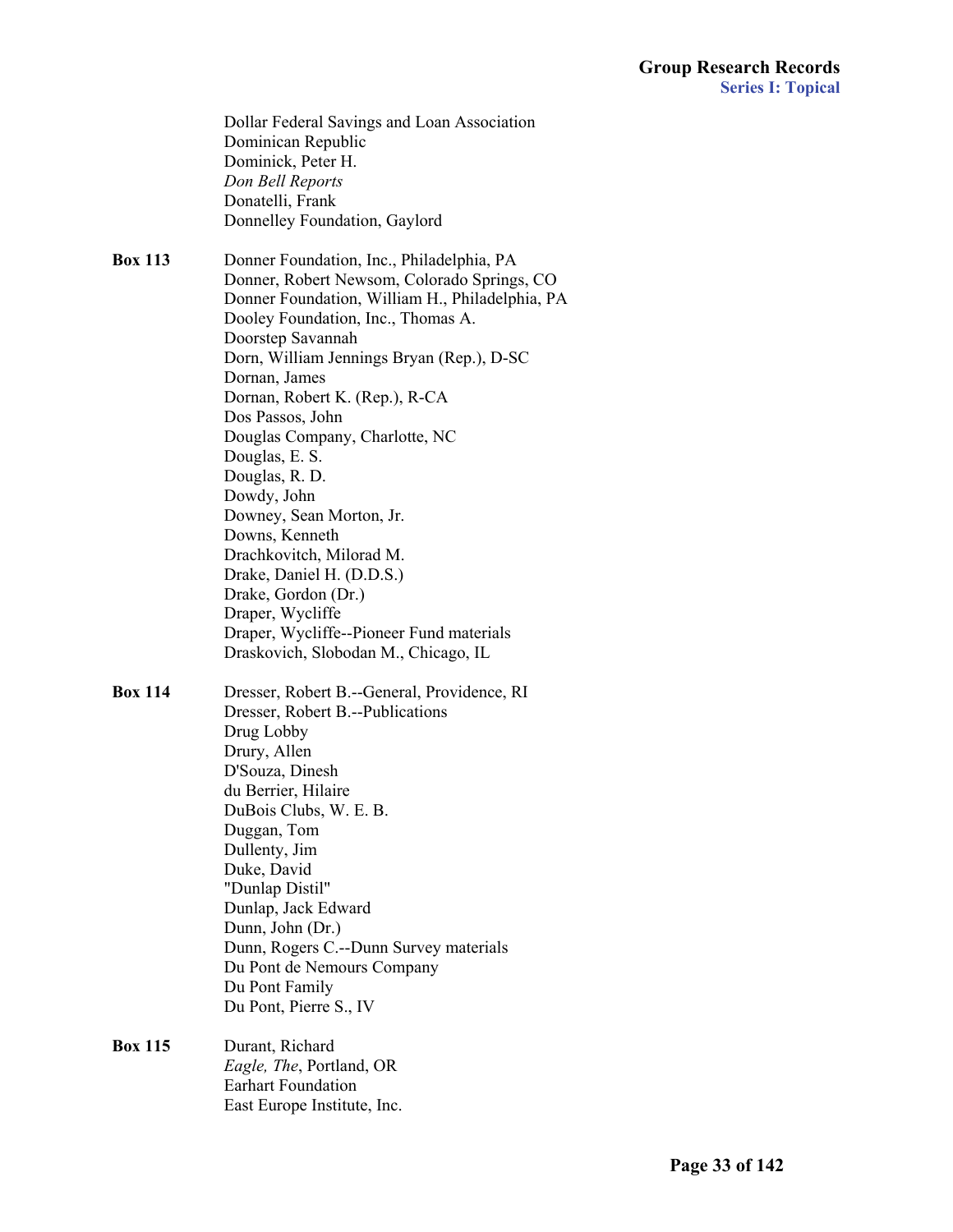|                | East, John (Sen.), R-NC                                           |
|----------------|-------------------------------------------------------------------|
|                | East Texas Chamber of Commerce                                    |
|                | Eastland, James O.                                                |
|                | Eastman, Max                                                      |
|                | Ebasco Services, Inc.                                             |
|                | Eberle and Associates, Inc., Bruce W.                             |
|                | Ecological Book Club, The                                         |
|                | Economic and Business Foundation                                  |
|                | Economists' National Committee on Foreign Trade Policy            |
|                | Economists' National Committee on Monetary Policy                 |
|                | Edison, Charles, West Orange, NJ                                  |
|                | <b>Edison Electric Institute</b>                                  |
|                | Edison Foundation, Inc., Thomas Alva                              |
|                | Education--Academic Freedom                                       |
|                | Education--Desegregation, 1970-                                   |
|                | Education--Vouchers                                               |
|                | Education--Anti-Communism in the Classroom, 1963-1965             |
| <b>Box 116</b> | Education--Anti-Communism in the Classroom, undated, 1961, 1962   |
|                | Education--Attacks on the Schools, 1961-1968                      |
| <b>Box 117</b> | Education--Attacks on the schools, 1960                           |
|                | Education--Textbooks and related teachers materials, 1975-        |
|                | Education--Private and Right Wing schools, 1974                   |
| <b>Box 118</b> | Education--Textbooks and suppression of related teaching material |
|                | Education--General, 1970, 1988-1993                               |
| <b>Box 119</b> | Education--General                                                |
|                | Education--Federal aid to                                         |
|                | <b>Education and Research Institute</b>                           |
|                | Education for Americanism, Inc.                                   |
|                | Education for Freedom Foundation, Columbus, OH                    |
|                | Education for Freedom, Inc.                                       |
|                | Education Information, Inc.                                       |
|                | Educational ABC of Industry                                       |
|                | Educational and Religious Radio and Television Association, Inc.  |
|                | Educational and Research Council of America (ERCA)                |
|                | <b>Educational Freedoms Foundation</b>                            |
|                | Educational Research Consultants, Inc.                            |
|                | Educational Reviewer, Inc., The                                   |
|                | Educator, The                                                     |
|                | Edwards, Lee                                                      |
|                | Edwards, Mickey (Rep.), R-OK<br>Edwards, Willard                  |
|                |                                                                   |
|                | <b>Effective Citizens Organization</b><br>Efron, Edith            |
| <b>Box 120</b> | Eisenhower, David                                                 |
|                | Eisenhower, Dwight D.                                             |
|                | Eisenhower Family                                                 |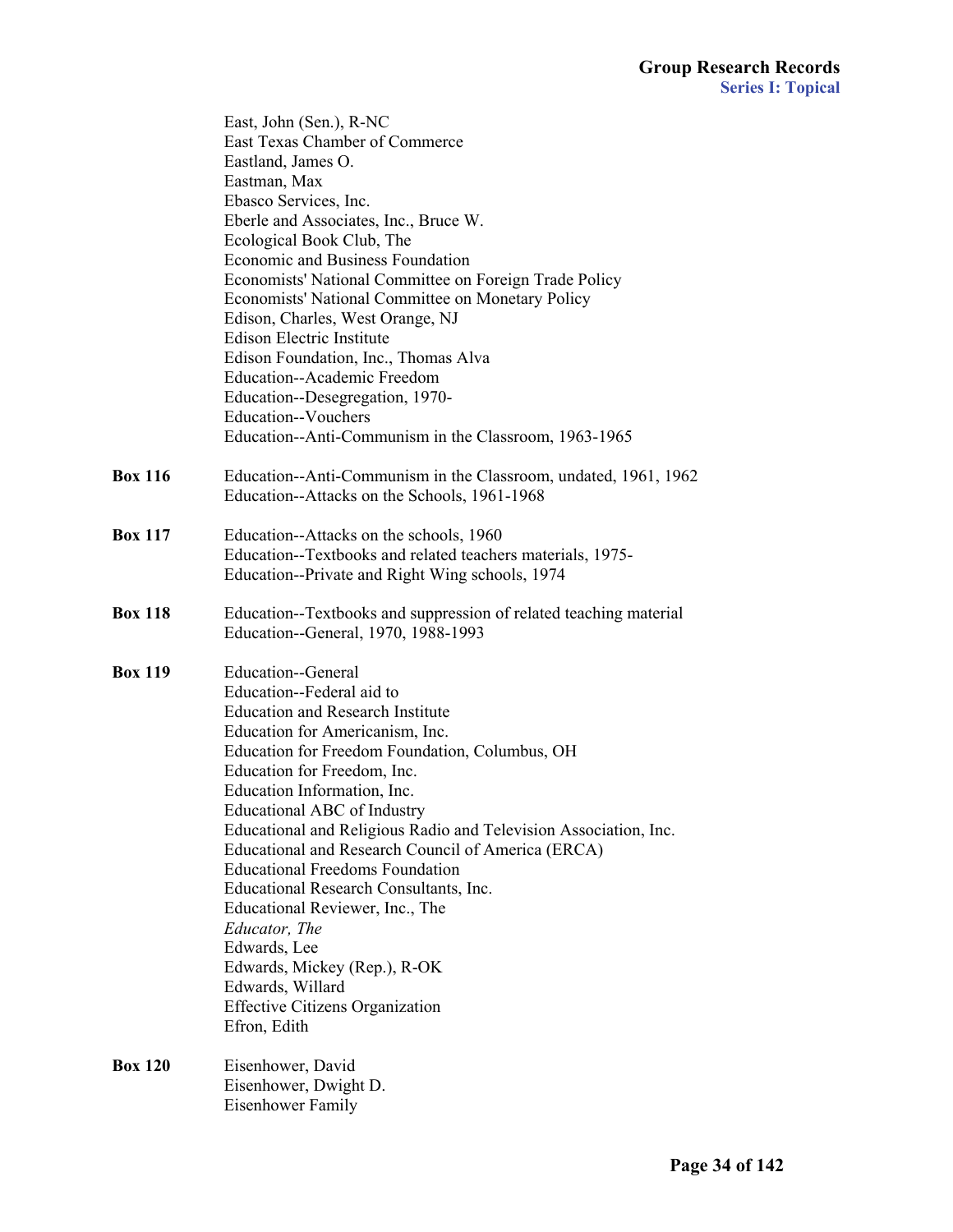Election, 1962, 1964, 1966 Elizabeth Trust Elks Elson, Edward L. R. (Dr.) Emergency Civil Liberties Committee Emergency Committee for Chinese Refugees Emergency Committee of One Million to Save Our Homes Emerging Catholic Laymen, Inc. Emerging State Society, Sons of American Revolution Emry, Sheldon Endeavor Foundation, Inc. Enterprise America Enterprise Zones Environmental Lobby Episcopal Church Epstein, Julius Equal Rights Amendment Equal Rights for Women **Box 121** Ethics and Public Policy Center Ethics Resource Center, Inc. Evangelicals, 1981-1993 **Box 122** Evangelicals, 1984-1987 **Box 123** Evangelicals, 1981, 1982 Evangelism, 1980 **Box 124** Evans, D. Bruce Evans, M. Stanton, Indianapolis, IN Evans, Mark Evans, Medford (Ph.D.), Natchitoches, LA Everingham, Harry T., Chicago, IL Evil-doers *Exchange, The* Exchange Club Leaders Execuduc, Inc. Executive Orders **Box 125** *Fact Finder, The*, Chicago, IL Fact Records Facts Forum, Inc., Dallas, TX Facts in Education, Inc. Fagan, Myron C., Hollywood, CA Fair Campaign Practices Committee, Inc.--Woody Price memoranda Fair Housing Fairfax Library Fairness Committee Against Tax-funded Politics Fairness Doctrine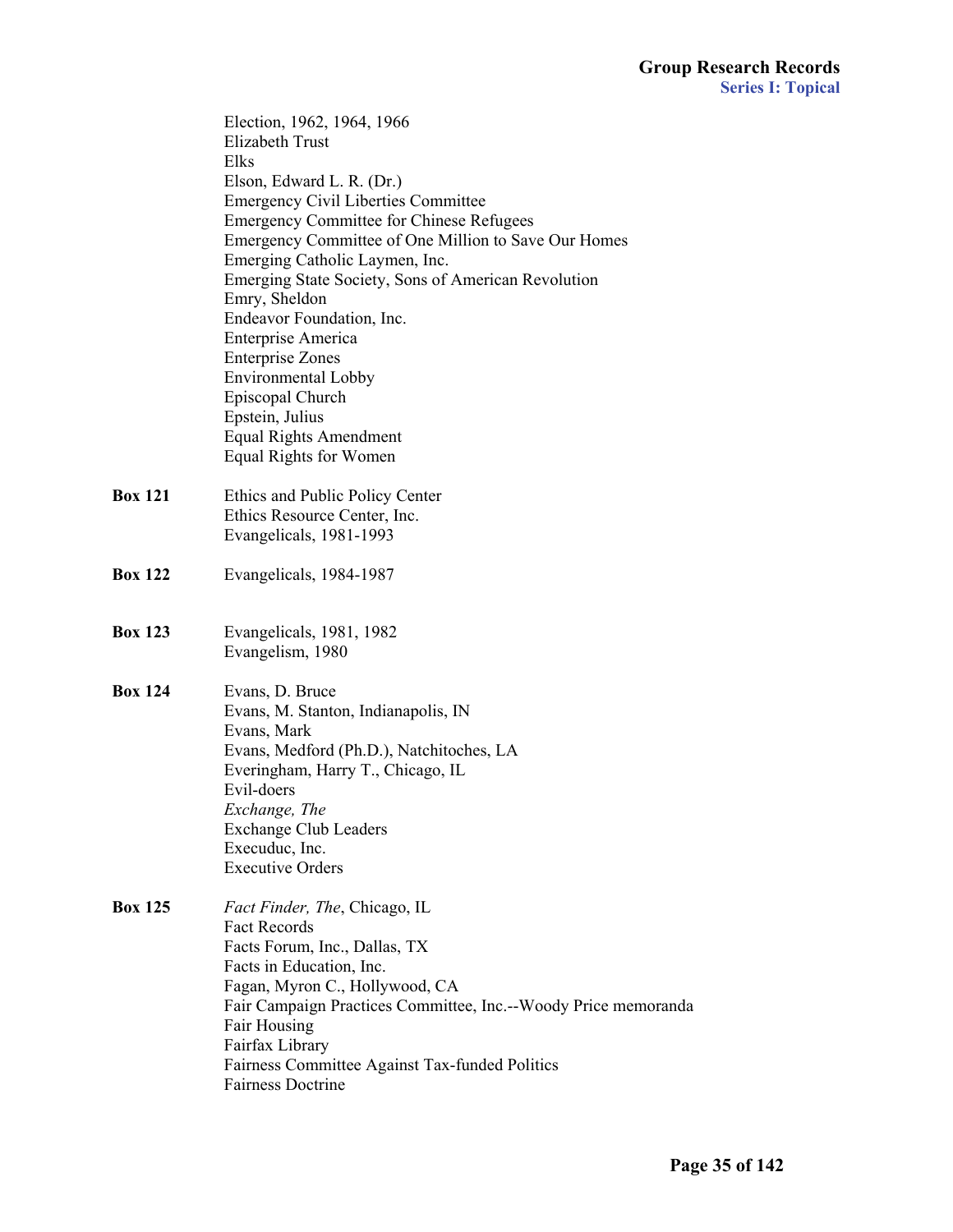| <b>Box 346</b> | Faith Theological Seminary, Philadelphia, PA                                                                                                                                                                                                                                                                                                                                                                                                                                                                                                                                                                                                  |
|----------------|-----------------------------------------------------------------------------------------------------------------------------------------------------------------------------------------------------------------------------------------------------------------------------------------------------------------------------------------------------------------------------------------------------------------------------------------------------------------------------------------------------------------------------------------------------------------------------------------------------------------------------------------------|
| <b>Box 125</b> | Falque, Ferdinand C. (Rev.)<br>Fannin, Paul (Sen.), R-AZ                                                                                                                                                                                                                                                                                                                                                                                                                                                                                                                                                                                      |
| <b>Box 126</b> | Far East Broadcasting<br>Farm Bureau, 1972-<br>Farmers and World Affairs, Inc.<br>Farmers Anti-Communist Club<br>Farmers Federation Educational and Development Fund<br>Farmers Liberty League<br>Farris, Michael<br>Fascism<br>Father's and Mother's Day<br>Faubus, Orval (Gov.), AR<br>Federal Bureau of Investigation (FBI), 1976-1978                                                                                                                                                                                                                                                                                                     |
| <b>Box 127</b> | Federal Bureau of Investigation (FBI)--Newspaper clippings, 1966-1975                                                                                                                                                                                                                                                                                                                                                                                                                                                                                                                                                                         |
| <b>Box 128</b> | Federal Bureau of Investigation (FBI)<br>Federal Communications Commission (FCC)<br>Federalist Paper Number 86, The<br>Federalist Society for Law and Public Policy Studies                                                                                                                                                                                                                                                                                                                                                                                                                                                                   |
| <b>Box 129</b> | Federalist Society for Law and Public Policy Studies, 1993-<br>Federation for Constitutional Government--Anti-integration materials<br><b>Federation for Constitutional Government</b><br>Federation of American Citizens of German Descent in the U.S.A., Inc.<br><b>Federation of Conservatives</b><br>Feighan, Michael A.<br>Fellers, Bonner (Gen.), Washington, DC<br>Fenton, Francis E. (Rev.)<br>Fertig, Lawrence<br>Feulner, Edwin J., Jr.<br>Fifield, James W. (Dr.) and Mary<br><b>Fighters for Freedom</b><br><b>Fighting American Nationalists</b><br>Fighting Homefolks of Fighting Men<br>Film America Foundation, Inc.<br>Films |
| <b>Box 130</b> | Finances of Right Wing<br>Finkelstein, Arthur J.<br>Fire and Police Research Association of Los Angeles<br>Firearms, 1978-1984                                                                                                                                                                                                                                                                                                                                                                                                                                                                                                                |
| <b>Box 131</b> | Firearms, 1962-1976<br>Association to Preserve Our Right to Keep and Bear Firearms                                                                                                                                                                                                                                                                                                                                                                                                                                                                                                                                                            |
| <b>Box 132</b> | Firearms<br>Fish, Hamilton                                                                                                                                                                                                                                                                                                                                                                                                                                                                                                                                                                                                                    |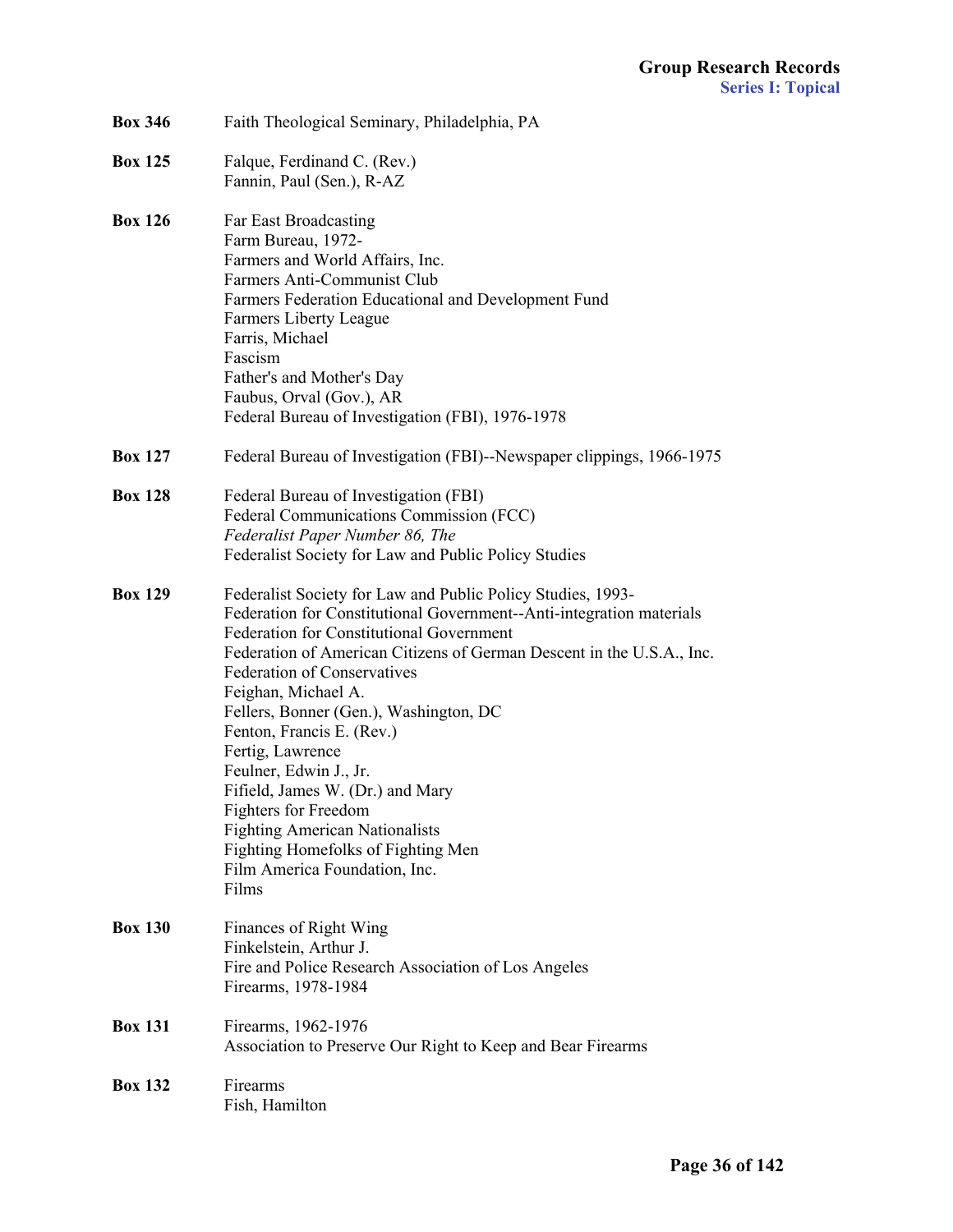Fisher, Vardis Fitch, Geraldine (Mrs. Robert), Dallas, TX Flanigan, Peter M. Flanner House Homes, Inc. Flax, William Fleming, D. F. Fleming, Lamar, Jr. Flett, Austin T. Flick, Frank Flick-Reedy Operations, Bensenville, IL Flood, Daniel J. (Rep.), D-PA Florida Americanism Committee Florida Coalition of Patriotic Societies Florida Governor's Conference on Cold War Education Florida Legislative Investigation Committee Florida States Rights, Inc. Fluegel, Edna R. (Dr.) Fluor, J. Robert

**Box 133** Fluoridation

 *National Fluoridation News* Flynn, John T. Foley, Daniel F. Food Industry for America For America--Fellers, Bonner, Financial, Washington, DC For America--Fellers, Bonner, Washington, DC For America--Manion, Clarence, Washington, DC Forbes, Malcolm S. "Steve", Jr. Forbes Magazine F.O.R.D. (Families Opposing Revolutionary Donations)

**Box 134** Ford family Ford Foundation Ford, Gerald Ford, Gerald--Cabinet Ford, Gerald--Friends Ford, Gerald--Staff Ford, Gerald--1976 Campaign Ford Motor Company Ford Motor Company Fund Foreign Affairs Council Foreign Intelligence Advisory Board (President's) *Foreign Intelligence Digest Foreign Letter* Foreign Lobbying--General Foreign Lobbying--Magazine and *Congressional Record* clippings Foreign Lobbying--Newspaper clippings Foreign Policy Association Foreign Policy Research Institute, University of Pennsylvania, Philadelphia, PA

**Box 135** Foreman, Ed (Rep.), R-TX Former Left--Wingers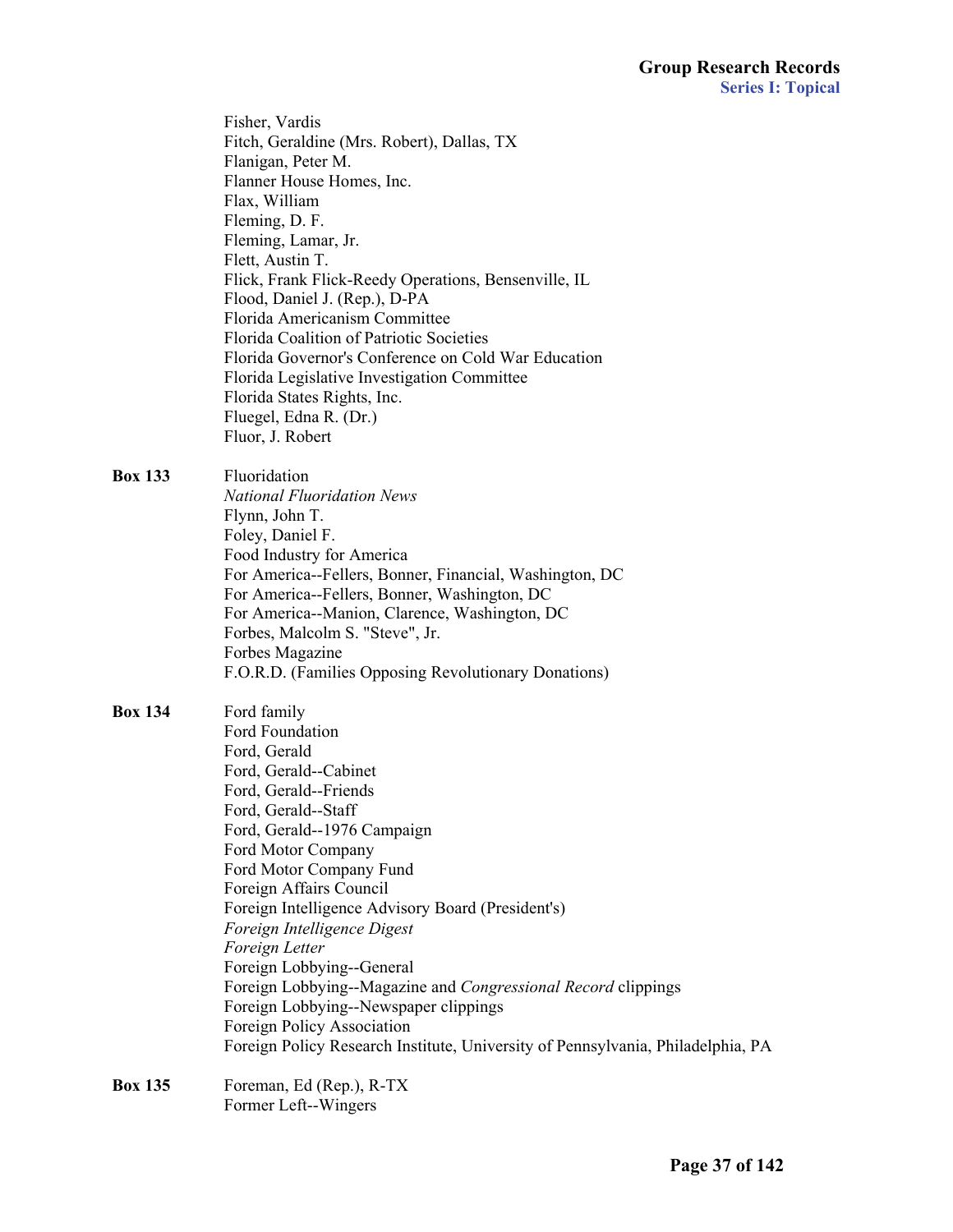|                | Forse/Cleanamation Company                                                                    |
|----------------|-----------------------------------------------------------------------------------------------|
|                | Fortas, Abe                                                                                   |
|                | Forum for American Opinion                                                                    |
|                | Forum Publishing Company                                                                      |
|                | Forum of Young Americans                                                                      |
|                | Forward America, Inc.                                                                         |
|                | Forward, N. H. Forward Group                                                                  |
|                | Fossedal, Greg                                                                                |
|                | Foster, Vincent                                                                               |
|                | Foundation Consultants Incorporated                                                           |
|                | Foundation for Advancement of Social Science, Inc.                                            |
|                | Foundation for American Christian Education                                                   |
|                | Foundation for American Principles and Traditions                                             |
|                | <b>Foundation for American Research</b>                                                       |
|                | Foundation for Christian Living                                                               |
|                | Foundation for Christian Theology                                                             |
|                | Foundation for Economic and Business Studies                                                  |
|                | Foundation for Economic Education, Inc.-Financial, Irvington-on-Hudson, NY                    |
|                | Foundation for Economic Education, Inc.-General, Irvington-on-Hudson, NY                      |
|                |                                                                                               |
| <b>Box 136</b> | Foundation for Economic Education, Inc.-Printed material, Irvington-on-Hudson, NY<br>$1971 -$ |
|                | Foundation for Economic Research, Inc., Irvington-on-Hudson, NY                               |
|                | Foundation for Education Against Totalitarianism, Inc. (F.E.A.T.)                             |
|                | Foundation for Foreign Affairs                                                                |
|                | Foundation for Freedom, Inc.                                                                  |
|                | Foundation for Independence, Los Angeles, CA                                                  |
|                | Foundation for International Trade Research                                                   |
|                | Foundation for Public Affairs                                                                 |
| <b>Box 137</b> | Foundation for Religious Action in the Social and Civil Order (FRASCO)--Tax<br>information    |
|                | Foundation for Religious Action in the Social and Civil Order (FRASCO)                        |
|                | Foundation for Research and Education on Eugenics and Dysgenics (FREED)                       |
|                | Foundation for Responsible Economic Education (FREE)                                          |
|                | Foundation for Voluntary Welfare, Burlingame, CA                                              |
|                | Foundation for Youth and Student Affairs, Inc.                                                |
|                | Foundation of Law and Society, The                                                            |
|                | Foundation to Rebuild America                                                                 |
|                | Foundations, 1987-                                                                            |
|                | Foundations--Congressional Record clippings                                                   |
|                | Foundations--Magazine clippings and general                                                   |
| <b>Box 138</b> | Foundations--Newspaper clippings                                                              |
|                | Four Freedoms Foundation, Inc.                                                                |
|                | Four Freedoms Study Group, Inc.                                                               |
|                | Fowler, Frederick C. (Dr.)                                                                    |
|                | Fowler, George B.                                                                             |
|                | Fox, Victor J. (Col.)                                                                         |
|                | Fragments, Inc.                                                                               |
|                | Franchise to Freedom Foundation, Inc.                                                         |
|                |                                                                                               |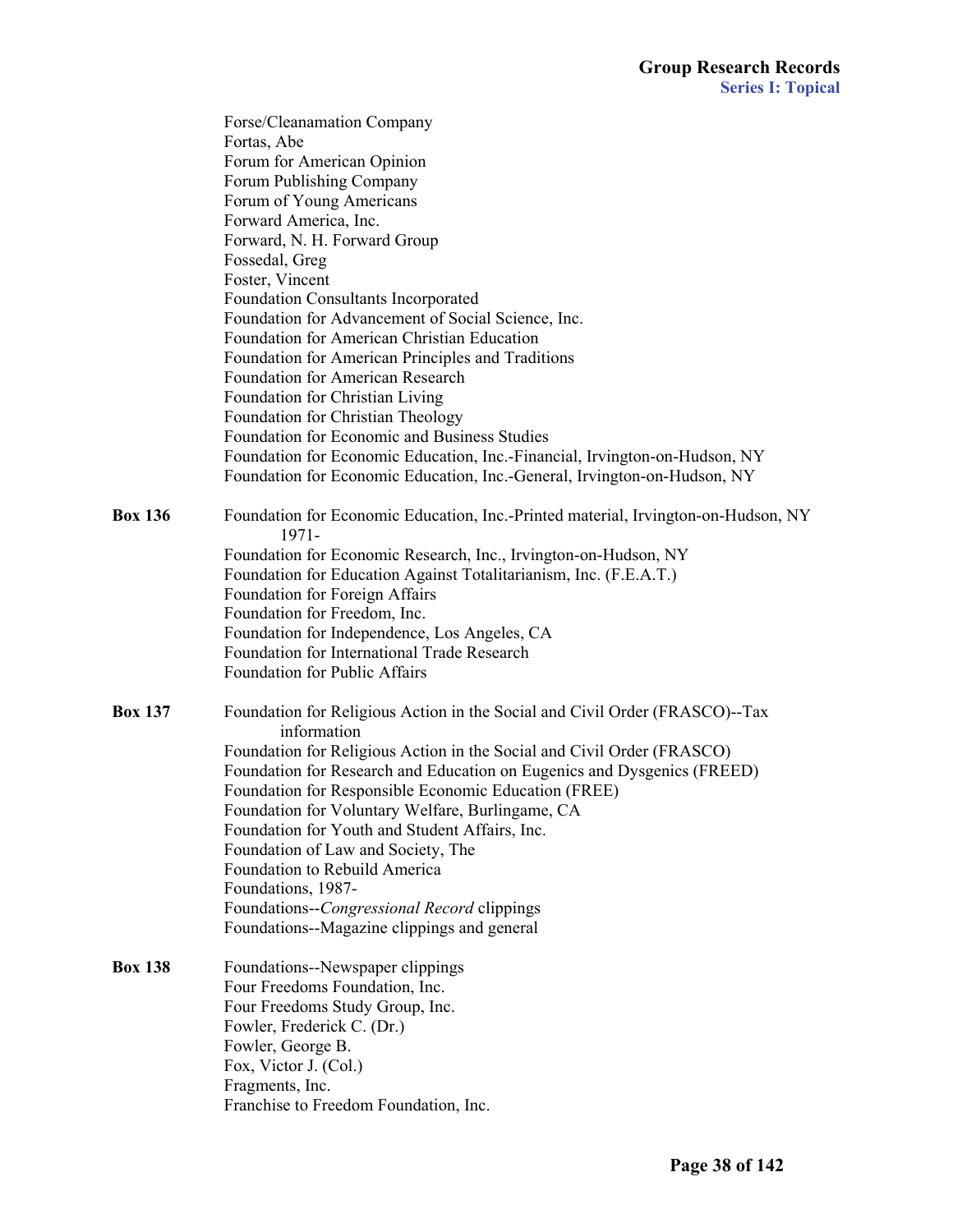|                | Francis, Clarence<br>Frank, John<br>Frankhouser, Roy E.<br>Franklin Historical Society, Benjamin<br>Franks, Maurice R.<br>Frawley, Patrick J., Jr., Culver City, CA<br>Free Campus Movement<br>Free China Fund for Medical and Refugee Aid<br>Free Enterprise--Propaganda, educational materials corporation programs etc.<br>Free Enterprise, Chicago, IL<br>Free Enterprise Awards Association, Inc.<br>Free Enterprise Communications, Inc.<br>Free Enterprise Federation |
|----------------|------------------------------------------------------------------------------------------------------------------------------------------------------------------------------------------------------------------------------------------------------------------------------------------------------------------------------------------------------------------------------------------------------------------------------------------------------------------------------|
| <b>Box 139</b> | Free Enterprise Hall<br>Free Enterprise Institute<br>Free Men Speak, New Orleans, LA<br>Free Pacific Association, Inc.<br>Free Press, The                                                                                                                                                                                                                                                                                                                                    |
|                | Free Society Association, Washington, DC<br>Free Society Association--News from the Free Society, Washington, DC<br>Free Society Association--Pamphlets and press releases, Washington, DC<br>Free Speech Movement, University of California, Berkeley, CA<br>Free Way, The                                                                                                                                                                                                  |
|                | Free World Committee<br>Free World Foundation<br>Free World, Inc.                                                                                                                                                                                                                                                                                                                                                                                                            |
|                | Freedman, Benjamin H.<br>Freedom Academy (and Freedom Commission)--Proposed bill<br><b>Freedom Associates</b><br><b>Freedom Book Store</b><br>Freedom Bookshelf                                                                                                                                                                                                                                                                                                              |
|                | Freedom Builders of America<br>Freedom Calling                                                                                                                                                                                                                                                                                                                                                                                                                               |
| <b>Box 140</b> | Freedom Center, Portland, OR<br>Freedom Clubs, Inc.<br>Freedom Council, The<br><b>Freedom Documents Foundation</b><br>Freedom Education Foundation                                                                                                                                                                                                                                                                                                                           |
|                | Freedom Education Program<br>Freedom Education Service, Inc.<br>Freedom Fighters<br>Freedom Forum, Vermont<br>Freedom Forum, West Berlin                                                                                                                                                                                                                                                                                                                                     |
|                | Freedom Forum Book Store<br>Freedom Forums--various areas<br>Freedom Foundation, Inc., Salt Lake City, UT<br>Freedom Fund, Inc.<br>Freedom House                                                                                                                                                                                                                                                                                                                             |
|                | Freedom in Action (FIA)                                                                                                                                                                                                                                                                                                                                                                                                                                                      |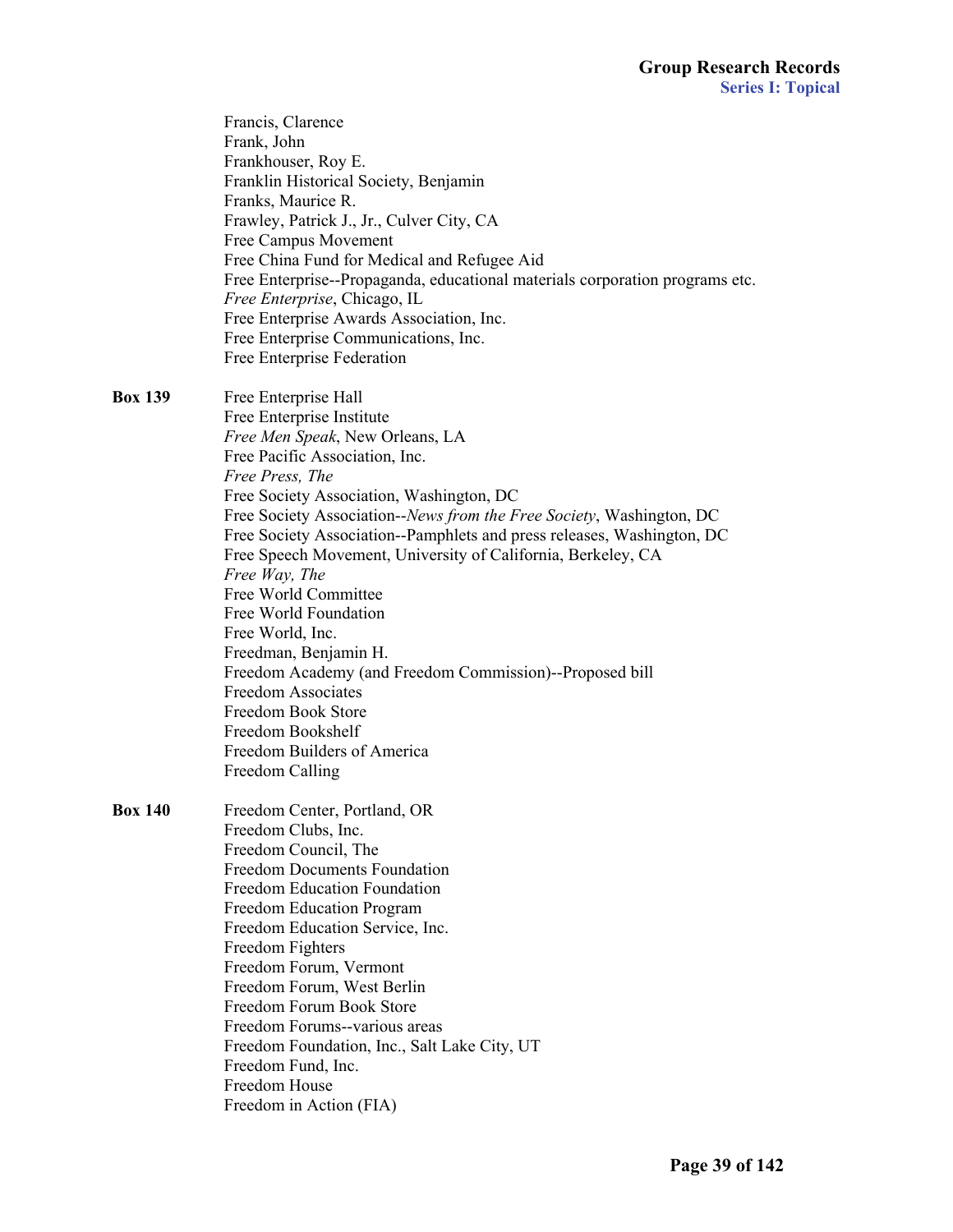| <b>Box 141</b> | Freedom, Inc.<br>Freedom, Inc., Arkansas<br>Freedom Information Center<br>Freedom Institute Newsletter<br>Freedom Leadership Foundation, 1986-1991                                                                                                                                                                                                                                                                             |
|----------------|--------------------------------------------------------------------------------------------------------------------------------------------------------------------------------------------------------------------------------------------------------------------------------------------------------------------------------------------------------------------------------------------------------------------------------|
| <b>Box 142</b> | Freedom Leadership Foundation, 1976-1984                                                                                                                                                                                                                                                                                                                                                                                       |
| <b>Box 143</b> | Freedom Leadership Foundation<br>Freedom News, Greenville, TX<br>Freedom Newspapers, Inc.<br>Freedom of Information Act<br>Freedom Press, Inc., Nashville, TN                                                                                                                                                                                                                                                                  |
| <b>Box 144</b> | Freedom Press, The<br>Freedom School--Publications, Colorado Springs, CO<br>Freedom School, Colorado Springs, CO<br>Freedom to Work Committee<br>Freedom University of the Air, Los Angeles, CA<br>Freedom Views<br>Freedom Week, St. Paul, MN 1962<br>Freedoms Foundation--Pamphlets and other printed material                                                                                                               |
| <b>Box 145</b> | Freedoms Foundation--General<br>Freedoms Foundation--Newspaper, magazine and Congressional Record clippings, 1971<br>Freedoms Foundation--Correspondence<br>Freedoms Foundation, 1949-1961                                                                                                                                                                                                                                     |
| <b>Box 146</b> | Freedoms Foundation--Financial<br>Weir, Kenneth Freedom's Voice<br>Freedom's Voice<br>Freeman, The, Irvington-on-Hudson, NY<br>Freeman, Roger A., Stanford, CA<br>Freeman Institute<br>Freethinkers of America<br>Frick, Helen C.<br>Friedman, Milton<br>Friends for a Free Jamaica<br>Friends of Democracy, Inc.--Democracy's Battle<br>Friends of Free Asia, Inc.<br>Friends of Freedom<br>Friends of Rhodesian Independence |
| <b>Box 147</b> | Friends of the F.B.I., Inc., 1972<br>Friends of General Walker<br>Friends of Senator McCarthy<br>Fulbright, J. William (Sen.), D-AR<br>Full Gospel Businessmen's Fellowship International<br>Fund for a Conservative Majority, 1984-                                                                                                                                                                                           |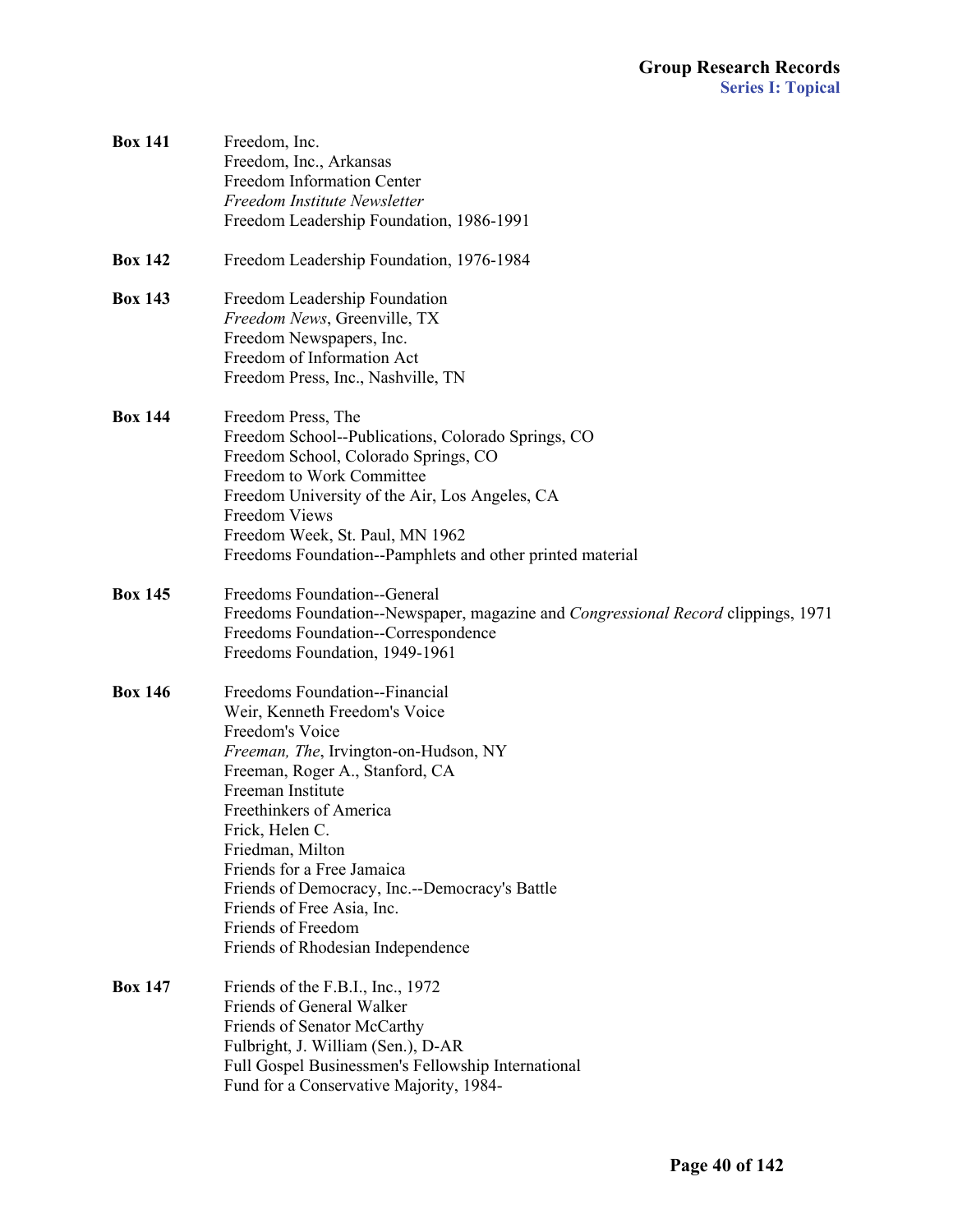**Box 148** Fund for a Conservative Majority, 1980- Fund for Objective News Reporting, The Fund for Public Information Fund for the Republic Fundamentalism Future Business Leaders of America Future Farmers Gabaldon, Guy "Gabby" Gabler, Mel (Mr. and Mrs.) Gaddis, Arden H. Gaisman Foundation Galbrecht, Leonard W. Gale, Inc., Ministry of William P. Galeano, Sergio Gallun Foundation, Inc. Galvin, Robert W. Gann, Paul Ganus, Clifford L. (Dr.) Ganus Foundation, Clifton L. Ganus School, Clifton, New Orleans, LA Garman, W. O. H. (Dr.) Garn, Jake (Sen.), R-UT Garrett, Henry E. Garvey, Williard (and family) Gasper, Jo Ann Gaston, Robert Gates, Merle K. **Box 149** Gaty, John P.

 Gay, John A. Gaydosh, Frank W. Geier, Robert A. "Bob", Orange, CA General Electric Company General Electric Foundation General Federation of Women's Clubs General Mills, Inc. General Motors Corporation General Society, Sons of the Revolution General Tire and Rubber Co. Generations of right-wingers **Genetics**  Genocide Treaty George, E. Madison George, Henry George School, Henry, New York, NY George Mason University, Fairfax, VA George, Wesley Critz (Ph.D.) Georgia Commission on Education Georgia State College, Atlanta, GA

**Box 150** German American National Congress, Inc.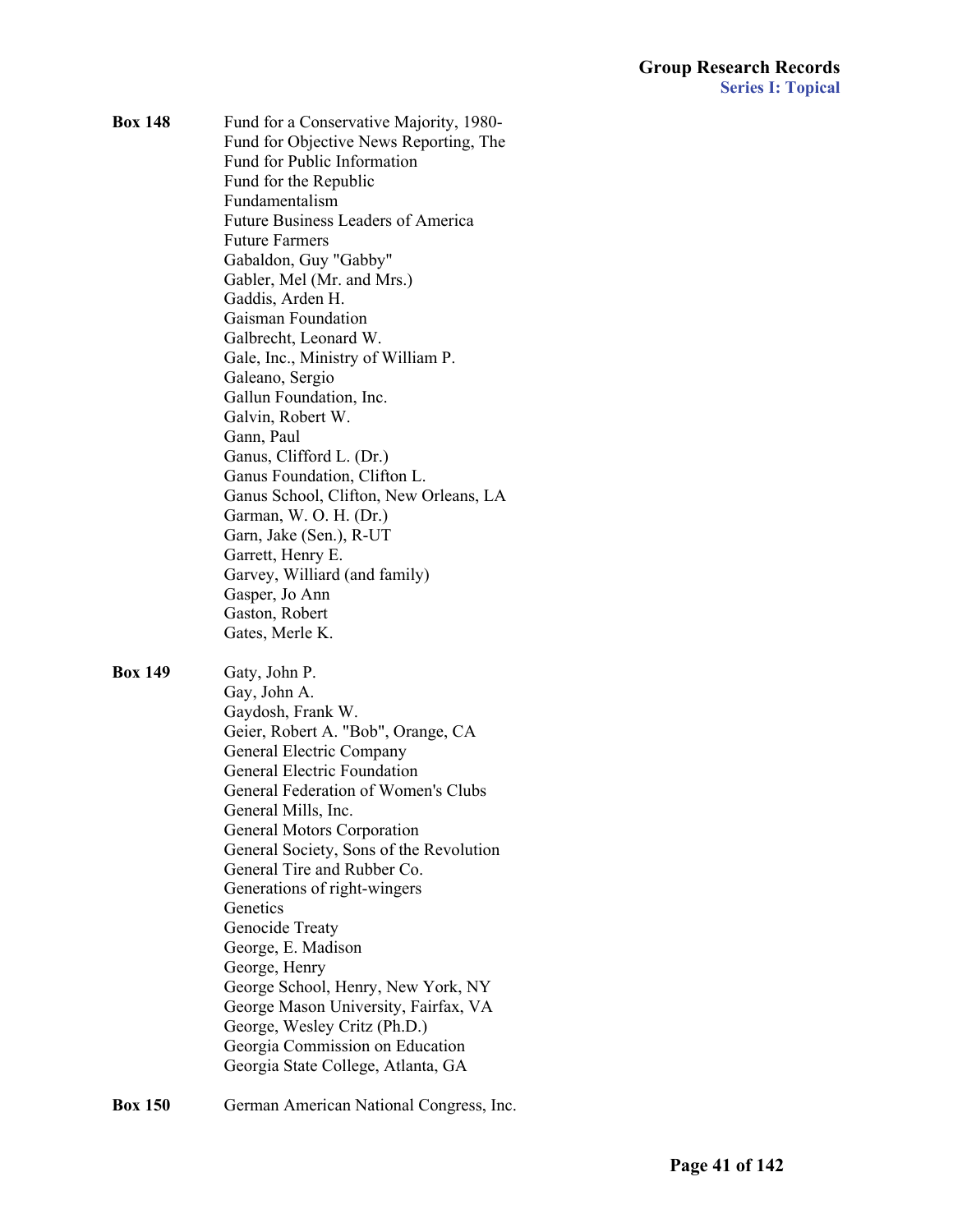|                | Germany<br>Germany, Eugene B.<br>Get US out of UN and UN out of US, NOW<br>Gibbs Newsletter, Ed<br>Gibson, James E.<br>Gibson, Tom L. (Capt.)<br>Gilder, George<br>Ginder, Richard (Father)<br>Gingrich, Newt (Rep.), R-GA<br>Ginzburg, Benjamin<br>Gipson, Jim H.<br>Gitlow, Benjamin                                                                                                                                                                                                                                                                                          |
|----------------|---------------------------------------------------------------------------------------------------------------------------------------------------------------------------------------------------------------------------------------------------------------------------------------------------------------------------------------------------------------------------------------------------------------------------------------------------------------------------------------------------------------------------------------------------------------------------------|
| <b>Box 151</b> | Glencairn Foundation, Bryn Athyn, PA<br>Glendale Federal Savings and Loan Association<br><b>Glenmede Trust Company</b><br>Glenn, John H., Jr.<br>GM Washington Consultants, Inc.<br>Goff, Kenneth<br>Gold and Silver<br>Gold, Victor<br>Goldmark, JohnGoldmark libel case<br>Goldwater, Barry (Sen.), R-AZ 1970<br>Goldwater, Barry, Jr.<br>Goleniewski, Michael<br>Gordon, Rosalie M., New Rochelle, NY<br>Gore, Louise<br>Gorman, Patrick J.<br>Gospel Tract Society, Inc.<br>Gotham Foundation<br>Gottlieb, Alan Merril<br>Government Educational Foundation, Washington, DC |
| <b>Box 152</b> | Government Executive<br>Governmental Affairs Institute<br>Governor's Conference on Cold War Education<br>Grace Foundation, Inc.<br>Grady, John L. (Dr.)<br>Graham, Billy, 1974-<br>Graham, Daniel O. (Lt.Gen.)<br>Gramm, Phil (Sen.), R-TX                                                                                                                                                                                                                                                                                                                                      |
| <b>Box 153</b> | <b>Grand Central Industrial Centre</b><br>Granite, Mark<br>Grassley, Charles E. (Sen.), R-IA<br>Great Britain--Rightists<br>Great Commission Fellowship, Inc.<br>Greater America--Project Awake<br>Goeppinger, Walter Greater Iowa Corporation<br>Greater St. Louis Citizens' Committee for Nuclear Information<br>Grede, William J., Milwaukee, WI                                                                                                                                                                                                                             |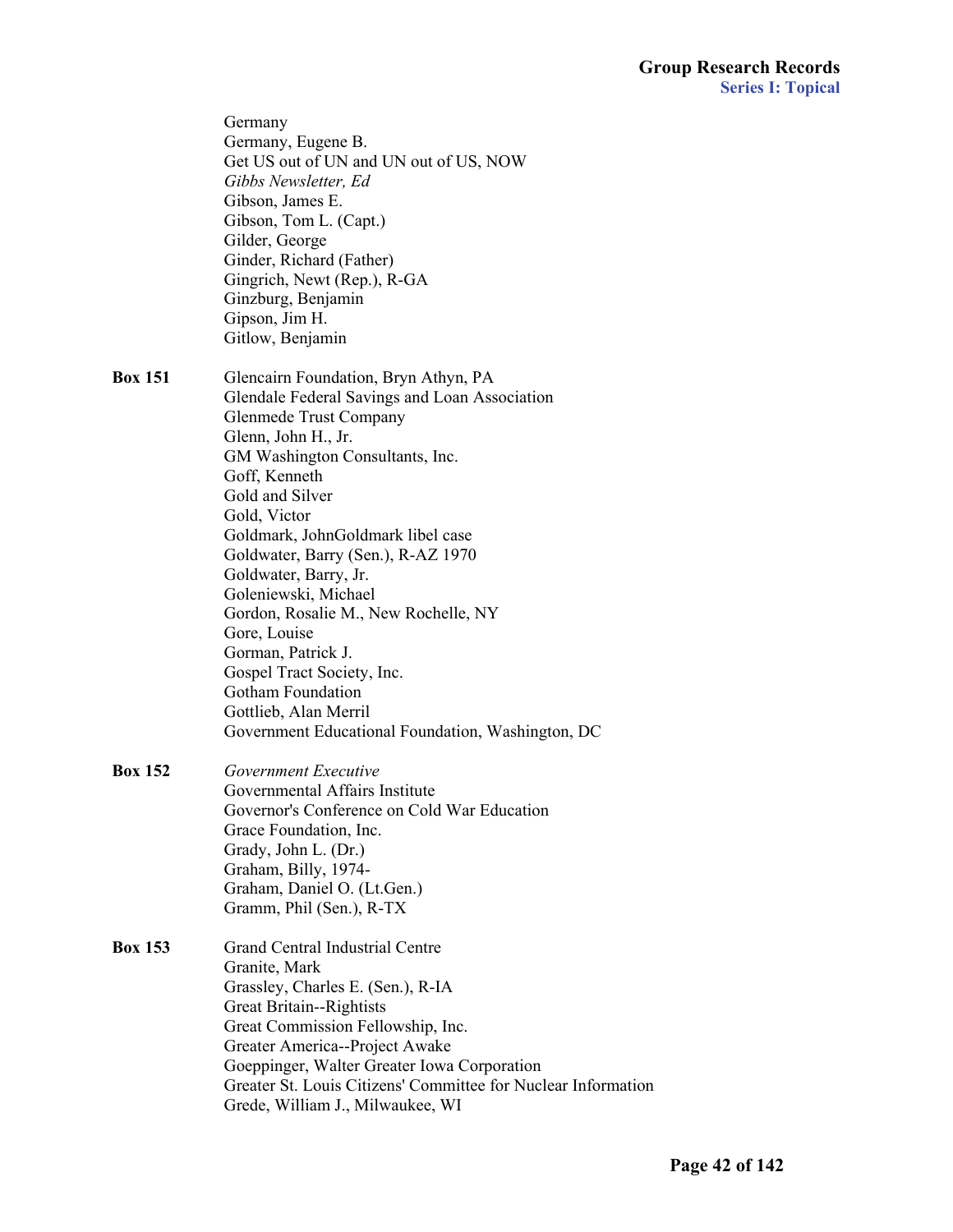Grede Foundation, Inc. **Greece**  Green, Glenn A., Washington, DC Green Hill Publishers, Inc. Green Party politics Green Valley School Greenspan, Alan Grenier, John Grenier, Richard Griffin, G. Edward Griffith, Corinne Griswold, Ferrell Grob family Groseclose, Elgin Groseclose, Williams, and Associates Gross, Harold R. (Rep.), R-IA Grove City College, Grove City, PA Grow, Russel H. (Ph.D.) Grundy Foundation *Guardian, The Guardian of the Republic* Guardians of American Education *Guideposts* Guild, Eugene (Capt.) Gulf Oil Corporation and Gulf Oil Foundation Gurney, Edward J. Gurtler, Martin Gwinn, Ralph W. (Rep.), R-NY

**Box 154** H. R. Kendall Trust Haake, Alfred P. Haan, Kilsoo Haig, Alexander M. (Gen.) Hale Foundation Haley, J. Evetts, Canyon, TX Haley, J. Evetts, Jr. Hall, Durward G. (Rep.), R-MO Hall, Gordon Hall, Verna M. Hall of Fame Hamilton Freedom Forum Hamilton Fund, Andrew Hamilton Memorial Foundation Hamilton and Associates, Inc., Wilson G. Hammer, Armand Hanighen, Frank C., Washington, DC Hansen, George (Rep.), R-ID Hansen Memorial Foundation, Niels Hanson, Dan, Kaycee, WY Happiness of Womanhood, Inc. *Hard Times*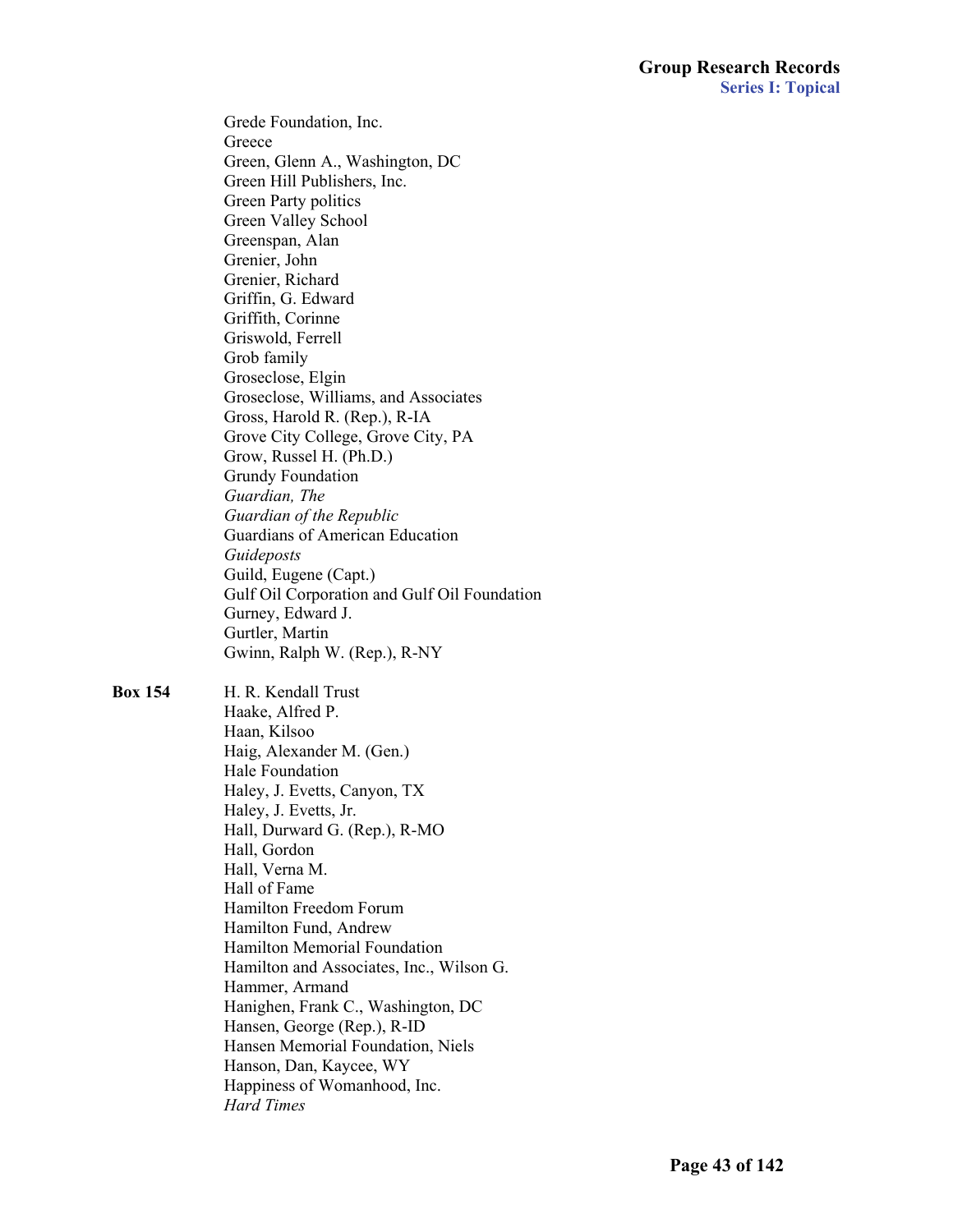| <b>Box 155</b> | Harding College, Searcy, AR<br>Harding College--National Education Program--Films and publications, Searcy, AR<br>Harding College--National Education Program--Financial information and tax<br>exempt status, Searcy, AR<br>Harding College--National Education Program--Freedom forums, Searcy, AR                                                                                                                                                                                                                    |
|----------------|-------------------------------------------------------------------------------------------------------------------------------------------------------------------------------------------------------------------------------------------------------------------------------------------------------------------------------------------------------------------------------------------------------------------------------------------------------------------------------------------------------------------------|
| <b>Box 156</b> | Harding College--National Education Program--General, Searcy, AR<br>Harding College--National Education Program--Staff, Searcy, AR<br>Benson, George (Dr.)Harding College, Searcy, AR<br>Harding College--Articles and columns by Dr. George Benson, Searcy, AR 1971-                                                                                                                                                                                                                                                   |
| <b>Box 157</b> | Hargis, Billy James (Rev.), Tulsa, OK<br>Harnischfeger, Walter--Harnischfeger Foundation, Inc.<br>Harrell, John R.<br>Harrigan, Anthony<br>Harris, Frank E.<br>Harris, Frederick Brown (Chaplain)<br>Harriss, Robert M.<br>Hart, Jeffrey<br>Hart, Merwin K., New York, NY<br>Hartley, Fred A., Jr.<br><b>Hartnett Reports</b><br>Harvey, Paul, Chicago, IL<br>Hatch, Orrin (Sen.), R-UT<br>Hatfield, Mark (Gov. and Sen.), R-OR<br>Hauptmann, Jerzy<br>Hawaii Foundation for American Freedoms, Inc.<br>Hayakawa, S. I. |
| <b>Box 158</b> | Hayek, Friedrich (Dr.)<br>Hazlitt, Henry<br>Headlines<br>Healy, Cletus (Rev.)<br>Hegeler<br>Heinsohn, A. G., Jr., Sevierville, TN<br>Heinl, Robert D., Jr. (Col.)<br>Helms, Jesse (Sen.), R-NC 1984-                                                                                                                                                                                                                                                                                                                    |
| <b>Box 159</b> | Helms, Jesse (Sen.), R-NC<br>Help for Those without Hope Committee<br>Help Your Police Fight Crime<br>Hemenway, John<br>Herald of Freedom<br>Heritage Foundation, January 1994                                                                                                                                                                                                                                                                                                                                          |
| <b>Box 160</b> | Heritage Foundation, 1991-<br>Heritage Foundation, 1989-<br>Heritage Foundation, 1988-<br>Heritage Foundation, July 1987-                                                                                                                                                                                                                                                                                                                                                                                               |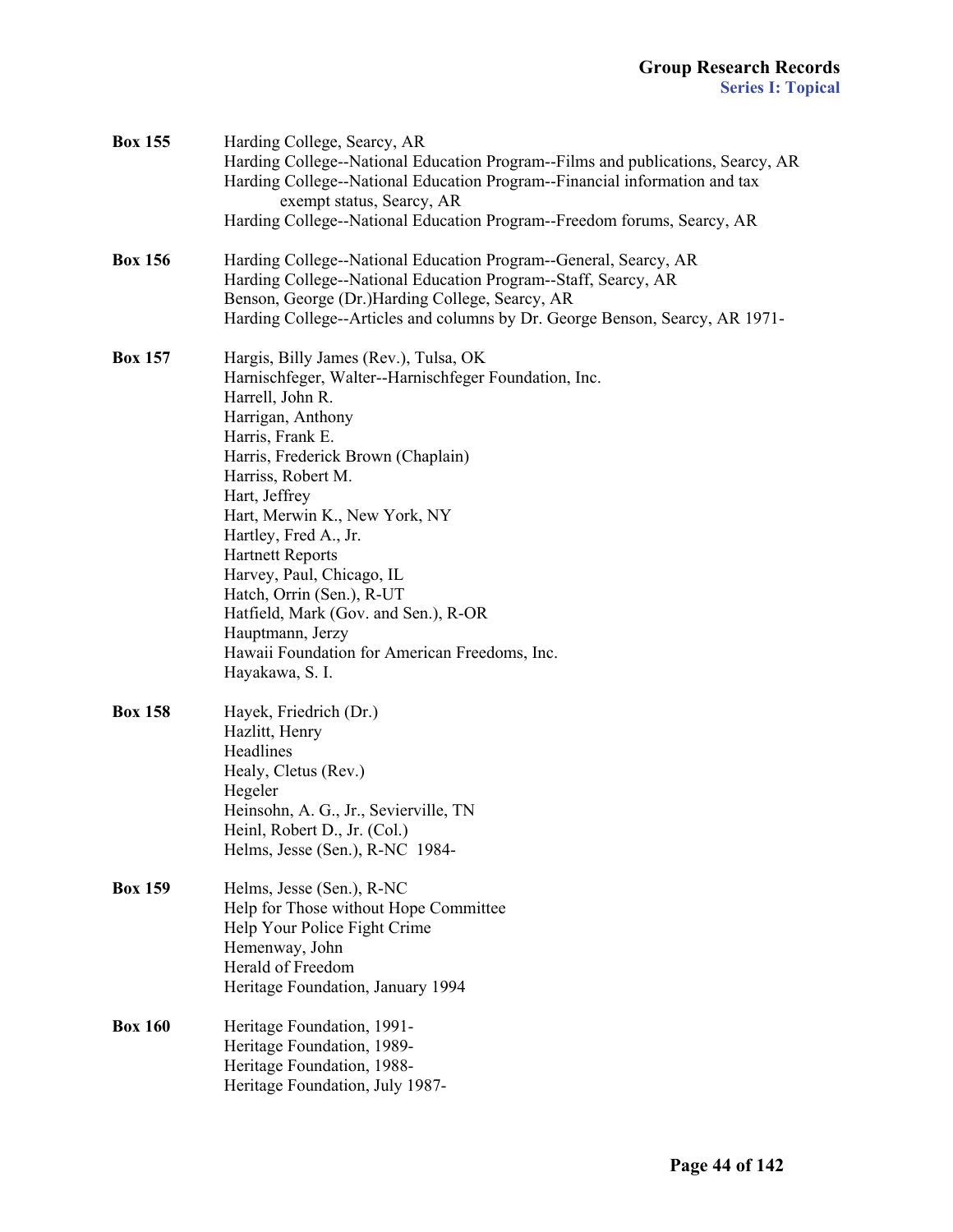| <b>Box 161</b> | Heritage Foundation, 1983-1987                                                                                                                                                                                                                                                                                                                                                                                                                                         |
|----------------|------------------------------------------------------------------------------------------------------------------------------------------------------------------------------------------------------------------------------------------------------------------------------------------------------------------------------------------------------------------------------------------------------------------------------------------------------------------------|
| <b>Box 162</b> | Heritage Foundation, 1981, 1982<br>Heritage Foundation, Chicago, IL and New York, NY<br>Heritage Foundation, Washington, DC, 1976-                                                                                                                                                                                                                                                                                                                                     |
| <b>Box 163</b> | Heritage Foundation, Washington, DC, 1978-<br>Herschensohn, Bruce<br>Hertz Engineering Foundation, Fannie and John<br>Hess, George (M.D.), Bunker Hill, IL<br>Hess, Karl, Washington, DC<br>Hicks, Louise Day<br>Hiestand, Edgar<br><b>High Frontier</b><br>Highland College, Pasadena, CA<br>Highlander Folk School, New Market, TN<br>Hill, A. G.                                                                                                                    |
| <b>Box 164</b> | Hillsdale College, Hillsdale, MI<br>Hilton, Conrad<br>Hinkel, John V.<br>Historical Research Foundation, Inc.<br><b>History Study Club</b><br>Hittle, J. D. (Brig.Gen.)<br>Hofer and Sons, E.<br>Hoffer and Sons, E.<br>Hoffer, Eric<br>Hogan, David L.<br>Hoiles, R. C.<br>Holdridge, Herbert C.                                                                                                                                                                      |
| <b>Box 165</b> | Hollywood--Stars<br>Hollywood--Columbia Pictures<br>Holmes, Lola Belle<br>Holtzman, Marc<br>Holy Land Christian Approach Mission<br>Holy Land State Committee, U.S.A.<br>Home Defense Association<br>Home Owners Taxpayers Association, Inc.<br>Homeland Foundation, Inc.<br>Homestead Valve Manufacturing Co.<br>Homosexuals<br>Honor America Day<br>Hook, Sidney<br>Hoover, Herbert<br>Hoover Birthplace Foundation, Herbert<br>Hoover Oral History Program, Herbert |
| <b>Box 166</b> | Hoover, J. Edgar Congressional Record clippings<br>Hoover, J. Edgar Speeches<br>Hoover, J. Edgar Newspaper clippings, January 1971-                                                                                                                                                                                                                                                                                                                                    |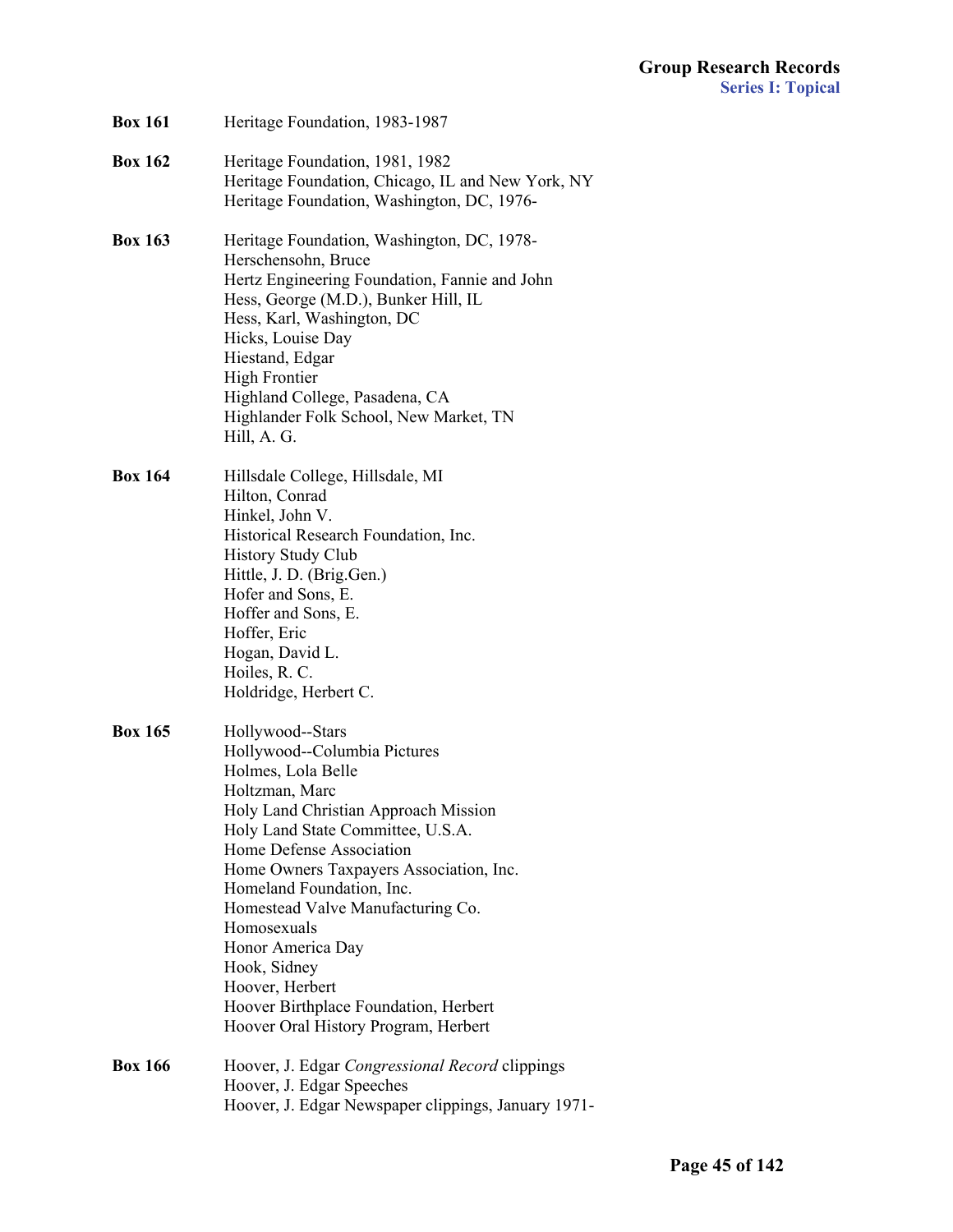|                | Hoover, J. Edgar General<br>Hoover Foundation, J. Edgar<br>Hoover Institution on War, Revolution, and Peace, Stanford University, Palo Alto, CA                                                                                                                                                                                                                                                                                                                                                                                                                                               |
|----------------|-----------------------------------------------------------------------------------------------------------------------------------------------------------------------------------------------------------------------------------------------------------------------------------------------------------------------------------------------------------------------------------------------------------------------------------------------------------------------------------------------------------------------------------------------------------------------------------------------|
| <b>Box 167</b> | Hoover Institution on War, Revolution, and Peace, Stanford University, Palo Alto, CA<br>Horace Mann League<br>Hosmer, Craig (Rep.), R-CA<br>House of Prayer for All People<br>Household Finance Foundation<br>Houser, Theodore V.<br>Houston Endowment, Inc.<br>Houston Tribune, The<br>Howard, John A.<br>Howard Payne College, Brownwood, TX<br>Hruska, Roman L.<br>Hubbard, Orville (Mayor), Dearborn, MI<br>Hudson, Charles B.<br>Hudson Institute<br>Hugel, Max<br>Hughes, Earl M.<br>Hughes, Howard<br>Hughes, J. Russell<br>Human Events--Subscription material, Washington, DC, 1972- |
| <b>Box 168</b> | Human Events--Congressional Record and newspaper clippings, Washington, DC<br>Human Events--Hanighen Memorial Fund, Washington, DC<br>Human Events--Miscellaneous material, Washington, DC, 1971-<br>Human Events--Miscellaneous printed material from <i>Human Events</i> , Washington, DC<br>Human Events--Political Action Conference, Washington, DC, 1964                                                                                                                                                                                                                                |
| <b>Box 169</b> | Human Events--Political Action Conferences, Washington, DC, 1961-1963<br>Human Events--Subscription material, Washington, DC<br>Human Life Foundation, Inc., The<br>Humbard, Rex                                                                                                                                                                                                                                                                                                                                                                                                              |
| <b>Box 170</b> | Humes, Theodore L.<br>Humor<br>Humphrey, Gordon (Sen.), R-NH<br>Hungarian Freedom Fighters<br>Hunt, H. L. (and family) Life Line Foundation, Inc., Dallas, TX, 1971-<br>Hunt, H. L. (and family), Dallas, TX<br>Hunt, H. L.--Columns Santa Ana Register, Dallas, TX                                                                                                                                                                                                                                                                                                                           |
| <b>Box 171</b> | Hunt Foundation, H. L., Dallas, TX<br>Hunt, Nelson B.<br>Hunter, Edward, Arlington, VA<br>Huntley, Fred<br>Hurlbert Foundation, Helen Hart<br>Huss, Walter, Portland, OR<br>Hutcheson, Harold G. and Betty S.<br>Hutton, Edward F.E. F. Hutton and Company, New York, NY                                                                                                                                                                                                                                                                                                                      |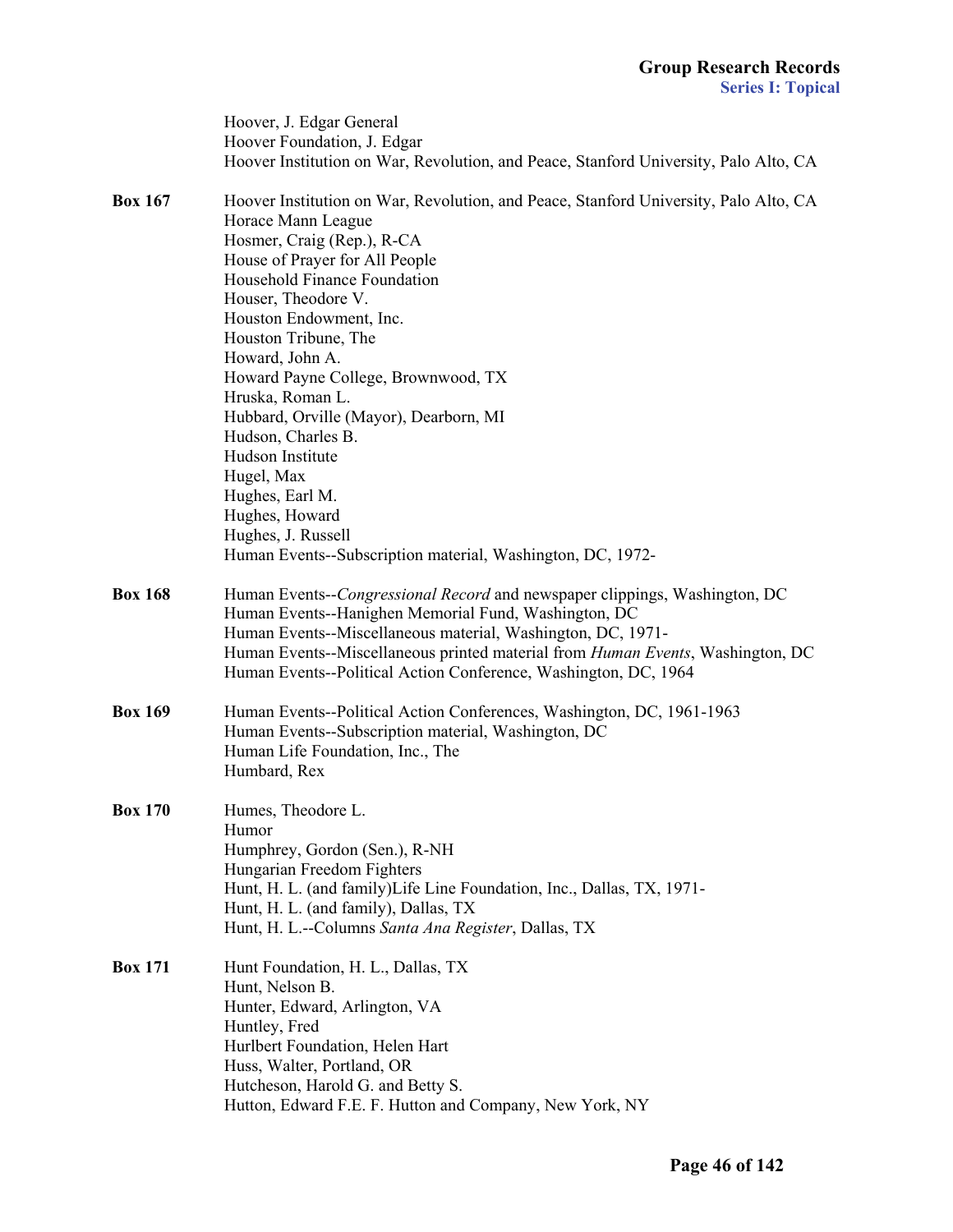| <b>Box 174</b> | Information Council of the Americas (INCA)                  |  |
|----------------|-------------------------------------------------------------|--|
|                | <b>Inform National Reports</b>                              |  |
|                | Infomat                                                     |  |
|                | Industrial Workers of the World (IWW)                       |  |
|                | Industrial Relations Counselors, Inc.                       |  |
|                | Industrial Relations Council, Salt Lake City, UT            |  |
|                | <b>Industrial Press Service</b>                             |  |
|                | Industrial News Review--E. Hofer and Sons, Portland, OR     |  |
|                | Indignant White Citizens Council<br>Individual Party, The   |  |
|                | Indianapolis Citizens Forum                                 |  |
|                | Indiana Economic Education Foundation, Inc.                 |  |
|                | Indiana Citizens Committee for Research, Inc.               |  |
|                | Indiana Americans for Conservative Action                   |  |
|                | Independent Teachers Association of California              |  |
|                | <b>Independent Research Service</b>                         |  |
|                | Independent Research Associates, Inc.                       |  |
|                | Independent Information Institute                           |  |
|                | <b>Independent Electors</b>                                 |  |
|                | Independent Citizens Council                                |  |
|                | <b>Independent Bar Association</b>                          |  |
|                | Independent Anti-Communist Committee                        |  |
|                | Independent, The                                            |  |
|                | Independence Hall of Chicago                                |  |
|                | Independence Foundation, Philadelphia, PA                   |  |
|                | Independence Foundation, Boston, MA                         |  |
|                | Independence Foundation, Inc., Portland, IN                 |  |
| <b>Box 173</b> | Income Tax--Drive to repeal                                 |  |
|                |                                                             |  |
|                | Income Tax--Drive to repeal, 1972, 1979                     |  |
|                | "In a Nutshell"                                             |  |
|                | Improved Order of Redmen                                    |  |
|                | Impeachment                                                 |  |
|                | Impact Publishers, Inc.                                     |  |
|                | $I-M-P-A-C$                                                 |  |
| <b>Box 172</b> | Immigration                                                 |  |
|                |                                                             |  |
|                | Immigration, 1987-                                          |  |
|                | Illinois Small Business Men's Association                   |  |
|                | Illinois Congress of Conservatives                          |  |
|                | Illinois Committee for the Constitution, Inc.               |  |
|                | Igoe, Tom C.                                                |  |
|                | Idler, The                                                  |  |
|                | <b>Ideas Unlimited</b>                                      |  |
|                | Ideas                                                       |  |
|                | Hyde, Henry (Rep.), R-IL<br>Ichord, Richard H. (Rep.), R-MO |  |
|                | Hyde, Douglas                                               |  |
|                | Hyde Foundation, Arthur M.                                  |  |
|                |                                                             |  |

Information Digest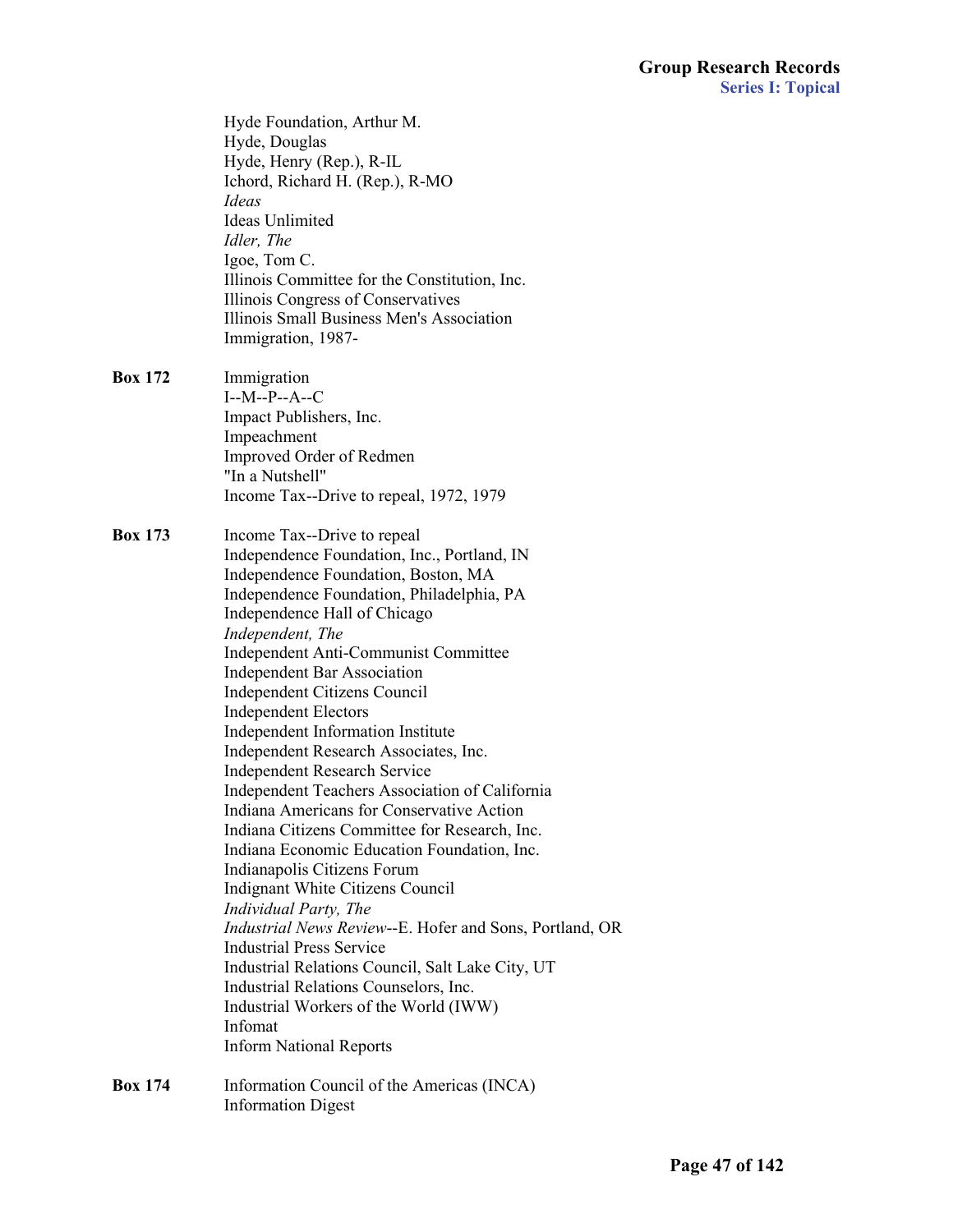Informers--General Ingersoll Foundation, Rockford, IL Ingram, T. Robert (Rev.), Houston, TX I.N.K.O. (Investigate Now King and Others) Inner Peace Movement Insider *Insight and Outlook* Institute for American Strategy, 1974- **Box 175** Institute for American Strategy Institute for Congress Institute for Contemporary Studies Institute for Defense Analyses Institute for Economic Education, Inc. Institute for Economic Inquiry, Chicago, IL Institute for Educational Affairs Institute for Foreign Policy Analysis Institute for Free Enterprise Education, The Institute for Historical Review **Box 176** Institute for Human Progress, Inc. Institute for Humane Studies, 1982- Institute for Humane Studies Institute for Humanistic Studies Institute for International Order Institute for International Youth Affairs, Inc. Institute for Labor Studies Institute for Monetary Research, Inc. Institute for Policy Studies Institute for Propaganda Analysis, Inc. Institute for Public Service Institute for Research on the Economics of Taxation Institute for Social Science Research, Washington, DC Institute for Special Research, Pasadena, CA Institute for Studies in Federalism, Claremont Men's College, Claremont, CA **Box 177** Institute for the Study of Economic Systems Institute of American Relations Institute of Collective Bargaining and Group Relations Institute of Cultural Affairs Institute of Defense Analysis Institute of Fiscal and Political Education Institute of International Education, Inc. Institute of International Labor Research Institute of International Studies, University of South Carolina, Columbia, SC Institute of Pacific Relations Institute of Temporary Studies Institute of World Policy Institute on American Freedoms Institute on Communism and Constitutional Democracy, Vanderbilt University, Nashville,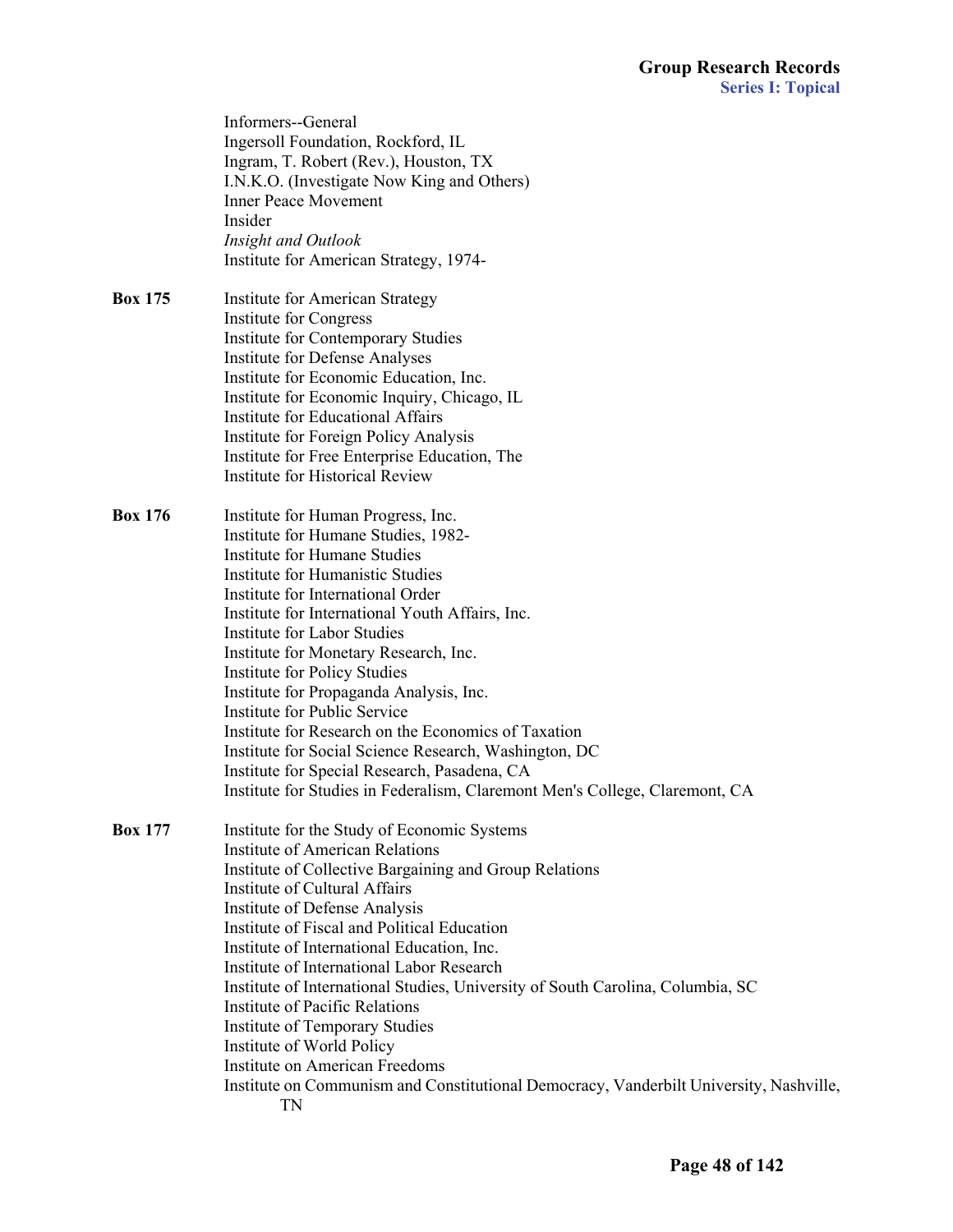|                | Institute on Communism and Freedom<br>Institute on Comparative Political and Economic Systems, Georgetown University,<br>Washington, DC<br>Institute on Religion and Democracy<br>Institute on Strategic Trade<br>Institute on United States Taxation of Foreign Income, Inc.<br>Insurance Companies and Executives<br>de Courey, Kenneth--Intelligence Digest<br>Inter-American Association for Democracy and Freedom<br><b>Inter-American Education Foundation</b><br>Inter-American Foundation for the Arts<br>Inter-American Institute for International Political Research<br><b>Inter-American Press Association</b><br><b>Interchange Foundation</b><br>Interchange Society, The                                                                                                                                                                                                                                                       |
|----------------|-----------------------------------------------------------------------------------------------------------------------------------------------------------------------------------------------------------------------------------------------------------------------------------------------------------------------------------------------------------------------------------------------------------------------------------------------------------------------------------------------------------------------------------------------------------------------------------------------------------------------------------------------------------------------------------------------------------------------------------------------------------------------------------------------------------------------------------------------------------------------------------------------------------------------------------------------|
| <b>Box 178</b> | Intercollegiate Studies Institute, Inc. Intercollegiate Society of Individualists--Academic<br>Reviewer, The, Philadelphia, PA (national office)<br>Intercollegiate Studies Institute, Inc. Intercollegiate Society of Individualist--Campus<br>Report, Philadelphia, PA (national office)<br>Intercollegiate Studies Institute, Inc. Intercollegiate Society of Individualists--Essay Series,<br>Philadelphia, PA (national office)<br>Intercollegiate Studies Institute, Inc. Intercollegiate Society of Individualists--Financial<br>Information, Philadelphia, PA (national office)<br>Intercollegiate Studies Institute, Inc. Intercollegiate Society of Individualists--General,<br>Philadelphia, PA (national office)<br>Intercollegiate Studies Institute, Inc. Intercollegiate Society of Individualists<br>--Individualist, The, Philadelphia, PA (national office)                                                                 |
| <b>Box 179</b> | Intercollegiate Studies Institute, Inc. Intercollegiate Society of Individualists<br>--Other publications, Philadelphia, PA (national office)<br>Interdenominational and Christ Gospel Mission<br>Interdependence Council<br>Interfaith Foundation for Community Organization<br>Interim Committee for Independent Political Action<br>Internal Revenue Service (IRS), 1972-<br><b>Internal Security Act</b><br><b>International Academic Research Institute</b><br>International Advisory Council for Establishing a "Hall of Free Enterprise"<br><b>International Affairs Review</b><br>International Anti-Communist Brigade<br><b>International Anti-Communist Society</b><br>International Association for the Advancement of Ethnology and Eugenics, Ltd., New<br>York, NY<br><b>International Career Management Institute</b><br><b>International Catholic Truth Society</b><br><b>International Center for Economic Policy Studies</b> |
| <b>Box 180</b> | <b>International Christian Leadership</b><br>International Committee for the Defense of Christian Culture<br>International Confederation of Free Trade Unions                                                                                                                                                                                                                                                                                                                                                                                                                                                                                                                                                                                                                                                                                                                                                                                 |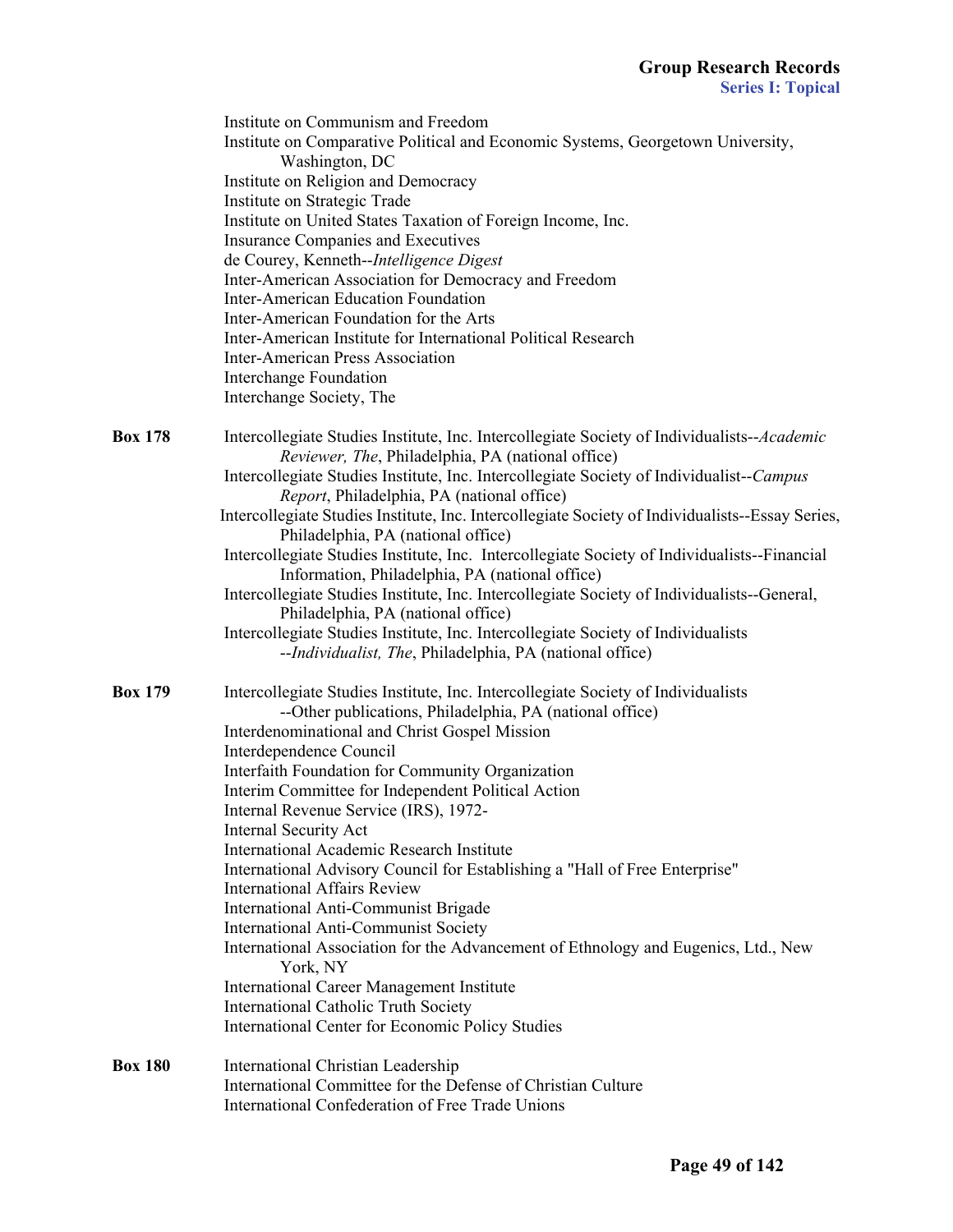International Conference Against Vivisection International Council of Christian Churches International Development Conference International Development Foundation, Inc. International Economic Policy Association International Evangelistic Association International Executives Association International Harvester Company International Health Institute International Institute International Institute for Economic Research International Institute for Strategic Studies International Latex Corporation International Marketing Institute International Minerals and Chemical Corporation International Movement for Atlantic Union International Peasant Movement International Platform Association International Publishers International Reform Federation International Religious Liberty Association International Rescue Committee International Research and Studies Foundation, Inc. **Box 181** International Research on Communist Techniques, Inc. International Services of Information Foundation, Inc. "Inform", Baltimore, MD International Social Service International Society of Skilled Trades International Students, Inc. International Youth Federation for Freedom, Inc. International Youth Federation for Freedom, Inc. International Year of Youth Internet Interpol Invest-in-America Investment Bankers Association of America Investors Diversified Services, Inc. Investors in America, Inc. Investors League and Union, Inc. Iowa Committee to Restore the Constitution Irvine, Reed J. **Box 182** Iszak, Frank Italian--American Civil Rights League Ithaca Reading Room Against Communism Ivy Fund Izzard, Wesley J. I. Case Company J. M. Foundation, The Jackman, Theodore Jackson, Donald L., Buffalo, NY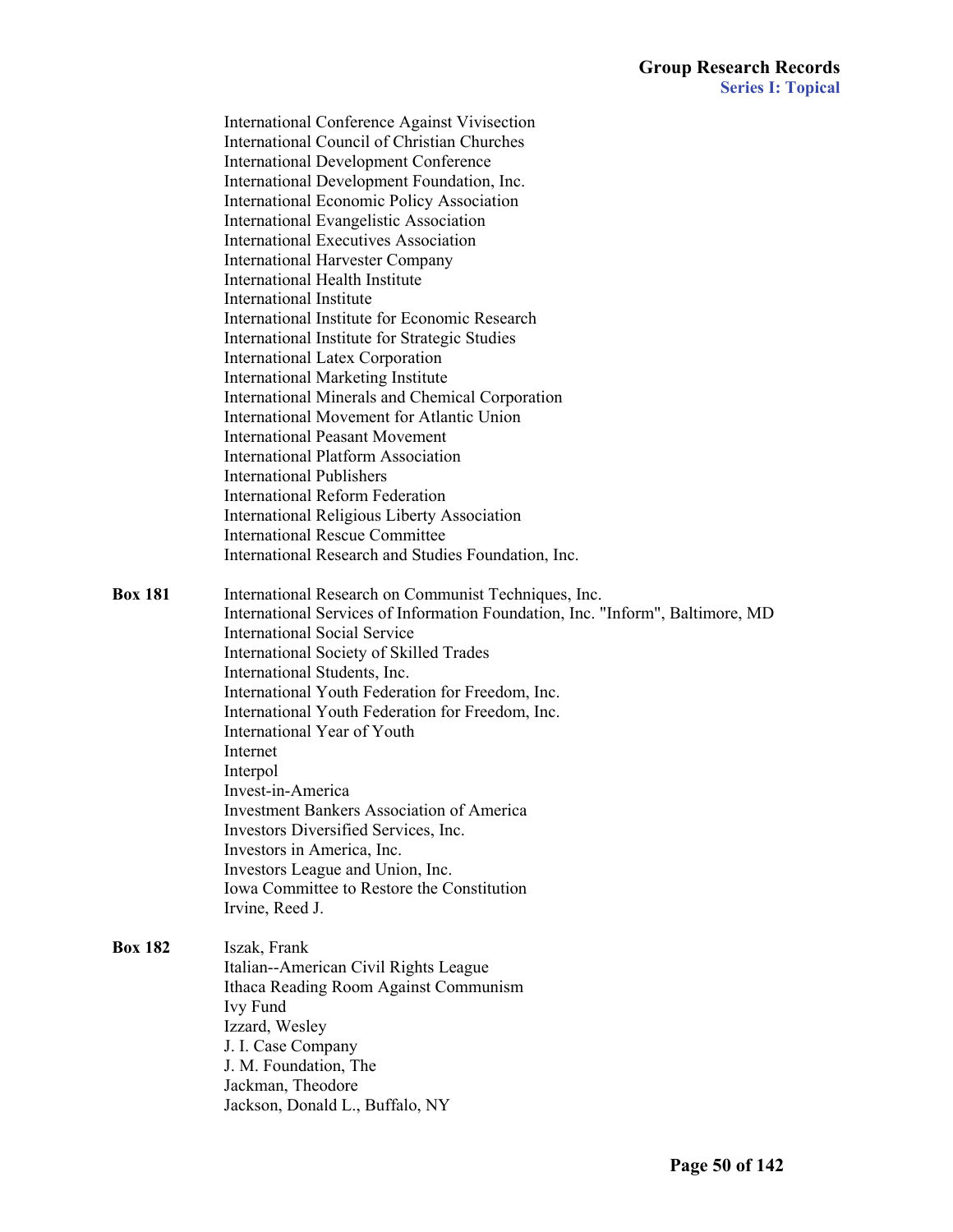|                | Jackson, Donald L. (Rep.), R-CA<br>Jackson, Henry M. (Sen.), D-WA<br>Jackson, Jesse L.<br>Jackson, Joseph H. (Rev.)<br>James, Daniel<br><b>James Madison Foundation</b><br>James, Tom<br>Jameson, Frank<br>Jarvis, Howard A.<br>Jefferson Educational Foundation, Washington, DC<br>Jefferson Educational Foundation, Columbus, OH<br>Jefferson--Lincoln Americans, Inc.<br>Jeffersonian, The<br>Jeffries, Jim (Rep.), R-KS<br>Jehovah's Witnesses<br>Jelke Foundation, Inc., Frazier<br>Jenkins, Woody<br>Jenner, William E. (Sen.), R-IN<br>Jennett, Richard P., Sherborn, MA<br>Jennings, L. A.<br>Jensen, Benton F. (Rep.), R-IA<br>Jepsen, Roger (Sen.), R-IA<br>Jesness, O.B. |
|----------------|-------------------------------------------------------------------------------------------------------------------------------------------------------------------------------------------------------------------------------------------------------------------------------------------------------------------------------------------------------------------------------------------------------------------------------------------------------------------------------------------------------------------------------------------------------------------------------------------------------------------------------------------------------------------------------------|
| <b>Box 183</b> | Jewish Defense League<br>Jewish Right, The<br>Jewish Society of America<br>Jewish War Veterans of the United States of America<br>John Birch Society, Belmont, MA 1986-<br>John Birch Society--General, 1976-                                                                                                                                                                                                                                                                                                                                                                                                                                                                       |
| <b>Box 184</b> | John Birch Society--Newspaper clippings, 1960-1976<br>Johns, Lester P., Jr.<br>Johns-Manville Fund, Inc.<br>"John's Other Wife"<br>Johnson City Foundation<br>Johnson, D. Gale<br>Johnson, Frank J.<br>Johnson, Fred H.<br>Johnson, James E. "Johnnie"<br>Johnson, Lyndon B.<br>Johnson, Manning<br>Johnson, Robert Wood (Gen.)<br>Johnson, Wallace E.<br>Johnston, Victor A.<br>Joint A.N.A.-A.A.A.A. Committee on Economic Education<br>Joint Committee Against Communism in New York<br>Joint Council on Economic Education<br>Joint Legislative Committee to Preserve the Peace, Alabama                                                                                        |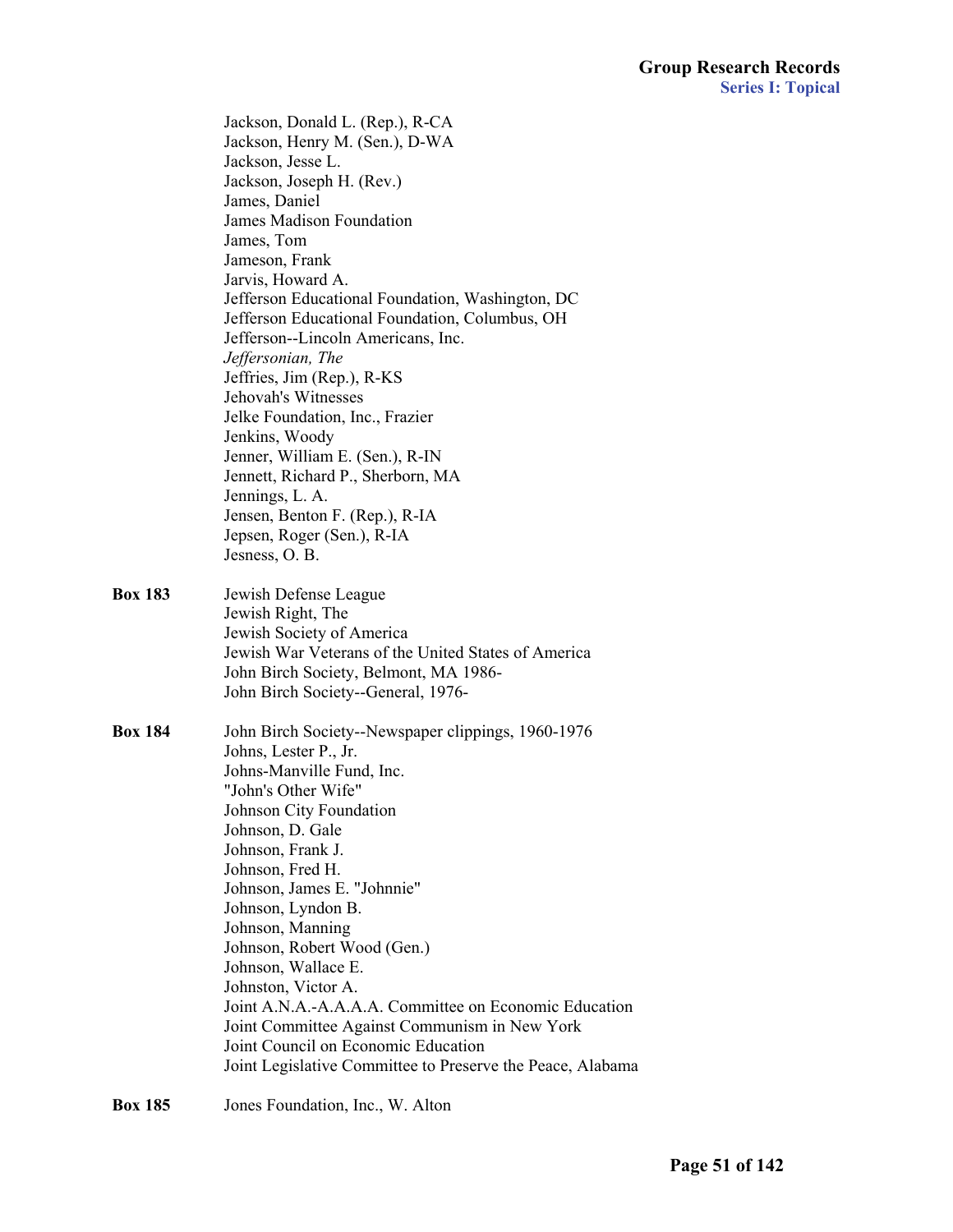|                | Jones, Jenkin Lloyd<br>Jones, Linda<br>Jones, Mark Manderville, Princeton, NJ |
|----------------|-------------------------------------------------------------------------------|
|                | Jones University, Bob, Greenville, SC                                         |
|                | Jordan, George Racey (Maj.), Los Angeles, CA                                  |
|                | Joseph Story Society                                                          |
|                | Judd, Walter (Rep.), R-MN                                                     |
|                | Judd Foundation, Walter H.                                                    |
|                | Junior Achievement, Inc.                                                      |
|                | Kadets International                                                          |
|                | Kahn, Herman                                                                  |
|                | Kahn, J. Kesner                                                               |
|                | Kalavitinos, George<br>Kamp, Joseph P.                                        |
|                |                                                                               |
| <b>Box 186</b> | Kane, Wanden M.                                                               |
|                | Kaplan, Jacob                                                                 |
|                | Kaplan Fund, J. M.                                                            |
|                | Kasper, John                                                                  |
|                | Kassel, Dorothy (Miss) "Miss Kassel Says"                                     |
|                | Katanga                                                                       |
|                | Katanga Information Services<br>"Katanga-The Untold Story"                    |
|                | Kaub, Verne P.                                                                |
|                | Kay, C. L. (Dr.)                                                              |
|                | Kazanjian Economics Foundation, Inc., Calvin K.                               |
|                | Keene, David                                                                  |
|                | Keep America Committee                                                        |
|                | Keep America White Committee                                                  |
|                | Keisner, Ruth                                                                 |
|                | Kelland, Clarence Budington                                                   |
|                | Kellar, Kenneth C.                                                            |
|                | Kellems, Vivien                                                               |
|                | Keller, Clinton G.                                                            |
|                | Keller, John                                                                  |
|                | Keller, Werner                                                                |
|                | Kelley, William Donald (D.D.S.)                                               |
|                | Kellog Foundation, W. K.                                                      |
|                | Kelly, George A.                                                              |
| <b>Box 187</b> | Kemp, Jack (Rep.), R-NY 1986-                                                 |
|                | Kemper, James S.                                                              |
|                | Kemper Foundation, James S.--Kemper Educational and Charitable Fund           |
|                | Kendall, Willmoore                                                            |
|                | <b>Kennametal Foundation</b>                                                  |
|                | Kennecott Copper Company                                                      |
|                | Kennedy, Bill                                                                 |
|                | Kennedy, Edward M. "Ted" (Sen.), D-MA                                         |
|                | Kent, Tyler Gatewood                                                          |
|                | Kentucky Information Service                                                  |
|                | Keogh, Brooks                                                                 |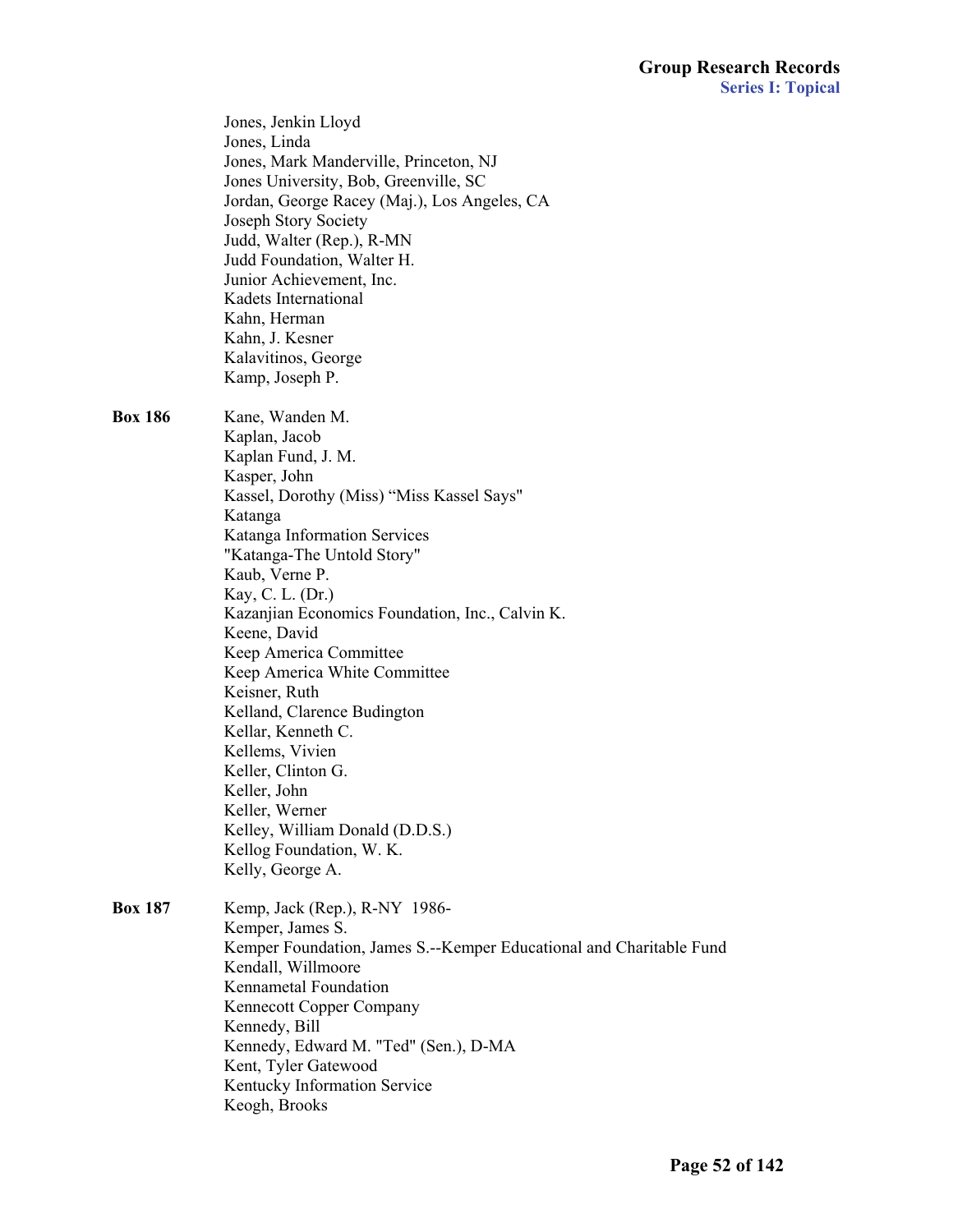|                | Kephart, Calvin I.                                                                                            |
|----------------|---------------------------------------------------------------------------------------------------------------|
| <b>Box 188</b> | Kephart, Robert D.<br>Kermit Roosevelt Fund<br>Kernels                                                        |
|                | Kerns, Bill                                                                                                   |
|                | Kerns, William T.                                                                                             |
|                | Kerr, Walter                                                                                                  |
|                | Kershner, Howard E.--Christian Freedom Foundation, New York, NY<br>Kershner, Howard E.--Columns, New York, NY |
|                | Kettering Foundation                                                                                          |
|                | Key Records                                                                                                   |
|                | Keyes, Alan                                                                                                   |
|                | Keyes Report                                                                                                  |
|                | Keystone Advertising--Constitution News Review                                                                |
|                | Khrushchev Visit Protest Committee                                                                            |
|                | Kiamichi Missions                                                                                             |
|                | Kilpatrick, James Jackson<br>Kimberly-Clark Corporation                                                       |
|                | Kimmel, J. S., Sr.                                                                                            |
|                |                                                                                                               |
| <b>Box 189</b> | King Associates                                                                                               |
|                | King Edward Cigars                                                                                            |
|                | King, Gordon van B.                                                                                           |
|                | King, Martin Luther Assassination                                                                             |
|                | King Ranch                                                                                                    |
|                | King's College, Briarcliff Manor, NY                                                                          |
|                | Kinsolving, Lester (Rev.)                                                                                     |
|                | Kinter, Arthur R. (Dr.)                                                                                       |
|                | Kintner, William R. (Col.)                                                                                    |
|                | Kirk, Claude Roy, Jr. (Gov.)                                                                                  |
|                | Kirk, Russell                                                                                                 |
|                | Kirk, Russell Columns from Santa Ana Register                                                                 |
|                | Kirkpatrick, Jeane J.                                                                                         |
|                | Kirwan, John D.                                                                                               |
|                | Kissinger, Henry                                                                                              |
| <b>Box 346</b> | Kissinger, Henry A. (Dr.)                                                                                     |
| <b>Box 189</b> | Kitchel, Denison                                                                                              |
|                | Kiwanis Clubs                                                                                                 |
| <b>Box 190</b> | Klein, Julius (Maj. Gen.)                                                                                     |
|                | Kleindienst, Richard G.                                                                                       |
|                | Klinkert, Kenneth F.                                                                                          |
|                | Kluckhohn, Frank L.                                                                                           |
|                | Knight, Frances O.                                                                                            |
|                | Knight, Granville F. (Dr.), Santa Barbara, CA                                                                 |
|                | Knight, Robert L.                                                                                             |
|                | Knight, Vick                                                                                                  |
|                | Knights of Columbus                                                                                           |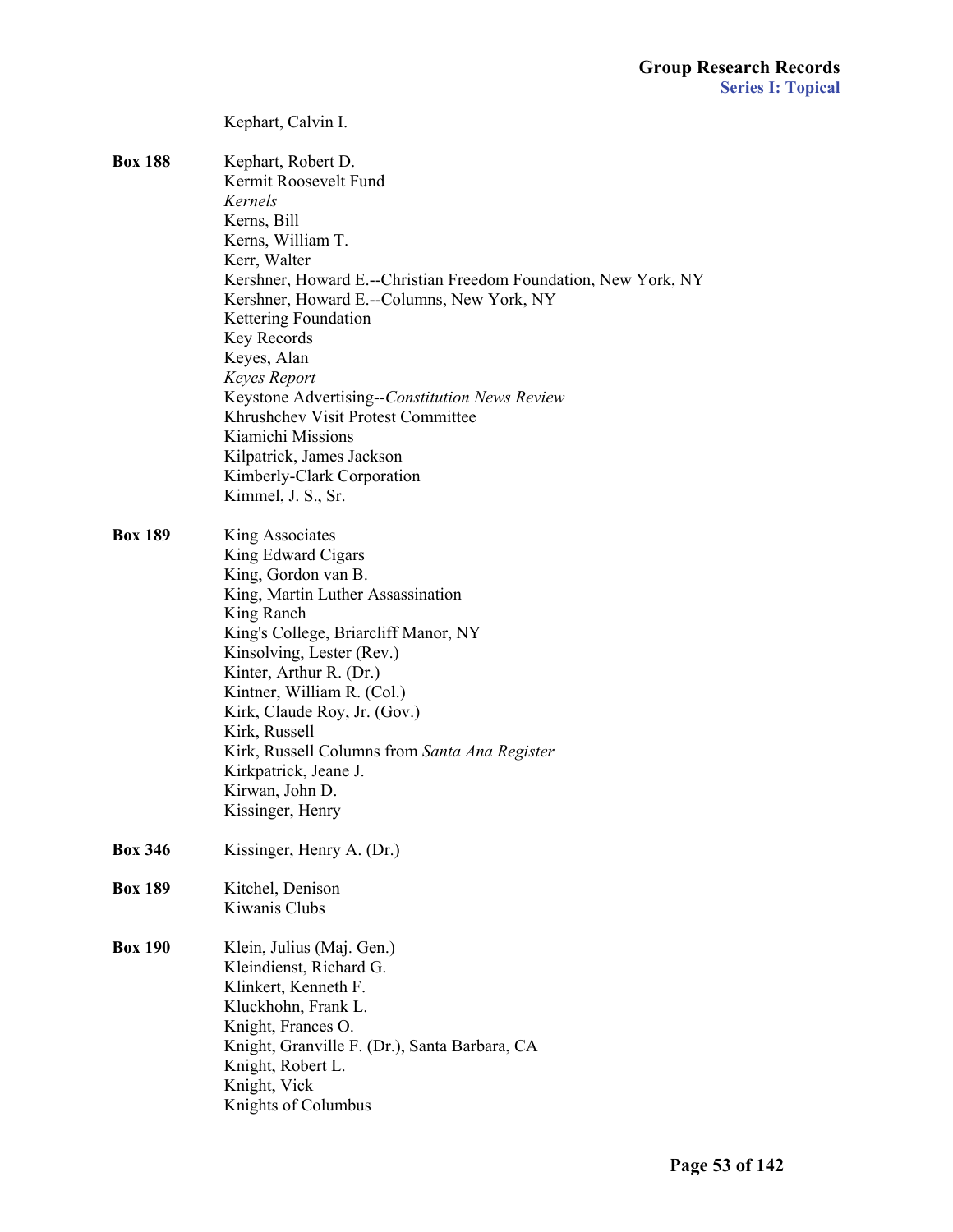|                | Knights of Malta--Sovereign Order of the Hospitallers of St. John of Jerusalem<br>Knights of Pythias<br>Knights of the Green Forest<br>Knights of the Kavaliers<br>Knott, Walter, Buena Park, CA<br>Knott's Berry Farm, Buena Park, CA<br>Know America Week<br><b>Know Your Enemies</b><br>Know Your Enemy<br>Koch, Fred C., Wichita, KS<br>Kohler Family and Company<br>Korea<br>Korean Cultural and Freedom Foundation, Inc. |
|----------------|--------------------------------------------------------------------------------------------------------------------------------------------------------------------------------------------------------------------------------------------------------------------------------------------------------------------------------------------------------------------------------------------------------------------------------|
| <b>Box 191</b> | Kornfeeder, Joseph Z.<br>Kraemer, Fritz (Dr.)<br>Kramer, George N. (Dr.)<br>Kramer, Ken (Rep.), R-CO<br>Kraus Foundation for Intellectual Freedom and Peace, Inc., The Arthur J.<br>Kraus, Sylvia<br>Kristol, Irving<br>Kristol, William<br>Ku Klux Klan (KKK), 1981-1989<br>Ku Klux Klan (KKK)--Newspaper clippings, 1976-                                                                                                    |
| <b>Box 192</b> | Ku Klux Klan (KKK)--General, 1974-<br>Ku Klux Klan (KKK)--Newspaper clippings, 1966-1975                                                                                                                                                                                                                                                                                                                                       |
| <b>Box 193</b> | Ku Klux Klan (KKK)--Newspaper clippings, 1964, 1965<br>Ku Klux Klan (KKK)--House Un-American Activities Committee (HUAC)<br>Investigation, 1965<br>Kubeck, Anthony<br>Kuchel, Thomas H. (Sen.), R-CA<br>Kuehnelt--Leddihn, Erik<br>Kuhn, Irene Corbally<br>Labin, M. M. Suzanne<br>Labor Reports                                                                                                                               |
| <b>Box 194</b> | Labor Digest<br><b>Labor Educational Association</b><br>Labor Law Study Committee<br>Labor Policy Association<br>La Follette, Suzanne, WI<br>Laffer, Arthur B.<br>La Haye, Beverly and Tim<br>Laird, Melvin R.<br>Lambo, Donald<br>Land Use<br>Landsberger, Leo B.<br>Lane, Thomas A. (Maj. Gen.), Washington, DC<br>Landsdale, Edward G. (Gen.)                                                                               |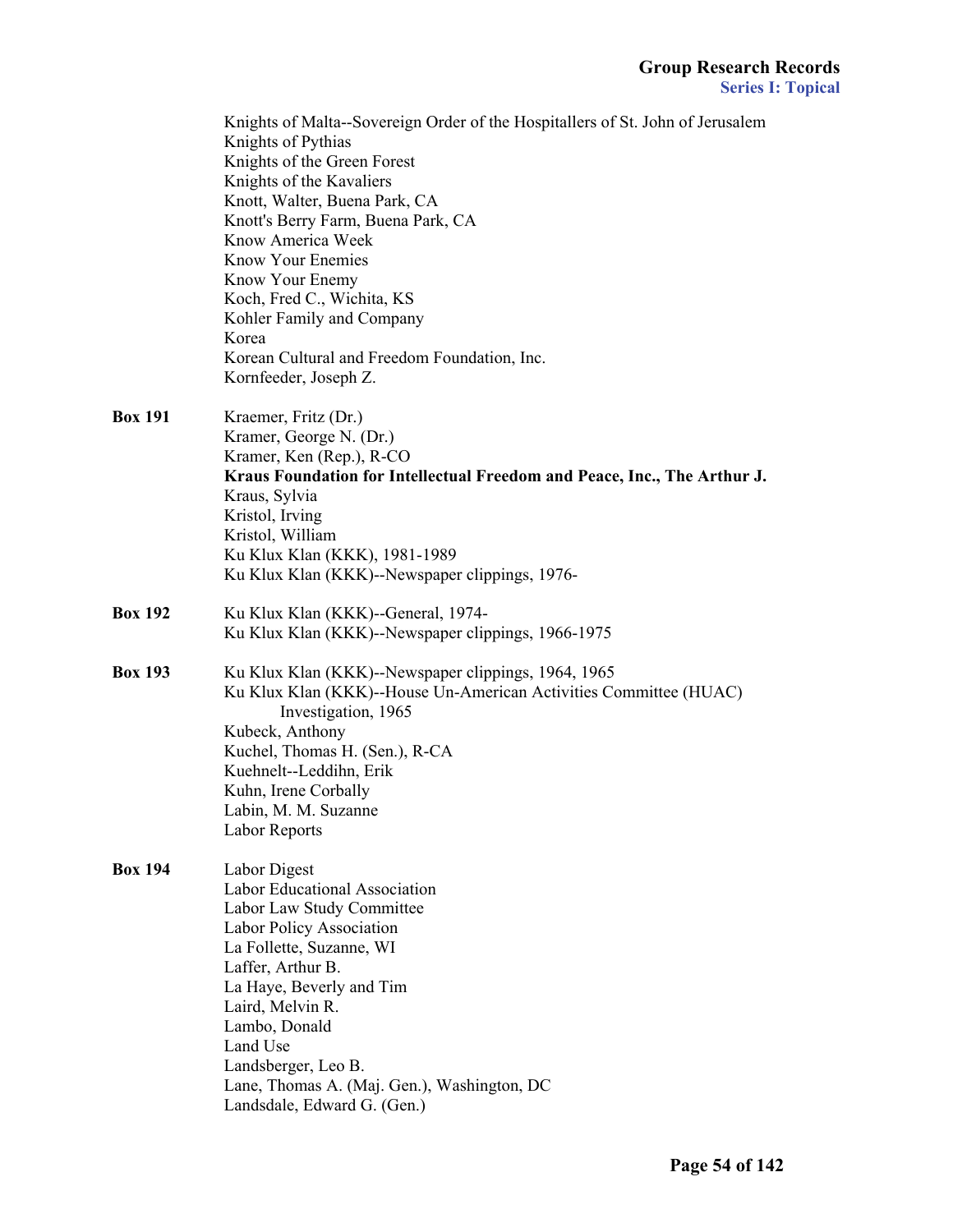|                | Lanz, Pedro Diaz (Major)                                                                                                                                                                                                                                                                                                                                                                                              |
|----------------|-----------------------------------------------------------------------------------------------------------------------------------------------------------------------------------------------------------------------------------------------------------------------------------------------------------------------------------------------------------------------------------------------------------------------|
| <b>Box 197</b> | LaRouche, Gigi and Wes                                                                                                                                                                                                                                                                                                                                                                                                |
| <b>Box 194</b> | Lasky, Victor<br>Lattimer, Ira<br>Lauck, Charles<br>Law and Order<br>Law and Order (magazine)<br>Laxalt, Paul (Sen.), R-NV<br>Laymen's National Committee, Inc.<br>Leaders of the World Foundation<br>Leadership Action, Inc.                                                                                                                                                                                         |
| <b>Box 346</b> | Leadership Foundation, Cabin John, MD                                                                                                                                                                                                                                                                                                                                                                                 |
| <b>Box 194</b> | League for Industrial Democracy<br>League For Liberty<br>League of Men Voters of the United States, Inc.<br>League of Women Voters                                                                                                                                                                                                                                                                                    |
| <b>Box 195</b> | Learn, Inc.<br>Lebanese--Syrian Americans for America<br>LeBon, G. L.<br>LeBoutillier, John (Rep.), R-NY<br>Lechner, John R., Los Angeles, CA<br>Ledeen, Michael<br>Lee, Joseph Bracken, Salt Lake City, UT<br>Lee, Robert E.<br>Lee, Robert W.<br>Lee, William L. (Gen.)<br>Lefever, Ernest W.<br>Le Fevre, Robert<br>Left Wing--General<br>Left Wing, 1978-<br>National Caucus of Labor Committees (NCLC) Left Wing |
| <b>Box 196</b> | National Caucus of Labor Committees (NCLC) Left Wing, 1976-1980                                                                                                                                                                                                                                                                                                                                                       |
| <b>Box 197</b> | National Caucus of Labor Committee (NCLC) Left Wing, 1989-1994                                                                                                                                                                                                                                                                                                                                                        |
| <b>Box 198</b> | National Caucus of Labor Committees (NCLC) Left Wing, 1985-1987<br>Legal and Judiciary<br>Legal, Economic and Cultural Research Association, The                                                                                                                                                                                                                                                                      |
| <b>Box 199</b> | <b>Legal Services Corporation</b><br>Legion for the Survival of Freedom<br>Legion of Justice<br>Lehman, John<br>Lehrman, Lewis Edward<br>Leibman, Morris I.                                                                                                                                                                                                                                                           |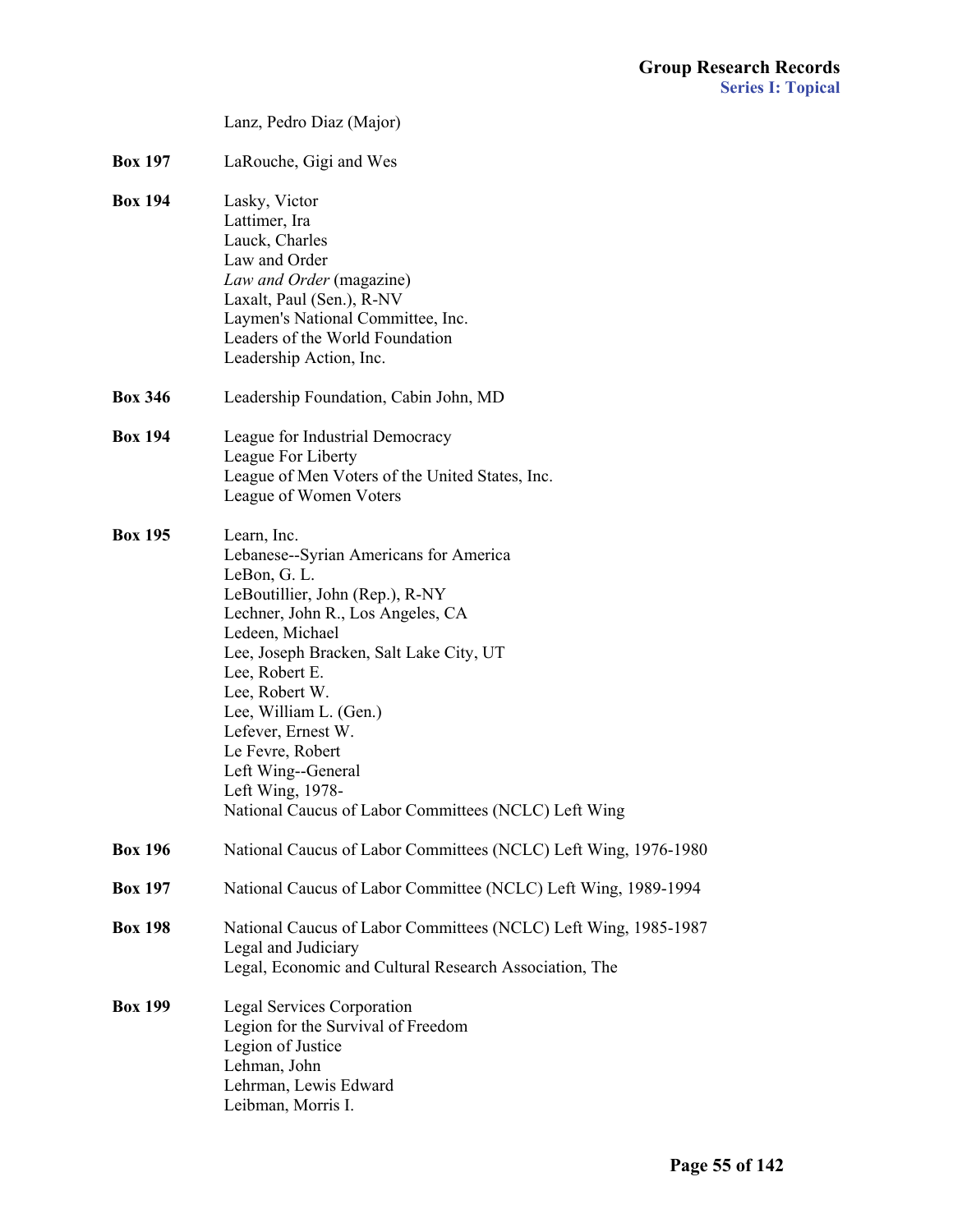|                | LeJeune, Anthony<br>LeMay, Curtis E. (Gen.)<br>Leoffler, Jim<br>LeRoux, Frank<br>LeRoy, Robert Powell<br>"Let Freedom Ring" [network], Florida (incorporated in) 1972-<br>"Let Freedom Ring", Florida (incorporated in)<br>"Let Freedom Ring", Connecticut<br>Levine, Isaac Don<br>Lewis, Dallas B.--Lewis Food Company, Los Angeles, CA<br>Lewis Foundation<br>Lewis, Fulton "Buddy", III                                                                                                                                                                                                                                                                                                            |
|----------------|-------------------------------------------------------------------------------------------------------------------------------------------------------------------------------------------------------------------------------------------------------------------------------------------------------------------------------------------------------------------------------------------------------------------------------------------------------------------------------------------------------------------------------------------------------------------------------------------------------------------------------------------------------------------------------------------------------|
| <b>Box 200</b> | Lewis, Fulton, Jr.<br>Libby, McNeill and Libby<br>Libby, Ruthven E.<br><b>Libel Suits</b><br>Liberals and Conservatives United<br>Liberation<br>Liberation--Party of the U.S.A. in Formation<br>Libertarian Press<br>Libertarianism, 1980-                                                                                                                                                                                                                                                                                                                                                                                                                                                            |
| <b>Box 201</b> | Libertarianism<br>Libertarian, The<br>Libertarian Society, George Washington University, Washington, DC<br>Libertarian Views<br>Outlook Libertarianism<br>Liberty Amendment Liberty Amendment Committee of USA, Los Angeles, CA<br>Liberty Amendment Committee of Oregon                                                                                                                                                                                                                                                                                                                                                                                                                              |
| <b>Box 202</b> | <b>Liberty Amendment Committees</b><br>Liberty Bell Books<br>Liberty Fund, Inc.<br>Liberty Library<br>Liberty Legion<br>Liberty League USA, The Church of Faith, Inc. The<br>Liberty League, North Dakota<br>Liberty Lobby--Horne Collection, Washington, DC<br>Liberty Lobby--Congressional Record clippings, Washington, DC<br>Liberty Lobby--Publications about, Washington, DC<br>Liberty Lobby--Liberty Lowdown, Washington, DC<br>Liberty Lobby--National Taxation Program, Washington, DC<br>Liberty Lobby--Press Releases, Washington, DC<br>Liberty Lobby--Testimony, Washington, DC<br>Liberty Lobby--Financial, Washington, DC<br>Liberty Lobby--Newspaper clippings, Washington, DC 1971- |
| <b>Box 203</b> | Liberty Lobby--Newspaper clippings, Washington, DC<br>Liberty Lobby--General, Washington, DC, 1970, 1978                                                                                                                                                                                                                                                                                                                                                                                                                                                                                                                                                                                              |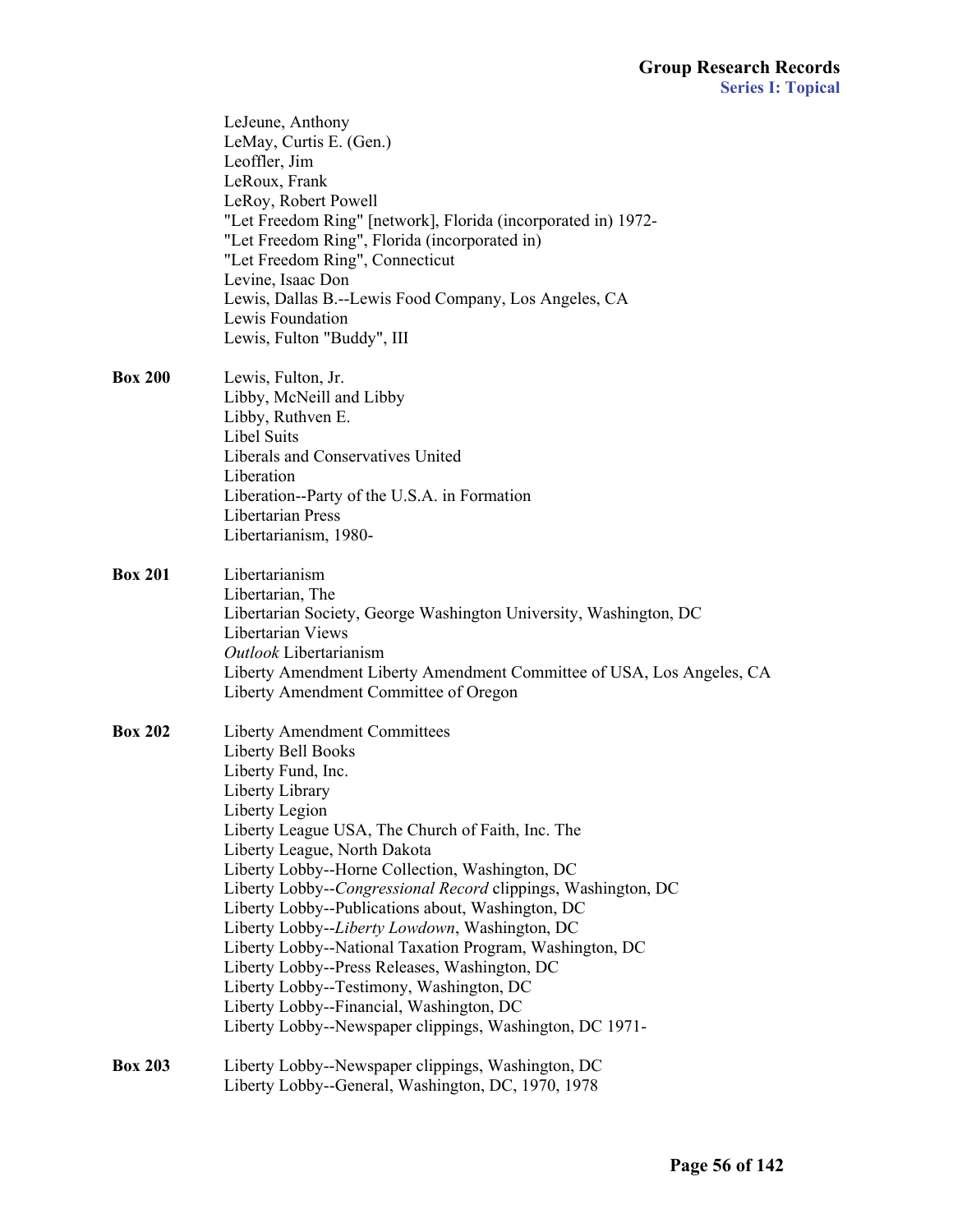| <b>Box 204</b> | Liberty Lobby--General, Washington, DC 1985 1992<br>Liberty Lobby--Miscellaneous publications, Washington, DC                                                                                                                                                                                                                                                                                                                                                                                                                                                                                                                                                                                                                                                                    |
|----------------|----------------------------------------------------------------------------------------------------------------------------------------------------------------------------------------------------------------------------------------------------------------------------------------------------------------------------------------------------------------------------------------------------------------------------------------------------------------------------------------------------------------------------------------------------------------------------------------------------------------------------------------------------------------------------------------------------------------------------------------------------------------------------------|
| <b>Box 205</b> | Liberty Lobby--Miscellaneous publications, Washington, DC 1971-<br>Liberty Lobby--Miscellaneous letters, Washington, DC, 1971-<br>Liberty Lobby--Pamphlets, Washington, DC<br>Liberty or Death Committee<br><b>Liberty Network</b><br>Liberty Party<br>Liberty and Property<br>Liberty Under Law, Inc.                                                                                                                                                                                                                                                                                                                                                                                                                                                                           |
| <b>Box 206</b> | Libraries<br>Library of American Capitalism<br>Library of Presidential Papers<br><b>Libres Foundation</b><br>Lichenstein, Charles<br>Lie--Detectors<br>Liebenson, Herbert<br>Liebman, Marvin Court case documents, New York, NY<br>Liebman, Marvin, New York, NY<br>Life Advertisers Association<br>Life Messengers<br>Life Underwrites Political Action Committee<br>Lifeline Boys Ranch, Inc.<br><b>Lighthouse Lectures Association</b><br>Lilienthal, Alfred M.<br>Lilijenquist, L. Blaine<br>Lilly Endowment Fund, Indianapolis, IN<br>Lincoln Educational Foundation, Inc.<br>Lincoln Foundation, Inc., The, Phoenix, AZ<br>Lincoln Institute for Research and Education<br>Lindbergh, Charles A.<br>Lindermann, Jan<br>Liner, Cleo Birchett (Mrs.)<br>Linington, Elizabeth |
| <b>Box 207</b> | Linkletter, Art<br>Lippman, Carol<br>Lippman, Walter<br>Litchfield, Lawrence, Jr.<br>Literary Investment Guild, Ltd.<br><b>Literature Crusades</b><br>Lithuanian American Council, Inc.<br>Lithuanian Committee to Combat Fascism<br>Littauer Foundation, Inc., Lucius N.<br>Litton Industries Foundation of the Litton Industries<br>Livestock Market Digest<br>Livingston, Robert "Bob" (Rep.), R-LA<br>Llaca, Enrique, Jr. (Dr.)<br>Lloyd, Lewis E. (Dr.)                                                                                                                                                                                                                                                                                                                     |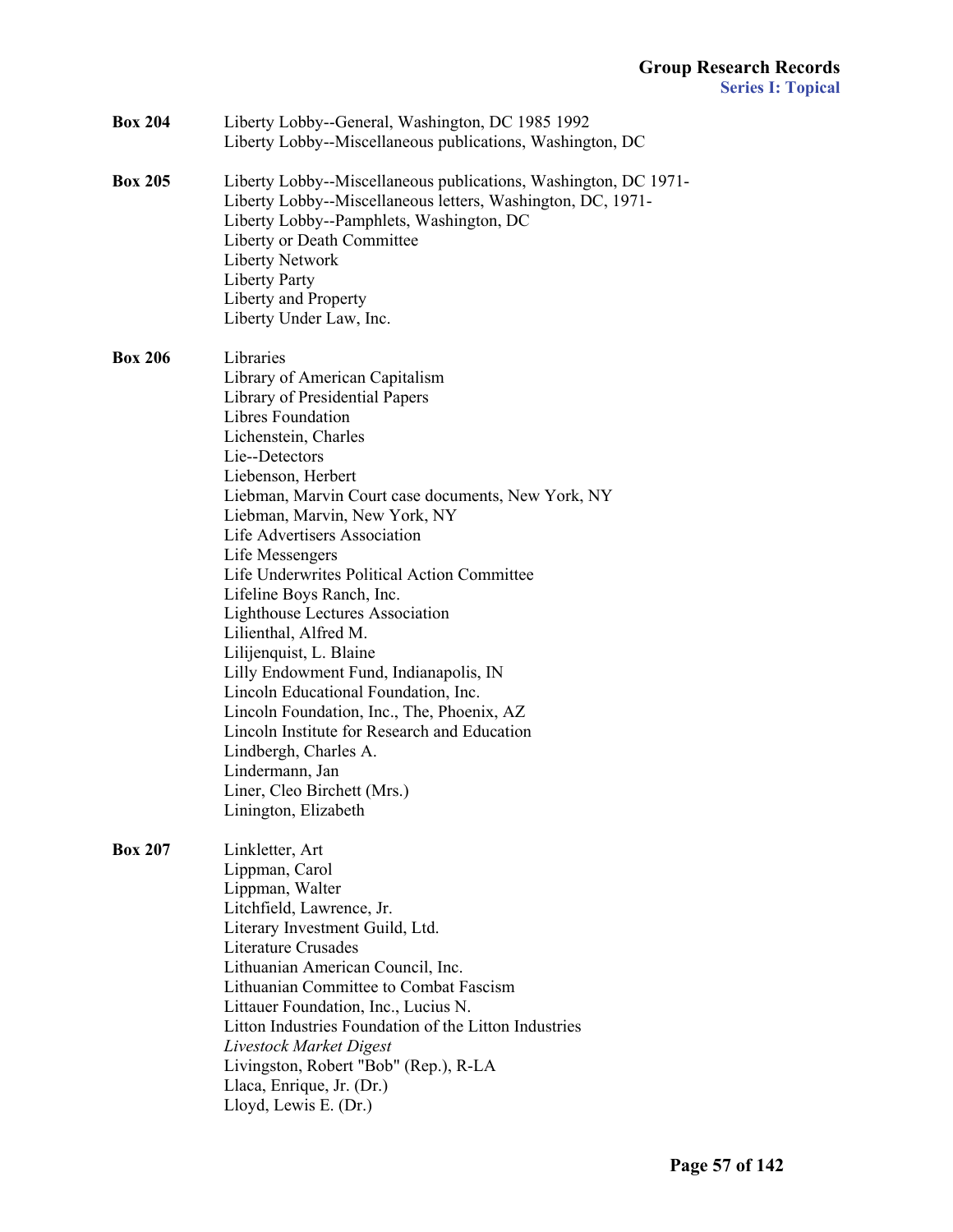|                | Lobbying, 1978-<br>Lobbying, 1974-<br>Lobbying, 1971--3<br>Lobbies--General<br>Lobbyist, The<br>Lockett, Edward<br>Lockley, Lawrence C. (Dr.)--Economic Letter<br>Lockwood, G. Roy (Dr.)<br>Lodge Draft<br>Lodge, John Davis<br>Loeb, William, Reno, NV and Prides' Crossing, MA                                                                                                                                                                                                                                                                                                                                                                                                                                                                                                                                     |
|----------------|----------------------------------------------------------------------------------------------------------------------------------------------------------------------------------------------------------------------------------------------------------------------------------------------------------------------------------------------------------------------------------------------------------------------------------------------------------------------------------------------------------------------------------------------------------------------------------------------------------------------------------------------------------------------------------------------------------------------------------------------------------------------------------------------------------------------|
| <b>Box 208</b> | Loeffler, James<br>Lofton, John D., Jr.<br>Lone Star Cement Corporation<br>Lone Star Steel Company<br>Long, Al (Maj.)<br>Long, Hamilton A.<br>Long, Russell<br>Long House, The<br>Lonigan, Edna, Washington, DC<br>Lopp, John D.<br>Lord, Michael H.<br>Lord's Day Alliance of the United States<br>Lord's Day League<br>Lory, Milton M., Sioux City, IA<br>Lott, Trent (Sen.), R-MS<br>Lotto, Jack<br>Louisiana State Sovereignty Commission<br>Love, John (Gov.), Maryland<br>Love, Robert D.--Love Box Company, Wichita, KS<br>Lovestone, Jay<br>Lowe, Richard Barrett<br>Lowry, Charles W. (Dr.)--Cochran memo and working papers<br>Lowry, Charles Wesley (Dr.)<br>Lowry, Sumter L. (Gen.), Tampa, FL<br><b>Loyalty Oaths</b><br>Lubbock Christian College, Lubbock, TX<br>Luce, Claire Booth<br>Luce, Henry R. |
| <b>Box 209</b> | Luce, Phillip Abbott<br>Lucier, Jim<br>Lukens, Donald E. "Buzz"<br>Lutheran Church<br>Lutz, Harley L.<br>Lybian Intellectual Association<br>Lynch, Connie C. (Rev.)<br><b>Lynwood Publishing Company</b><br>Lyons, Daniel, S. J. (Father), New York, NY<br>Lyons, Eugene, Pleasantville, NY                                                                                                                                                                                                                                                                                                                                                                                                                                                                                                                          |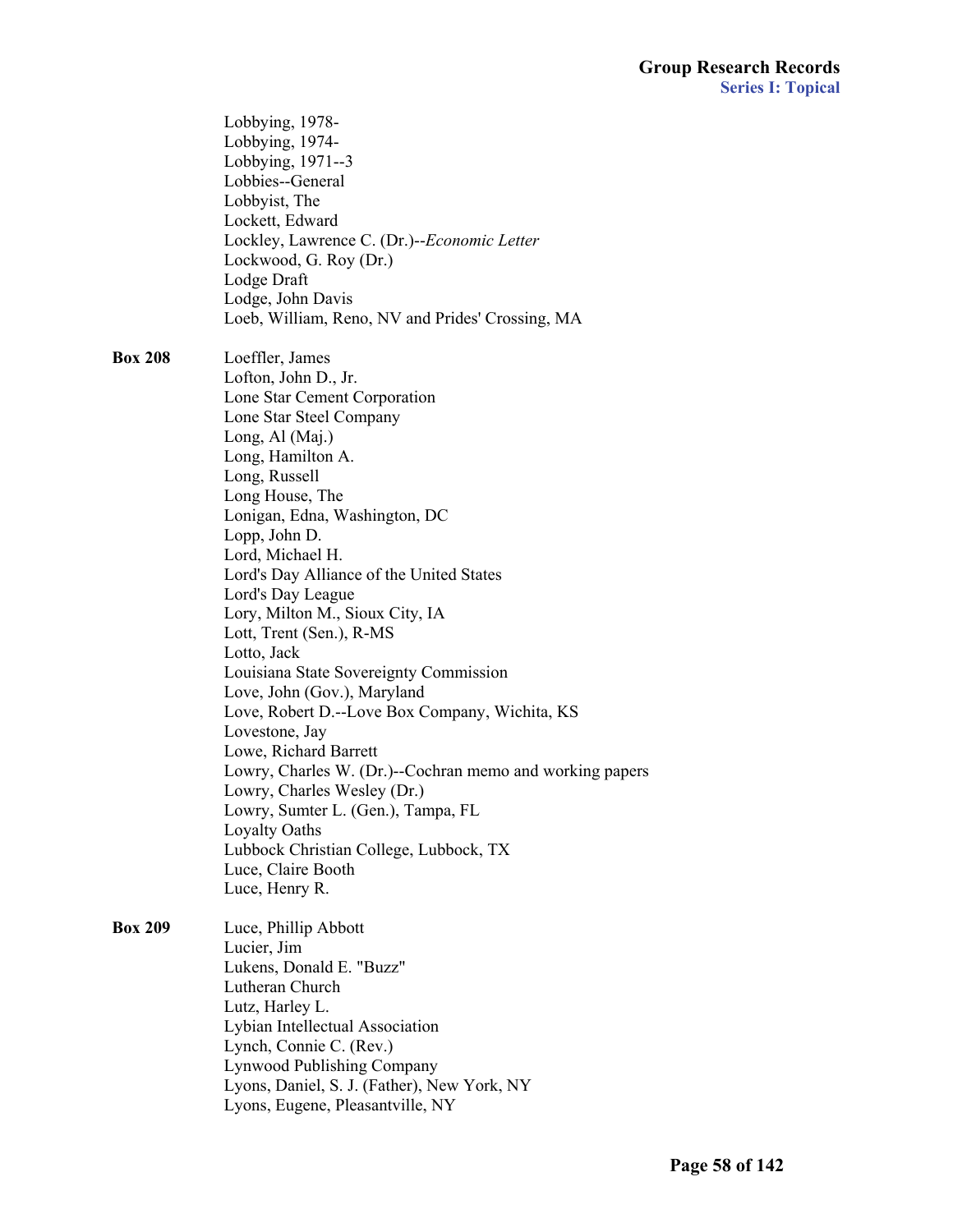Lyons, Florence Fowler MacArthur Freedom Association, Inc. MacArthur Memorial Foundation

- **Box 210** Mc Birnie, W. S. (Rev.) McBirnie, William S. (Rev.), Glendale, CA McCain, John McCarran Foundation McCarthy, Joseph Raymond McClellan, John L. (Sen.), D-AR McClendon, D. B. McClendon, Sarah McCone, John A. McConkey, Betty, Des Moines, IA McConnell, James A. McCormick, Maryland McCormick Foundation, Robert R. McCune, Ralph (Rev.)
- **Box 211** McDonald Interviews, February 1975 McDonald, Lawrence (Rep.), R-GA McDowell, Arthur G. McDowell, Edwin McFarland, Kenneth (Dr.), Topeka, KS McGee, Gale W. (Sen.), D-WY McGehee, Frank B., Dallas, TX McGinley, Conde, Union, NJ McGoff, John P. McGovern, George (Sen.) McGovern, William McGraw Foundation, Elgin, IL McGraw--Edison Company McGregor, A. H.
- **Box 212** McIntire, Carl (Rev.)--*Christian Admiral*, Collingswood, NJ McIntire, Carl (Rev.)--*Christian Beacon*, Collingswood, NJ McIntire, Carl (Rev.)--Faith Theological Seminary McIntire, Carl (Rev.)--Finances McIntire, Carl (Rev.)--General, 1974- McIntire, Carl (Rev.)--International Christian Youth McIntire, Carl (Rev.)--International Council of Christian Churches, Collingswood, NJ McIntire, Carl (Rev.)--Newspaper clippings, 1971-

**Box 213** McIntire, Carl (Rev.)--Newspaper clippings McIntire, Carl (Rev.) "Twentieth-Century Reformation Hour"-- Printed materials except pamphlets McIntire, Carl (Rev.)--March for Victory McIntire, Carl (Rev.)--American Council of Christian Churches, Collingswood, NJ McIntire, Carl (Rev.)--Shelton College, Tuscaloosa, AL

**Box 214** McIntire, Carl (Rev.)--Speeches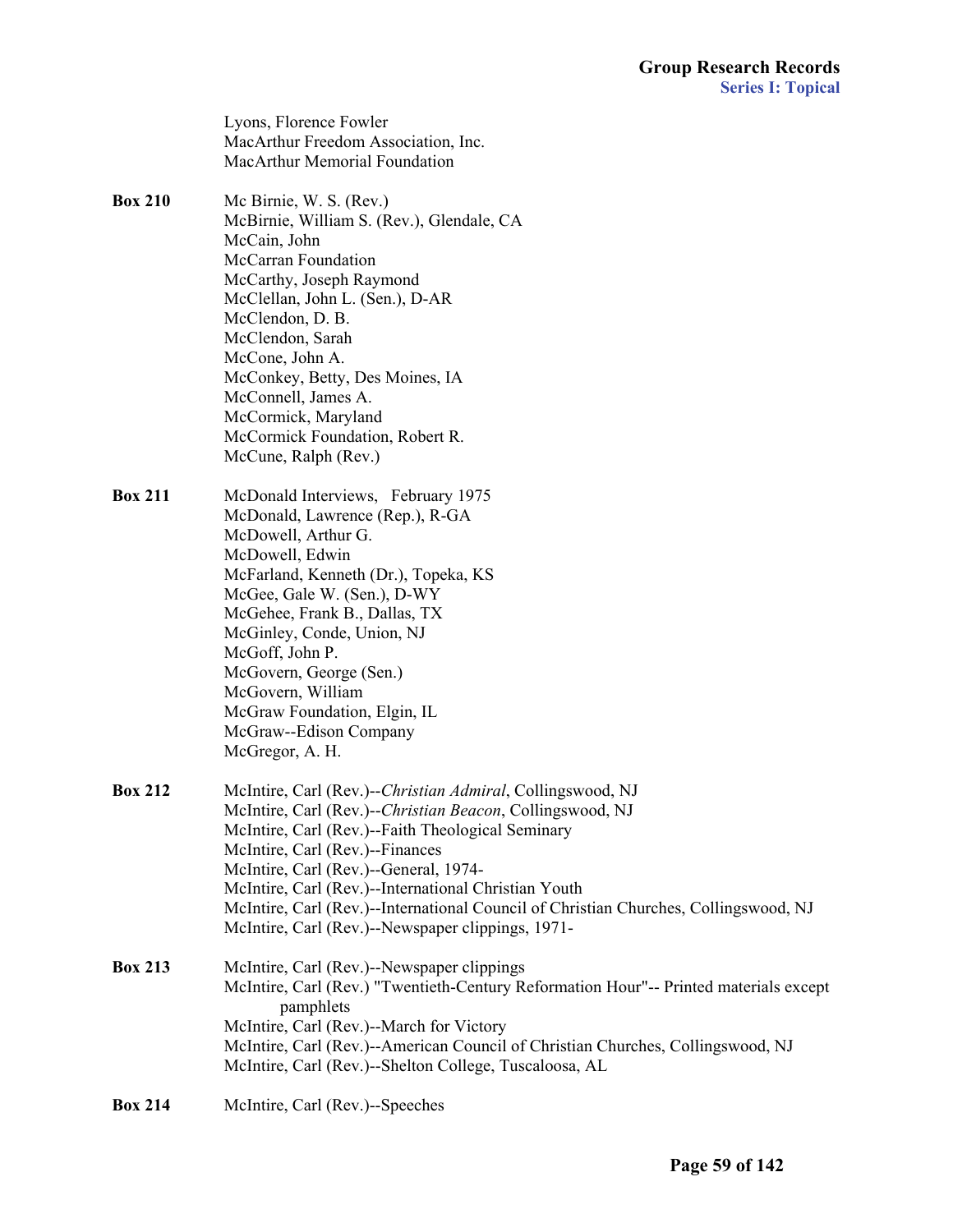McIntire, Carl (Rev.)--"Twentieth-Century Reformation Hour"--General McIntire, Carl (Rev.) "Twentieth--Century Reformation Hour"--Pamphlets McIntire, Carl (Rev.)--WXUR Radio Station, Media, PA McIntosh, Alan McKeon, Matthew P. McKinney, John M. McLaughlin, John McLendon Corporation McLendon, Gordon McLendon, Sarah McLeod, Scott McLoughlin, Emmett McMahon, Brien (Sen.), CT McManus, James E. (Bishop) McMillan, William Benton McMillen, BobCorn Industries Mabee Foundation, Inc., The J. E. and L. E. Macalester College, St. Paul, MN MacArthur, Douglas (Gen.) Newman, Guy D.MacArthur Academy of Freedom, Douglas MacArthur Memorial Foundation, The MacArthur, John D. **Box 215** "MacBird" MacDonald, A. J. MacFarland, W. Henry, Jr. Mackinac College, Mackinac Island, MI Macy, Jr. Foundation, Josiah Maddox, Lester *Magazine of Wall Street, The* Magill, Roswell Magruder, N. Burnett (Dr.) Maguire, Russell Mailing Lists Majority Citizens League of South Carolina Malcolm X Malek, Fred Malibu Patriots Study Group Manion, Clarence--"Manion Forum"--General, South Bend, IN Manion, Clarence--"Manion Forum"--Newspaper clippings, South Bend, IN Manion, Clarence--"Manion Forum"--Printed matter and promotional letters, South Bend, IN **Box 216** Manion, Marilyn *Mankind Quarterly*, Edinburgh, Scotland and London, England Manly, Cresly Mann, Thomas C. Mansell, Walter (Rev.) Mantz, Harry Manufacturer's Association of Colorado Marc Enterprises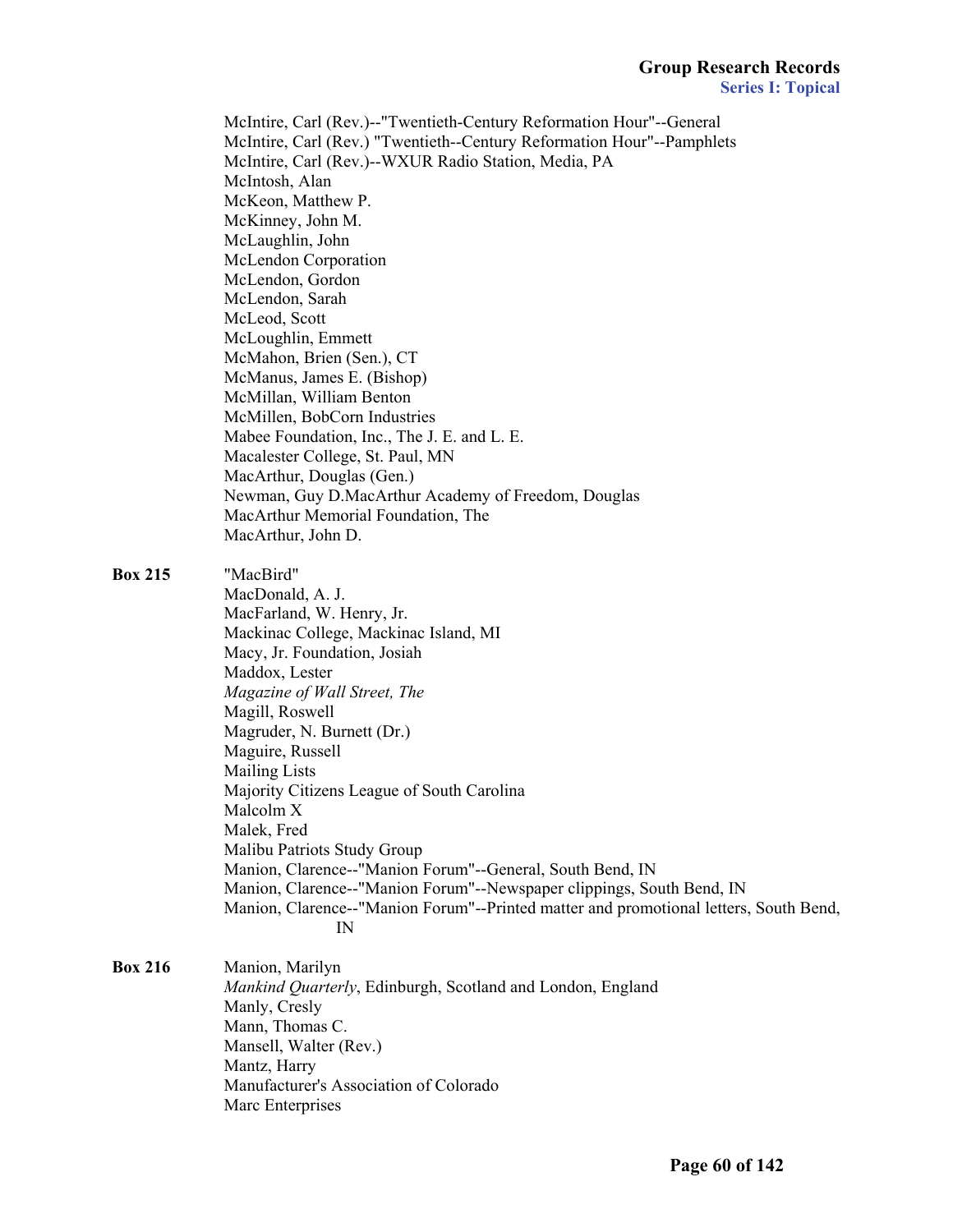Maricopa Associates, Inc. Mariner, Lyle Mark "40" Enterprises Marquette Charitable Organization Marquis, Harry C.--Institute of Fiscal and Political Education Marriott, J. Williard (Sr. and Jr.) Marshall Foundation Marshall Organization, Inc., The Marshall, S. L. A. Martha Washington League Martin, Clarence S. (Dr.) Martin, David Martin, Irl C. Martin, James Martin, Troy--*Canyon News* Martino, John Martz, Glenn, Fredericksburg, VA Maryland Association of Conservatives, Beltsville, MD Maryland Committee on Economic Education *Maryland Monitor, The* Marzani and Munsell, Inc. Mason, Noah M. Masons Massey, Ilona Massey, Raymond Mast, Cap L. Mateyka, Frank, Jr. Mathews, William R. Mathias, Bob Mathiesen, A. M. (Dr.) Matt Cvetic Memorial Foundation Mattachine Society of Washington Matthew, Thomas (Dr.) Matthews, James J. Matthews, Jason Matthews, Joseph B. **Box 217** Matthews, Marcia Matthews, Matty Matthews, Ruth S. (Mrs.) Mattingly, Thomas E. (Dr.) Matusow, Harvey Maury, Reuben Maxfield, Morgan May, Herbert (and Mrs.) Mayer, William E. (Lt.Col.), Ft. Monroe, VA Maytag Family Foundation, Fred Mecham, Evan Media, 1992-1994

**Box 218** Media, 1985-1991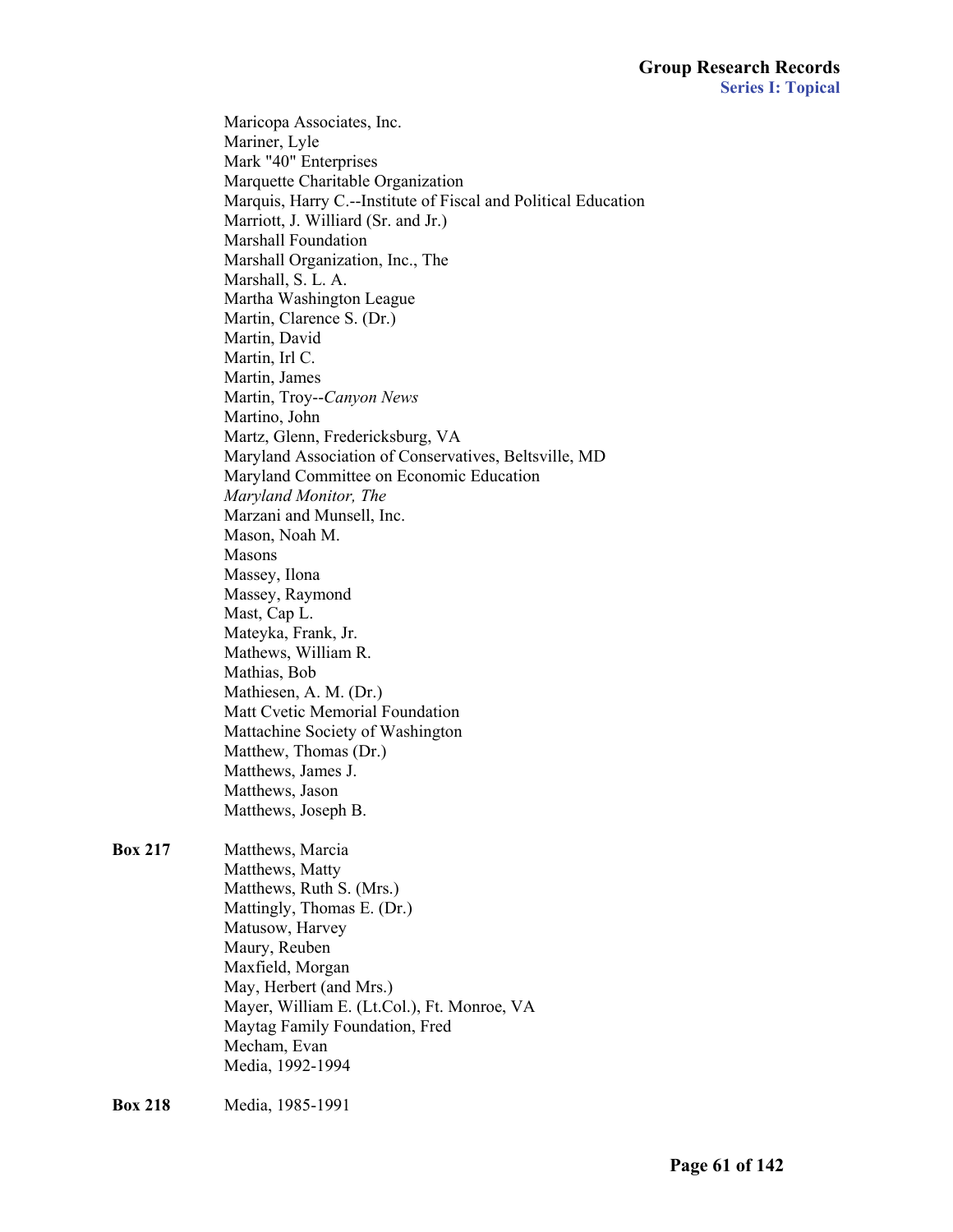Media Institute Media Research Center Medias Unlimited Medic-Alert Foundation Medical Committee for Human Rights Medical Services International, Inc. Medicare Meek Foundation Meese, Edwin Mehren, George L. (Dr.) Mel-Belle Enterprises Melius, Emmeric (Dr.) Mellon Educational and Charitable Trust Mellon Trust Membrez, George A., Jr. Memphis Citizens' Council Memphis Committee to Prevent Disarmament *Memphis News* Mendoza, Nicholas (Dr.) Mennonite Hour, The Menocal, Serafin G. *Men's Digest* Men's Rights Association Mensa Mensa College, Washington, DC (mailing address) Mensheha, Nicholas (Dr.) **Box 219** Mental Health MEP (Mass Exchange of Youth Plan) Mercenaries Merchants and Manufacturers Association Merit Christian Academy Merriam, Chet Merwin, Davis Messiah Metcalf, Lee (Sen.), D-MT Methodist Church

 Methodist Federation for Social Action Methodist Laymen "Metro" Government Metropolitan Citizens Advisory Council Meyer, Frank S. Meyer, John Meyeroff Center of Political Psychology and Communication Mexico Miami Bombings and Other Terrorisms, 1962- Michel, Robert (Rep.), R-IL Michelson, A. U. Michigan Committee for Economic Freedom Michigan Fund, The

Michigan State Conservative Club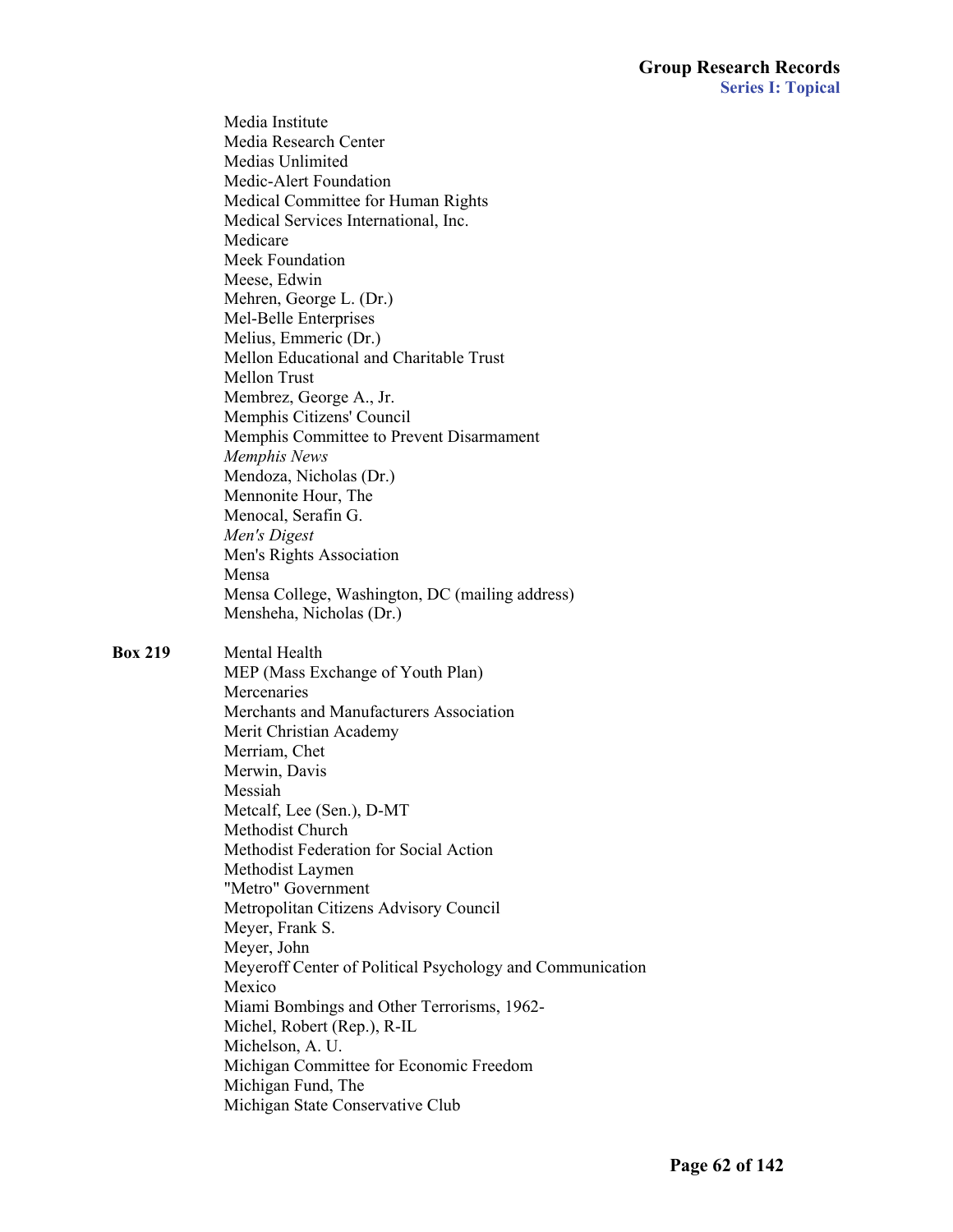|                | Michigan Times, The<br>Mid-America Conservative Political Action Committee (MACPAC)<br>Middendorf, Henry S. and J. William<br>Middle American Federation, Inc.<br>Middle East Institute<br>Middleism<br>Mid. Missouri Freedom Center<br>The Midnight Cry<br><b>Midwest Conservatives</b><br>Midwest Employer's Council, Inc.                                                                                                                                                                                                                                                                                         |  |
|----------------|----------------------------------------------------------------------------------------------------------------------------------------------------------------------------------------------------------------------------------------------------------------------------------------------------------------------------------------------------------------------------------------------------------------------------------------------------------------------------------------------------------------------------------------------------------------------------------------------------------------------|--|
| <b>Box 220</b> | Midwest Labor Council<br>Midwest Research Institute<br>Migratory Labor--farm<br>Milbank, Jeremiah, Jr.<br>Milione, Victor<br>Patterson, Sherman A. (editor) Militant Truth<br>Military Benefit Association<br>Military Chaplains Association<br>Military Reform Institute<br>Miller, Donald L.<br>Miller, Fred Miller Brewing Company<br>Miller, Giles<br>Miller, Harold (M.D.)<br>Miller, Hobart<br>Miller, Howard<br>Miller, Paul and Marion, Los Angeles, CA<br>Miller, Raymond ("Dr.")<br>Miller, Robert J. (M.D.)<br>Miller, William E.<br>Milliken Family, Spartanburg, SC<br>Milliken, Roger, Spartanburg, SC |  |
|                | Mills, Wilbur D. (Rep.), D-AR<br>Milne, Richard                                                                                                                                                                                                                                                                                                                                                                                                                                                                                                                                                                      |  |
| <b>Box 221</b> | Ministry of Christ Church, Inc.<br>Minneci, Christ S.<br>Minneapolis Daily American Bob White Column<br>Minnesota Citizens Legislative League<br>Minnesota Committee for State--National Sovereignty<br>Minnesota Mining and Manufacturing<br>Minnesota, University of, Twin Cities, MN<br>Minority of One, The<br>Minutemen--Miscellaneous publications<br>Minutemen--Congressional Record clippings<br>Minutemen--General<br>Minutemen--Newspaper clippings, 1963-1967                                                                                                                                             |  |
| <b>Box 222</b> | Minutemen--Newspaper clippings, 1968-1970<br>Minute Men of America, Stewart, FL<br>Minute Women of America                                                                                                                                                                                                                                                                                                                                                                                                                                                                                                           |  |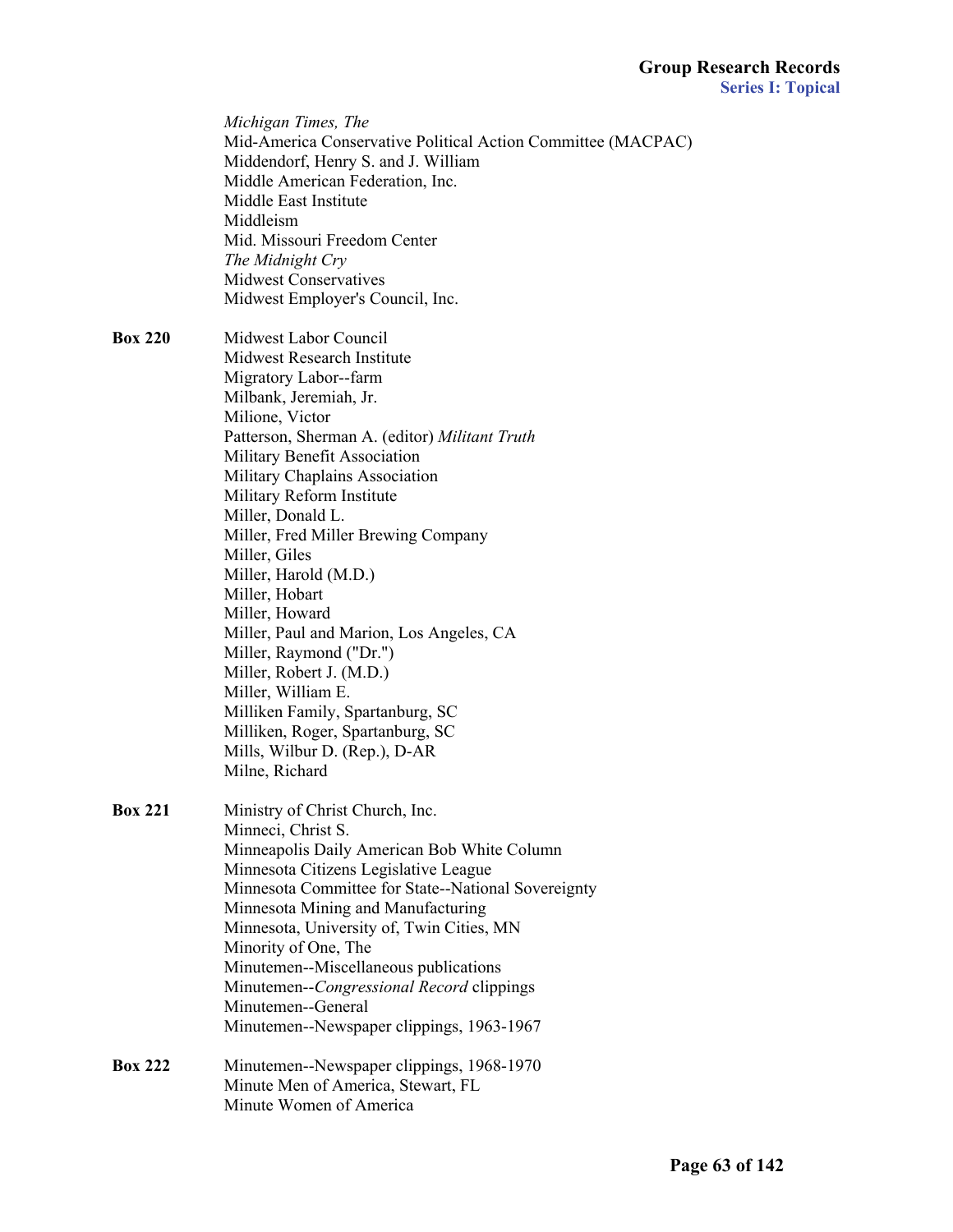Mission Mountain College, Polson, MT Mission to Europe's Millions Mississippi Association of Methodist Ministers and Laymen Mississippi Sovereign Commission Missouri Freedom Forum Fund, Missouri Military Academy, Mexico, MO Missouri Military Academy Mitchell, Henry (Rev.) Mitchell, Joseph M. Mitchell, Reg Modern Age Moffit, Jack Mohr, Jack (Col.) Moley, Raymond Mollenhoff, Clark R. Molthrop, David M., Washington, DC Montana Citizens Group Montana Power Company, The Montana Research Associates Montanans for Better Citizenship **Box 223** Mont Pelerin Society Moore, Aubrey L. (Rev.) Moore Fund, Hugh Moore, Margaret Moore, Tom (Pastor) Moral Majority, 1985-1988 **Box 224** Moral Majority, 1982-1984 **Box 225** Moral Majority, 1981, 1982 **Box 226** Moral Rearmament Moral Rearmament (MRA)--Newspaper clippings Moral Rearmament (MRA)--Magazine and *Congressional Record* clippings Moral Rearmament (MRA)--Publications **Box 227** Moran, Richard B. (Brig.Gen.) Moreell, Ben (Admiral), Pittsburgh, PA and Washington, DC Morgan, Gerald D. Morley, Felix Muskett, Gibson Island, MD Morley, John K. Mormon Church, 1973-1993 **Box 228** Morris, Robert, Dallas, TX Morriss, Frank Catholic Standard Press Morton Charitable Trust, Sterling Moseley, Alexander Moseley, C. C., Glendale, CA Moseley Foundation

Mosely, George Van Horne (Gen.)

Moser, Charles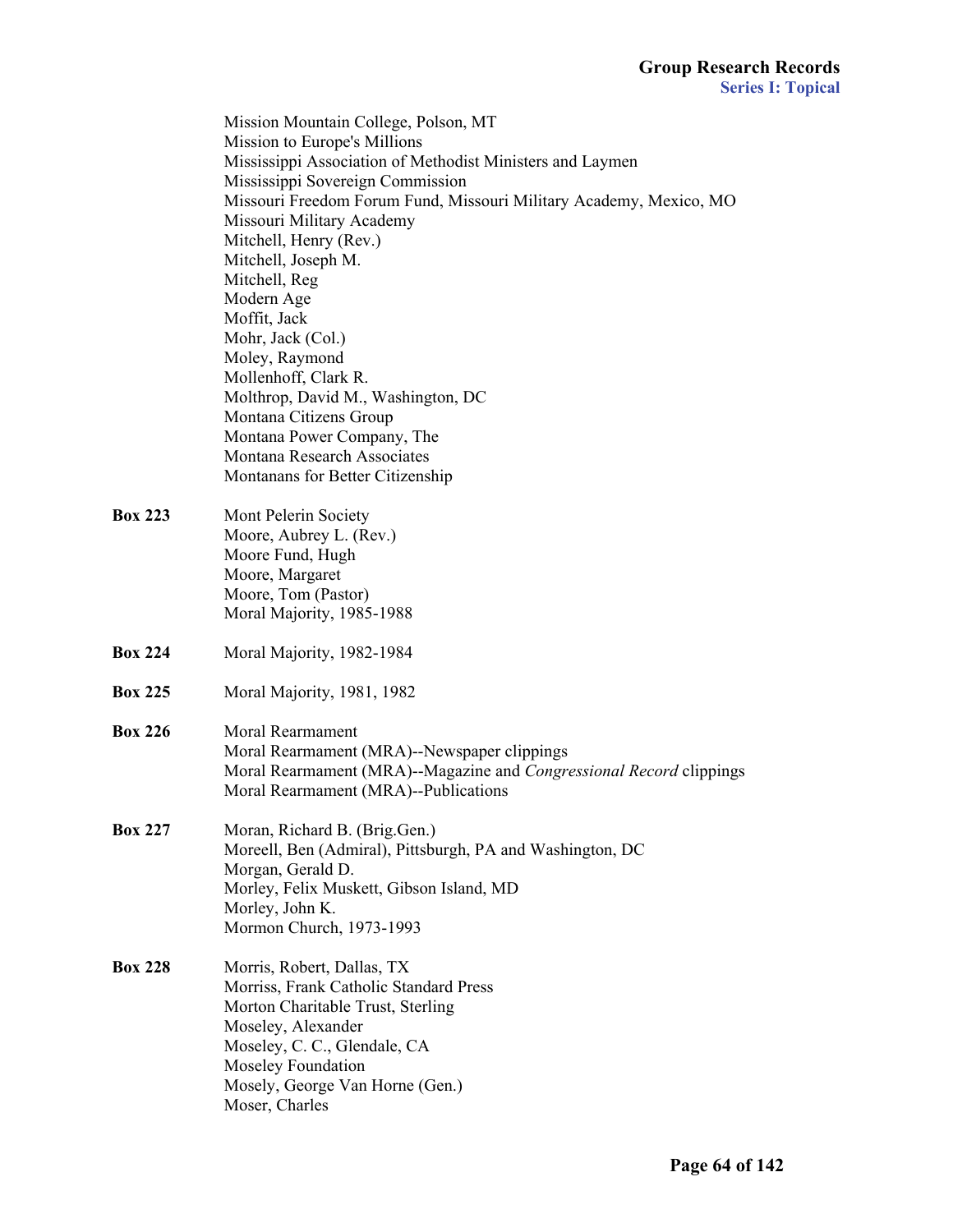|                | Mote, Lynn E. "Bud"<br>Mothers Against Chavez<br>Mothers' Crusade for Victory over Communism<br>Mothers for Moral America<br>Mothers of Servicemen                                                                                                                                                                                                                                                                                                                                                                                                                                                                                                                                                                                                                                                                                    |
|----------------|---------------------------------------------------------------------------------------------------------------------------------------------------------------------------------------------------------------------------------------------------------------------------------------------------------------------------------------------------------------------------------------------------------------------------------------------------------------------------------------------------------------------------------------------------------------------------------------------------------------------------------------------------------------------------------------------------------------------------------------------------------------------------------------------------------------------------------------|
| <b>Box 229</b> | Motion Picture Alliance for the Preservation of American Ideals<br>Mott Foundation<br>Mott, William C. (Admiral)<br>Mountain Valley Charitable Trust Fund<br>Movement for the Federation of the Americas<br>Mowrer, Edgar Ansel<br>Moynihan, Daniel Patrick (Sen.), D-NY<br>Mt. Ararat Foundation, Inc.<br>Mullen, Robert V.<br>Muncaster, Robert<br>Mundt, Karl E.<br>Muncipal and Economic Research<br>Munson, Lyle Hugh, New York, NY<br>Murchison, Clint<br>M. J. Murdock Charitable Trust<br>Murdoch, Rupert<br>Murphy, George<br>Murphy, John J. (Hon.), Somerville, MA<br>Murphy, Richard R.<br>Murphy, Robert W.<br>Murray, Charles<br>Murray, James E. (Sen.) Red Web Over Congress [pamphlet], D-MT<br>Muse, Vance<br>Music<br><b>Mutual Broadcasting System</b><br>My Country Society, Inc.<br>Myers, Kenneth L. and Ellen |
| <b>Box 230</b> | Narmic (National Action/Research on the Military Industrial Complex)<br>Nash Publishing<br>Nashville Civic Forum<br>Nathaniel Branden Institute<br>National Academy of Public Administration<br>National Action Committee on Labor Law Reform<br>National Action Committee to Preserve the Ban on Secondary Boycotts<br>National Affairs Seminar<br>National Agricultural Institute<br>National Agricultural Press Association<br>National Agricultural Limestone Institute<br>National Alliance of Russian Solidarists<br>National Alliance of Senior Citizens<br>National Alliance of Senior Citizens, 1981                                                                                                                                                                                                                         |
| <b>Box 231</b> | National American Flag Week<br>National Anti-Communist League of America [NACLA]                                                                                                                                                                                                                                                                                                                                                                                                                                                                                                                                                                                                                                                                                                                                                      |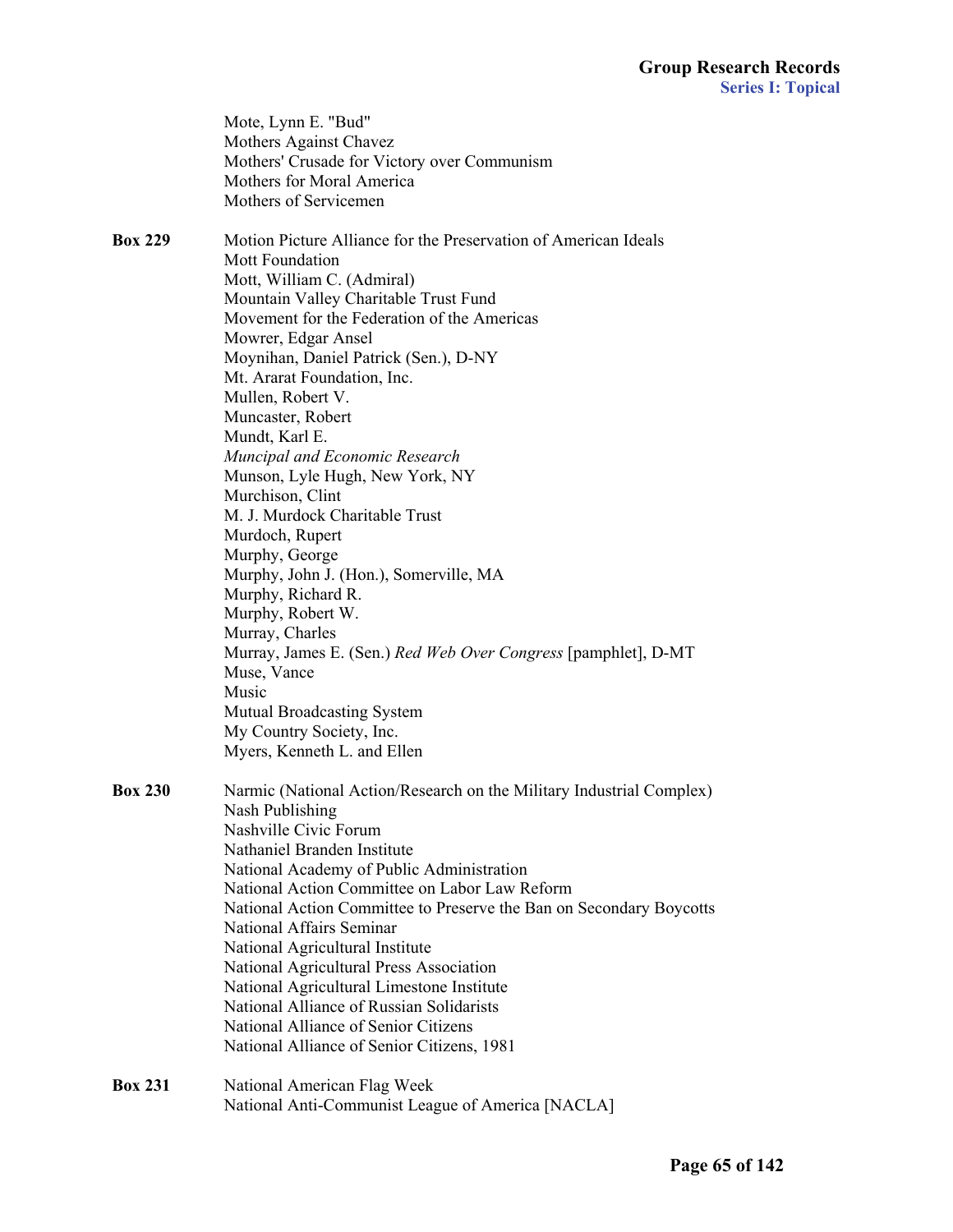|                | National Associated Businessmen, Inc.                                   |
|----------------|-------------------------------------------------------------------------|
|                | National Association for the Advancement of Colored People (NAACP)      |
|                | National Association for the Advancement of White People (NAAWP)        |
|                | National Association for Constitutional Government                      |
|                | National Association for Preservation of Free Enterprise                |
|                | National Association for Uniformed Services                             |
|                | National Association of Americans for the Preservation of the Caucasian |
|                | National Association of Cooperatives                                    |
|                | National Association of Evangelicals                                    |
|                | National Association of Home Builders                                   |
|                | National Association of Internal Revenue Employees                      |
|                | National Association of Manufacturers--General                          |
| <b>Box 232</b> | National Association of Manufacturers--General 1976, 1979               |
|                | National Association of Manufacturers--Newspaper clippings              |
|                | National Association of Manufacturers--Farm Policy                      |
|                | National Association of Manufacturers--Taxes                            |
|                | National Association of Manufacturers--Against organized labor          |
|                | National Association of Professional Educators                          |
|                |                                                                         |
| <b>Box 233</b> | National Association of Property Owners, The                            |
|                | National Association of Real Estate Boards                              |
|                | National Association of State Militia                                   |
|                | National Association of Youth Councils on Civic Affairs                 |
|                | National Audience Board, Inc.                                           |
|                | National Bellamy Award                                                  |
|                | National Black Silent Majority Committee, The                           |
|                | National Bureau of Economic Research                                    |
|                | National Business League                                                |
|                | National Businessmen's Council (ADA)                                    |
|                | National Catholic Welfare Conference                                    |
|                | National Center for Public Policy Research, The                         |
|                | National Center for Voluntary Action                                    |
|                | National Christian Action Coalition                                     |
|                | National Christians Citizens Committee                                  |
|                | National Citizens Action Network                                        |
|                | National Citizens Committee to Curb Inflation                           |
|                | National Citizens Council for Better Schools                            |
|                | National Civic Affairs Bureau                                           |
|                | National Coalition for a Responsible Congress                           |
|                | National Coalition for America's Survival to Promote a Human Rights     |
|                | and National Survival Program                                           |
|                | National Coalition for Children                                         |
|                | National Commission on Constitutional Government                        |
|                | National Committee--Operation Patriot                                   |
|                | National Committee Reapportionment Crisis                               |
|                |                                                                         |
|                | National Committee Against Discrimination in Housing                    |
|                | National Committee Against Fluoridation                                 |
|                | National Committee Against Forced Busing                                |
|                | National Committee Against the Treaty of Moscow                         |
|                | National Committee for a Constitutional Convention                      |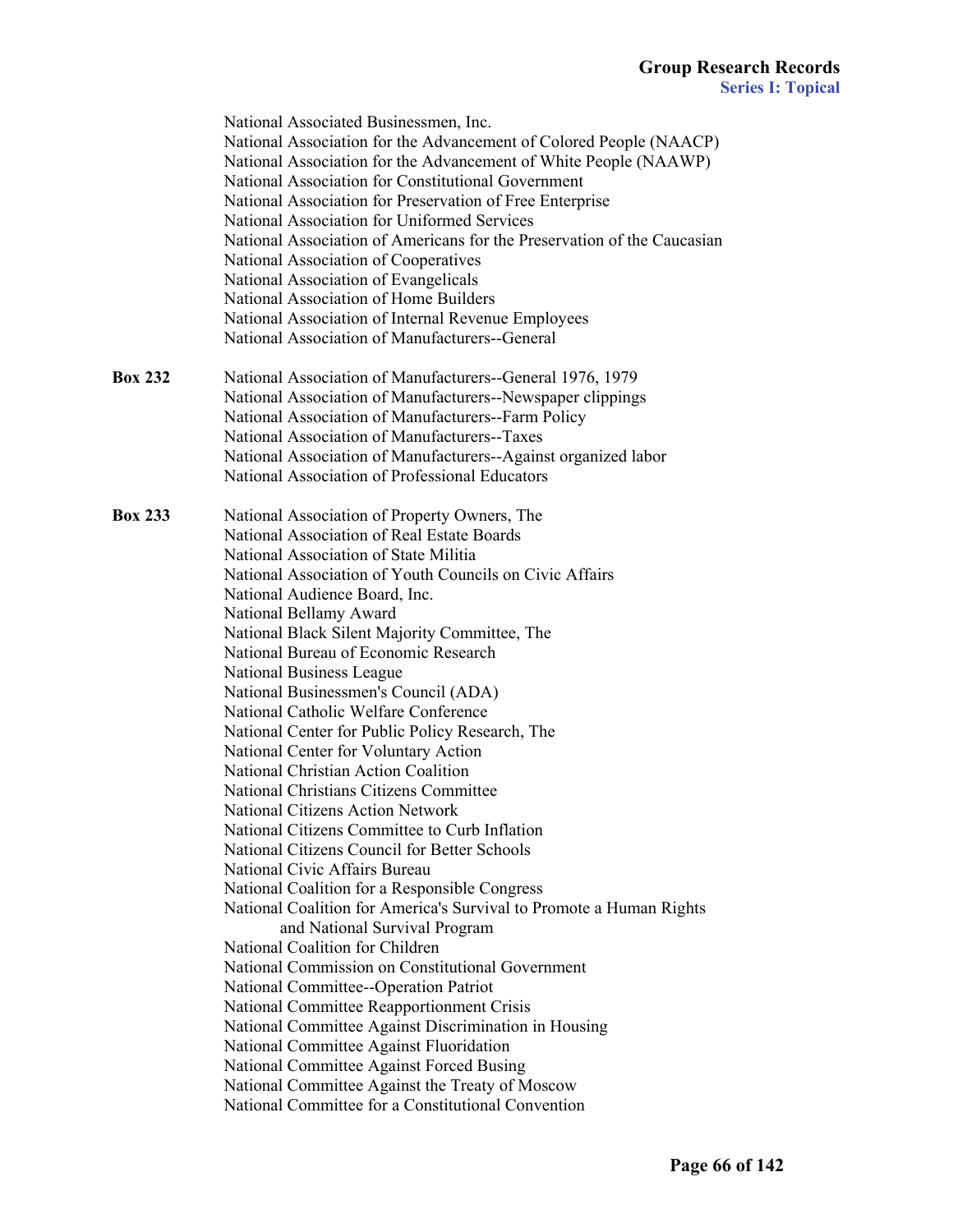| <b>Box 234</b> | National Committee for a Representative Congress, Washington, DC<br>National Committee for an Effective Congress<br>National Committee for Economic Freedom, Los Angeles, CA<br>National Committee for Effective Government<br>National Committee for Responsible Patriotism<br>National Committee for the Liberation of China<br>National Committee for the Reelection of Walter H. Judd<br>National Committee for the Support of the Public Schools<br>National Committee of Christian Laymen<br>National Committee of Liberty and Justice for All<br>National Committee of Republicans for Victory in '72<br>National Committee on Monetary Policy<br>National Committee on Tithing in Investment<br>National Committee on United States-China Relations |
|----------------|-------------------------------------------------------------------------------------------------------------------------------------------------------------------------------------------------------------------------------------------------------------------------------------------------------------------------------------------------------------------------------------------------------------------------------------------------------------------------------------------------------------------------------------------------------------------------------------------------------------------------------------------------------------------------------------------------------------------------------------------------------------|
|                | National Committee to Abolish the House Un-American Activities Committee (HUAC)<br>National Committee to Limit Federal Taxing Powers<br>National Committee to Preserve the Connally Amendment and American Sovereignty<br>National Committee to Restore Internal Security<br>National Community Relations Advisory Council<br>National Conference for New Politics                                                                                                                                                                                                                                                                                                                                                                                          |
| <b>Box 235</b> | National Confederation of American Ethnic Groups<br>National Conference of Christians and Jews<br>National Conference of Citizens for Religious Freedom<br>National Conference on Citizenship<br>National Conference on International Economic and Social Development<br>National Congress for Educational Excellence<br>National Congress of Parents and Teachers<br>National Conservative Council<br>National Conservative Political Action Committee (NCPAC), 1985, 1987                                                                                                                                                                                                                                                                                 |
| <b>Box 236</b> | National Conservative Political Action Committee (NCPAC), 1981-1984                                                                                                                                                                                                                                                                                                                                                                                                                                                                                                                                                                                                                                                                                         |
| <b>Box 237</b> | National Conservative Political Action Committee (NCPAC)<br>National Constitutional Voters Organization<br>National Coordinating Council for Constructive Action<br>National Council for American Education<br>National Council for Civic Responsibility<br>National Council for Labor's Rank and File<br>National Council for Prevention of Drug Abuse<br>National Council of the Churches of Christ in the USA<br>National Council on Agricultural Life and Labor<br>National Counter Intelligence Corps Association<br>National Defender<br>National Defense Council                                                                                                                                                                                     |
| <b>Box 238</b> | National Democratic Institute for International Affairs<br>National Dividend Plan<br>National Economic Council, New York, NY and Utica, NY 1972-<br>National Economic Council--Hart, Merwin K.                                                                                                                                                                                                                                                                                                                                                                                                                                                                                                                                                              |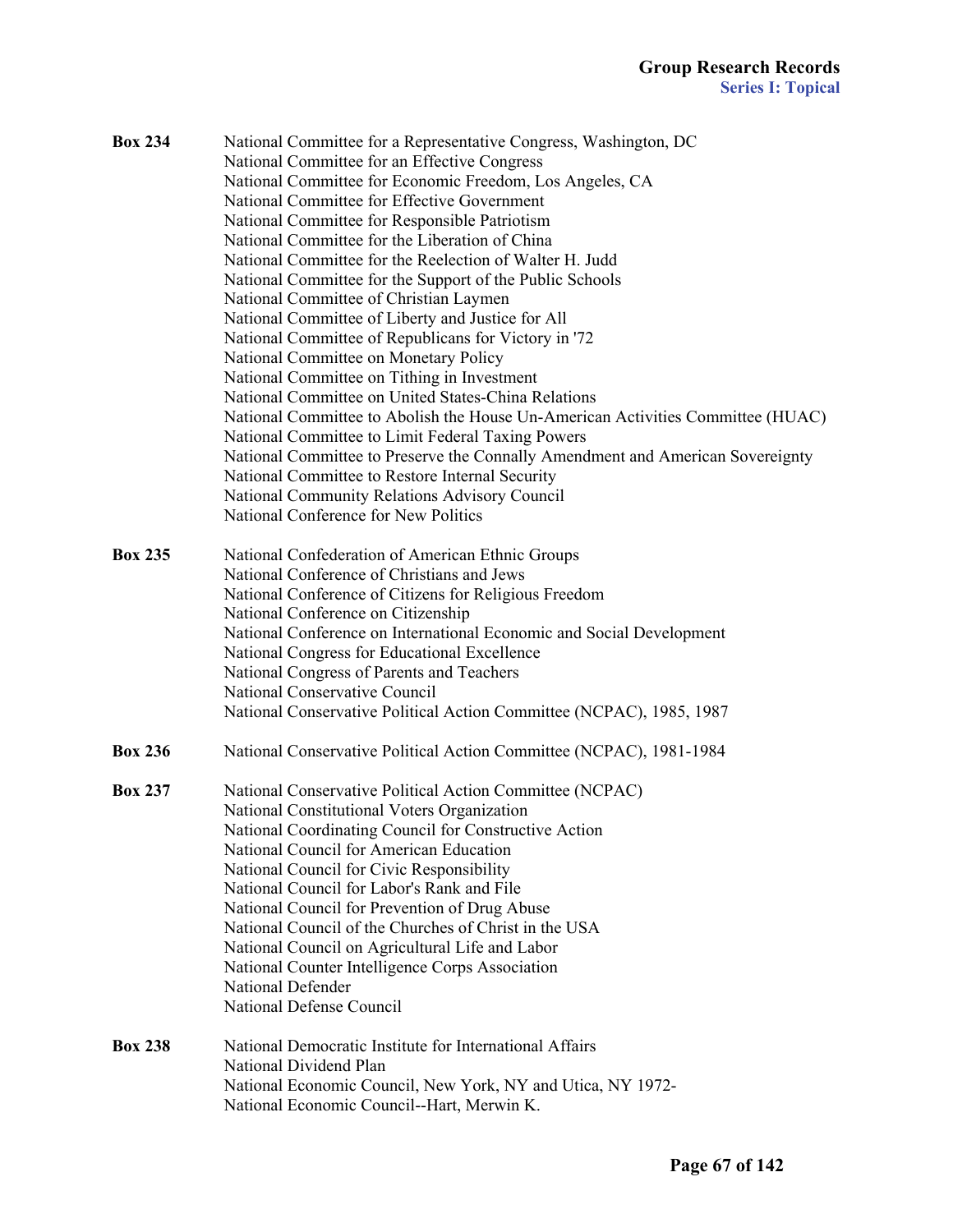| National Education Association (NEA)--Publications<br>National Education Association (NEA)--General<br>National Educational Institute for Agriculture<br>National Enquirer<br>National Exchange Club<br><b>National Farmers Guild</b><br>National Farmers Organization<br>National Federation for Constitutional Liberties<br>National Federation of Business and Professional Women<br>National Federation of Conservative Organizations<br>National Federation of Independent Business "Mandate"<br>National Federation of Independent Business Press Service<br>National Federation of Independent Business<br>National Federation of Independent Farm Organizations<br>National Federation of Independent Unions<br>National Forum Foundation<br>National Foundation for Economic Stability<br>National Foundation for Education in American Citizenship (NFEAC), Indianapolis, IN<br>National Foundation to Increase Public Understanding of Congress<br>National Freedom Education Center, King's College, Briarcliff Manor, NY<br>National Freedom of Employment Committee<br>National Fund for a New Congress, Inc.<br><b>National Goals Foundation</b><br>National Goals, Inc.<br><b>National Grange</b><br>National Greenback Party<br>National Guard Local Groups<br>National Guard Association of the United States<br>National Guardian<br>National Health Federation<br>National Heritage Foundation<br>National Indignation Convention, TX<br>National Industrial Conference Board<br>National Industrial Council<br>National Information Center<br>National Information Bureau, Inc.<br>National Initiative/Referendum Association<br>National Insider<br>National Institute for Disaster Mobilization, Inc.<br>National Institute for Law/Order/Justice<br>National Institute for Public Policy<br>National Institute of Education<br>National Institute of Public Affairs<br>National Institute of Social Sciences | <b>Box 239</b><br><b>Box 240</b> |  |
|--------------------------------------------------------------------------------------------------------------------------------------------------------------------------------------------------------------------------------------------------------------------------------------------------------------------------------------------------------------------------------------------------------------------------------------------------------------------------------------------------------------------------------------------------------------------------------------------------------------------------------------------------------------------------------------------------------------------------------------------------------------------------------------------------------------------------------------------------------------------------------------------------------------------------------------------------------------------------------------------------------------------------------------------------------------------------------------------------------------------------------------------------------------------------------------------------------------------------------------------------------------------------------------------------------------------------------------------------------------------------------------------------------------------------------------------------------------------------------------------------------------------------------------------------------------------------------------------------------------------------------------------------------------------------------------------------------------------------------------------------------------------------------------------------------------------------------------------------------------------------------------------------------------------------------------|----------------------------------|--|
|                                                                                                                                                                                                                                                                                                                                                                                                                                                                                                                                                                                                                                                                                                                                                                                                                                                                                                                                                                                                                                                                                                                                                                                                                                                                                                                                                                                                                                                                                                                                                                                                                                                                                                                                                                                                                                                                                                                                      |                                  |  |
|                                                                                                                                                                                                                                                                                                                                                                                                                                                                                                                                                                                                                                                                                                                                                                                                                                                                                                                                                                                                                                                                                                                                                                                                                                                                                                                                                                                                                                                                                                                                                                                                                                                                                                                                                                                                                                                                                                                                      |                                  |  |
|                                                                                                                                                                                                                                                                                                                                                                                                                                                                                                                                                                                                                                                                                                                                                                                                                                                                                                                                                                                                                                                                                                                                                                                                                                                                                                                                                                                                                                                                                                                                                                                                                                                                                                                                                                                                                                                                                                                                      |                                  |  |
|                                                                                                                                                                                                                                                                                                                                                                                                                                                                                                                                                                                                                                                                                                                                                                                                                                                                                                                                                                                                                                                                                                                                                                                                                                                                                                                                                                                                                                                                                                                                                                                                                                                                                                                                                                                                                                                                                                                                      |                                  |  |
|                                                                                                                                                                                                                                                                                                                                                                                                                                                                                                                                                                                                                                                                                                                                                                                                                                                                                                                                                                                                                                                                                                                                                                                                                                                                                                                                                                                                                                                                                                                                                                                                                                                                                                                                                                                                                                                                                                                                      |                                  |  |
|                                                                                                                                                                                                                                                                                                                                                                                                                                                                                                                                                                                                                                                                                                                                                                                                                                                                                                                                                                                                                                                                                                                                                                                                                                                                                                                                                                                                                                                                                                                                                                                                                                                                                                                                                                                                                                                                                                                                      |                                  |  |
|                                                                                                                                                                                                                                                                                                                                                                                                                                                                                                                                                                                                                                                                                                                                                                                                                                                                                                                                                                                                                                                                                                                                                                                                                                                                                                                                                                                                                                                                                                                                                                                                                                                                                                                                                                                                                                                                                                                                      |                                  |  |
|                                                                                                                                                                                                                                                                                                                                                                                                                                                                                                                                                                                                                                                                                                                                                                                                                                                                                                                                                                                                                                                                                                                                                                                                                                                                                                                                                                                                                                                                                                                                                                                                                                                                                                                                                                                                                                                                                                                                      |                                  |  |
|                                                                                                                                                                                                                                                                                                                                                                                                                                                                                                                                                                                                                                                                                                                                                                                                                                                                                                                                                                                                                                                                                                                                                                                                                                                                                                                                                                                                                                                                                                                                                                                                                                                                                                                                                                                                                                                                                                                                      |                                  |  |
|                                                                                                                                                                                                                                                                                                                                                                                                                                                                                                                                                                                                                                                                                                                                                                                                                                                                                                                                                                                                                                                                                                                                                                                                                                                                                                                                                                                                                                                                                                                                                                                                                                                                                                                                                                                                                                                                                                                                      |                                  |  |
|                                                                                                                                                                                                                                                                                                                                                                                                                                                                                                                                                                                                                                                                                                                                                                                                                                                                                                                                                                                                                                                                                                                                                                                                                                                                                                                                                                                                                                                                                                                                                                                                                                                                                                                                                                                                                                                                                                                                      |                                  |  |
|                                                                                                                                                                                                                                                                                                                                                                                                                                                                                                                                                                                                                                                                                                                                                                                                                                                                                                                                                                                                                                                                                                                                                                                                                                                                                                                                                                                                                                                                                                                                                                                                                                                                                                                                                                                                                                                                                                                                      |                                  |  |
|                                                                                                                                                                                                                                                                                                                                                                                                                                                                                                                                                                                                                                                                                                                                                                                                                                                                                                                                                                                                                                                                                                                                                                                                                                                                                                                                                                                                                                                                                                                                                                                                                                                                                                                                                                                                                                                                                                                                      |                                  |  |
|                                                                                                                                                                                                                                                                                                                                                                                                                                                                                                                                                                                                                                                                                                                                                                                                                                                                                                                                                                                                                                                                                                                                                                                                                                                                                                                                                                                                                                                                                                                                                                                                                                                                                                                                                                                                                                                                                                                                      |                                  |  |
|                                                                                                                                                                                                                                                                                                                                                                                                                                                                                                                                                                                                                                                                                                                                                                                                                                                                                                                                                                                                                                                                                                                                                                                                                                                                                                                                                                                                                                                                                                                                                                                                                                                                                                                                                                                                                                                                                                                                      |                                  |  |
|                                                                                                                                                                                                                                                                                                                                                                                                                                                                                                                                                                                                                                                                                                                                                                                                                                                                                                                                                                                                                                                                                                                                                                                                                                                                                                                                                                                                                                                                                                                                                                                                                                                                                                                                                                                                                                                                                                                                      |                                  |  |
|                                                                                                                                                                                                                                                                                                                                                                                                                                                                                                                                                                                                                                                                                                                                                                                                                                                                                                                                                                                                                                                                                                                                                                                                                                                                                                                                                                                                                                                                                                                                                                                                                                                                                                                                                                                                                                                                                                                                      |                                  |  |
|                                                                                                                                                                                                                                                                                                                                                                                                                                                                                                                                                                                                                                                                                                                                                                                                                                                                                                                                                                                                                                                                                                                                                                                                                                                                                                                                                                                                                                                                                                                                                                                                                                                                                                                                                                                                                                                                                                                                      |                                  |  |
|                                                                                                                                                                                                                                                                                                                                                                                                                                                                                                                                                                                                                                                                                                                                                                                                                                                                                                                                                                                                                                                                                                                                                                                                                                                                                                                                                                                                                                                                                                                                                                                                                                                                                                                                                                                                                                                                                                                                      |                                  |  |
|                                                                                                                                                                                                                                                                                                                                                                                                                                                                                                                                                                                                                                                                                                                                                                                                                                                                                                                                                                                                                                                                                                                                                                                                                                                                                                                                                                                                                                                                                                                                                                                                                                                                                                                                                                                                                                                                                                                                      |                                  |  |
|                                                                                                                                                                                                                                                                                                                                                                                                                                                                                                                                                                                                                                                                                                                                                                                                                                                                                                                                                                                                                                                                                                                                                                                                                                                                                                                                                                                                                                                                                                                                                                                                                                                                                                                                                                                                                                                                                                                                      |                                  |  |
|                                                                                                                                                                                                                                                                                                                                                                                                                                                                                                                                                                                                                                                                                                                                                                                                                                                                                                                                                                                                                                                                                                                                                                                                                                                                                                                                                                                                                                                                                                                                                                                                                                                                                                                                                                                                                                                                                                                                      |                                  |  |
|                                                                                                                                                                                                                                                                                                                                                                                                                                                                                                                                                                                                                                                                                                                                                                                                                                                                                                                                                                                                                                                                                                                                                                                                                                                                                                                                                                                                                                                                                                                                                                                                                                                                                                                                                                                                                                                                                                                                      |                                  |  |
|                                                                                                                                                                                                                                                                                                                                                                                                                                                                                                                                                                                                                                                                                                                                                                                                                                                                                                                                                                                                                                                                                                                                                                                                                                                                                                                                                                                                                                                                                                                                                                                                                                                                                                                                                                                                                                                                                                                                      |                                  |  |
|                                                                                                                                                                                                                                                                                                                                                                                                                                                                                                                                                                                                                                                                                                                                                                                                                                                                                                                                                                                                                                                                                                                                                                                                                                                                                                                                                                                                                                                                                                                                                                                                                                                                                                                                                                                                                                                                                                                                      |                                  |  |
|                                                                                                                                                                                                                                                                                                                                                                                                                                                                                                                                                                                                                                                                                                                                                                                                                                                                                                                                                                                                                                                                                                                                                                                                                                                                                                                                                                                                                                                                                                                                                                                                                                                                                                                                                                                                                                                                                                                                      |                                  |  |
|                                                                                                                                                                                                                                                                                                                                                                                                                                                                                                                                                                                                                                                                                                                                                                                                                                                                                                                                                                                                                                                                                                                                                                                                                                                                                                                                                                                                                                                                                                                                                                                                                                                                                                                                                                                                                                                                                                                                      |                                  |  |
|                                                                                                                                                                                                                                                                                                                                                                                                                                                                                                                                                                                                                                                                                                                                                                                                                                                                                                                                                                                                                                                                                                                                                                                                                                                                                                                                                                                                                                                                                                                                                                                                                                                                                                                                                                                                                                                                                                                                      |                                  |  |
|                                                                                                                                                                                                                                                                                                                                                                                                                                                                                                                                                                                                                                                                                                                                                                                                                                                                                                                                                                                                                                                                                                                                                                                                                                                                                                                                                                                                                                                                                                                                                                                                                                                                                                                                                                                                                                                                                                                                      |                                  |  |
|                                                                                                                                                                                                                                                                                                                                                                                                                                                                                                                                                                                                                                                                                                                                                                                                                                                                                                                                                                                                                                                                                                                                                                                                                                                                                                                                                                                                                                                                                                                                                                                                                                                                                                                                                                                                                                                                                                                                      |                                  |  |
|                                                                                                                                                                                                                                                                                                                                                                                                                                                                                                                                                                                                                                                                                                                                                                                                                                                                                                                                                                                                                                                                                                                                                                                                                                                                                                                                                                                                                                                                                                                                                                                                                                                                                                                                                                                                                                                                                                                                      |                                  |  |
|                                                                                                                                                                                                                                                                                                                                                                                                                                                                                                                                                                                                                                                                                                                                                                                                                                                                                                                                                                                                                                                                                                                                                                                                                                                                                                                                                                                                                                                                                                                                                                                                                                                                                                                                                                                                                                                                                                                                      |                                  |  |
|                                                                                                                                                                                                                                                                                                                                                                                                                                                                                                                                                                                                                                                                                                                                                                                                                                                                                                                                                                                                                                                                                                                                                                                                                                                                                                                                                                                                                                                                                                                                                                                                                                                                                                                                                                                                                                                                                                                                      |                                  |  |
|                                                                                                                                                                                                                                                                                                                                                                                                                                                                                                                                                                                                                                                                                                                                                                                                                                                                                                                                                                                                                                                                                                                                                                                                                                                                                                                                                                                                                                                                                                                                                                                                                                                                                                                                                                                                                                                                                                                                      |                                  |  |
|                                                                                                                                                                                                                                                                                                                                                                                                                                                                                                                                                                                                                                                                                                                                                                                                                                                                                                                                                                                                                                                                                                                                                                                                                                                                                                                                                                                                                                                                                                                                                                                                                                                                                                                                                                                                                                                                                                                                      |                                  |  |
|                                                                                                                                                                                                                                                                                                                                                                                                                                                                                                                                                                                                                                                                                                                                                                                                                                                                                                                                                                                                                                                                                                                                                                                                                                                                                                                                                                                                                                                                                                                                                                                                                                                                                                                                                                                                                                                                                                                                      |                                  |  |
|                                                                                                                                                                                                                                                                                                                                                                                                                                                                                                                                                                                                                                                                                                                                                                                                                                                                                                                                                                                                                                                                                                                                                                                                                                                                                                                                                                                                                                                                                                                                                                                                                                                                                                                                                                                                                                                                                                                                      |                                  |  |
|                                                                                                                                                                                                                                                                                                                                                                                                                                                                                                                                                                                                                                                                                                                                                                                                                                                                                                                                                                                                                                                                                                                                                                                                                                                                                                                                                                                                                                                                                                                                                                                                                                                                                                                                                                                                                                                                                                                                      |                                  |  |
|                                                                                                                                                                                                                                                                                                                                                                                                                                                                                                                                                                                                                                                                                                                                                                                                                                                                                                                                                                                                                                                                                                                                                                                                                                                                                                                                                                                                                                                                                                                                                                                                                                                                                                                                                                                                                                                                                                                                      |                                  |  |
|                                                                                                                                                                                                                                                                                                                                                                                                                                                                                                                                                                                                                                                                                                                                                                                                                                                                                                                                                                                                                                                                                                                                                                                                                                                                                                                                                                                                                                                                                                                                                                                                                                                                                                                                                                                                                                                                                                                                      |                                  |  |
|                                                                                                                                                                                                                                                                                                                                                                                                                                                                                                                                                                                                                                                                                                                                                                                                                                                                                                                                                                                                                                                                                                                                                                                                                                                                                                                                                                                                                                                                                                                                                                                                                                                                                                                                                                                                                                                                                                                                      |                                  |  |
|                                                                                                                                                                                                                                                                                                                                                                                                                                                                                                                                                                                                                                                                                                                                                                                                                                                                                                                                                                                                                                                                                                                                                                                                                                                                                                                                                                                                                                                                                                                                                                                                                                                                                                                                                                                                                                                                                                                                      |                                  |  |
|                                                                                                                                                                                                                                                                                                                                                                                                                                                                                                                                                                                                                                                                                                                                                                                                                                                                                                                                                                                                                                                                                                                                                                                                                                                                                                                                                                                                                                                                                                                                                                                                                                                                                                                                                                                                                                                                                                                                      |                                  |  |
|                                                                                                                                                                                                                                                                                                                                                                                                                                                                                                                                                                                                                                                                                                                                                                                                                                                                                                                                                                                                                                                                                                                                                                                                                                                                                                                                                                                                                                                                                                                                                                                                                                                                                                                                                                                                                                                                                                                                      |                                  |  |
| National Intelligence Study Center                                                                                                                                                                                                                                                                                                                                                                                                                                                                                                                                                                                                                                                                                                                                                                                                                                                                                                                                                                                                                                                                                                                                                                                                                                                                                                                                                                                                                                                                                                                                                                                                                                                                                                                                                                                                                                                                                                   |                                  |  |
| National Interest                                                                                                                                                                                                                                                                                                                                                                                                                                                                                                                                                                                                                                                                                                                                                                                                                                                                                                                                                                                                                                                                                                                                                                                                                                                                                                                                                                                                                                                                                                                                                                                                                                                                                                                                                                                                                                                                                                                    |                                  |  |
| National Junior Achievement                                                                                                                                                                                                                                                                                                                                                                                                                                                                                                                                                                                                                                                                                                                                                                                                                                                                                                                                                                                                                                                                                                                                                                                                                                                                                                                                                                                                                                                                                                                                                                                                                                                                                                                                                                                                                                                                                                          |                                  |  |
|                                                                                                                                                                                                                                                                                                                                                                                                                                                                                                                                                                                                                                                                                                                                                                                                                                                                                                                                                                                                                                                                                                                                                                                                                                                                                                                                                                                                                                                                                                                                                                                                                                                                                                                                                                                                                                                                                                                                      | National Justice Foundation      |  |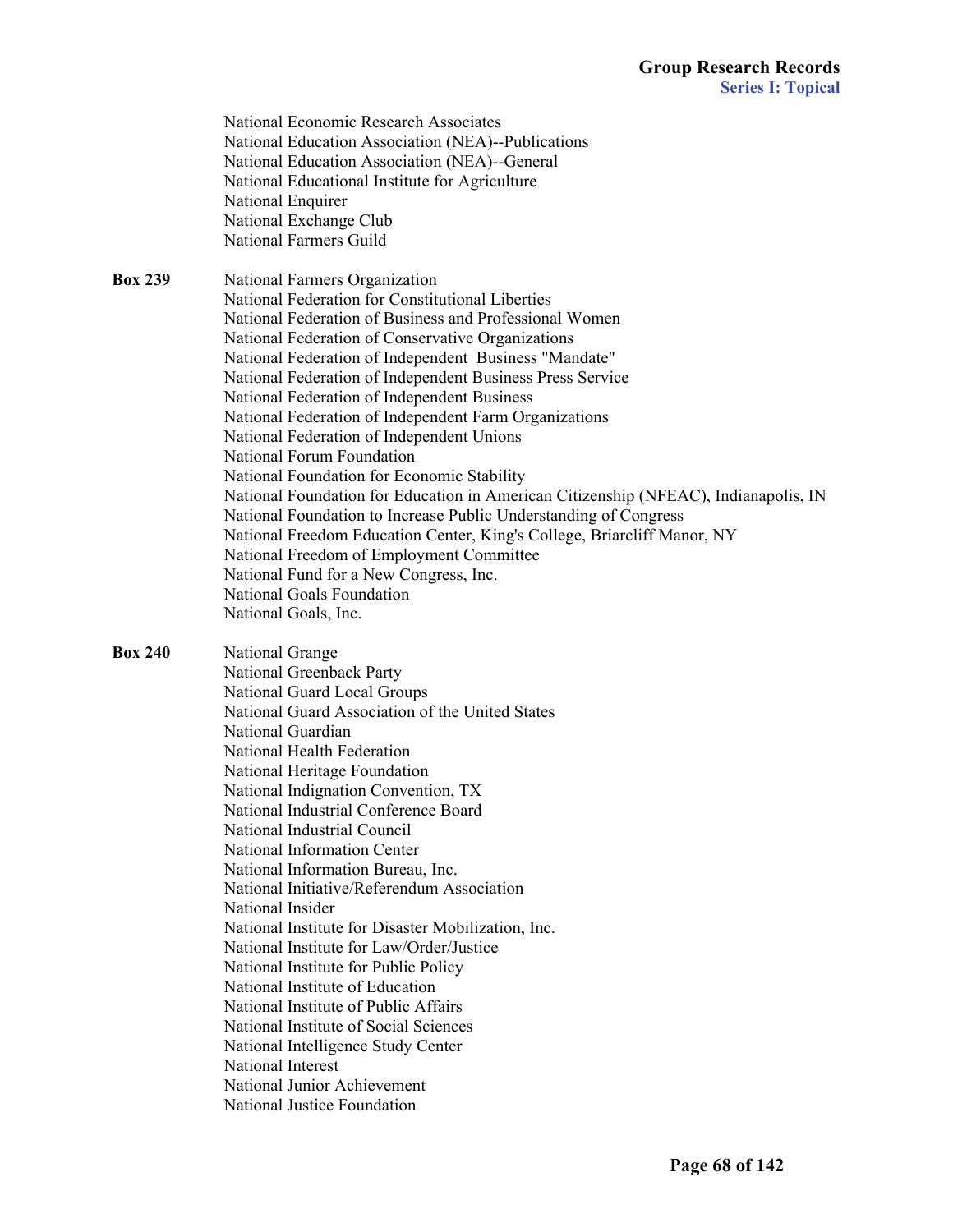| <b>Box 241</b> | National Labor Group<br>National Labor--Management Foundation<br>National Labor Reform Committee<br>National Land Title Reclamation Association<br>National Law Enforcement Committee<br>National Lawyers Guild                                                                                                                                                                                                                                                                                                                                                                                                                                                                      |
|----------------|--------------------------------------------------------------------------------------------------------------------------------------------------------------------------------------------------------------------------------------------------------------------------------------------------------------------------------------------------------------------------------------------------------------------------------------------------------------------------------------------------------------------------------------------------------------------------------------------------------------------------------------------------------------------------------------|
| <b>Box 242</b> | National Legal Center for the Public Interest, 1983-<br>National Liberation Front (NLF)<br>National Liberty Foundation of Valley Forge, Inc.<br>National Limestone Institute<br>National Livestock and Meat Board<br>National Lumber Manufacturers Association<br>National Management Association, The<br>National Media Analysis, Inc.<br>National Medical Association<br>National Medical--Physical Research Foundation, Inc.<br>National Military--Industrial and Educational Conference<br>National Military Industrial Conference<br>National Movement of Rightist Students<br>National Municipal League<br>National Negro Congress of Racial Pride                             |
| <b>Box 243</b> | National Opinion Poll<br>National Opinion Party<br><b>National Party</b><br>National Party of America<br>National Patrick Henry Organization, Inc.<br><b>National Perspectives</b><br>National Petitioning Committee for Constitutional Government of America<br>National Popular Government League<br><b>National Precinct Workers</b><br>National Press Inc.<br>National Prohibition Party<br>National Putnam Letters Committee<br><b>National Reclamation Association</b><br>National Renaissance Party<br>National Reprint Service<br>National Republic Organization<br>National Republican Congressional Committee<br>National Republican Statesman<br>National Research Bureau |
| <b>Box 244</b> | "National Review", 1972-<br>National Rifle Association (NRA), 1991-                                                                                                                                                                                                                                                                                                                                                                                                                                                                                                                                                                                                                  |
| <b>Box 245</b> | National Rifle Association (NRA), 1980-<br>National Rural Electric Cooperative Association<br>National School Boards Association<br>National Schools Committee for Economic Education                                                                                                                                                                                                                                                                                                                                                                                                                                                                                                |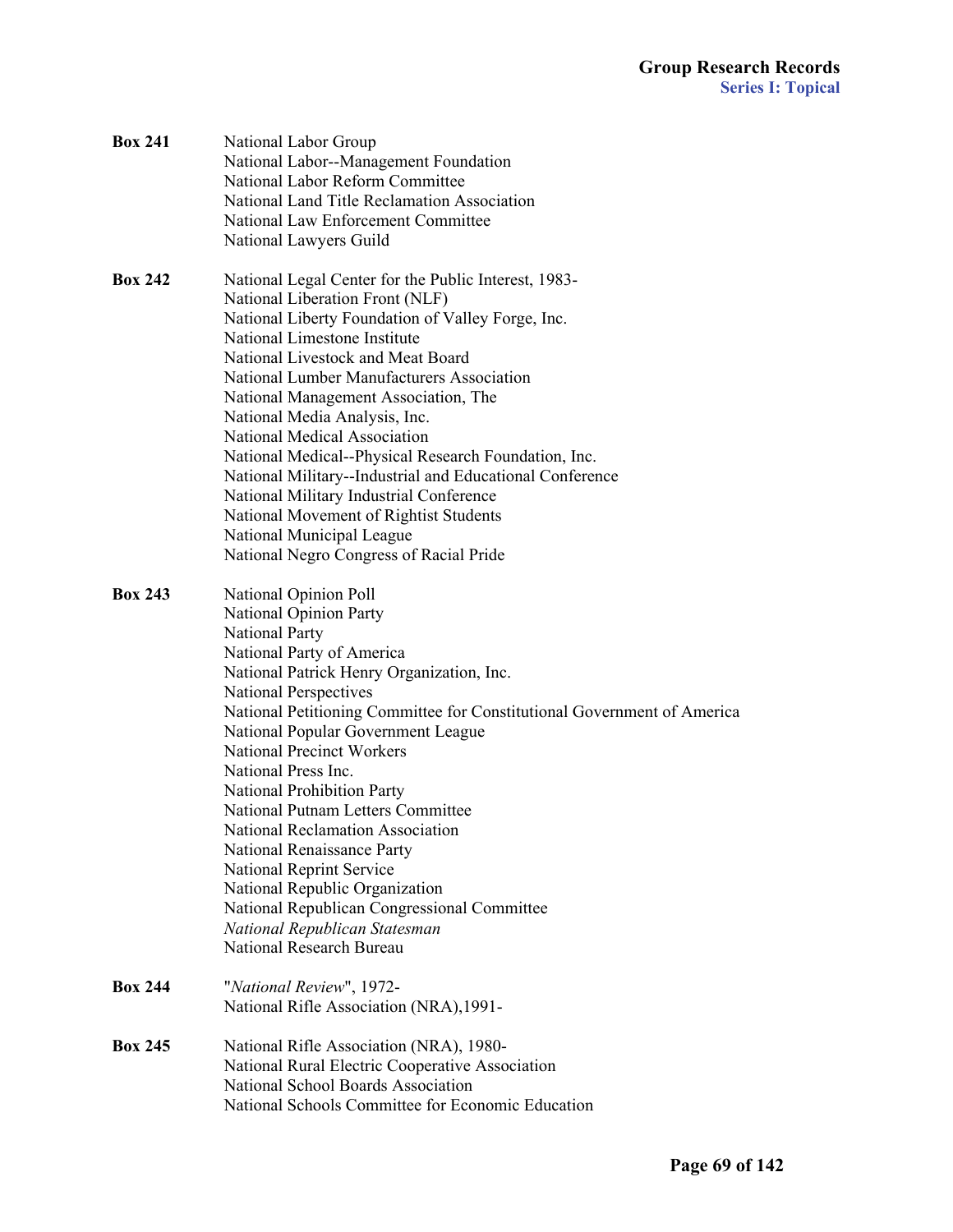|                | National Security Agency                                                         |
|----------------|----------------------------------------------------------------------------------|
|                | National Security Seminar                                                        |
|                | National Sentinel, The                                                           |
|                | National Services, Inc.                                                          |
| <b>Box 246</b> | National Shooting Sports Foundation                                              |
|                | <b>National Small Business Association</b>                                       |
|                | National Small Business Men's Association                                        |
|                | National Socialist Party of America                                              |
|                | National Society Colonial Daughters of the Seventeenth Century                   |
|                | National Society for Constitutional Security                                     |
|                | National Sojourners, Inc.                                                        |
|                | National States Rights Party--Clippings, Birmingham, AL (headquarters), 1962     |
|                | National States Rights Party--Clippings, 1963-1970                               |
|                | National States Rights Party--Congressional Record and magazine clippings        |
|                | National States Rights Party--Financial                                          |
|                | National States Rights Party--General                                            |
|                | National States Rights Party-Letters, promotional and other                      |
|                | National States Rights Party--Miscellaneous distributed materials                |
| <b>Box 247</b> | National States Rights Party--Newsletters                                        |
|                | National Strategy Information Center                                             |
|                | National Student Association                                                     |
|                | National Student Committee for Victory in Vietnam                                |
|                | National Student Coordinated Committee for Freedom in Vietnam and Southeast Asia |
|                | National Sunday School Association                                               |
|                | National Tax Equality Association                                                |
| <b>Box 248</b> | National Tax Equality Association                                                |
| <b>Box 249</b> | <b>National Tax Limitation Committee</b>                                         |
|                | National Tax Reform Committee                                                    |
|                | National Taxation, Inc.                                                          |
|                | National Taxpayers Association                                                   |
|                | National Taxpayers Investigative Fund                                            |
|                | National Taxpayers Union, 1982, 1991                                             |
| <b>Box 250</b> | <b>National Thrift Committee</b>                                                 |
|                | National Urban League, Inc.                                                      |
|                | National War College, Washington, DC                                             |
|                | National White Americans Party                                                   |
|                | National White People's Party                                                    |
|                | National Write Your Congressman Club, Dallas, TX                                 |
|                | Macdonald, Andrew National Youth Alliance--The Turner Diaries, 1976-             |
|                | National Youth Alliance, 1971--5                                                 |
| <b>Box 251</b> | Reynolds, Robert--Nationalist Party                                              |
|                | Nation's Agriculture                                                             |
|                | <b>Nation's Business</b>                                                         |
|                | Nation-Wide Committee                                                            |
|                | Nation-Wide Committee of Industry, Agriculture and Labor on Import-Export Policy |
|                |                                                                                  |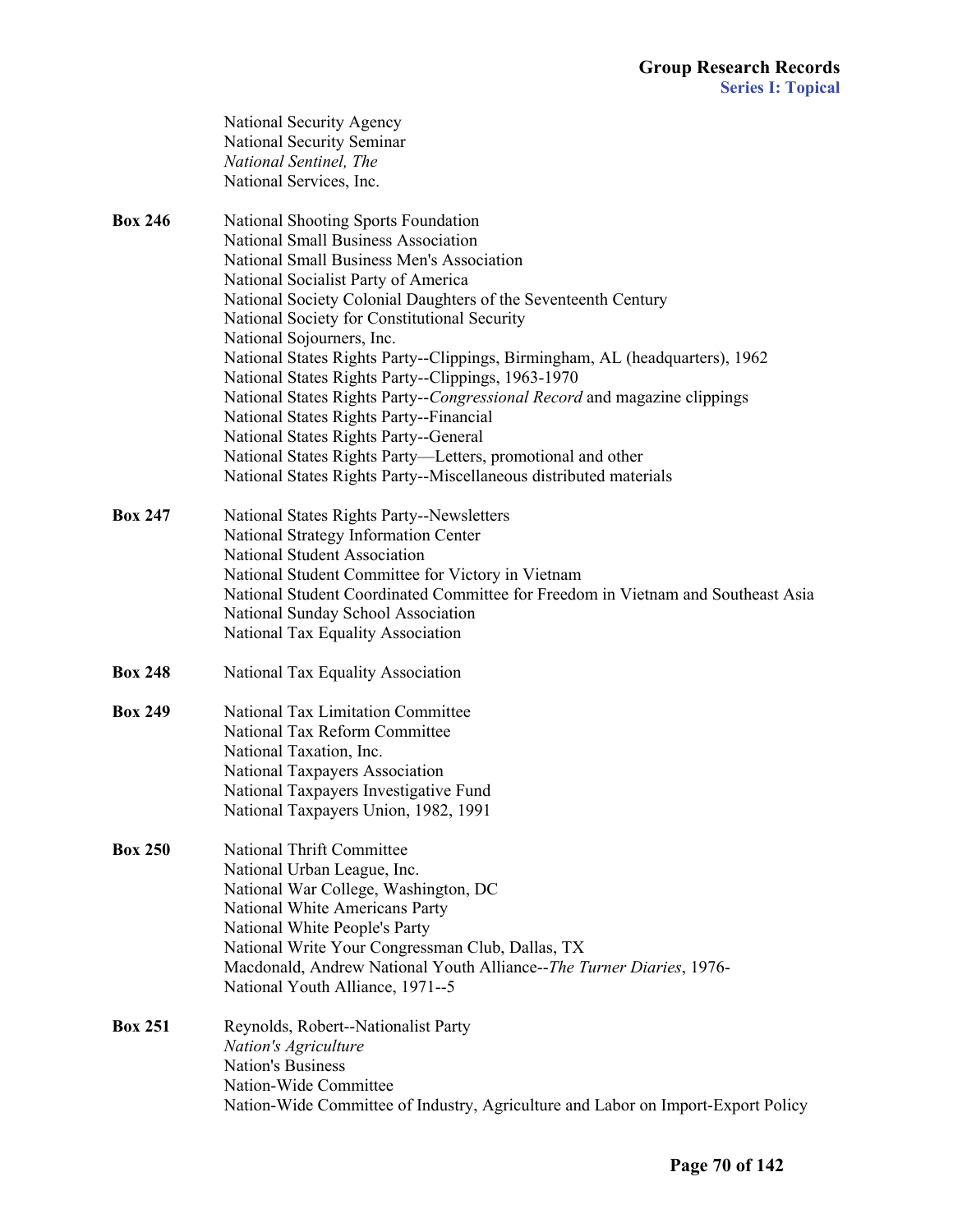|                | <b>Naval Reserve Association</b><br>Navy League of the United States<br>Navy Mothers' Clubs of America, Inc.<br>Near East Foundation<br>Nebraska Beacon, The<br>Nebraska Council for Conservative Action<br>Neff, John C.<br>Neff, Vant<br>Negley, Harry H. (Dr.)<br>Negro Publication Society of America<br>Nelian, Edwin P.<br>Neipp, Paul C. (Rev.)<br>Neo-Conservatives<br>Neo-Liberals<br>Network of Patriotic Letter Writers, Founded in Pasadena, CA 1974- |
|----------------|-------------------------------------------------------------------------------------------------------------------------------------------------------------------------------------------------------------------------------------------------------------------------------------------------------------------------------------------------------------------------------------------------------------------------------------------------------------------|
| <b>Box 252</b> | Nevada Education Foundation<br>Nevills, George<br>New American Movement (NAM)<br>New Christian Crusade Church<br>New Conservatism<br>New Day, The<br>New England Institute for Political Research<br>New England Rally for God, Family, and Country, 1969-1973                                                                                                                                                                                                    |
| <b>Box 253</b> | New England Rally for God, Family, and Country, 1967, 1968<br>New Individualist Review<br>New Jersey Committee to Preserve the Democratic Process<br>New Left<br>New Majority Book Club<br>New National Printing and Publishing Company--The American Adviser<br>New Orleans Indignation Committee, Inc.<br>New Orleans Board of Trade, The<br>New Patriot, The<br>New Right, 1986-1993                                                                           |
| <b>Box 254</b> | New Right, 1981-1983<br>New Right Coalition<br>New Spirit of '76 Foundation, The<br>New-World Builders                                                                                                                                                                                                                                                                                                                                                            |
| <b>Box 255</b> | New World Christian<br>New World Dynamics<br>New York Bulletin, The<br>New York Independent, The<br>New Yorkers for the Constitution, Inc.<br>Newburgh, NY<br>Newman, Harold E.<br>News and Courier, The, Charleston, SC<br>News and Research Service<br>News for Electric Consumers                                                                                                                                                                              |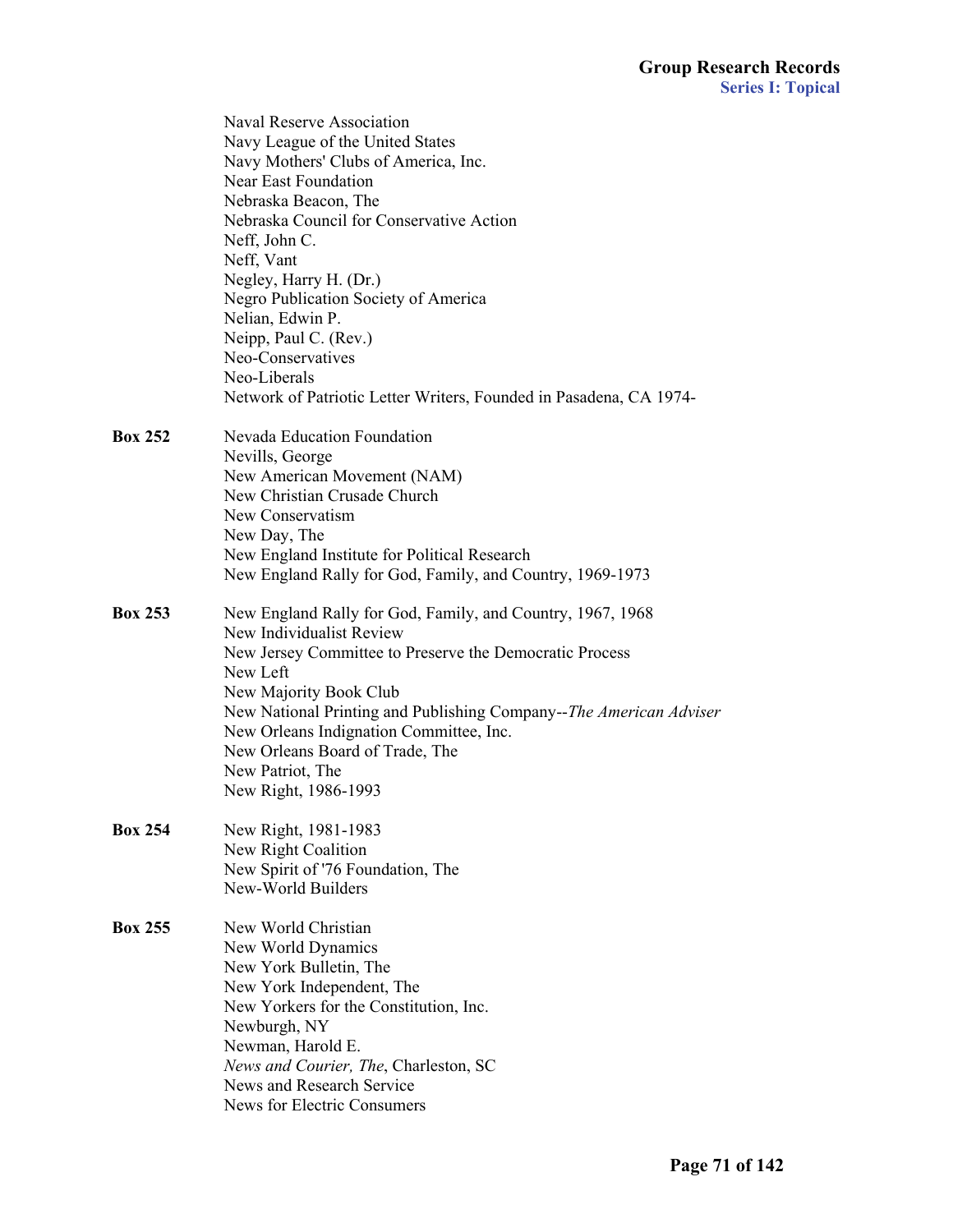|                | <b>News Front</b><br>News Perspective International<br>Newscope<br>Newspapers and Editors<br>Newton, Hugh<br>Nicaragua                                                                                                                                                                                                                                                                                                                                                                                                                                                                                                                                                           |
|----------------|----------------------------------------------------------------------------------------------------------------------------------------------------------------------------------------------------------------------------------------------------------------------------------------------------------------------------------------------------------------------------------------------------------------------------------------------------------------------------------------------------------------------------------------------------------------------------------------------------------------------------------------------------------------------------------|
| <b>Box 256</b> | Nichols, Ralph C.<br>Nickles, Don (Sen.), R-OK<br>Nicklaus, William L.<br>Nicolaides, Philip<br>Niemeyer, Gerhart<br>Nightingale Program, Earl<br>Nilsson, George W.<br>Nineteen Hundred Seventy-Six (1796) Committee, Holland, MI (Organized in Chicago,<br>IL)<br>Nixon, Richard, 1974-<br>Noble, John Hellmuth, Muncy, PA<br>Nockian Society, The<br>Noebel, David A. (Rev.)<br>Nofziger, Lyn<br>Nonnenmacher, Nicholas T.<br>Nonpartisan Committee for National Betterment                                                                                                                                                                                                   |
| <b>Box 257</b> | Noontide Press, The<br>Norburn, Russell Lee (Dr.)<br>Nordskog Company, Inc.<br>Norman, Jose<br>Norris, Hardgrove (Dr.)<br>Norstad, Lauris<br>North American Aviation, Inc.<br>North American Congress on Latin America<br>North Carolina Defenders of States' Rights, Inc.<br>North Dakota Conservatives<br>North Dakota Stockmen's Association<br>North Dakota Taxpayers Association<br>North, Gary (Dr.)<br>North, Oliver (Lt.Col.), 1994-<br>North Star Mission School<br>Northeastern Collegiate Bible Institute<br>Northern Illinois Citizens for Democracy<br>Northern League<br>Northern States Power Company<br>Northern Virginia Committee<br>Northwest Industrial News |
| <b>Box 258</b> | Northwood Institute<br>Northwoods Foundation, Inc.<br>Norwich Citizen's Committee Against Fluoridation<br>Notable Quotes Committee<br>Notax Crusade                                                                                                                                                                                                                                                                                                                                                                                                                                                                                                                              |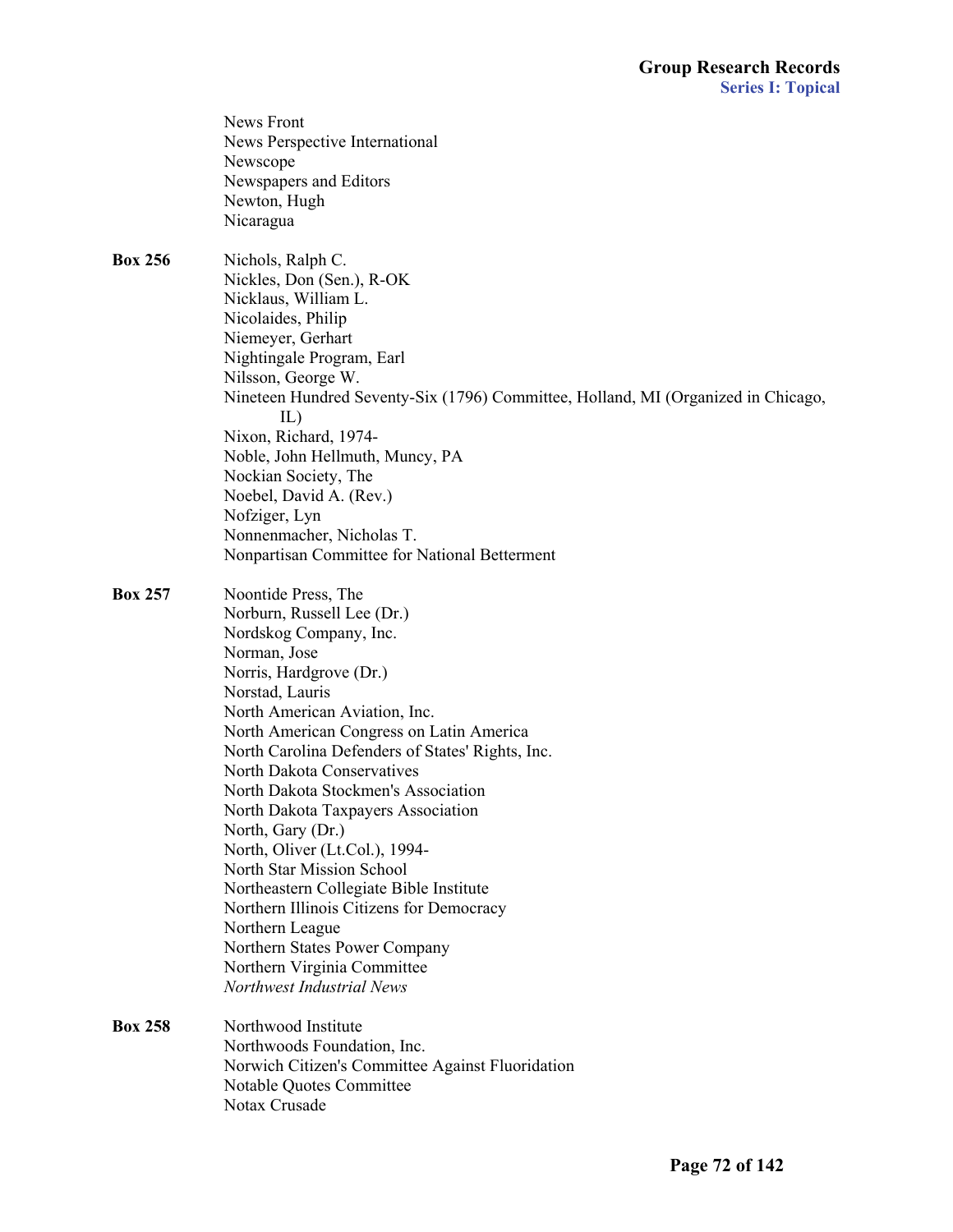|                | Novak, Michael<br><b>Nuclear Power</b><br>Nunn, Sam, Jr. (Sen.), D-GA<br>Nutter, G. Warren<br>Nyardi, Nicholas<br>Oak Forest University, Ames, IA<br>Objectivism<br>Objectivist Newsletter, The<br><b>O'Connor Creative Services</b><br>O'Daniel, W. Lee (Sen.), D-TX<br><b>O'Donnell Foundation</b><br>Ogden, Florence Sillers<br>O'Hair, Madalyn Murray<br><b>Ohio Information Committee</b><br>Oil and Gas Lobby                                                                                                                               |
|----------------|---------------------------------------------------------------------------------------------------------------------------------------------------------------------------------------------------------------------------------------------------------------------------------------------------------------------------------------------------------------------------------------------------------------------------------------------------------------------------------------------------------------------------------------------------|
| <b>Box 259</b> | Okanogan Independent<br>Oklahoma Christian College, Oklahoma City, OK<br><b>Old Dominion Foundation</b><br>Olin Foundation, John M.<br>Olin Foundation, Spencer T. and Anne W.<br>Oliver, Revilo (Dr.), Urbana, IL<br>Olsen, Carl<br>Olson, Wayne B.<br>Olympics<br>Omni Publications<br>On Principle Publishing, Inc.<br>One Million Americans<br>Open Housing<br><b>Operation Abolition</b><br><b>Operation Alert</b><br><b>Operation America</b><br><b>Operation Crescent</b><br>Operation Crossroads Africa, Inc.<br><b>Operation Freedom</b> |
| <b>Box 260</b> | Operation Information<br><b>Operation Obsolescence</b><br><b>Operation Survival</b><br><b>Operation Water Moccasin</b><br>Operations and Policy Research, Inc. (OPR)<br><b>Opinion Research Corporation</b><br>Opitz, Edmund A.<br><b>Optimist Clubs</b><br><b>Options</b><br>Orange County Council of World Affairs<br>Orange Tree Press, Inc.<br>Order of Americans of Armorial Ancestry<br>Order of Colonial Lords of Manors in America, Inc.<br>Order of the Crown in America<br>Order of George Washington                                   |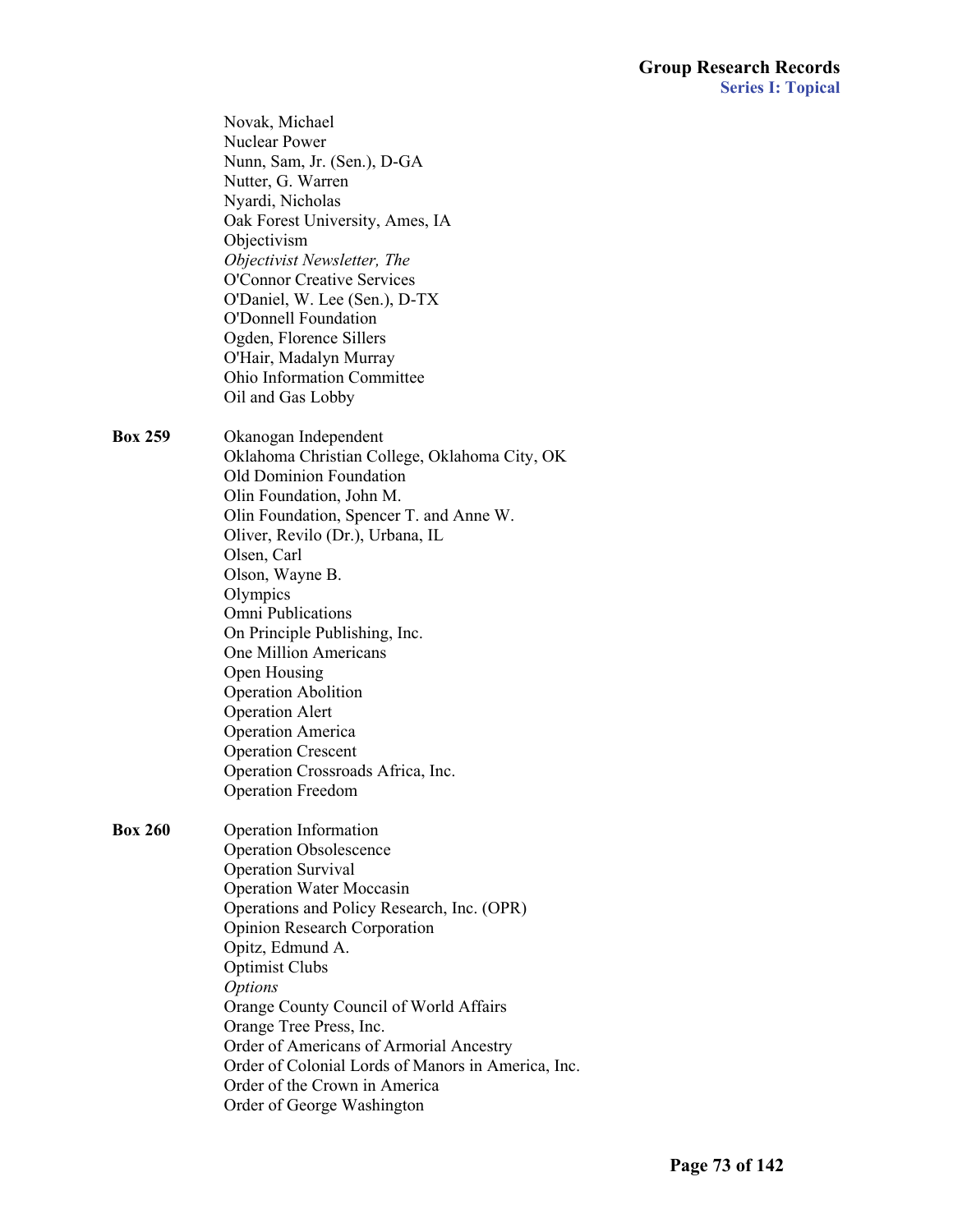|                | Order of Lafayette, Inc., The                                                         |
|----------------|---------------------------------------------------------------------------------------|
|                | Order of the White Shrine of Jerusalem                                                |
|                | Oregon Christian Schools, Inc.                                                        |
|                | Oregon Yardstick, The                                                                 |
|                | Organization for Black Power                                                          |
|                | Organization for the Protection of Conservative Opinion in Broadcasting, Inc.         |
|                | Organization to Fight Communism, Inc.                                                 |
|                | Organization to Repeal Federal Income Taxes (ORFIT), Los Angeles, CA (incorporated in |
|                | Washington, DC)                                                                       |
|                | <b>Organizational Research Associates</b>                                             |
|                | <b>Organized Minorities Association</b>                                               |
|                | Orleans, Fred A.                                                                      |
|                | Orr, Walter Beck                                                                      |
|                | Orsinger, Victor J.                                                                   |
|                | ORVIG                                                                                 |
|                | Osanka, Frank M.                                                                      |
|                | OSHA (Occupational Safety and Health Act)                                             |
|                | <b>Osterhus Publishing House</b>                                                      |
|                | Osth Information Service, Berryville, VA                                              |
| <b>Box 261</b> | Otepka, Otto, 1963-1970                                                               |
|                | Other Americans, Inc.                                                                 |
|                | Ottinger, Simon                                                                       |
| <b>Box 262</b> | Our American Heritage Committee                                                       |
|                | Our Country                                                                           |
|                | Our Freedoms                                                                          |
|                | Our Liberties                                                                         |
|                | Our Sunday Visitor                                                                    |
|                | Overcash, Vic                                                                         |
|                | Overseas Weekly, The                                                                  |
|                | Oviatt's                                                                              |
|                | Owen, Homer L.                                                                        |
|                | Materials about the desegregation of the University of Mississippi, Oxford, MS        |
|                | <b>Ozarks Fundamental Preachers Association</b>                                       |
|                | PR Reporter                                                                           |
|                | Paarlberg, Donald                                                                     |
|                | Pacific Gas and Electric Company                                                      |
|                | Pacific Institute for Public Policy Research                                          |
|                | Pacific Legal Foundation                                                              |
|                | Pacific Letter                                                                        |
|                | Pacific View, The                                                                     |
|                | Pacific Western College, Renton, WA                                                   |
|                | Pacifica Foundation                                                                   |
|                | Packwood, Robert W. (Sen.), R-OR                                                      |
|                | <b>PACT</b>                                                                           |
|                | Padev, Michael                                                                        |
|                | Paisley, Ian (Rev.)                                                                   |
|                | Paladin Press--Soldier of Fortune Magazine                                            |
|                | Palyi, Melchior                                                                       |
|                | Pan, Stephen C. Y. (Dr.)                                                              |
|                |                                                                                       |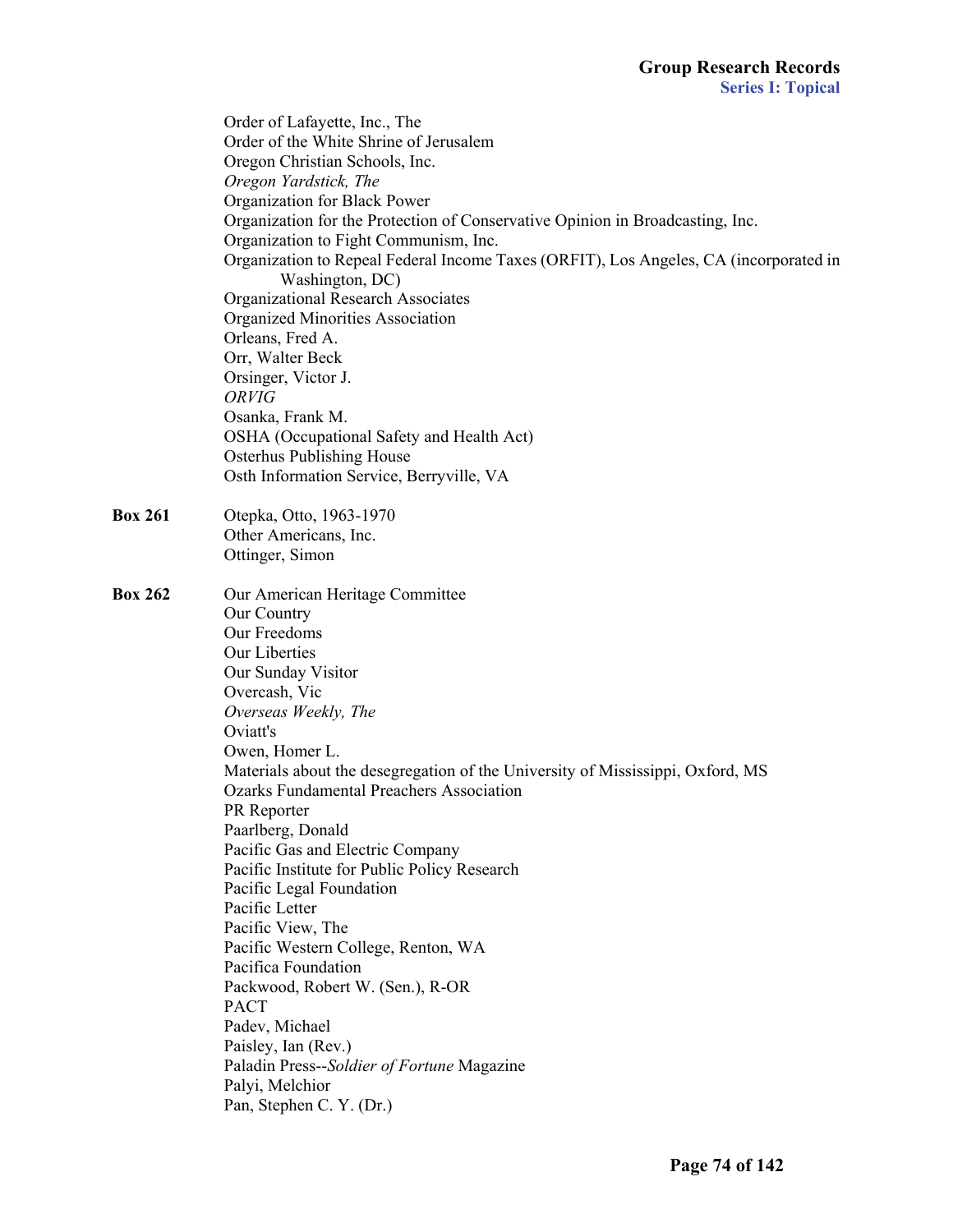|                | Pan American Development Foundation, Inc.                                            |
|----------------|--------------------------------------------------------------------------------------|
|                |                                                                                      |
| <b>Box 263</b> | Pan American Foundation                                                              |
|                | Panama Canal                                                                         |
|                | Panama Canal, 1978-<br>Paolucci, Henry                                               |
|                | Paper Industry                                                                       |
|                | Pappas Charitable Trust                                                              |
|                | Para-Military Organizations of California Report by the State Attorney General, 1965 |
|                | Para-Military, 1987-                                                                 |
|                | Para-Military, 1965--86                                                              |
| <b>Box 264</b> | Parade America                                                                       |
|                | "Pardon Me, But"                                                                     |
|                | Pardridge, William D.                                                                |
|                | Parents and Taxpayers Coordinating Council                                           |
|                | <b>Parents for Better Education</b>                                                  |
|                | Parents for Orthodoxy in Parochial Education                                         |
|                | Park, Tongsun                                                                        |
|                | Parker, Cola Godden, Menasha, WI                                                     |
|                | Parker Foundation, Greenville, SC                                                    |
|                | Parker Foundation, Theodore Edson                                                    |
|                | Parker, J. A.                                                                        |
|                | Parker, William A.                                                                   |
|                | Parkinson, Gaylord (Dr.)<br>Parry, Stanley (Rev.)                                    |
|                | Parsons College, Iowa                                                                |
|                | Party Line                                                                           |
|                | Pascoe, Nella B.                                                                     |
|                | Passman, Otto (Rep.), D-LA                                                           |
|                | Passow, James                                                                        |
|                | "Pastor Bob"                                                                         |
|                | Pathfinder-Union, The                                                                |
|                | Patman, Wright (Rep.), D-TX                                                          |
|                | Patrick Henry Group General                                                          |
|                | Patrick Henry Groups                                                                 |
|                | Patrick Henry Groups                                                                 |
|                | Patrick, William Penn                                                                |
|                | Patriot, The                                                                         |
| <b>Box 265</b> | Patriot of D.C.                                                                      |
|                | Patriot Tribune                                                                      |
|                | <b>Patriot Troopers</b>                                                              |
|                | Patriotic American Youth Organization                                                |
|                | Patriotic Americans for Children's Education (PACE)<br>Patriotic Education, Inc.     |
|                | Patriotic Order Sons of America                                                      |
|                | Patriotic Party, The                                                                 |
|                | Patriotic Party, The, Michigan branch                                                |
|                | Patriotic Profiteers                                                                 |
|                | Patriotic Youth Clubs of America                                                     |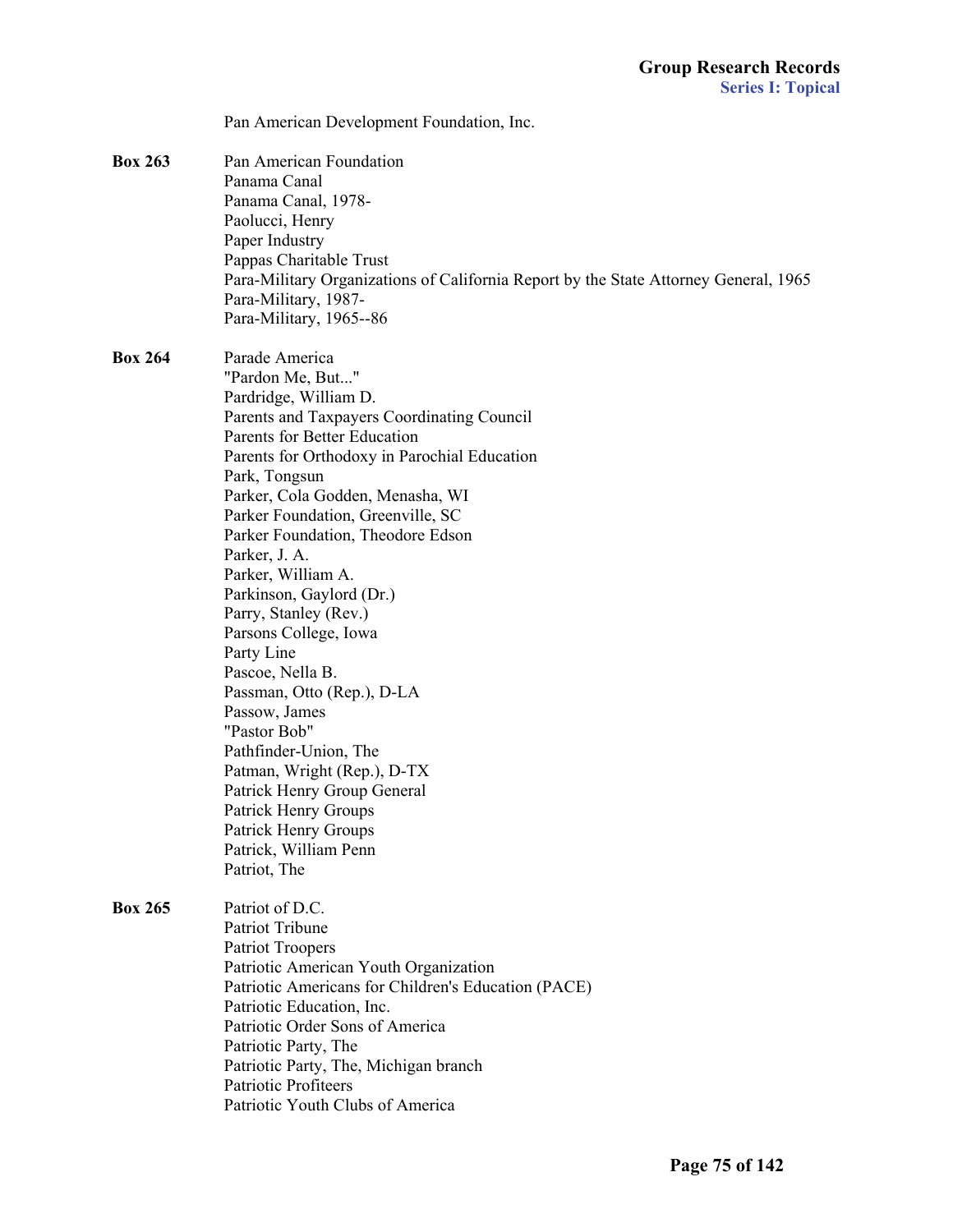|                | Patriotism<br>Patriots, The<br>Patriots for America<br><b>Patriots for Constitutional Government</b><br>Patriots Guild                                                                                                                                                                                                                                                                                                                                                           |
|----------------|----------------------------------------------------------------------------------------------------------------------------------------------------------------------------------------------------------------------------------------------------------------------------------------------------------------------------------------------------------------------------------------------------------------------------------------------------------------------------------|
|                | Patriots, Inc.<br>Patterson, L. T.<br>Patterson, Leonard<br>Patterson, Robert B.<br>Paul Revere Associated Yoeman, Inc. (P--R-A--Y, Inc.)                                                                                                                                                                                                                                                                                                                                        |
| <b>Box 346</b> | Paul Revere Associated Yeomen, Inc. (P--R-A--Y, Inc.), New Orleans, LA                                                                                                                                                                                                                                                                                                                                                                                                           |
| <b>Box 265</b> | Paul Revere Bookshop<br>Paul Revere Foundation<br><b>Paul Revere Patriots</b><br>"Paul Reveres" of N.O., The<br>Paulin, Leo J.                                                                                                                                                                                                                                                                                                                                                   |
| <b>Box 266</b> | Paul, Ron (Rep.), R-TX<br>Paulson, Daniel<br>Paulton, Jack<br>Paulucci, Jeno F.<br>Pavey, Charles W. (Dr.), Columbus, OH<br>Pawley, William D.<br>Paxton, Floyd<br>Payne, Albert Alford, Des Moines, IA<br>Payne, Jessica (Mrs. E. Wyatt), Huntington, WV<br>Peace Action Center<br>Peace Groups<br>Peace Keeping Ways and Means Committee<br>Peace Movement--Attacks on<br>Peace Symbol<br>Peace with Freedom Inc.<br>Peale, Norman Vincent<br>Pearson, Roger<br>Peart, William |
| <b>Box 267</b> | Peele, J. C. $(Dr.)$<br>Pegler, Westbrook<br>Pelley, William Dudley<br>Penabaz, Fernando<br>Pennington, Lee R.<br>Pennsylvania Economy League, Inc.<br>Penthouse Trust<br>People Speak, The<br>People-to-People Program<br>Peoples Emergency Committee to Defend Freedom<br>Against Communist Aggression, New York, NY<br>Peoples Radio Association                                                                                                                              |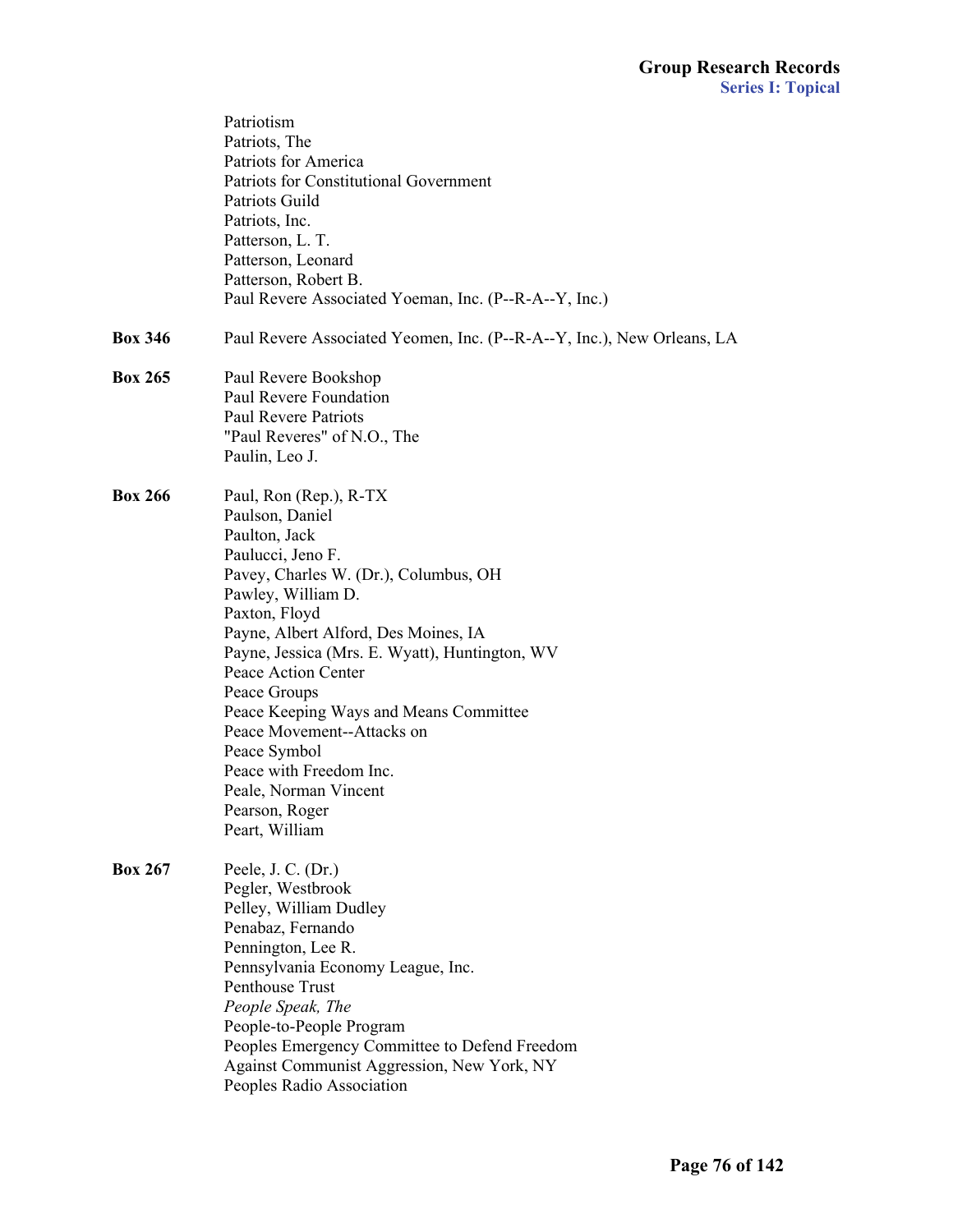| <b>Box 346</b> | People's Rights Enforced Against Riots and Murder (PRE-ARM), NJ |
|----------------|-----------------------------------------------------------------|
|                |                                                                 |

**Box 267** Pepperdine College, Malibu, CA

|                | Percy, Charles H.                                                 |
|----------------|-------------------------------------------------------------------|
|                | Perez, Leander H., Sr.                                            |
|                | Perfect Circle Foundation                                         |
|                | Perot, H. Ross, July 1992-                                        |
|                | Perot, H. Ross                                                    |
|                |                                                                   |
| <b>Box 268</b> | Pershing Rifleman                                                 |
|                | Persons, Albert C.                                                |
|                | Peters, Marshall                                                  |
|                | Peterson, William H., New York University, New York, NY           |
|                | Petro, Sylvester                                                  |
|                | Pettengill, Samuel B.                                             |
|                | Pew Freedom Trust, Philadelphia, PA                               |
|                | Pew, Joseph Howard and family, Philadelphia, PA                   |
|                | Pew Memorial Trust, Philadelphia, PA                              |
|                | Pfautch, Roy                                                      |
|                | <b>Pfeiffer Foundation</b>                                        |
|                | Phelps, Marlin Theophelus (Justice), Phoenix, AZ                  |
|                | Philadelphia Society, The, Philadelphia, PA and Highland Park, IL |
|                | Philbrick, Herbert, Rye Beach, NH                                 |
|                | Phillips, Howard                                                  |
|                | Phillips, James Clayton                                           |
|                | Phillips, Kevin                                                   |
|                | Phillips, Susan E.                                                |
|                | Phillips, Thomas L.                                               |
|                | Phoenix American                                                  |
|                | Phoenix Foundation                                                |
|                | Phoenix Report                                                    |
|                |                                                                   |
| <b>Box 269</b> | Phony Awards and Contests                                         |
|                | Phony Quotations, 1972-                                           |
|                | <b>Phony Quotations</b>                                           |
|                | Photo News                                                        |
|                | Pied Piper Press                                                  |
|                | Piedmont College, Demarest, GA                                    |
|                | Pilgrim Torch, The                                                |
|                | Pilot Club International                                          |
|                | Pilots for the American Republic                                  |
|                | Pitcairn Family                                                   |
|                | Pittman, R. Carter, Dalton, GA                                    |
|                | Plain Truth, The, Pasadena, CA                                    |
|                | Plano University, Plano, TX                                       |
|                | <b>Platform for Patriotic Americans</b>                           |
| <b>Box 270</b> | Plymouth Brethren                                                 |
|                | <b>Plymouth Rock Foundation</b>                                   |
|                | Police Departments and the Right Wing, 1965-1969                  |
|                |                                                                   |
|                | Poling, Charles (Dr.)                                             |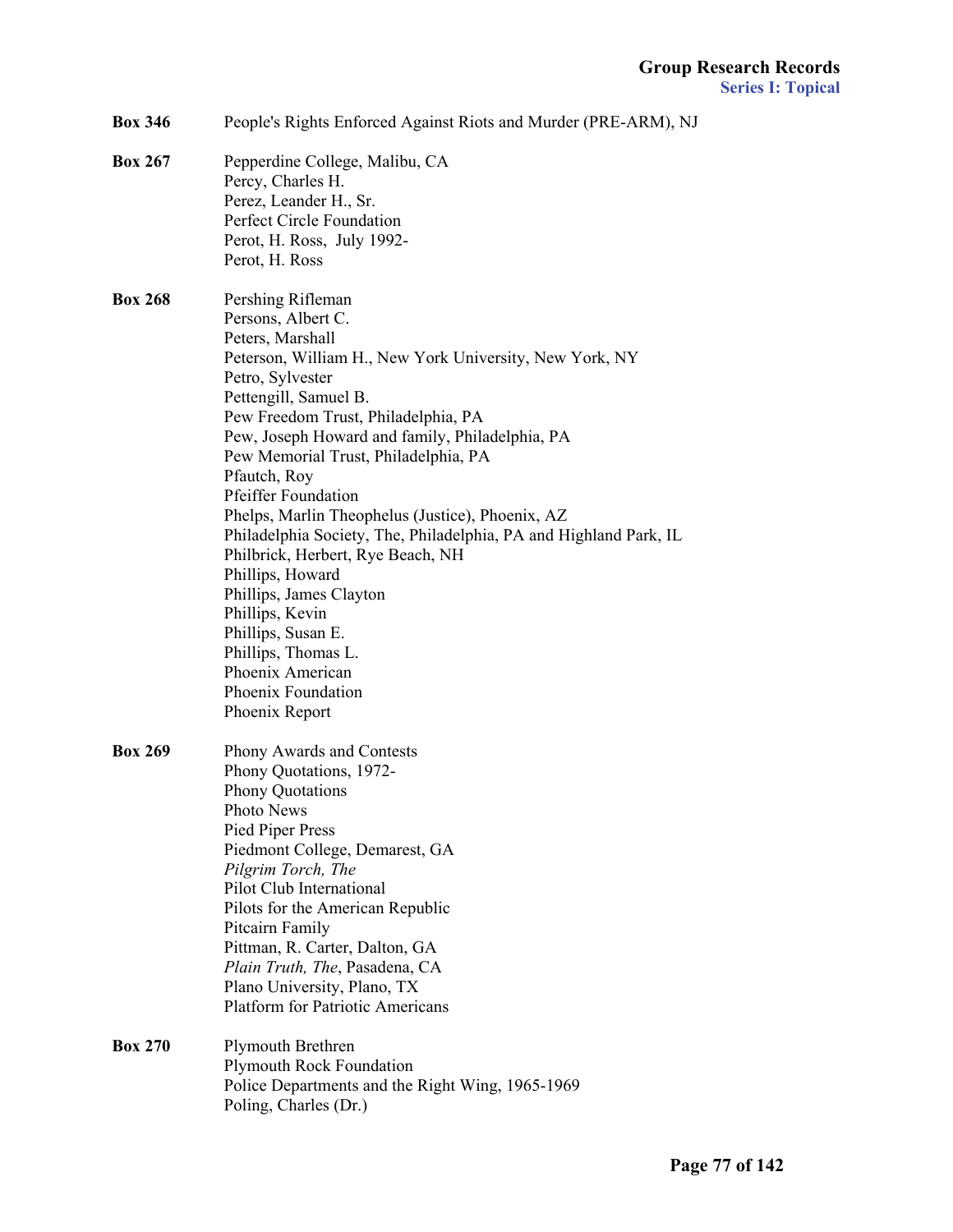|                | Poling, Daniel A. (Rev. Dr.)<br>Polish American Political Action Committee<br>Polish Freedom Fighters, Inc.<br>Political Action Committees (PAC), 1986, 1990                                                                                                                                                                                                                                                                                                                   |
|----------------|--------------------------------------------------------------------------------------------------------------------------------------------------------------------------------------------------------------------------------------------------------------------------------------------------------------------------------------------------------------------------------------------------------------------------------------------------------------------------------|
| <b>Box 271</b> | Political Action Committees (PAC), 1983-<br>Political Research and Analysis<br>Polls<br>Pool, Joe R.<br>Poor Richard's Book Shop, Los Angeles, CA<br>Populist Party (Liberty Lobby)                                                                                                                                                                                                                                                                                            |
| <b>Box 346</b> | Pornography                                                                                                                                                                                                                                                                                                                                                                                                                                                                    |
| <b>Box 271</b> | Portugal<br>Portuguese-American Committee on Foreign Affairs                                                                                                                                                                                                                                                                                                                                                                                                                   |
| <b>Box 272</b> | Positive Thinking<br>Posse Comitatus, 1983-<br>Posse Comitatus<br>Possony, Stefan T.<br>Potomac Associates, Inc.<br>Potomac Books, Inc.<br>Potter, I. Lee<br>Potter, Justin<br>Poucher, Wayne, Washington, DC<br>Pound, Roscoe<br>Poverty Program<br>Powell, Colin<br>Powell, Enoch<br>Power, Thomas S. (Gen.)<br>Prayer Amendment--Newspaper and Congressional Record clippings, 1972-                                                                                        |
| <b>Box 273</b> | Prayer Amendment--General<br>Presbyterian Church<br>Presbyterian Lay Committee, Inc.<br>Presidential Classroom for Young Americans<br><b>Press Ethics Committee</b><br>Pride in American Committee<br>Princeton Business Today<br>Princeton Panel<br>Principles of Freedom<br>Private Guards and Investigators<br>Private Power Lobby<br>Private Practice<br>Privatization<br>Pro-America Association<br>Pro-American Forum<br>Proctor and Gamble Company<br>Pro-Family, 1982- |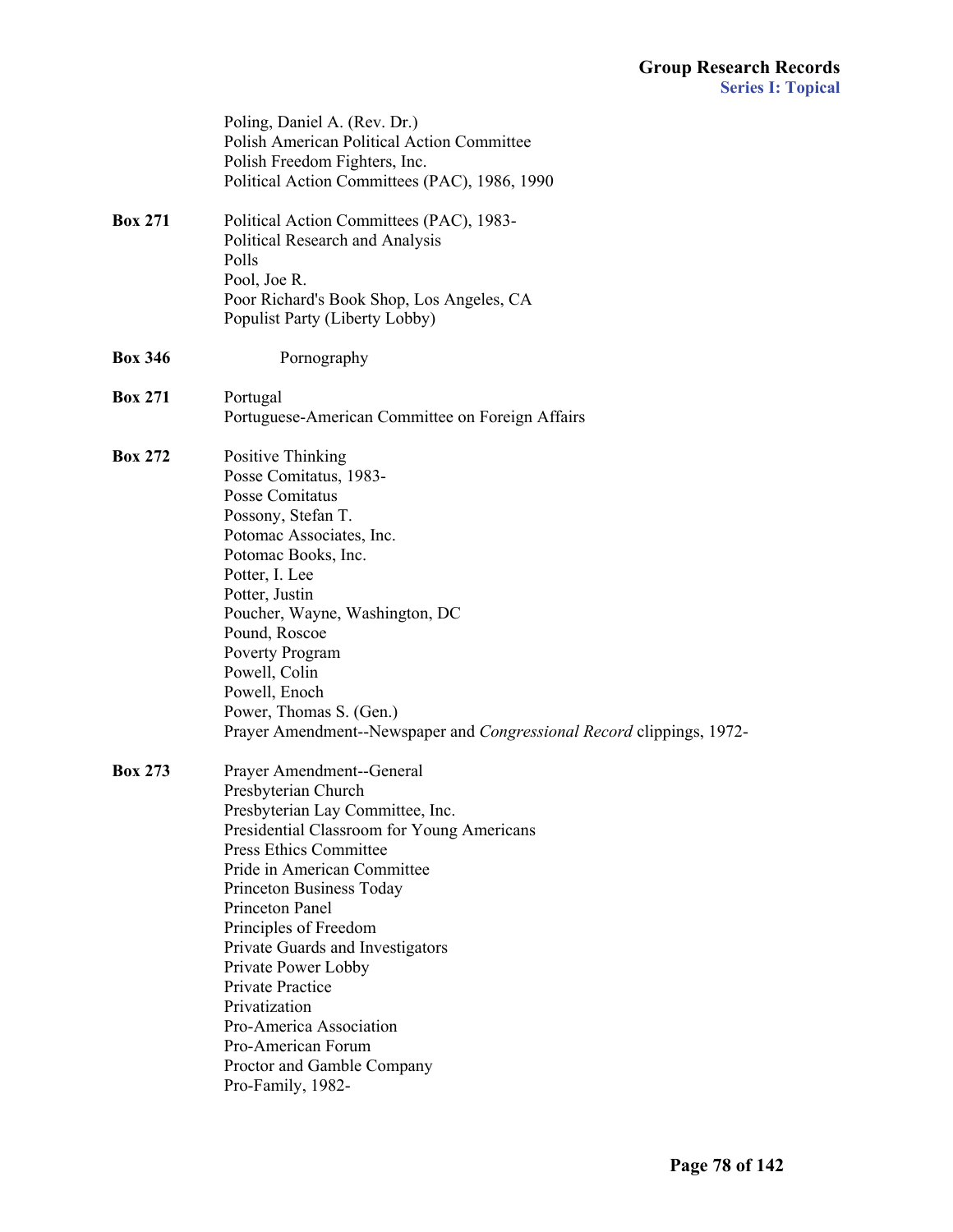| <b>Box 274</b> | Pro-Family<br>Profit Sharing Research Foundation<br>Progressive Labor Movement<br>Progressive Labor Party<br><b>Prohibition Party</b><br>Project Alert<br>Project America<br>Project Awake<br>Project on Military Procurement<br>Project Prayer<br>Project Thank You<br>Pro-People Press, The<br><b>Property Rights Association</b><br>Proprietary Association, The<br>Protect American League, Inc., The<br>Protestant Ministers for School Prayers and Bible Reading                                                                                            |
|----------------|-------------------------------------------------------------------------------------------------------------------------------------------------------------------------------------------------------------------------------------------------------------------------------------------------------------------------------------------------------------------------------------------------------------------------------------------------------------------------------------------------------------------------------------------------------------------|
|                | Protestants and Other Americans United for Separation of Church and State (POAU)<br>Prussion, Karl, San Diego, CA                                                                                                                                                                                                                                                                                                                                                                                                                                                 |
| <b>Box 275</b> | Reid, Doris Fielding and Mrs. Seth Milliken [founders] Public Action, Inc., New York, NY<br>Public Advocate<br><b>Public Affairs Council</b><br><b>Public Affairs Review</b><br>Public Affairs Service Associates, Inc.<br>Public Agenda Foundation<br><b>Public Information Center</b><br>Public Life<br><b>Public Opinion</b><br><b>Public Opinion Surveys</b><br><b>Public Power</b><br>Public Relations, 1984-<br><b>Public Relations Society</b><br>Public Research Institute<br><b>Public Research Syndicate</b><br><b>Public Revenue Education Council</b> |
| <b>Box 276</b> | Public Service Magazine<br><b>Public Trust Foundation</b><br>Pueblo Incident<br><b>Puget Sound Power and Light Company</b><br>Pugwash<br>Pulliam, Eugene C.<br>Putnam, Carleton<br>Putnam, George<br>Pyne, Joe<br>Quaal, Ward L.<br>Quaker Industries, Inc.<br><b>Quaker Oats Company</b><br>"Question 7"<br>Quigley, Carroll (Prof.)<br>Quo Vadis                                                                                                                                                                                                                |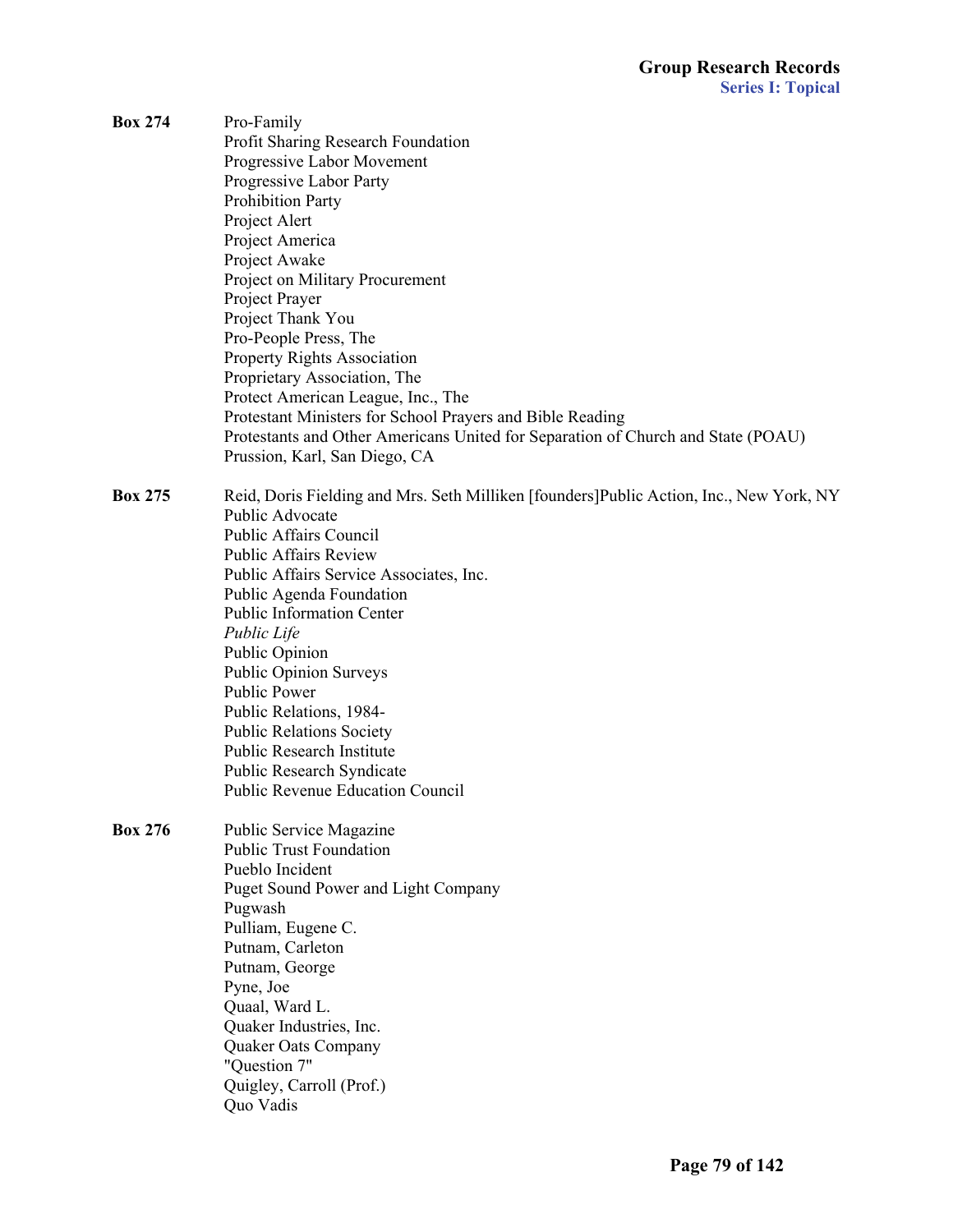|                | Quotations<br>Rabb Charitable Foundation, Sidney and Esther<br><b>Racial Studies Committee</b><br>Racism<br>Rader, Paul (Rev.)<br>Radford, Arthur W. (Admiral)<br>Radio Church of God                                                                                                                                                                      |
|----------------|------------------------------------------------------------------------------------------------------------------------------------------------------------------------------------------------------------------------------------------------------------------------------------------------------------------------------------------------------------|
| <b>Box 277</b> | Radio Free America<br>Radio Free Europe Financial<br>Radio Free Europe<br>Radio Liberty Committee, Inc., New York, NY<br>Rafferty, Max (Dr.) Speeches and writings, Sacramento, CA<br>Rafferty, Max (Dr.), Sacramento, CA<br>"Rally"<br>Ralston Purina Company<br>Rampart College, Colorado Springs, CO and Santa Ana, CA<br>Ramparts<br>Ramsey, Ronald B. |
| <b>Box 278</b> | Rand, Ayn<br>Rand, Clayton<br>Rand Corporation<br>Randall, Clarence B.<br>"Rank and File"<br>Rankin, James Lee<br>Rankin, Ronald<br>Ransburg, Harold P.<br>Ranuzzi, Frank X. (Mr. and Mrs.), Los Angeles, CA<br>Rarick, John (Rep.), R-LA 1968-1970                                                                                                        |
| <b>Box 279</b> | Rarick, John (Rep.), R-LA 1967<br><b>Rat Finks</b><br>Read, Leonard E.<br>Reader's Digest--Congressional Record clippings<br>Reader's Digest--General<br><i>Reader's Digest</i> --Newspaper and magazine clippings<br>Reader's Digest--Reprint<br>Reader's Digest Foundation                                                                               |
| <b>Box 280</b> | Reading Reform Foundation<br>Reagan, Maureen<br>Realist, The<br>Realpolitical Institute<br>Reapportionment<br>Reardon, Leo F.<br><b>Reason Foundation</b><br>Rees, John<br><b>Reformed Drunks</b><br>Regan, Donald T.<br><b>Regent Foundation</b>                                                                                                          |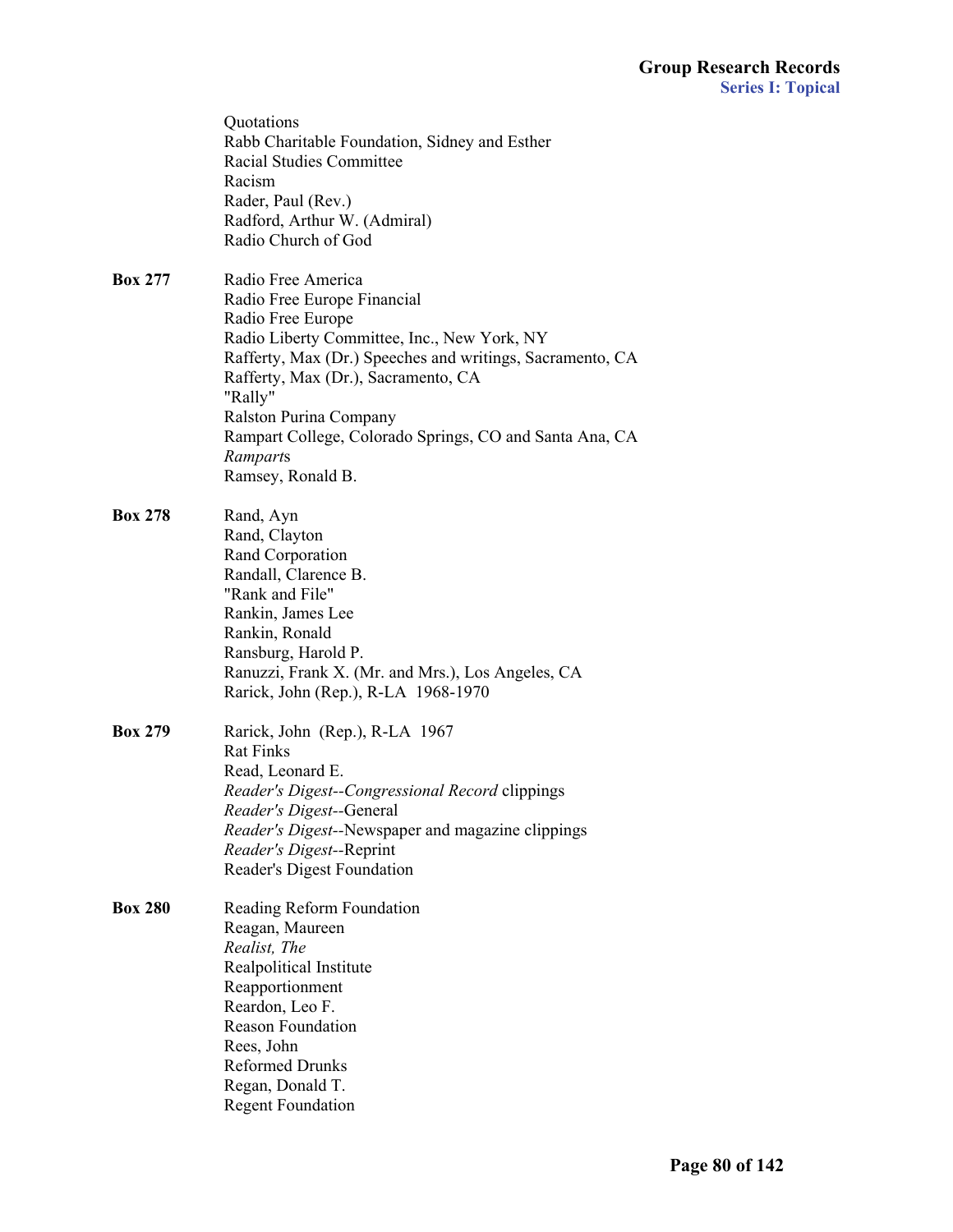|                | <b>Regnery Company</b><br>Regnery, W. H.                               |
|----------------|------------------------------------------------------------------------|
| <b>Box 281</b> | Regular Veterans Association of the United States<br>"Regulation"      |
|                | Rehnquist, William H. (Chief Justice)                                  |
|                | Religion and Cults, 1991-<br>Religion and Politics--General            |
|                | Religion and Society, Inc.                                             |
|                | Religion--Miscellaneous                                                |
| <b>Box 282</b> | Religious Book Club, Inc.                                              |
|                | Religious Freedom Committee                                            |
|                | Religious Heritage of America, Inc.                                    |
|                | Religious Liberty Association of America<br>Religious Roundtable, 1982 |
|                | <b>Relm Foundation</b>                                                 |
|                | Remnant, The                                                           |
|                | Rentschler, William H.                                                 |
|                | "Report"                                                               |
|                | Report to the People                                                   |
|                | Republic Communications Corporation                                    |
|                | Republic Steel Corporation Educational and Charitable Trust            |
|                | Republican Associates                                                  |
|                | Republican Committee of One Hundred, Inc.                              |
|                | Republican Congressional Committee                                     |
| <b>Box 283</b> | Republican Convention--Delegate lists, 1964                            |
|                | Republican Convention, 1964                                            |
|                | <b>Republican Coordinating Committee</b>                               |
|                | Republican Legislative Research Association                            |
|                | Republican Minute Men, Tulsa, OK                                       |
|                | <b>Republican National Committee</b>                                   |
|                | Republican Party, 1988-1993                                            |
| <b>Box 284</b> | Republican Party, 1964-1978                                            |
| <b>Box 285</b> | Republican Party, 1961-1964                                            |
|                | Republican Party--1964 Campaign                                        |
|                | Republican Party National Federation of Republican Women               |
|                | Republican Party Republican Congressional Committee Newsletter         |
|                | <b>Republican Party Task Forces</b>                                    |
|                | Republican Party Teen Age Republicans (TAR)                            |
|                | Republican Party Women's National Republican Campaign Committee        |
|                | <b>Republican Policy Committee</b>                                     |
|                | Republican Record                                                      |
|                | Republicans for Progress                                               |
|                | Republimerican Retort, The                                             |
| <b>Box 286</b> | Research--Government                                                   |
|                | <b>Research Associates</b>                                             |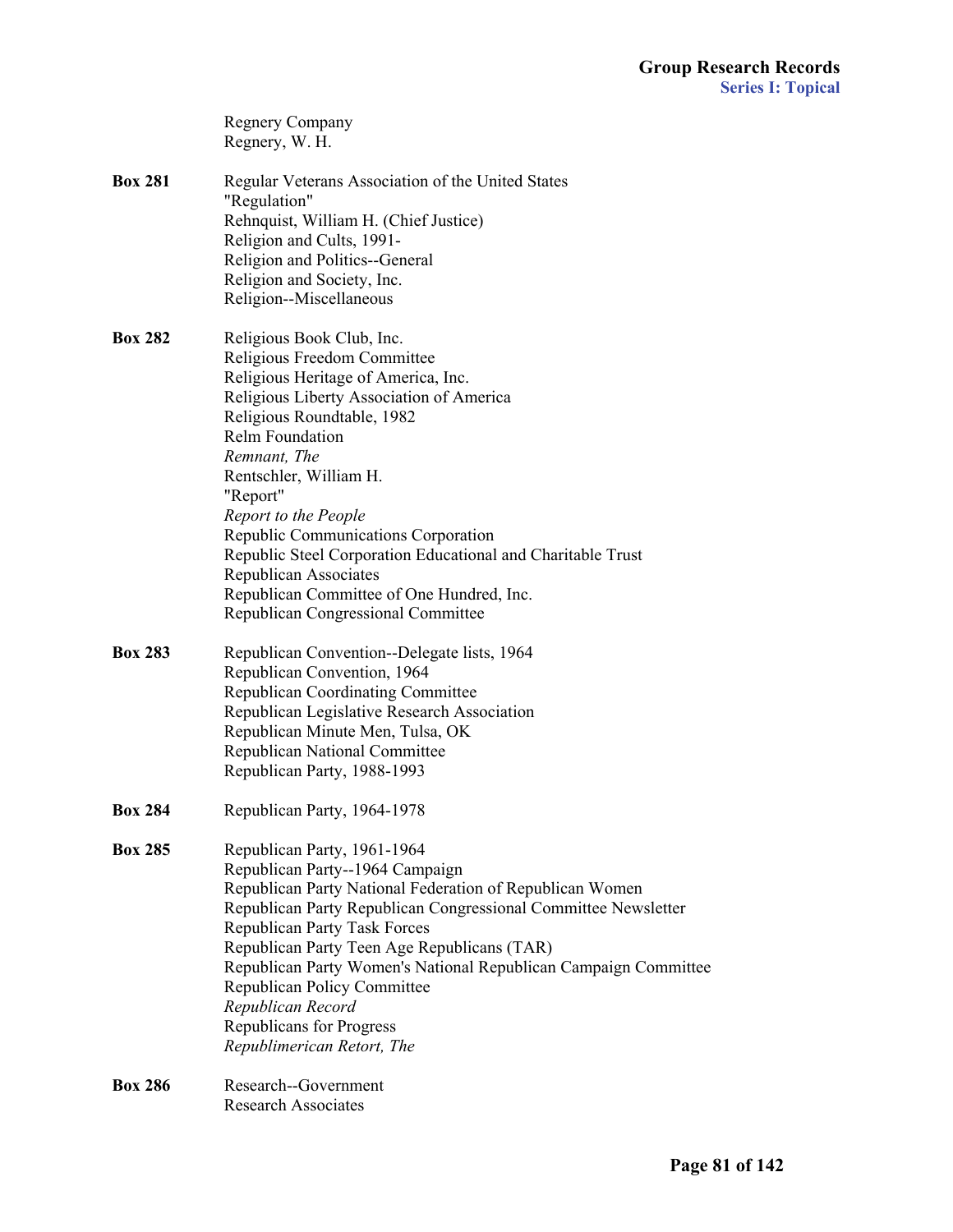|                | Research Group, Inc.<br>Research Institute of America<br>Research Institute on Communist Strategy and Propaganda<br>Resource Center, The<br>Responsible Government for America Foundation<br>Restore School Voluntary Prayer (RSVP)<br>Retired Officers Assocation of the United States<br>Reuther, Walter<br>Revelator, The, Laguna Beach, CA<br>Revere, The<br><b>Revere Press</b><br>Revolutionary Action Movement (RAM)<br>Reyes, Manolo (Dr.)<br>Reynolds, Don Buck<br>Reynolds, William Bradford<br>Rhatican, Bill<br>Rhodes, John J. (Rep.), R-AZ<br>Rhodes Scholars<br>Rhodesia, 1979-<br>Rhodesia |
|----------------|------------------------------------------------------------------------------------------------------------------------------------------------------------------------------------------------------------------------------------------------------------------------------------------------------------------------------------------------------------------------------------------------------------------------------------------------------------------------------------------------------------------------------------------------------------------------------------------------------------|
| <b>Box 287</b> | Rhodesian Information Office Rhodesia<br>Richards, Dean J.--Dean Richards, Inc., Bensenville, IL<br>Richardson Foundation, The<br>Richardson, H. L. "Bill" (Sen.), R-CA<br>Richardson, Warren<br>Richfield Oil<br>Rickenbacker, Edward V. (Capt.), New York, NY<br>Rickenbacker, William F.<br>Rickover, Hyman G. (Admiral)<br>Riesel, Victor<br>Right<br>Right Brigade, The<br>Right Report, The<br>Right Rights Association of the United States<br>Right-To-Work--General, 1977-                                                                                                                        |
| <b>Box 288</b> | Right-To-Work--General<br>Right-To-Write Committee<br><b>Right Wing Book Club</b><br><b>Right Wing International</b><br>Ringer, Robert J.<br>Riots--Race, student and others<br>Ripon Society Miscellaneous, 1972-<br>Ripon Society "Ripon Forum"                                                                                                                                                                                                                                                                                                                                                          |
| <b>Box 289</b> | Ripsaw, The<br>Riseley, James, P. (Lt.Gen.)<br>Ritterbush, Jacob H.<br>Rivers, L. Mendel (Rep.), D-SC<br>Rizzo, Frank                                                                                                                                                                                                                                                                                                                                                                                                                                                                                      |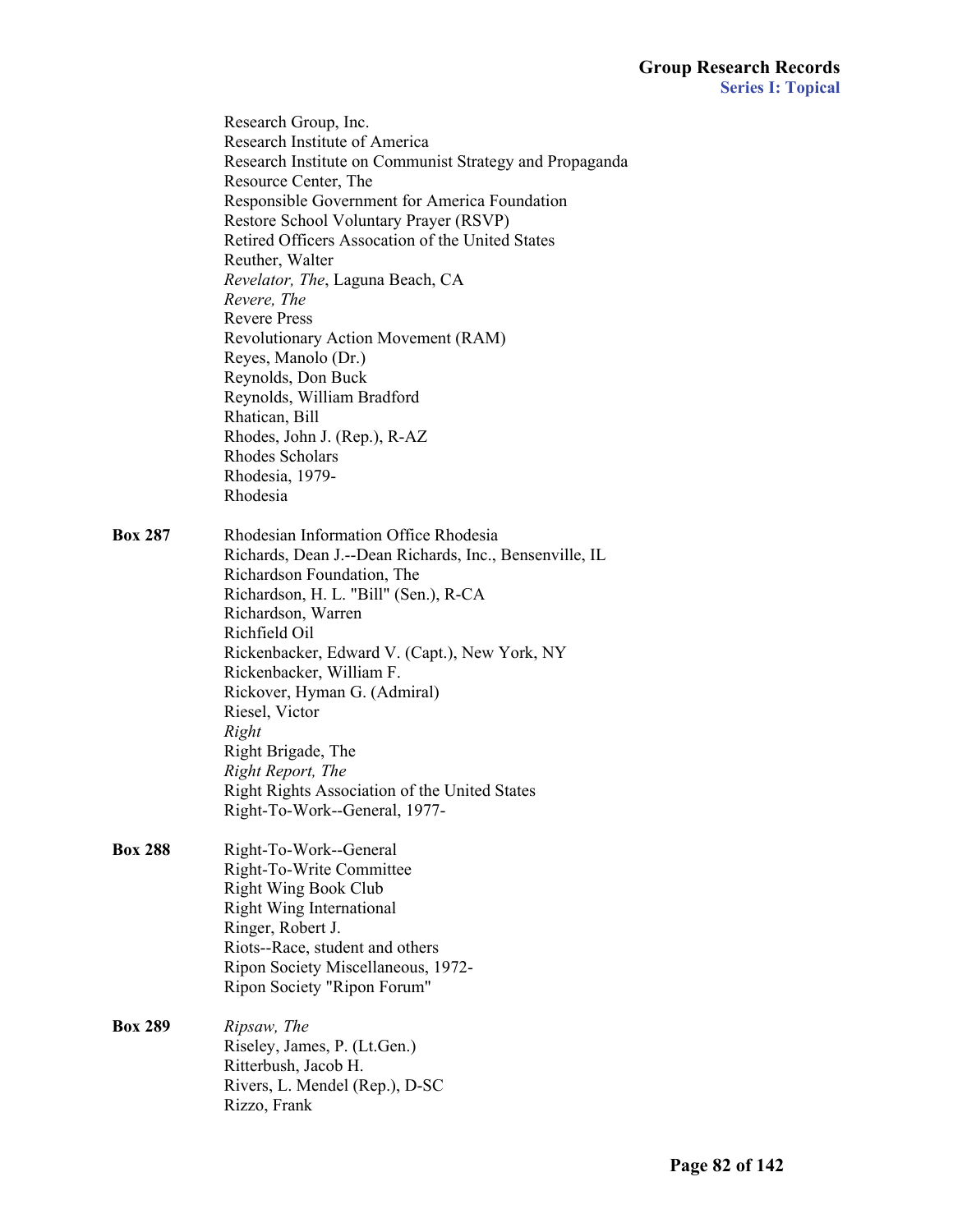|                | Roanridge Rural Training Foundation<br>Robb, Charles S. (Sen.), D-VA<br>Robb, Inez<br>Robber's Roost<br>Roberts, Alex M.<br>Roberts, Arch E. (Major), Fort Collins, CO 1974-<br>Roberts, Charles Kenneth<br>Roberts, George A.<br>Roberts, James C.<br>Roberts, Oral<br>Roberts University, Oral, Tulsa, OK                                                                                                                                                                                                                                                                                                                                                   |
|----------------|---------------------------------------------------------------------------------------------------------------------------------------------------------------------------------------------------------------------------------------------------------------------------------------------------------------------------------------------------------------------------------------------------------------------------------------------------------------------------------------------------------------------------------------------------------------------------------------------------------------------------------------------------------------|
| <b>Box 290</b> | Roberts, Paul Craig<br>Robertson, Kenneth D., Jr.                                                                                                                                                                                                                                                                                                                                                                                                                                                                                                                                                                                                             |
| <b>Box 346</b> | Robertson, Pat                                                                                                                                                                                                                                                                                                                                                                                                                                                                                                                                                                                                                                                |
| <b>Box 290</b> | Robineau, M. H.<br>Robinett, Paul M.<br>Robinhood Society of America<br>Robnett, George Washington, Pasadena, CA<br>Roche, George C.<br>Roche, John P.<br>Rock Island Refining Corporation<br>Rock Report<br>Rockefeller, Nelson A.<br>Rockefeller, Nelson A.--Campaign<br>Rockefeller, Nelson A.--Friends<br>Rockford College, Rockford, IL<br>Rockwell, Willard F. (Col.)<br>Rockwell, Willard F., Jr.<br>Roepke, Wilhelm<br>Rogers, Donald L.<br>Rogers, Paul (Rep.), D-FL<br>Rogers, Sherman<br>Rogge, Benjamin (Dr.)<br>Rohrbacher, Dana (Rep.), R-CA<br>Rojas, Sergio<br>Roll Call<br>Roller, W. E.<br>Rollman, Heinz<br>Roloff, Lester (Rev.)<br>Romfi |
| <b>Box 291</b> | Romney, George, 1962-1968<br>Romualdi, Serafino<br>Ronthelym Charitable Trust, Boston, MA<br>Rooke, Allen D.<br>Roosevelt, Archibald B.<br>Roosevelt, Edith Kermit<br>Roosevelt, Kermit                                                                                                                                                                                                                                                                                                                                                                                                                                                                       |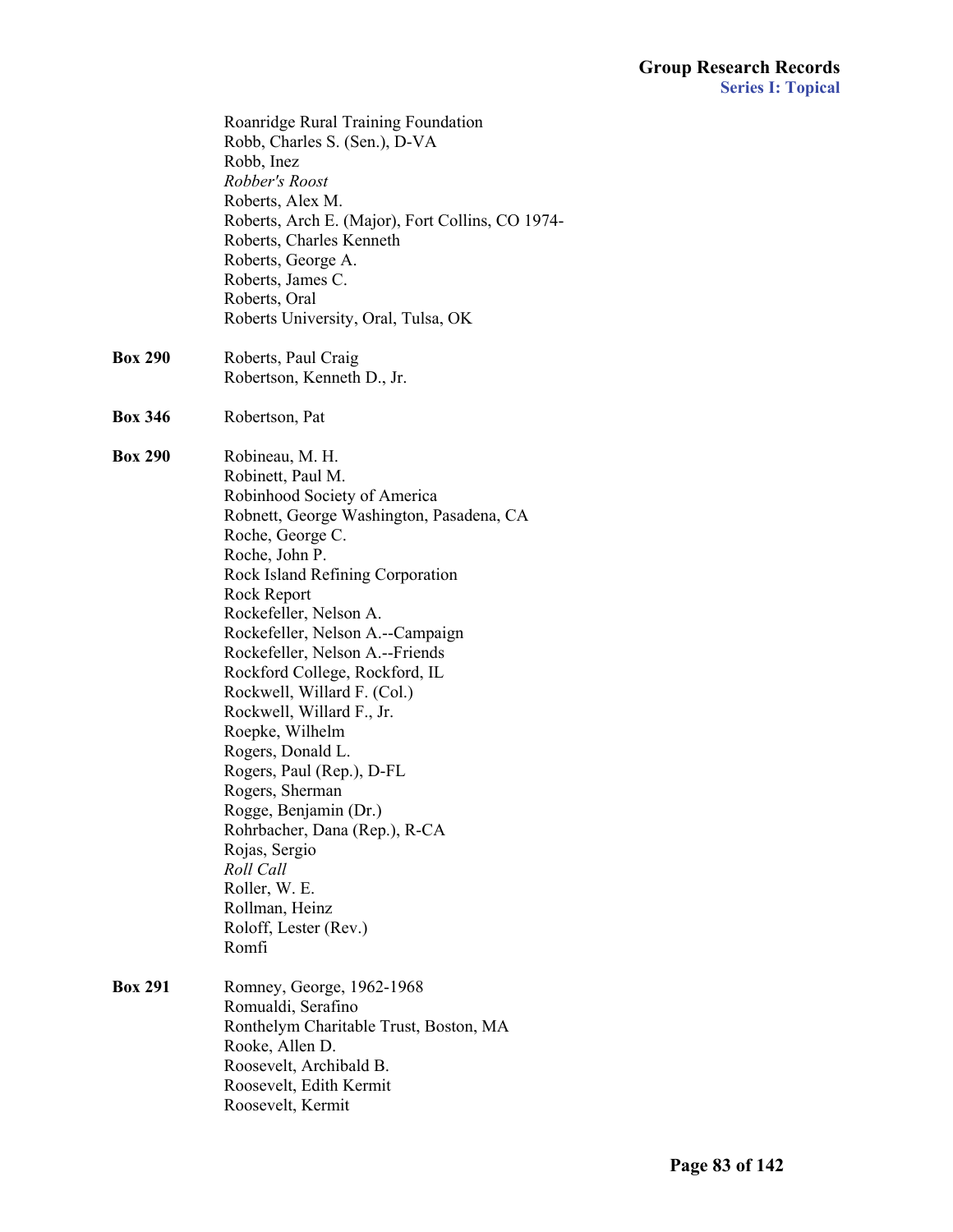Root, E. Merrill (Dr.), Thompson, CT Rosamary Foundation, New Orleans, LA Rosenblatt, Maurice Rosenstiel Foundation, Dorothy and Lewis Ross, Seton Rothbard, Murray N. Roundtree, Martha Rousselot, John H. (Rep.), R-CA

**Box 292** Rowe, David (Dr.) Royal Rangers Royce, Scott Information from Rozek, Edward J. (Dr.) Rubicon Foundation, Inc. Rudd, Augustin G. Rudd, Eldon (Rep.), R-AZ Ruff, Howard J. Rukeyser, Louis Rumely, Edward A. Rumph, Mal (Dr.), Fort Worth, TX Rumsfeld, Donald (Rep.), R-IL Ruritan National Rushdoony, Rousas J. Rusher, William A. Ryker, Kenneth W. (Capt.), Fort Worth, TX Ryskind, Morrie, Sr. Sabre Foundation Sabrepen Syndicate Safire, William Sagebrush Rebellion St. John, Jeffrey St. Michael's Legion St. Michael's Seminary Strategic Arms Limitation Treaty (SALT) Salvatori Foundation, The Henry and Grace, Los Angeles, CA Salvatori, Henry, Los Angeles, CA Sanctuary Movement Sandahl, Cliff Sanger, Kenneth J. (Capt.) Satterfield, John C.

**Box 293** Savage, Gus (Rep.), D-IL Savarese, Melchoir F. R. (M.D.) Save Our Constitution Save Our Sovereignty Saxon, O. Glenn Sayre, Charles R. Scaife Foundation--Scaife family Schadeberg, Henry C. Scheibla, Shirley Scherer, Gordon H. (Rep.), R-OH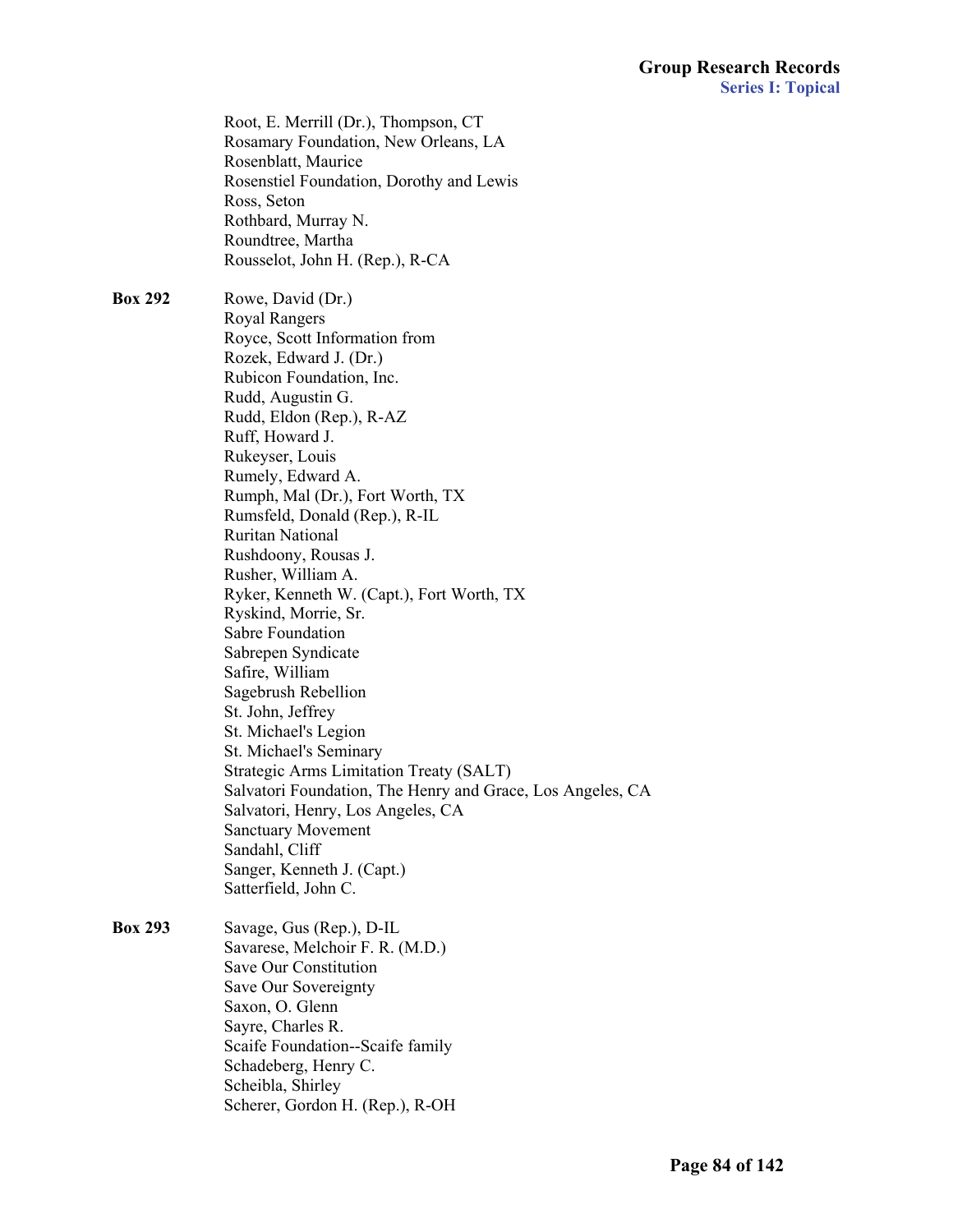|                | Scherle, William, R-IA<br><b>Schick Safety Razor Company</b><br>Schlafly, Daniel L.<br>Schlafly, John Fred, Jr., Alton, IL<br>Schlafly, Phyllis, Alton, IL<br>Schlafly, Phyllis, 1985                                                                                                                                                                                                                                                                                                                                                                                                      |
|----------------|--------------------------------------------------------------------------------------------------------------------------------------------------------------------------------------------------------------------------------------------------------------------------------------------------------------------------------------------------------------------------------------------------------------------------------------------------------------------------------------------------------------------------------------------------------------------------------------------|
| <b>Box 294</b> | Schlafly, Phyllis, 1972-1982<br>Schlamm, William S., East Wallingford, VT                                                                                                                                                                                                                                                                                                                                                                                                                                                                                                                  |
| <b>Box 295</b> | Schmidt, Emerson P.<br>Schmidt, Godfrey P., New York, NY<br>Schmitz, John G.<br>Scholastic Magazines, Inc.<br>Schuchman Memorial Foundation, Robert M.<br>Schuettinger, Robert Lindsay<br>Schuler, Ralph J. (Rev.)<br>Schultz, Harry D.<br>Schuyler, George<br>Schuyler, Philippa<br>Schuyler Memorial Foundation<br>Schwarz, Fred C. (Dr.)<br>Scientific Information and Education<br>Scientology, 1975-1984                                                                                                                                                                              |
| <b>Box 296</b> | Scientology<br>Statewide Committees Opposing Regional Plan Areas (SCORPA)<br>Scott, John W.<br>Scott, Paul<br>Scott, Rudolf K., New Rochelle, NY<br>Scott, Robert L., Jr. (Gen.)<br>Schuchman, F. E.<br>Scott, Vernon<br>Scott, William L. (Sen.), R-VA<br>Scranton, William Warren<br>Scudder, Gene<br>Sears Roebuck and Company<br>Secrest, Charles<br>Secret Army Organization<br>Secular Humanism<br>Security and Intelligence Fund (and Foundation)<br>Self-Realization Fellowship<br><b>Selma Publications</b><br>Selvage, James Selvage and Lee<br>Seminars in Conservative Thought |
| <b>Box 297</b> | Sennholz, Hans F. (Dr.), Grove City, PA<br>Sensing, Thurman, Nashville, TN<br><b>Sensitivity Training</b><br>Sentinel, The<br><b>Serbian National Committee</b>                                                                                                                                                                                                                                                                                                                                                                                                                            |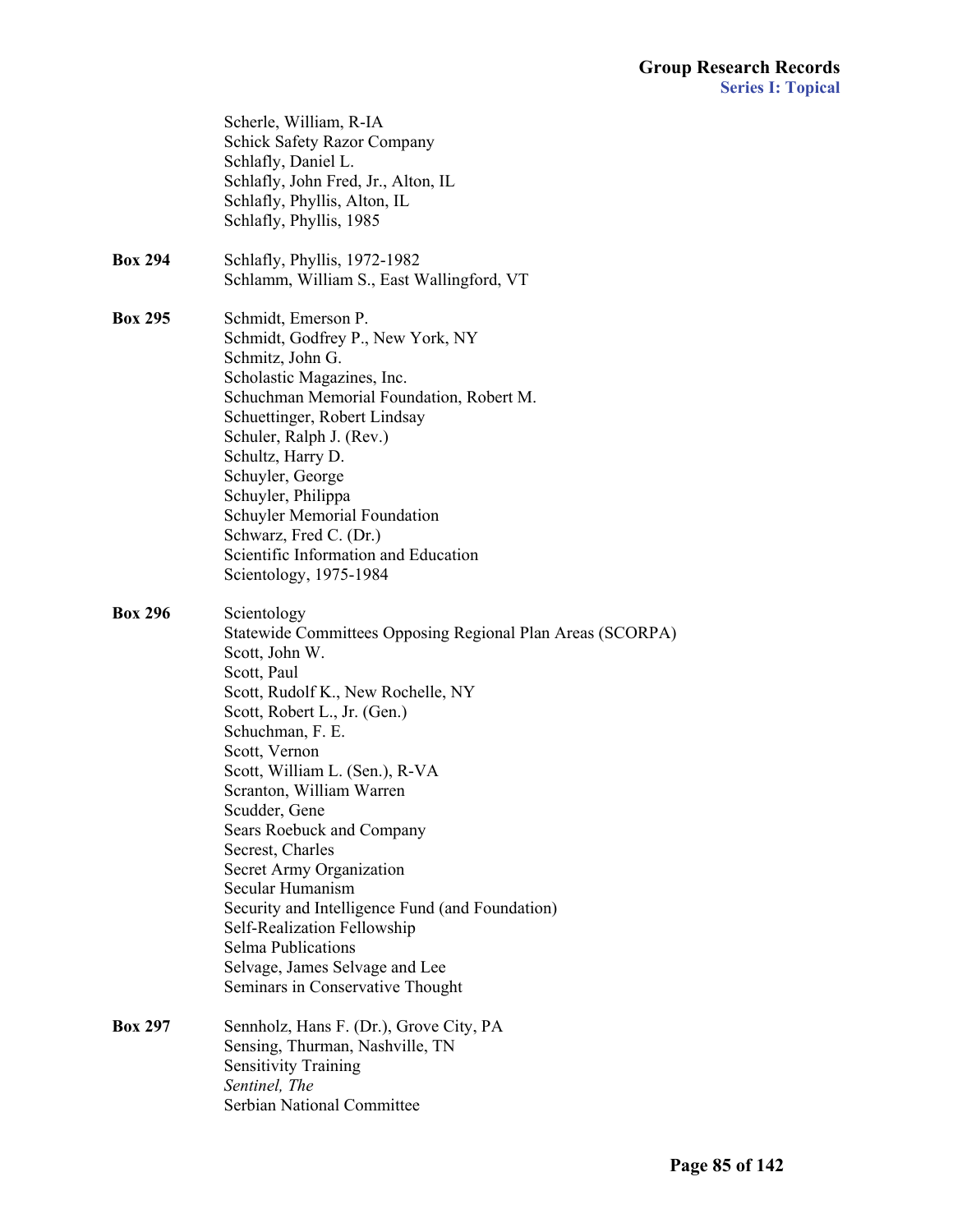|                | Sex Information and Education Council of the United States (SIECUS), 1971-                                                                                                                                                                                                                                                                                                                                                                                                                                                                                                                                                                                                                                                                          |
|----------------|-----------------------------------------------------------------------------------------------------------------------------------------------------------------------------------------------------------------------------------------------------------------------------------------------------------------------------------------------------------------------------------------------------------------------------------------------------------------------------------------------------------------------------------------------------------------------------------------------------------------------------------------------------------------------------------------------------------------------------------------------------|
| <b>Box 298</b> | Serbian National Defense Council of America (SLOBODA)<br>Sertoma International                                                                                                                                                                                                                                                                                                                                                                                                                                                                                                                                                                                                                                                                      |
| <b>Box 346</b> | Seventh International Conference on the Unity of the Sciences                                                                                                                                                                                                                                                                                                                                                                                                                                                                                                                                                                                                                                                                                       |
| <b>Box 298</b> | Shackelford, R.E.<br>Shadegg, Stephen C.<br>Shannon, George W.<br><b>Shasta County Chronicle</b><br>Shearer, William K.<br>Shearon, Majorie (Dr.) Shearon Legislative Service--Challenge to Socialism, Chevy Chase,<br><b>MD</b><br>Sheen, Fulton J. (Bishop)<br>Sheesley, Jay R.<br>Shell, Joseph C.<br>Shevchenko Memorial Committee of America, Inc.<br>Shipley, Carl<br>Shockley, William (Dr.)<br>Shofstall, Weldon P. (Prof.)<br>Shooters Committee on Political Education, Inc.<br>"Showers of Blessing"<br>Shuman, Charles B.<br>Siegel, Seymour (Prof.)<br>Siegrist, Robert R.<br>Sierra Club<br>Silent Majority Against Revolutionary Tactics (SMART)<br>Simon, William E.<br>Singlaub, John (Maj.Gen.)<br>Skousen, Joel<br>Skousen, Mark |
| <b>Box 299</b> | Skousen, Max B.<br>Skousen, W. Cleon, Salt Lake City, UT<br>Sloan Foundation, Alfred P.<br>Sluis, Joost (Dr.)<br><b>Small Business Economic Foundation</b><br><b>Small Business Legislative Council</b><br>Small Business Men of America, Inc., Los Angeles, CA<br>Smathers, George A. (Sen.), D-FL<br>Smears--General<br>Smith, Alvin D.<br>Smith, Baker Armstrong<br>Smith, Bradford B.<br>Smith, Charles E.<br>Smith Foundation, The Elna M.<br>Smith--Kline Corporation<br>Smith, Luther A.<br>Smith, Raymond I.<br>Smoot, Dan, Dallas, TX                                                                                                                                                                                                      |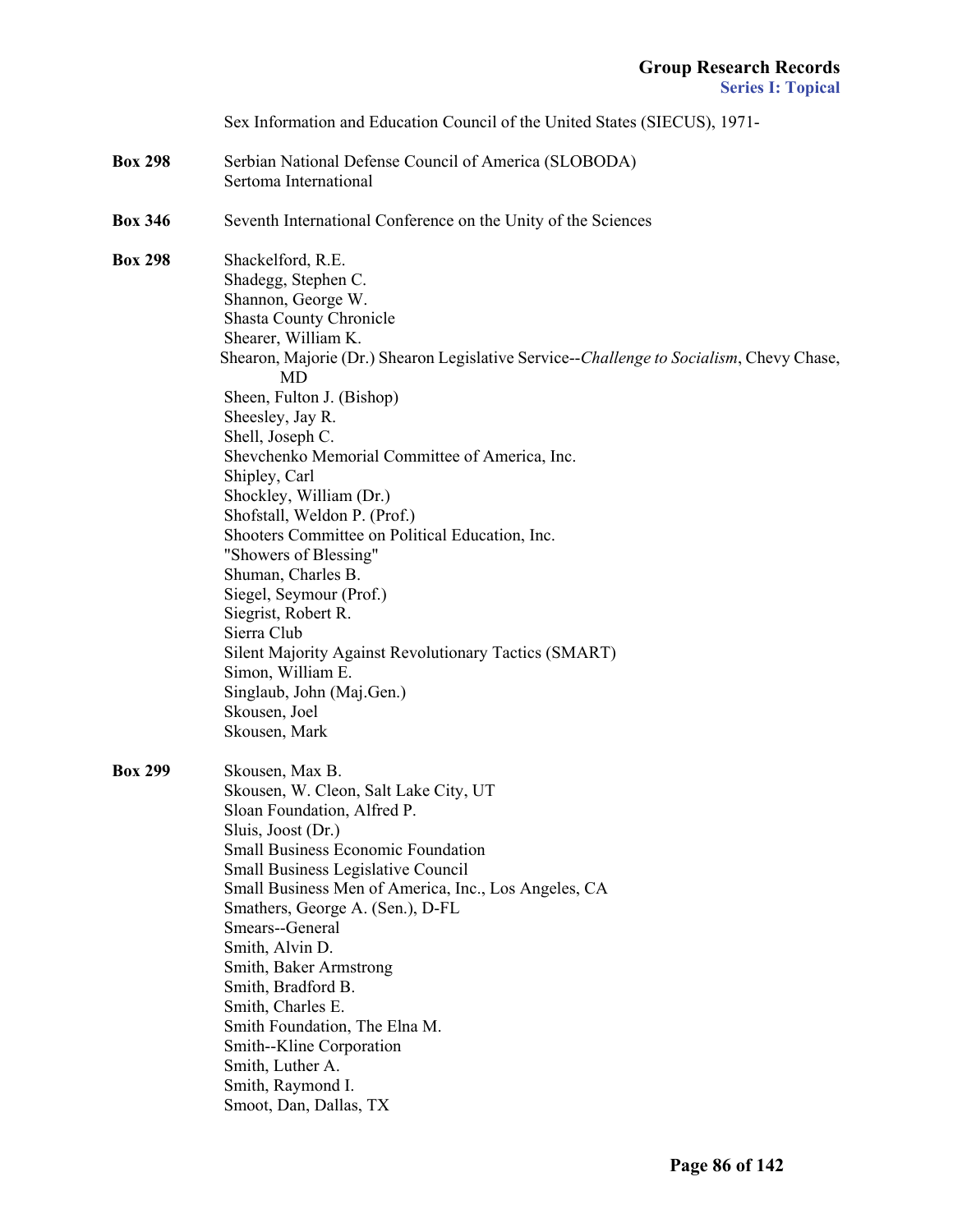|                | Snowden Trust, John Bayard<br>Snowden, Robert B., Memphis, TN<br>Snyder, M.G.<br>Snyder, Mike<br>Sobran, Joseph<br>Social Security<br>Snook, John                                                                                                                                                                                                                                                                                                                                                                                                                                                                                                                                            |
|----------------|----------------------------------------------------------------------------------------------------------------------------------------------------------------------------------------------------------------------------------------------------------------------------------------------------------------------------------------------------------------------------------------------------------------------------------------------------------------------------------------------------------------------------------------------------------------------------------------------------------------------------------------------------------------------------------------------|
| <b>Box 300</b> | Socialist Workers Party Democratic Socialist Party<br>Society for a New Civilization (SFANC)<br>Society for French--American Affairs<br>Society for Individual Freedom<br>Society for Individual Liberty<br>Society for International Development<br>Society for Social Responsibility in Science<br>Society for the Christian Commonwealth<br>Society for the Family Man<br>Society for the Preservation of the White Race<br>Society for the Prevention of World War III<br>Society of Mayflower Descendants                                                                                                                                                                               |
| <b>Box 346</b> | Society to Exterminate Neo--Communist Harbingers (STENCH)                                                                                                                                                                                                                                                                                                                                                                                                                                                                                                                                                                                                                                    |
| <b>Box 300</b> | Sokolsky, George E.<br>Soldiers of the Cross<br>Sollitt, Kenneth W. (Rev.)<br>Sons of Liberty<br>Sons of the American Revolution<br>Sontag, Frederick H.<br>Sorin--Hall, Inc.                                                                                                                                                                                                                                                                                                                                                                                                                                                                                                                |
| <b>Box 301</b> | Sound Dollar Committee, The<br>Sound Money Foundation<br>Sourwine, J. G.<br>South Africa<br>South Africa<br>South Bay Citizens Committee to Protest United Nations Atrocities in Katanga<br>South Dakota Taxpayers Association<br>Southard, Earl<br>Southeast Asia Notebook, A<br>Southern Association for the Restoration of States Rights<br>Southern Baptists<br>Southern Committee on Political Ethics<br>Southern Committee to Help Elect the Next President of the United States<br>Southern Committee to Uphold the Constitution<br>Southern Conference Educational Fund<br>Southern Conservative, The, Washington and Lee University, Lexington, VA<br>Southern Education Conference |
| <b>Box 302</b> | Southern Lunacy<br>Southern National Party                                                                                                                                                                                                                                                                                                                                                                                                                                                                                                                                                                                                                                                   |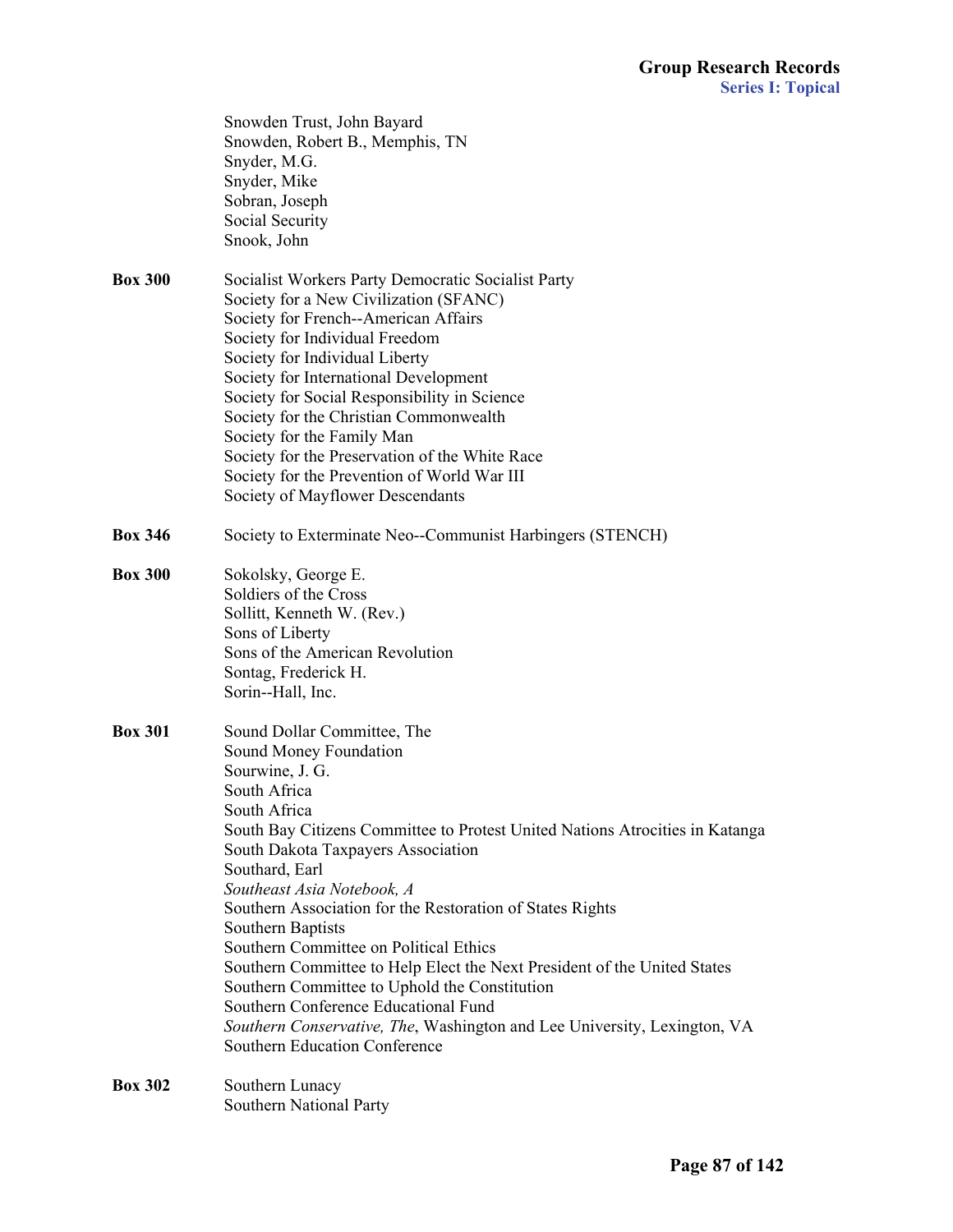|                | Southern Patriot, The<br><b>Southern Patriots</b><br>Southern Regional Council, Inc.<br>Southern Research Institute<br>Southern Review, The<br>Southern States Industrial Council (SSIC)--Financial, Nashville, TN<br>Southern States Industrial Council (SSIC), Nashville, TN<br>Southland Standard                                                                                                                                                                                                                                                                                        |
|----------------|---------------------------------------------------------------------------------------------------------------------------------------------------------------------------------------------------------------------------------------------------------------------------------------------------------------------------------------------------------------------------------------------------------------------------------------------------------------------------------------------------------------------------------------------------------------------------------------------|
| <b>Box 303</b> | Sowell, Thomas<br>Spanel, Abraham N.<br>SpenceR-Roberts and Associates<br>"Spiderweb" Charts<br>Spindale Mills, Inc., Spindale, NC<br>Spirit of '76 House<br>Spirit of '76, Inc.<br>Spiritual Mobilization<br>Spotlight<br>Springer, Harvey (Rev.)<br><b>SPX Research Associates</b><br><b>Square Movement</b><br>Staar, Richard D. (Dr.)<br>Stahl, Steve<br>Standard Oil Foundation, Chicago, IL<br>Stanely, Scott, Jr.<br>Stanford Research Institute, Menlo Park, CA<br>Stang, Alan<br>Stans, Maurice<br><b>State Labor News</b><br>State of the Nation<br>State Publishing Company, The |
| <b>Box 304</b> | Statecraft<br><b>States' Rights</b><br><b>States Rights Party</b><br>Stearley, H. E.<br>Steel, Johannes<br>Steele, Peter<br>Stein, Herbert<br>Steinbacher, John<br>Stennis, John<br>Steuart, Curtis<br><b>Steuben Society</b><br>Stevens and Company, J. P.<br>Stevenson, Adlai<br>Stevenson, Charles<br>Stevenson, Jordan and Harrison, Inc.<br>Stewart, James M.<br><b>Stewart-Warner Foundation</b><br>Stilwell, Joseph W. (Gen.)<br>Stimson, Edward W.                                                                                                                                  |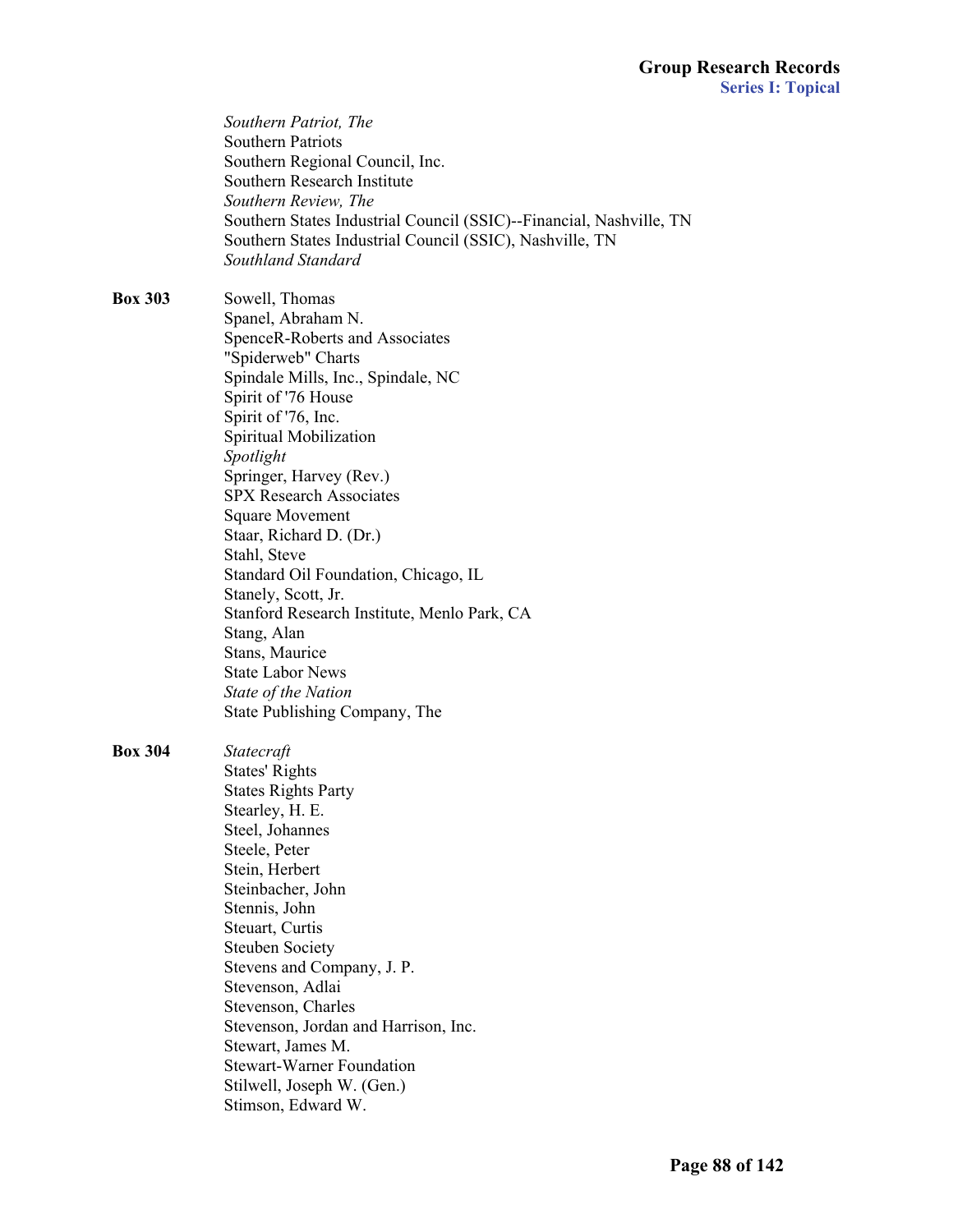|                | Stinson, K. William (Rep.), R-WA<br>Stockham Foundation, Inc.<br>Stockpile Probe<br><b>Stoddard Charitable Trust</b><br>Stoddard, Meryl L.<br>Stokes, Dillard<br>Stokes, William                                                                                                                                                                                                                                                                                                                                                                                                                                                                                                                         |
|----------------|----------------------------------------------------------------------------------------------------------------------------------------------------------------------------------------------------------------------------------------------------------------------------------------------------------------------------------------------------------------------------------------------------------------------------------------------------------------------------------------------------------------------------------------------------------------------------------------------------------------------------------------------------------------------------------------------------------|
|                | Stone, Roger J., Jr.<br>Stone, W. Clement<br>Stone, Willis E., Los Angeles, CA                                                                                                                                                                                                                                                                                                                                                                                                                                                                                                                                                                                                                           |
| <b>Box 305</b> | Stoner, Henry<br>Stoner, J. B.                                                                                                                                                                                                                                                                                                                                                                                                                                                                                                                                                                                                                                                                           |
| <b>Box 346</b> | Stop Withholding All Taxes (SWAT), Parkersburg, WV                                                                                                                                                                                                                                                                                                                                                                                                                                                                                                                                                                                                                                                       |
| <b>Box 305</b> | <b>Storer Broadcasting</b><br>Storey, Robert G.<br>Stormer, John A.<br>Stout, A. R. (Judge)<br>Stover, W. H. M.<br>Strackbein, O. R.<br><b>Strake Charities Foundation</b><br>Strategic Anti-Communist Movement<br><b>Strategic Industries Association</b><br>Strategies to Eliminate Poverty (STEP) Foundation<br><b>Strategy for Survival Council</b><br>Stratemeyer, George E. (Gen.)<br>Strauss, Lewis L.<br>Strausz-Hupe, Robert, University of Pennsylvania, Philadelphia, PA<br>Streit, Mary<br>Strickland, J. P. (Mrs.)<br>Stringfellow, George E.<br>Strohm, John<br>Stroman, James H.<br>Strong, Frederick D.<br>Strube, William P.<br>Struelens, Michel<br>Stuart, Lyle<br>Stuart, R. Douglas |
| <b>Box 306</b> | Student Anti-Communist League, Phoenix, AZ<br>Student Committee for a Free China<br>Student Conservative Society, University of Missouri, Columbia, MO<br><b>Student Exchanges</b><br><b>Student Groups</b><br><b>Student Nonviolent Coordinating Committee (SNCC)</b><br><b>Student Patriots of America</b><br><b>Student Peace Union</b><br><b>Student Statesman</b><br><b>Students for a Democratic Society</b>                                                                                                                                                                                                                                                                                       |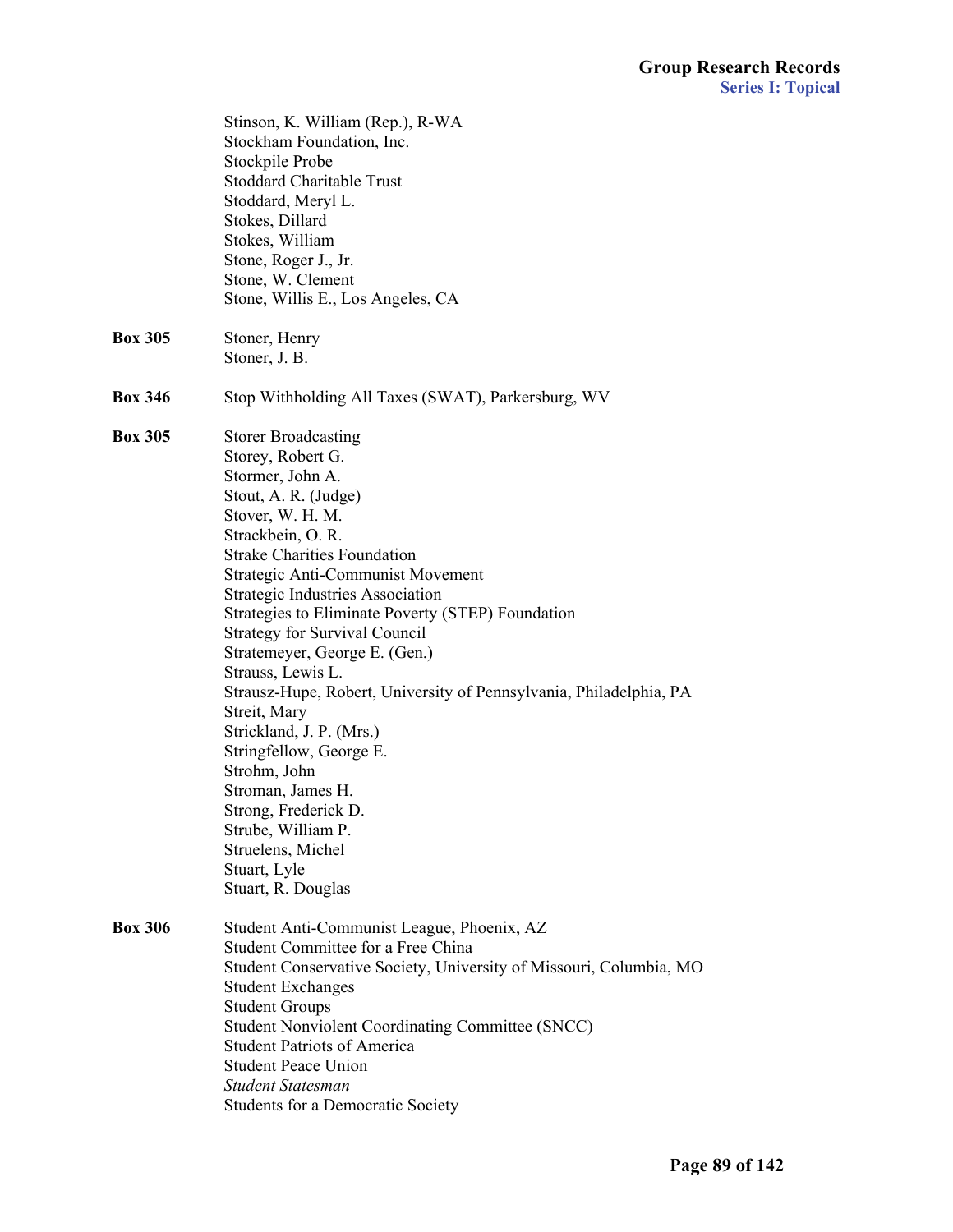|                | <b>Students for America</b><br><b>Students for Freedom</b><br><b>Students National Union for Constitutional Government</b><br>Stump, Felix (Admiral)<br>Sturdza, Michael<br>Suall, Irwin<br>Suburban, The<br>Subversive Activities Control Board, 1972-<br><b>Subversive Activities Control Board</b><br>Subversive Lists<br>Subversive Unit of the Department of Public Safety's Investigative and Identification<br>Division, Alabama<br>Sudeten                                                                                  |
|----------------|-------------------------------------------------------------------------------------------------------------------------------------------------------------------------------------------------------------------------------------------------------------------------------------------------------------------------------------------------------------------------------------------------------------------------------------------------------------------------------------------------------------------------------------|
| <b>Box 307</b> | Sullivan, Lawrence, Washington, DC<br>Summerhill Society<br>Summers, A. Burks<br>Summers, A. K.<br>Sun, The, Palatka, FL<br>Suncoast News, St. Petersburg, FL<br>Sundt, Eugene M.<br><b>Sunnen Foundation</b><br><b>Sunshine News</b><br>Sununu, John, November 1992-<br>Super Market Institute<br><b>Superior Books</b><br>Supply Side Economic<br><b>Support Our Servicemen Committee</b><br>"Support Your Local Police" Committees<br>Supreme Court, 1971, 1993                                                                  |
| <b>Box 308</b> | Supreme Court<br>Carswell, G. Harold--Supreme Court<br>Supreme Court--Douglas Impeachment<br>Supreme Court Amendment League (SCALE)<br>Surrey, R. A.<br>Survival Sheet, San Francisco, CA<br>Swack, Betty<br>Swallow, Alan<br>Swift and Company<br>Swift, Wesley<br>Swigert, Ernest G., Portland, OR<br>Swim, Dudley<br>Sword of the Lord Foundation<br><b>SWU</b><br>Symes, James M.<br>Symms, Steven D. (Sen.), R-ID<br>Synanon<br>Synod of Bishops of Russian Church Outside America<br>Synon, John J.<br>Szasz, Thomas S. (Dr.) |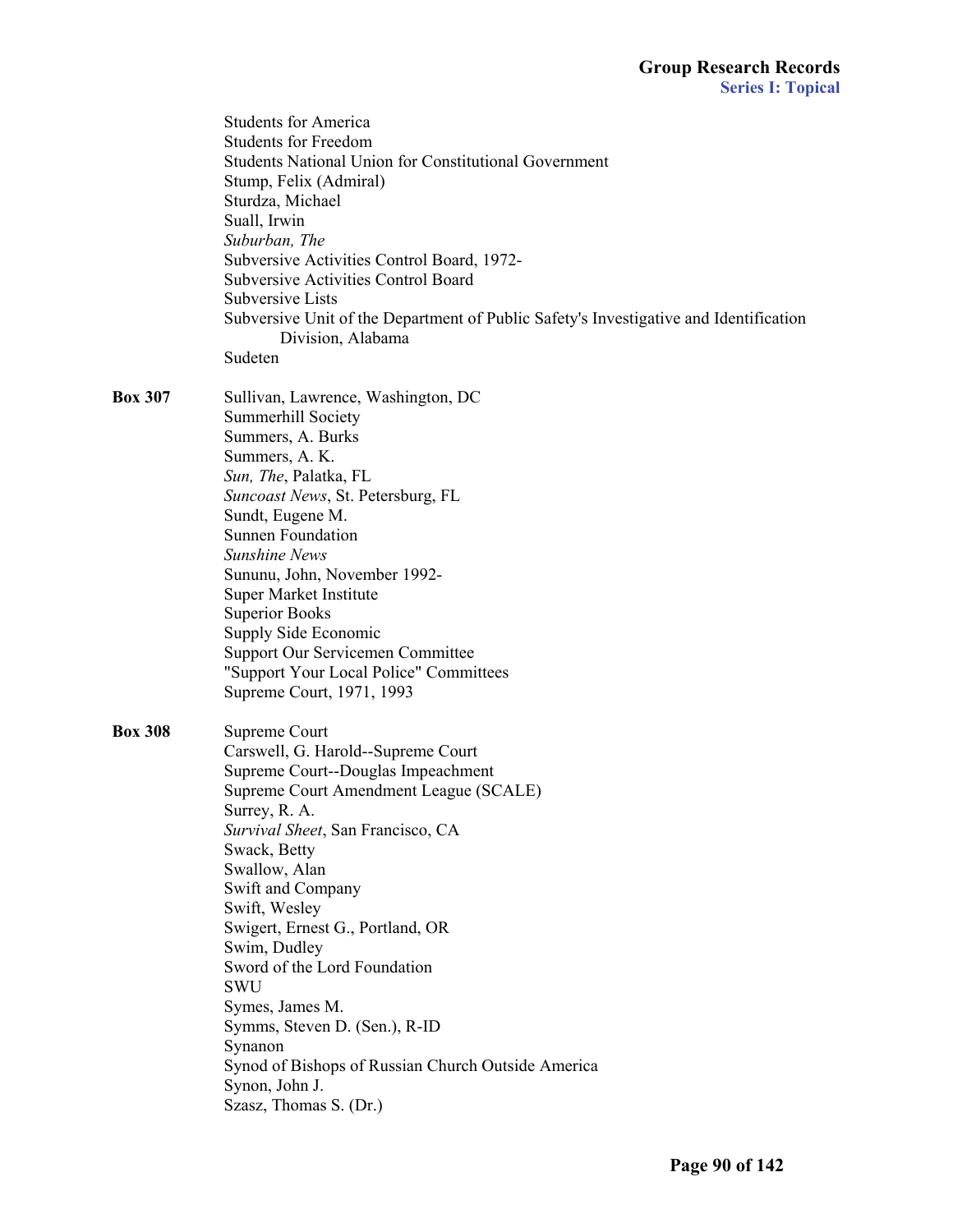|                | Szaz, Michael (Dr.)<br>Szmak, G.                                                                                                                                                                                                                                                                                                                                                                                                                                                                                                                                                                                                                                                                                                                                                                                                                                                                 |
|----------------|--------------------------------------------------------------------------------------------------------------------------------------------------------------------------------------------------------------------------------------------------------------------------------------------------------------------------------------------------------------------------------------------------------------------------------------------------------------------------------------------------------------------------------------------------------------------------------------------------------------------------------------------------------------------------------------------------------------------------------------------------------------------------------------------------------------------------------------------------------------------------------------------------|
| <b>Box 309</b> | Tabaka, Walter<br>Taber, Robert Bruce<br>Taber, W. B., Jr.<br>"Tablet, The", Brooklyn, NY<br>Taconic Foundation, The<br>Tactics, Arlington, VA<br>Taft, Robert, Jr. (Rep.), R-OH<br><b>Taft Broadcasting Company</b><br>Taft Institute of Government, Robert A.                                                                                                                                                                                                                                                                                                                                                                                                                                                                                                                                                                                                                                  |
| <b>Box 346</b> | Taft Memorial Foundation, Inc., Robert A.                                                                                                                                                                                                                                                                                                                                                                                                                                                                                                                                                                                                                                                                                                                                                                                                                                                        |
| <b>Box 309</b> | Tampa Senior Citizens for Health Care through Social Security<br>Tanner, W. F.<br>Tansill, Charles Callan, Georgetown University, Washington, DC                                                                                                                                                                                                                                                                                                                                                                                                                                                                                                                                                                                                                                                                                                                                                 |
| <b>Box 346</b> | Tax Council, The, Washington, DC<br>Tax Exempt Organizations                                                                                                                                                                                                                                                                                                                                                                                                                                                                                                                                                                                                                                                                                                                                                                                                                                     |
| <b>Box 309</b> | Tax Foundation, Inc.--Financial<br>Tax Foundation, Inc.--General<br>Tax Foundation, Inc.--"Monthly Tax Features"<br>Tax Foundation, Inc.--Publications<br>Tax Foundation, Inc.--"Tax Review"                                                                                                                                                                                                                                                                                                                                                                                                                                                                                                                                                                                                                                                                                                     |
| <b>Box 346</b> | Tax Reform Immediately (TRIM)                                                                                                                                                                                                                                                                                                                                                                                                                                                                                                                                                                                                                                                                                                                                                                                                                                                                    |
| <b>Box 310</b> | Taxation--Loopholes<br>Taxation--Propaganda<br>Taxpayers Committee to End Foreign Aid, Washington, DC<br>Taxpayers Committee to Oppose Communist Speakers on Campus, San Mateo, CA<br>Taxpayers Digest, Portland, OR<br>Taxpayers Education Lobby, Washington, DC<br>Taxpayer's Educational Association, Inc., Austin, TX<br>Taxpayers, Inc., Galesburg, IL<br>Taxpayers Revival Ticket, North Dakota<br>Taxpayers Union of the U.S.A., Houston, TX<br>Taylor, George (Dr.), University of Washington, Seattle, WA<br>Taylor, Henry J.<br>Taylor, John E.<br>Taylor, Laurence J. (Dr.), Hillsdale College, Hillsdale, MI<br>Taylor, Wallace N. (Rev.), South Carolina<br>Taylor Foundation, Ruth and Vernon<br>Teacher Publishing Company, Dallas, TX<br>Teague, Randal<br>Teams for Freedom, Chicago, IL<br><b>Teamsters Union</b><br>Technical Operations Research (Tech/Ops), Ft. Belvoir, VA |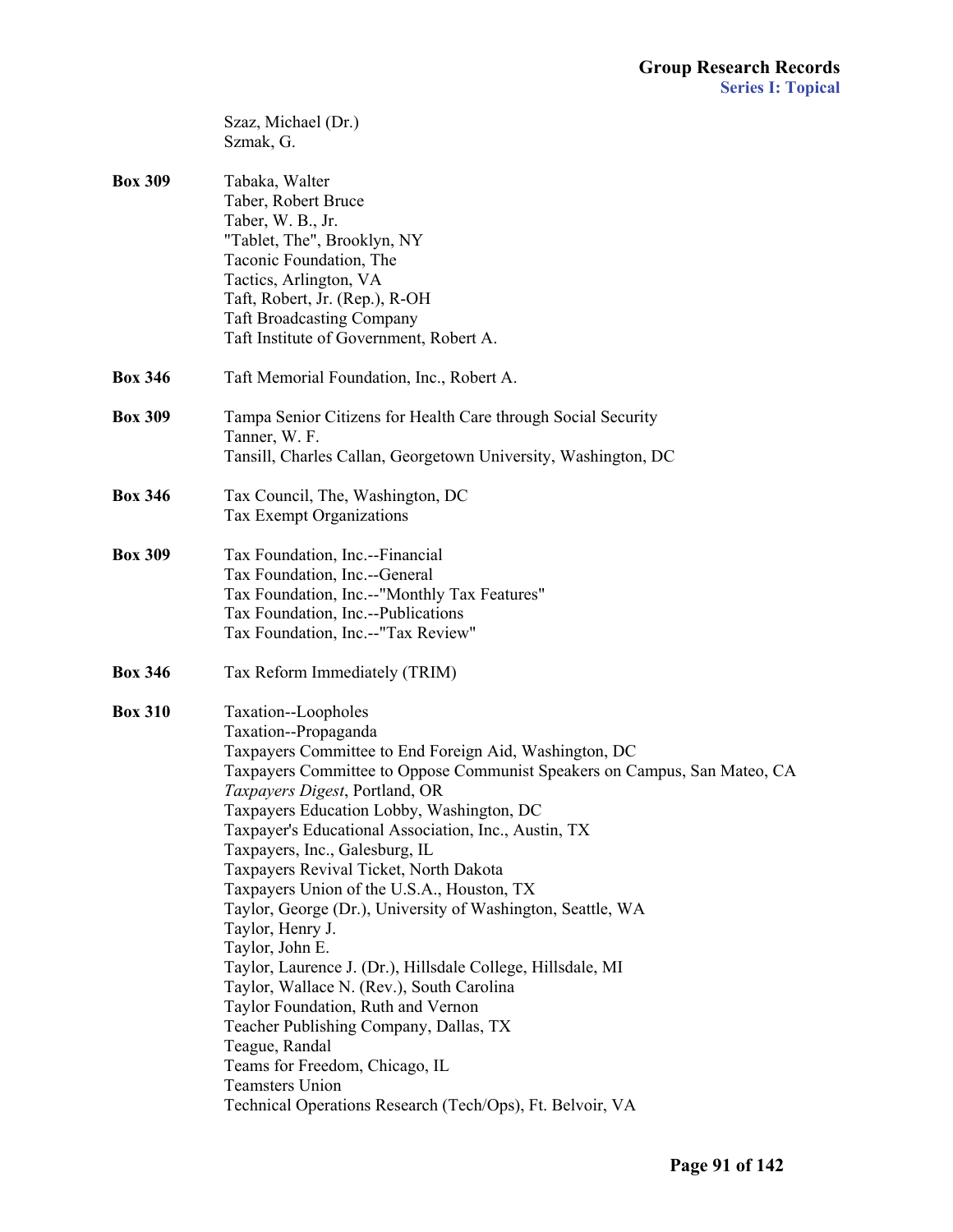|                | Technicolor Corporation, Hollywood, CA<br>Teen World International, Hollywood, CA                                                                                                                                                                                                                                                                                                                                                                                                                                                                                                                                                                                        |
|----------------|--------------------------------------------------------------------------------------------------------------------------------------------------------------------------------------------------------------------------------------------------------------------------------------------------------------------------------------------------------------------------------------------------------------------------------------------------------------------------------------------------------------------------------------------------------------------------------------------------------------------------------------------------------------------------|
| <b>Box 311</b> | Tell It To Hanoi Committee<br>Teller, Edward<br>Temple, Shirley (Mrs. Charles A. Black)<br>Temple of Understanding, Inc., New York, NY<br>Tennessee Independents, Sevierville, TN<br>Tennessee Laymen's Council, Nashville, TN<br>Tennessee Valley Authority (TVA)<br>Tenney, Jack B. (Sen.), R-CA<br>Term Limits<br>Terrell, R. P., Claverack, NY<br>Terry, Paul A. (Commander)<br>Test Ban<br>Teutsch, Marvin G., Oakland, CA<br>Texaco<br><b>Texans for America</b><br>Texas Bureau for Economic Understanding Association, Dallas, TX<br><b>Texas Educational Association</b><br>Texas Independent Meat Packers Association, Dallas, TX<br><b>Texas Millionaires</b> |
| <b>Box 346</b> | Texas Political Action Committee (TEXPAC)                                                                                                                                                                                                                                                                                                                                                                                                                                                                                                                                                                                                                                |
| <b>Box 311</b> | Texas Power and Light Company                                                                                                                                                                                                                                                                                                                                                                                                                                                                                                                                                                                                                                            |
| <b>Box 346</b> | <b>Texas Public Policy Foundation</b>                                                                                                                                                                                                                                                                                                                                                                                                                                                                                                                                                                                                                                    |
| <b>Box 311</b> | Texas Taxpayers, Inc.<br>Texas Voters for Enforcing the Constitution, Houston, TX<br><b>Texas Women for Constitutional Government</b>                                                                                                                                                                                                                                                                                                                                                                                                                                                                                                                                    |
| <b>Box 312</b> | Textile Industry--Anti-Union Materials<br><b>Theocrat Party</b><br>Theosophical Society in America<br>"These Times", Nashville, TN<br>Think Tanks, 1992-<br>Think Tanks<br>Third Century Publishers, Inc., Washington, DC                                                                                                                                                                                                                                                                                                                                                                                                                                                |
| <b>Box 313</b> | Thoburn, Robert L.                                                                                                                                                                                                                                                                                                                                                                                                                                                                                                                                                                                                                                                       |
| <b>Box 346</b> | Thomas Jefferson Center for Studies in Political Economy, University of Virginia,<br>Charlottesville, VA<br>Thomas Jefferson Research Center, Pasadena, CA<br>Thomas Paine Foundation, New York, NY                                                                                                                                                                                                                                                                                                                                                                                                                                                                      |
| <b>Box 313</b> | Thomas, Cal<br>Thomas, Lowell<br>Thomas, Norman                                                                                                                                                                                                                                                                                                                                                                                                                                                                                                                                                                                                                          |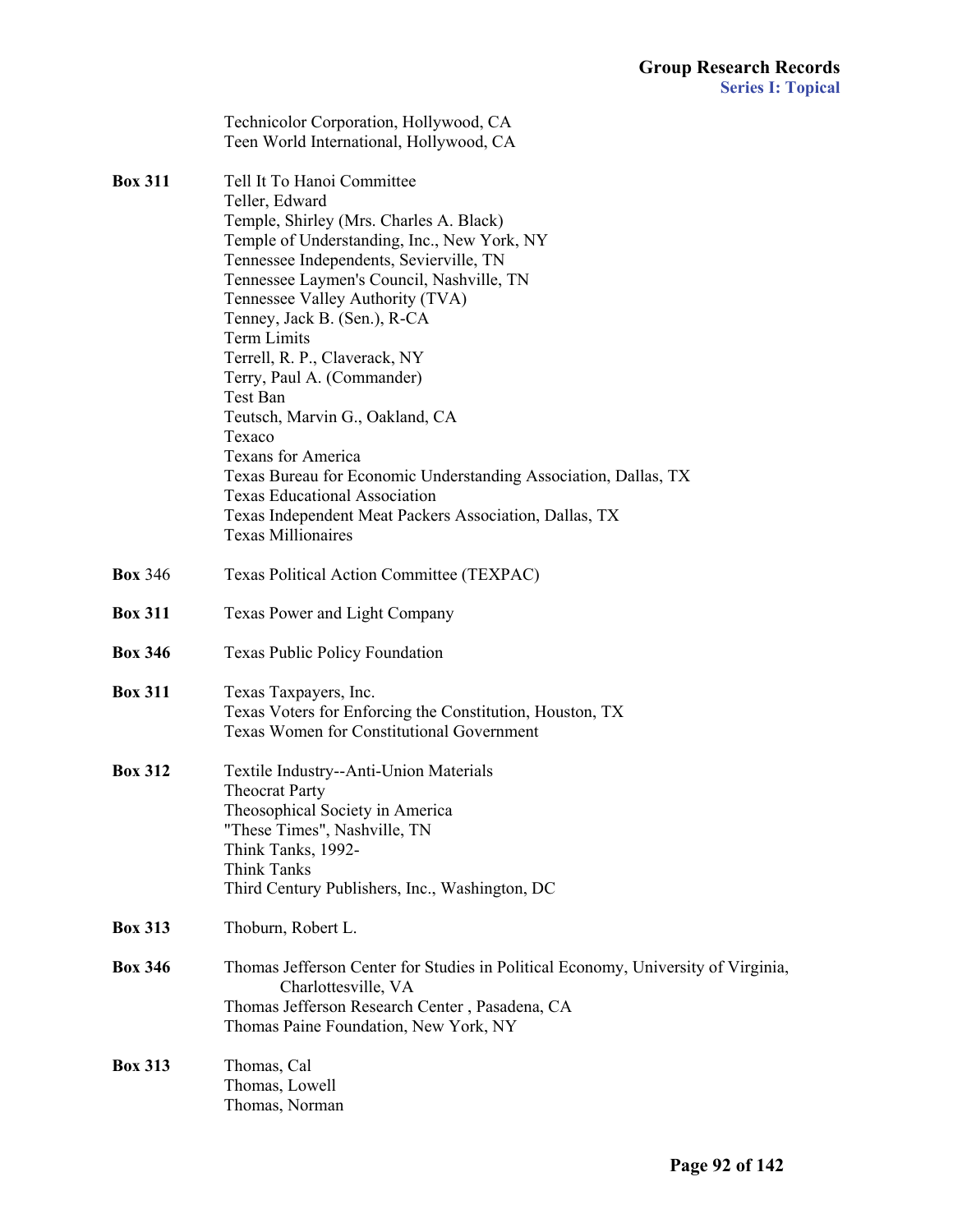Thompson, Allen C. (Mayor), Jackson, MS Thompson, Charles T., Prairie Village, KS Thompson, J. Walter Thompson, Terry, Jr., Armillo, TX Thomson, Meldrim (Gov.), NH Thoreau Fellowship, The, Old Town, ME Thorin, Duane Thornton, Dan *Three-Star Extra Through to Victory*, Ridgecrest, CA *Thunder and Lightning*, Olympia, WA *Thunderbolt, The*, Marietta, GA Thurmond, J. Strom (Sen.)--*Congressional Record* clippings, R-SC Thurmond, J. Strom (Sen.)--General, R-SC Thurmond, J. Strom (Sen.)--Newspaper clippings, R-SC Tidings, The, Los Angeles, CA Tiffany and Company Tigar, Michael E. Timbers, Lawrence, Seattle, WA

**Box 314** Time, Inc.

 Tindle Mills, Inc. Tipton, Ann, Midland, TX To Restore American Independence Now (TRAIN) *Tocsin*, Berkeley, CA *Today in France*, New York, NY *Today's World*, Coral Gables, FL Todt, George Tollas, Tibor Tollefson, Bert Tolstoy Foundation, Inc., New York, NY Toma, T. J. (Dr.), California Tonsor, Stephen J., University of Michigan, Ann Arbor, MI Tool Owners Union Toole, K. Ross Tools for Freedom *Torch, The*, Tulsa, OK Torchbearers of America, Inc. Torgerson, Clarence, Oregon Toward Freedom, Chicago, IL Tower, John (Sen.), R-TX *Town Hall*, Los Angeles, CA Tracy, Stanley J .Foundation for American Research Trade Association Information Committee Trade Associations, Inc. Trade Policy Congress Trade Relations Council Trade with Communist Countries

**Box 315** *Trades Unionist, The*, Washington, DC Trager, Frank N. (Dr.)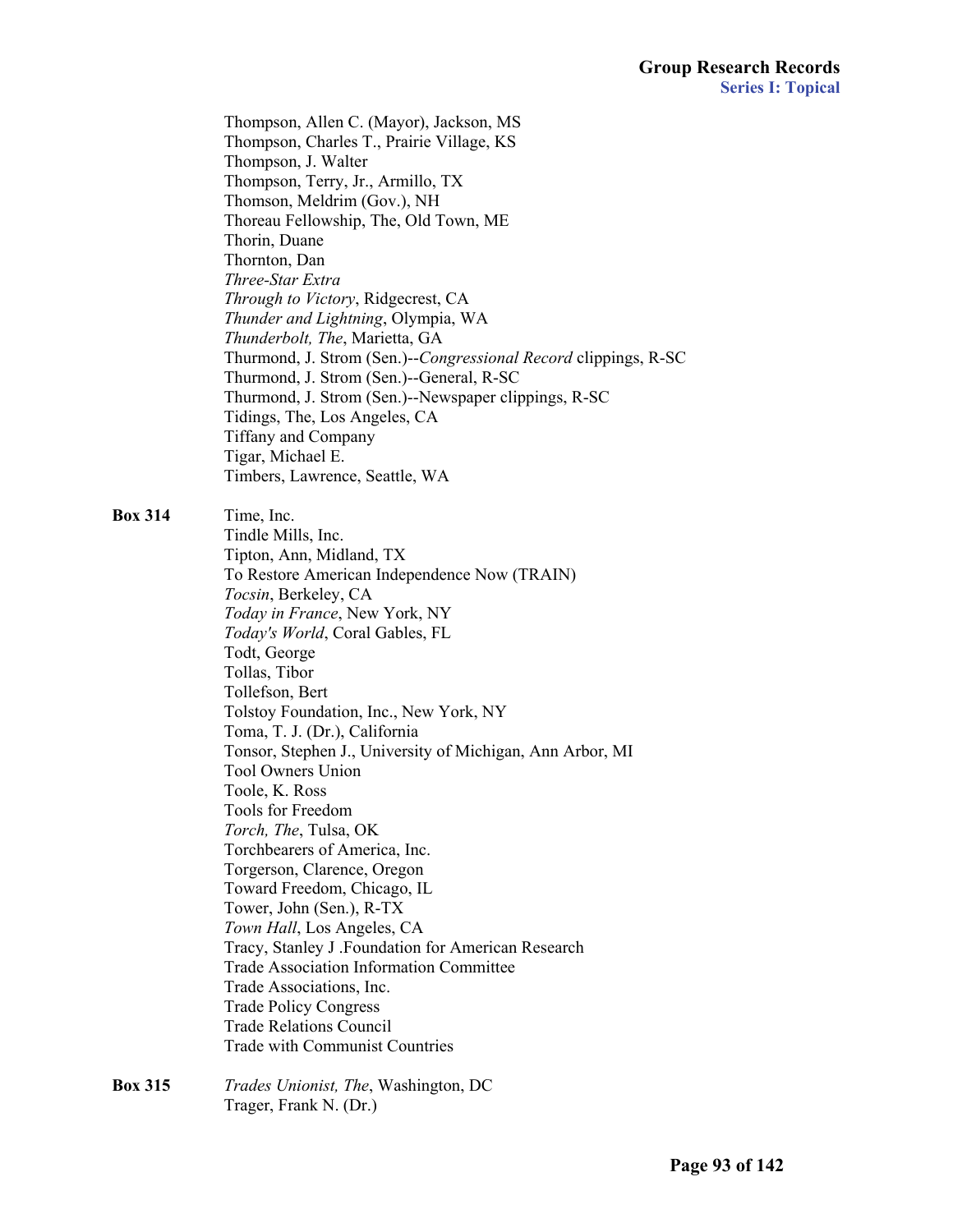Transportation Association of America Transportation Lobby Transue, John R. Treason Road Treasure Valley Freedom Forum, Meridian, ID Treaties Treen, David C. (Rep.), R-LA Tresnak, Frank *Trib, The*, New York, NY Trilateral Commission *Triumph*, Washington, DC and Warrenton,VA Trohan, Walter Troop Indoctrination *Trowel and Sword*, Colorado Springs, CO Troy State University, Troy, AL *Trud!,* Essex Fells, NJ Trudeau, Arthur (Lt.Gen.) True Church of Christ, The, Buffalo, NY True's Taxas Plan, New York, NY Trumann Anti-Urban Renewal Association, Trumann, AR Truslow, Wallace B. Truth About Civil Turmoil (TACT) *Truth About Communism, The*, Milwaukee, WI Truth About Cuba Committee, The Financial, Miami, FL Truth About Cuba Committee, The, Miami, FL **Box 316** Truth and Understanding, Washington, DC Truthfinders of America, Long Beach, CA Truth for Freedom, Philadelphia, PA Truth Forum, The Truth Missions, Manhattan Beach, CA *Truthseeker, The*, New York, NY Truway Plan, The, Glendale, CA Tuck, William M. (Rep.), D-VA Tucker, Ray Tuller Foundation for the Advancement of Economic Understanding, Red Bank, NJ Tullock, Gordon (Dr.), University of Virginia, Charlottesville, VA "Tulsa Tribune" Tunney, Gene Turn Towards Peace Turner, C. Ambrose, Jr. Turner, C. Russell Turner, Ted Twentieth Century Evangelism, Pasadena, CA Twentieth Century Fund Twenty--Six Million Club Twin Circle Publishing Company Twin Disc Clutch Company, Racine, WI Twining, Nathan F. (Gen.) Ukrainian Congress Committee of America, Inc., New York, NY Ukrainian Research and Information Institute, Inc.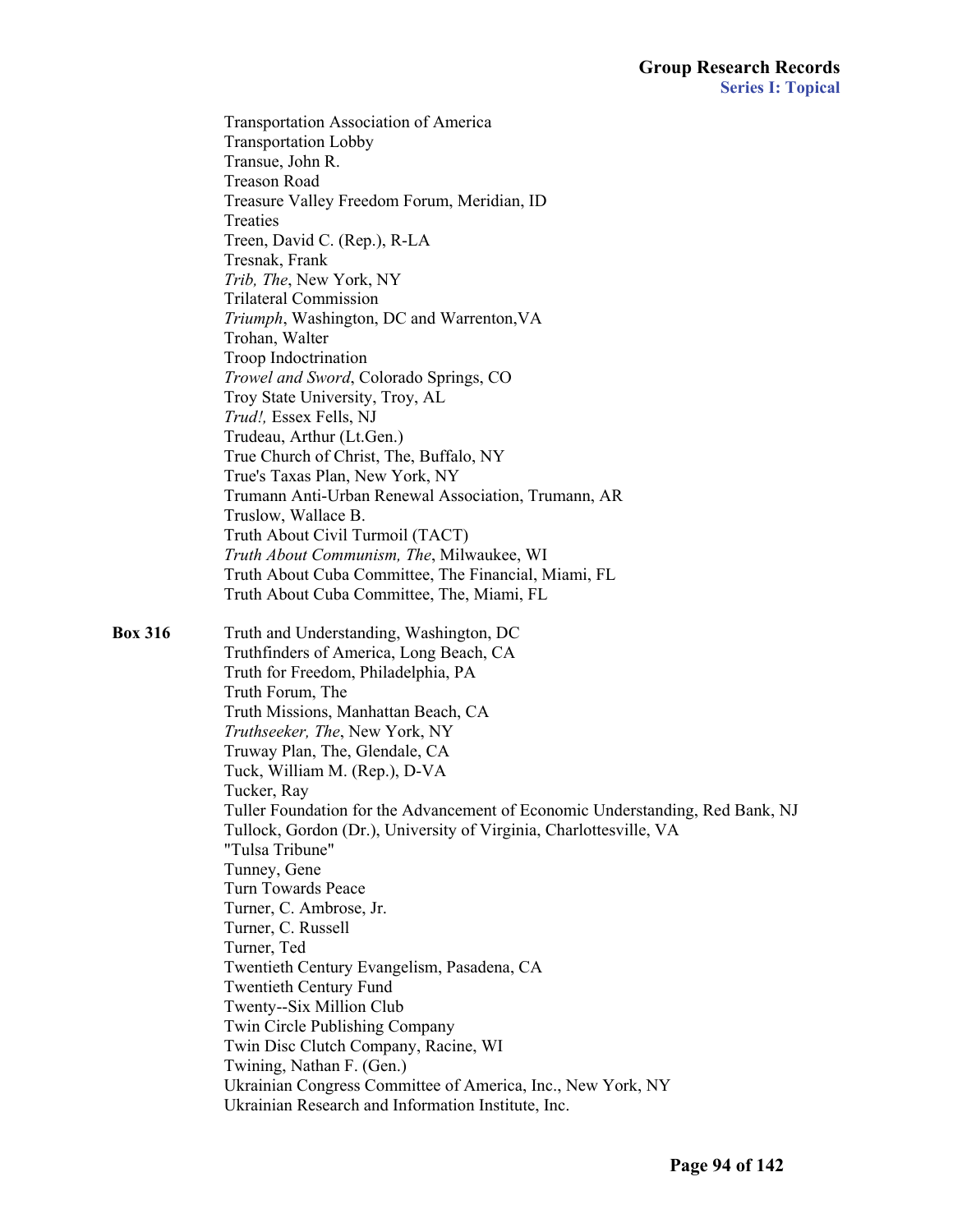*Underground Evangelism*, Los Angeles, CA *Understanding*, Pasadena, CA Underwood, John Unemployment Benefit Advisors, Inc. Unemployment Compensation Union Democracy in Action Union for Democratic Action Union Miners Union of Christian Citizens Union of Taxpayers, The Union Oil Company of California Unique Society, Freeport, Long Island, NY United African Nationalist Movement United America Crusade, Chicago, IL United Americans for American Committee, Richmond, VA United Americans for Conservative Government United Anti-Communist Action Committee of Western New York United Community Decent Literature Committee United Congressional Appeal

**Box 317** United Conservatives, Birmingham, AL United Council of Organizations United Daughters of the Confederacy United Evangelical Action United Formosans for Independence United Independence Council of Voters United Men for Christian Youth (UMCY) United Nations, 1950-1967 United Nations Information Council of Missouri "United Nations We Believe" United Nations in Katanga, The United Patriots International United Republicans of America, Washington, DC, 1972-

- **Box 318** United Republicans of California (UROC) United Shareholders of America, New York, NY United Society of Methodist Laymen, Inc., Austin, TX United States Anti-Communist Congress, Inc., 1972 United States Citizens Committee, Cincinnati, OH United States Citizens for a Free Cuba United States Citizens' Congress, Washington, DC United States Congress United States Congress House Committee on Internal Security, 1974- United States Congress House Committee on Internal Security **Box 319** United States Congress House Un--American Activities Committee (HUAC)--*Congressional Record* clippings United States Congress House Un--American Activities Committee
	- (HUAC)--General United States Congress House Un-American Activities Committee (HUAC)--General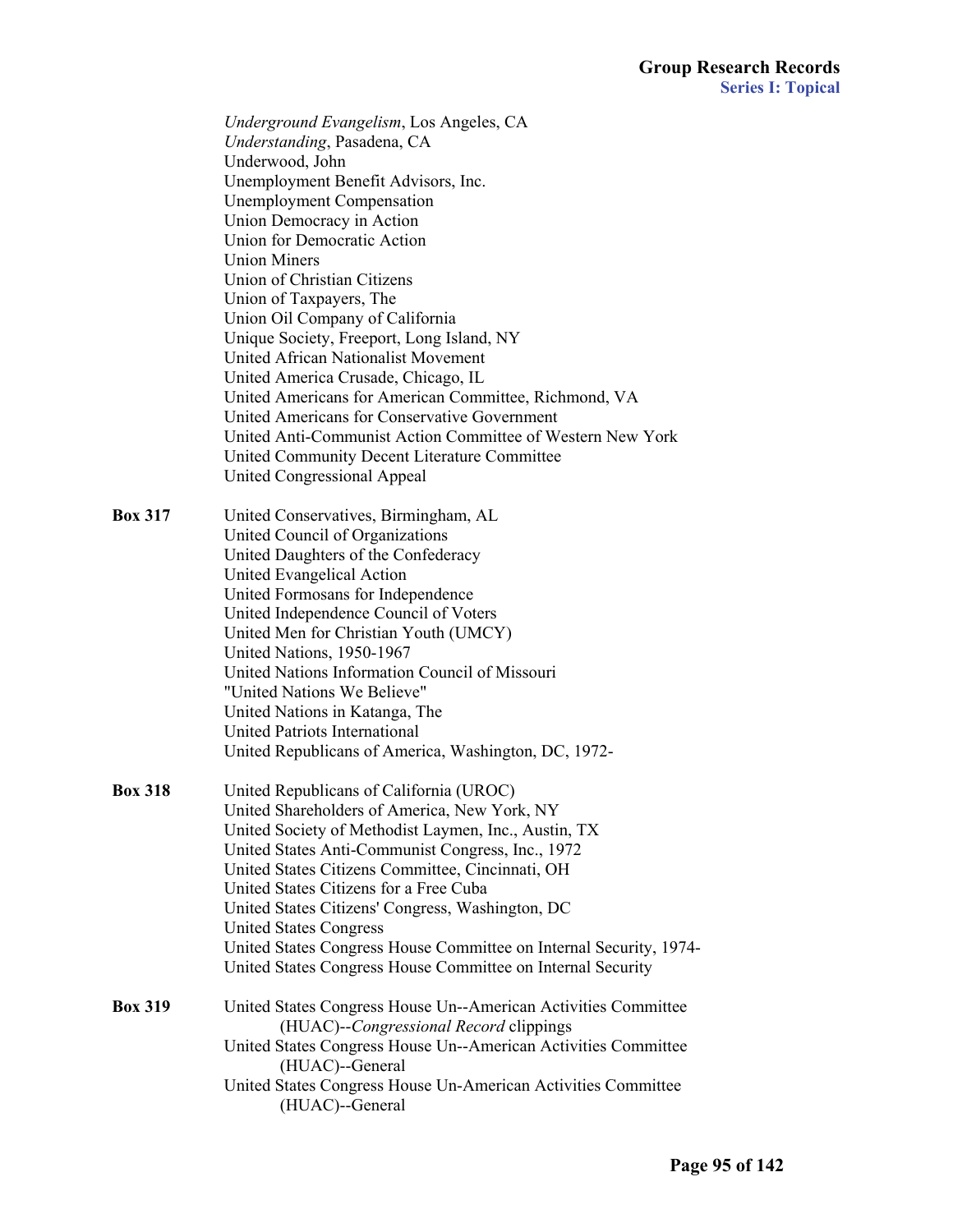|                | United States Congress House Un-American Activities Committee<br>(HUAC)--Draft of McCune's Speech            |
|----------------|--------------------------------------------------------------------------------------------------------------|
|                | United States Congress House Un-American Activities Committee<br>(HUAC)--National Students Association Study |
| <b>Box 320</b> | United States Congress House Un-American Committee                                                           |
|                | (HUAC)--Newspaper clippings                                                                                  |
|                | United States Congress Law Firms of Members                                                                  |
|                | United States Senate Internal Security Subcommittee                                                          |
|                | <b>United States Constitutional Council</b>                                                                  |
|                | United States Day Committee, Inc., The Tulse, OK<br><b>United States Defense Committee</b>                   |
|                |                                                                                                              |
| <b>Box 321</b> | United States Farmers Association                                                                            |
|                | United States Federation of Taxpayers, Seattle, WA                                                           |
|                | United States Flag Committee, Jackson Heights, NY<br>United States Flag Foundation, New York, NY             |
| <b>Box 346</b> | "U.S./France Report"                                                                                         |
|                |                                                                                                              |
| <b>Box 321</b> | United States Global Strategy Council                                                                        |
|                | United States Government Department of Agriculture                                                           |
|                | United States Government Department of Defense (DOD)                                                         |
|                | United States Government Department of Education                                                             |
|                | United States Government Department of Justice                                                               |
|                | United States Government Department of Labor                                                                 |
|                | United States Government Environmental Protection Agency (EPA)                                               |
|                | United States Government Federal Election Commission                                                         |
|                | United States Government Federal Reserve                                                                     |
|                | United States Government Federal Trade Commission (FTC)                                                      |
|                | United States Government National Security Agency (NSA)                                                      |
|                | United States Government Office of Economic Opportunity (OEO)                                                |
|                | United States Government Secret Service                                                                      |
|                | United States Government Securities and Exchange Commission                                                  |
|                | United States Government Small Business Administration                                                       |
|                | United States Government State Department                                                                    |
|                | United States Government United States Postal Service (USPS)<br>United States Information Agency             |
|                | United States Institute of Peace                                                                             |
|                | <b>United States Jaycees</b>                                                                                 |
| <b>Box 322</b> | United States Justice Foundation                                                                             |
|                | United States Peace Academy                                                                                  |
|                | United States Press Association, Inc.                                                                        |
|                | "United States Report"                                                                                       |
|                | United States Research and Development Corporation                                                           |
|                | United States--South Africa Leader Exchange Program, Inc., Philadelphia, PA                                  |
|                | United States Steel Corporation                                                                              |
|                | United States Steel Foundation                                                                               |
|                | United States Strategic Institute                                                                            |
|                | United States Youth Council                                                                                  |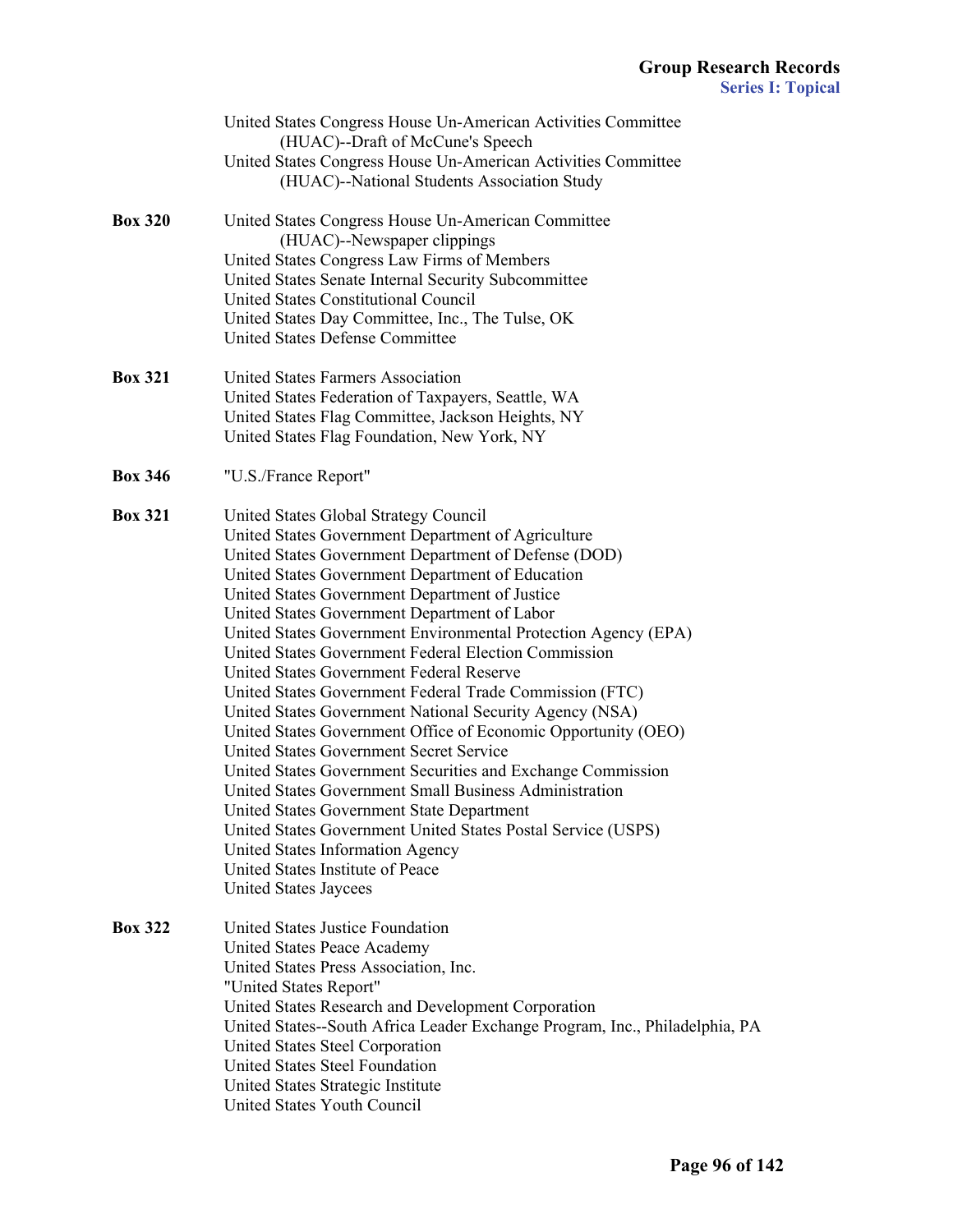United Student Aid Funds, Inc. United Student Alliance United Students of America Foundation United Veterans of America United World Films, Inc., New York, NY *Universal Challenger* Universal Life Church, Modesto, CA *University Bookman* University Centers for Rational Alternatives, Inc., New York, NY University Christian Movement University of California, Berkeley, Berkeley, CA University of Chicago, Chicago, IL University of Colorado, Boulder, CO University of Economics Foundation, New York, NY University of Miami, Coral Gables, FL University of Plano, Plano, TX University of South Carolina Institute of International Studies, Columbia, SC University of the Seven Seas, Whittier, CA and New York, NY University Professors for Academic Order, Inc. (UPAO) University Research Center, Inc., Chicago, IL Up With People Urban Land Institute, Washington, DC **Box 323** Urban Renewal Urban Renewal *USA 1*, New York, NY U.S.A. Publishing Company *U.S.A*. Utt, James (Rep.), R-CA Uzzell, Lawrence A. Vaaler for Congress Committee, Bismarck, ND Valerio, Michael *Valley Citizen, The*, Alhambra, CA Valley Forge Anti-Communist Crusade, Chagrin Falls, OH Van den Haag, Ernest Van Fleet, James A. (Gen.), Washington, DC Van Gorder, Dan P.

 Van Sickle, Tom Vantage Press, New York, NY

Varney, Harold Lord

**Box 324** Venezuela Vennard, Wickliffe B. *Verdict*, New York, NY Veritas Committee on "Pacem in Terris", Godfrey, IL Veritas Foundation, West Sayville, NY Vernon Fund, Washington, DC Veterans and Citizens Committee Against Communism Veterans of Foreign Wars (VFW)--*American Security Reporter* Veterans of Foreign Wars (VFW), 1971- Veterans Industrial Association Victor Publishing Company, Shepherdsville, KY and South Bend, IN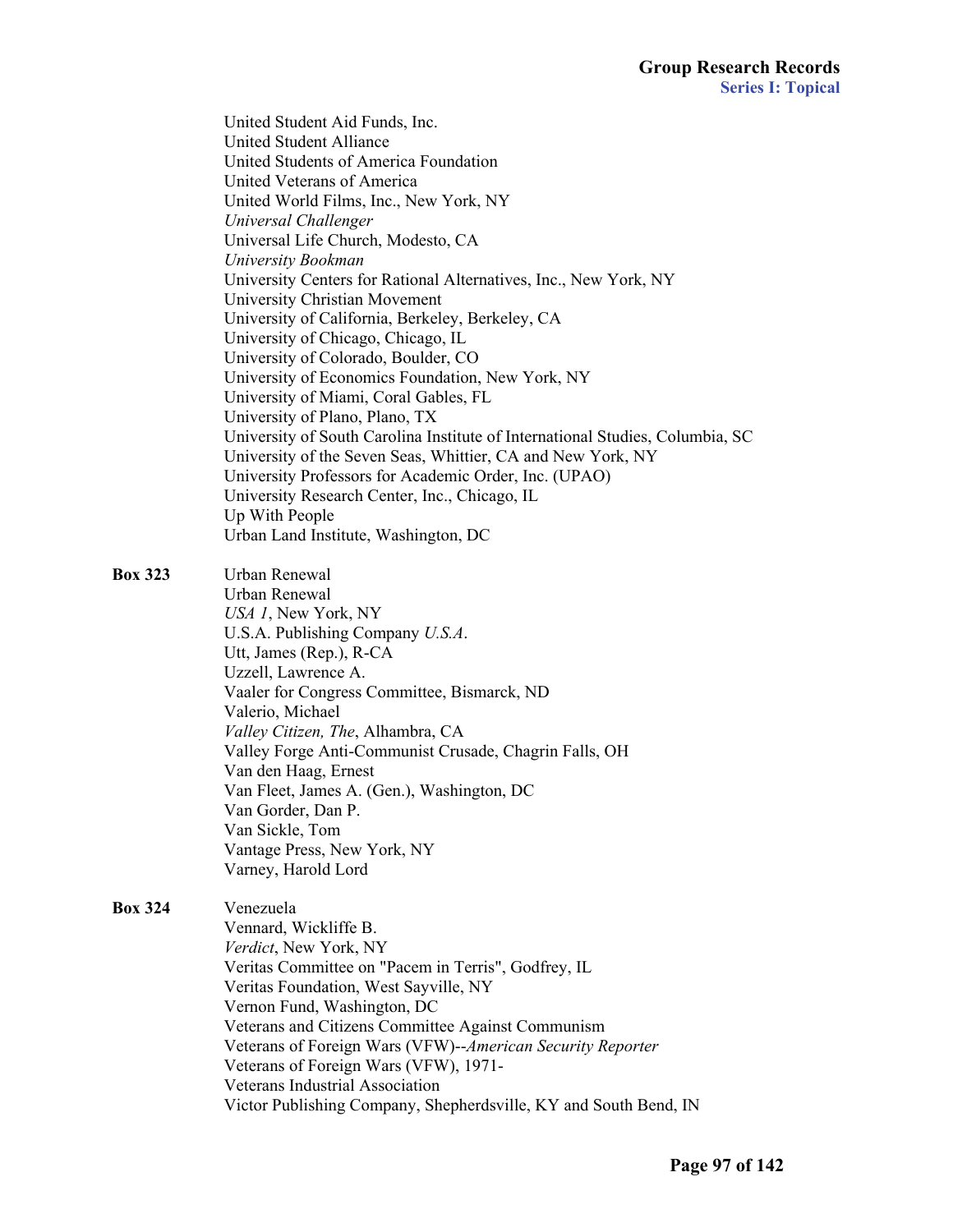|                | Victorian League of Rights, Melbourne, Victoria<br>Victory in Vietnam Association (VIVA)                                                                                                                                                                                                                                                                                                                                                                                                                                                                                                                                                                                                                                                                                                                                                                                                                                                                                                                                                                                       |
|----------------|--------------------------------------------------------------------------------------------------------------------------------------------------------------------------------------------------------------------------------------------------------------------------------------------------------------------------------------------------------------------------------------------------------------------------------------------------------------------------------------------------------------------------------------------------------------------------------------------------------------------------------------------------------------------------------------------------------------------------------------------------------------------------------------------------------------------------------------------------------------------------------------------------------------------------------------------------------------------------------------------------------------------------------------------------------------------------------|
| <b>Box 325</b> | Victory Only Through Education (VOTE), Los Angeles, CA<br>Viereck, George Sylvester<br>Vietnam--Clippings, 1963-1970<br>Vietnam--Congressional Record clippings<br>Vietnam--General<br>Vietnam--Letters to Congressmen                                                                                                                                                                                                                                                                                                                                                                                                                                                                                                                                                                                                                                                                                                                                                                                                                                                         |
| <b>Box 326</b> | Vietnam Gift PAC<br>Viewpoint Books, San Diego, CA<br>Viewpoint Educational Foundation, Encino, CA<br>Vigilantes<br>Viguerie, Richard A., 1976-1980                                                                                                                                                                                                                                                                                                                                                                                                                                                                                                                                                                                                                                                                                                                                                                                                                                                                                                                            |
| <b>Box 327</b> | Virginia Commission on Constitutional Government<br>Virginia Committee for Economic Freedom<br>Virginia Conservative Council<br>Virginia Education Fund, Inc., Richmond, VA<br>Virginia Electric and Power Company<br>Virginia for Goldwater<br>Virginia League, The<br>Virtue, P. M.--Virtue Foundation, Philip and Tecia, Los Angeles, CA<br>Vision, Inc., Spokane, WA<br>Vision, Stroudsburg, PA<br>Vision Letter, The<br>Vital Issues Group of New York City, New York, NY<br>Vitamin Products Company, Milwaukee, WI<br>Vivas, Eliseo<br>Voelker Company, Henry R., Indianapolis, IN<br>Voice for Victory<br>Voice of Cuba, The<br>Voice of Freedom, Dallas, TX<br>Voice of Liberty, The, Decatur, GA<br>Voice of New Orleans, New Orleans, LA<br>Voice of Prophecy, The<br>Voice of the Constitution, The, Reno, NV<br>Voice of the Nazarene<br>Voice of the People in Action (The Society of the People, Inc.), Chillum, MD<br>Voice of Truth and Freedom, The, Anaheim, CA<br>Voice of Youth<br>Voices in Vital America (VIVA)<br>Volker Fund, William, Burlingame, CA |
| <b>Box 328</b> | Volunteer Committee on Dual Sovereignty<br>Volunteers, The, Alabama<br><b>Volunteers for Constitutional Government</b><br><b>Volunteers of America</b><br>Von Freelick, Gerri<br>Von Mises, Ludwig                                                                                                                                                                                                                                                                                                                                                                                                                                                                                                                                                                                                                                                                                                                                                                                                                                                                             |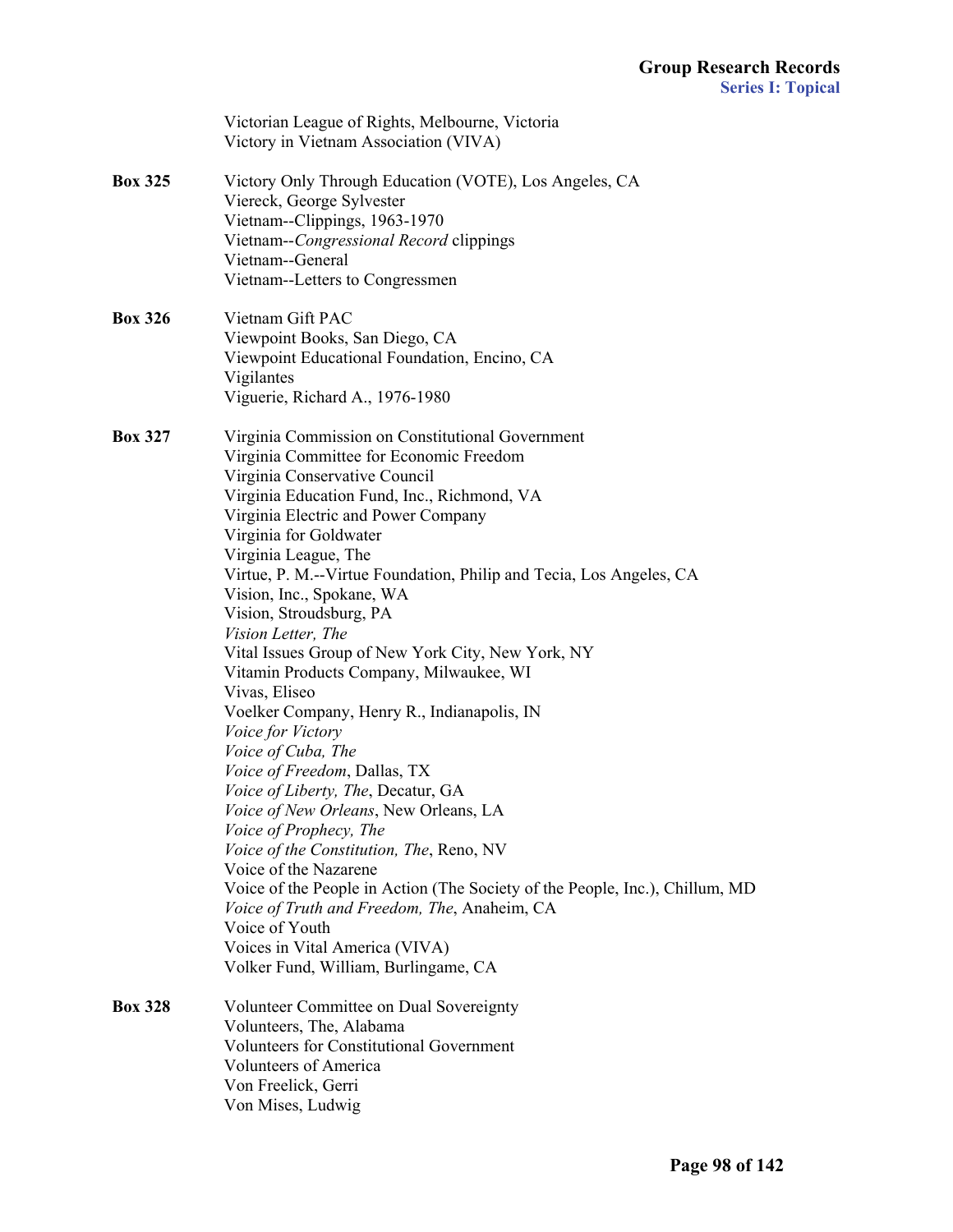|                | Von Zell, Harry<br>Voronaeff, Paul                                         |
|----------------|----------------------------------------------------------------------------|
|                | Voss, Earl                                                                 |
|                | "Voter's Voice in Congress"                                                |
|                | Voting Records, 1972-                                                      |
|                | <b>Voting Rights</b>                                                       |
|                | Vulture Bonanza, Wickenburg, AZ                                            |
| <b>Box 346</b> | WGCB (radio station), Red Lion, PA                                         |
| <b>Box 328</b> | Wabash College, Crawfordsville, IN                                         |
|                | <b>Wackenhut Corporation</b>                                               |
|                | <b>Wackenhut Security Review</b>                                           |
| <b>Box 329</b> | Waco Farm and Labor Journal, Waco, TX                                      |
|                | Wage Earners Committee of the U.S.A.                                       |
|                | Waggoner, Joe D. (Dr.)                                                     |
|                | Wagner, Paul                                                               |
|                | Wagner, Richard                                                            |
|                | Wagner, Walter                                                             |
|                | Waite, D. A. (Rev.)                                                        |
|                | Waite Lawsuit                                                              |
|                | Wake Up America!                                                           |
|                | Wake Up America Foundation                                                 |
|                | Waldeck, R. G. (Countess)                                                  |
|                | Walker, A. W. (Mrs.), Amarillo, TX                                         |
|                | Walker, B. E. (Mrs.), Amarillo, TX<br>Walker, Edwin A. (Maj.Gen.)--General |
|                | Walker, Edwin A. (Maj.Gen.)--Magazine and Congressional Record clippings   |
|                | Walker, Edwin A. (Maj.Gen.)--Newspaper clippings                           |
|                |                                                                            |
| <b>Box 330</b> | Walker, Prentiss (Rep.), R-MS                                              |
|                | Walker, Richard L. (Dr.), University of South Carolina, Columbia, SC       |
|                | Wall, William M. (Monsignor), Paterson, NJ                                 |
|                | <b>Wall Street Journal</b>                                                 |
|                | <b>Wallace Detective Agency</b>                                            |
|                | Wallace, DeWitt (and Mrs.)                                                 |
|                | Wallace, Frank                                                             |
|                | Wallace, George--AJS Report, 1968                                          |
|                | Wallace, George, 1972-1976                                                 |
|                | Wallace, George Party, 1970-72                                             |
|                | Wallace, George--Electors--official lists, 1968                            |
|                | Wallace, George Party and Post election, 1968-                             |
| <b>Box 331</b> | Wallace, George, 1968                                                      |
|                | Wallace, George--Wallace for President, Alexandria, VA 1968                |
|                | Wallace, George--Youth for Wallace, 1968                                   |
|                | Wallace, George, 1967                                                      |
| <b>Box 332</b> | Wallou, George                                                             |
|                | Walt, Lewis W. (Gen.)                                                      |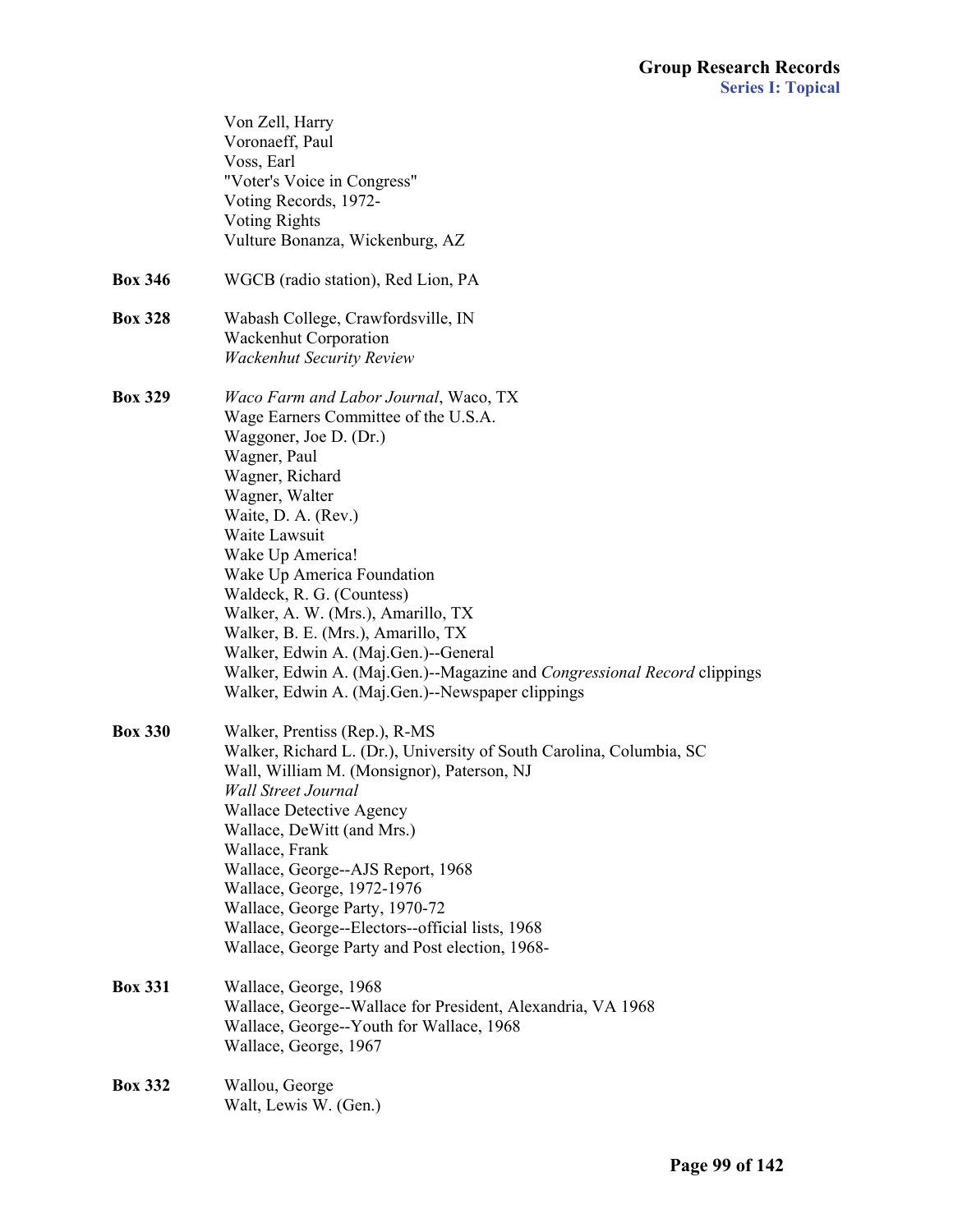Walter, Bob (Pastor) Walter, Francis B. (Rep.), D-PA Walton, Izaak Walton, Rus *Wanderer, The*, St. Paul, MN War Control Planners, Inc. *War/Peace Report* Ward, Chester (Admiral), Washington, DC and Honolulu, HI Ward, J. L. (Rev.), Memphis, TN Warner and Swasey, Cleveland, OH Warner, Jack Warner, Jerome R., NE Warren Commission and Warren Report Warren Impeachment, Earl Pro-Impeachment materials Washington Exclusive *Washington Independent*, Washington, DC Washington Institute for Values in Public Policy, Washington, DC Washington Journalism Center, Inc., Washington, DC Washington Legal Foundation, Washington, DC 1986 Washington Memorial Foundation, George, Cleveland, OH

**Box 333** *Washington News Beat*, Washington, DC Washington News Service, Washington, DC *Washington Notebook*, Yonkers, NY *Washington Observer*, Torrance, CA Washington Researchers, Washington, DC Washington Summary, Seattle, WA *Washington Times, The*, Washington, DC Washington Workshops, Washington, DC Washington World Watch and Pray, Los Angeles, CA Griffiths, Warren (Mrs.) Watch Washington Club, Columbus, OH Watergate, 1992- Waters, Agnes Watson, Albert W. (Rep.), R-SC Watson, Tom Watson, W. Marvin Watt, James G. Watts, Blaine, Midvale, UT Watts, Clyde J. Watts, Robert B. (Dr.) Watts, Vernon Orval Wayne, John, Beverly Hills, CA We Love America We, The People!, Headquarters in Chicago, IL 1966-1969 **Box 334** We, The People!--Materials distributed at convention, Headquarters in Chicago, IL 1966 We, The People!, Headquarters in Chicago, IL, 1955-1965 We, The People!--Materials distributed at convention, Headquarters in Chicago, IL 1965 Weaver, Richard M. (Dr.) Webb, James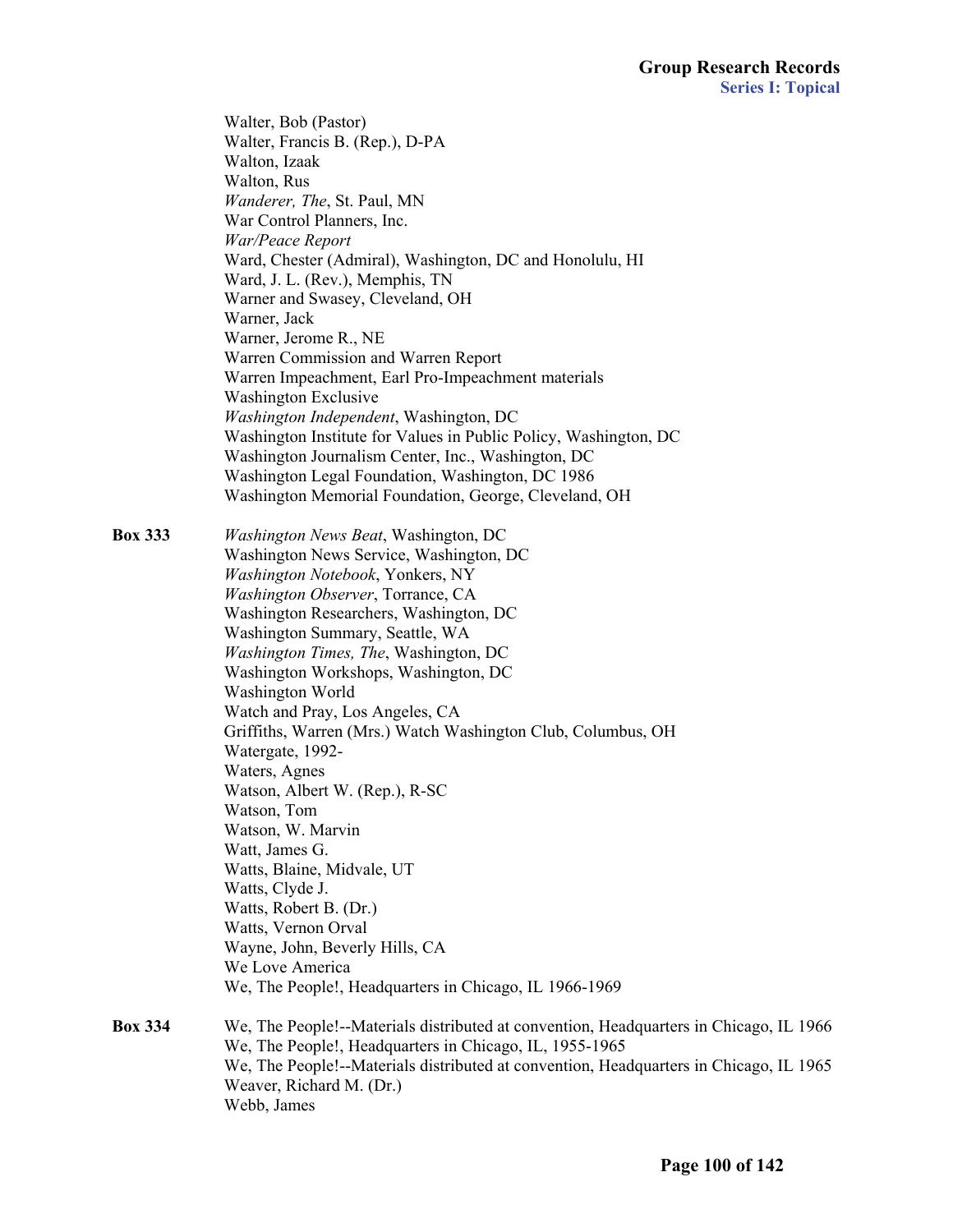Wedemeyer, Albert C. (Gen.), Washington, DC *Weekly Bulletin, The*, Largo, FL *Weekly Crusader, The*, Tulsa, OK Weekly Labor Forecast and Review Weeks, Elizabeth, Los Angeles, CA Weidenbaum, Murray L. Weinberger, Caspar W. Weissman, Bernard Welch, Herbert (Bishop) Welch, Vincent B. Welcome Wagon Welfare Welfare Pressure Groups Welk, Lawrence Wells, Kenneth D., Valley Forge, PA *Wells Newsletter* Werner, Edward H., Hicksville, NY West, Dick, Dallas, TX

**Box 335** *Westchester Conservative, The*, Armonk, NY Westerfield, Pat *Western Destiny*, Los Angeles, CA Western Foundation, The Western Front, Hollywood, CA Western Gear Corporation Western Goals Foundation Western Hemisphere's Directorate, Philadelphia, PA Western Messenger, Riverside, CA Western Research Foundation Western Research Library Western Tax Council, Chicago, IL *Western Voice*, Englewood, CO Western Women Civilaires Western Wood Products Association, Portland, OR Westin, Alan F., New York, NY Westminster Academy Westmoreland, William C. (Gen.) Weston, Joseph H., Salt Lake City, UT Westside Developers, Inc. Weyl, Nathaniel

**Box 336** Whalen, Richard Whaley-Eaton Service, Washington, DC Wheat Sale to Russia Wheaton College, Wheaton, IL Wheeler, Burton K. *While Brave Men Die* (film) Whinery, John G., Amarillo, TX Whitaker and Baxter White, Bob, MN White Book Store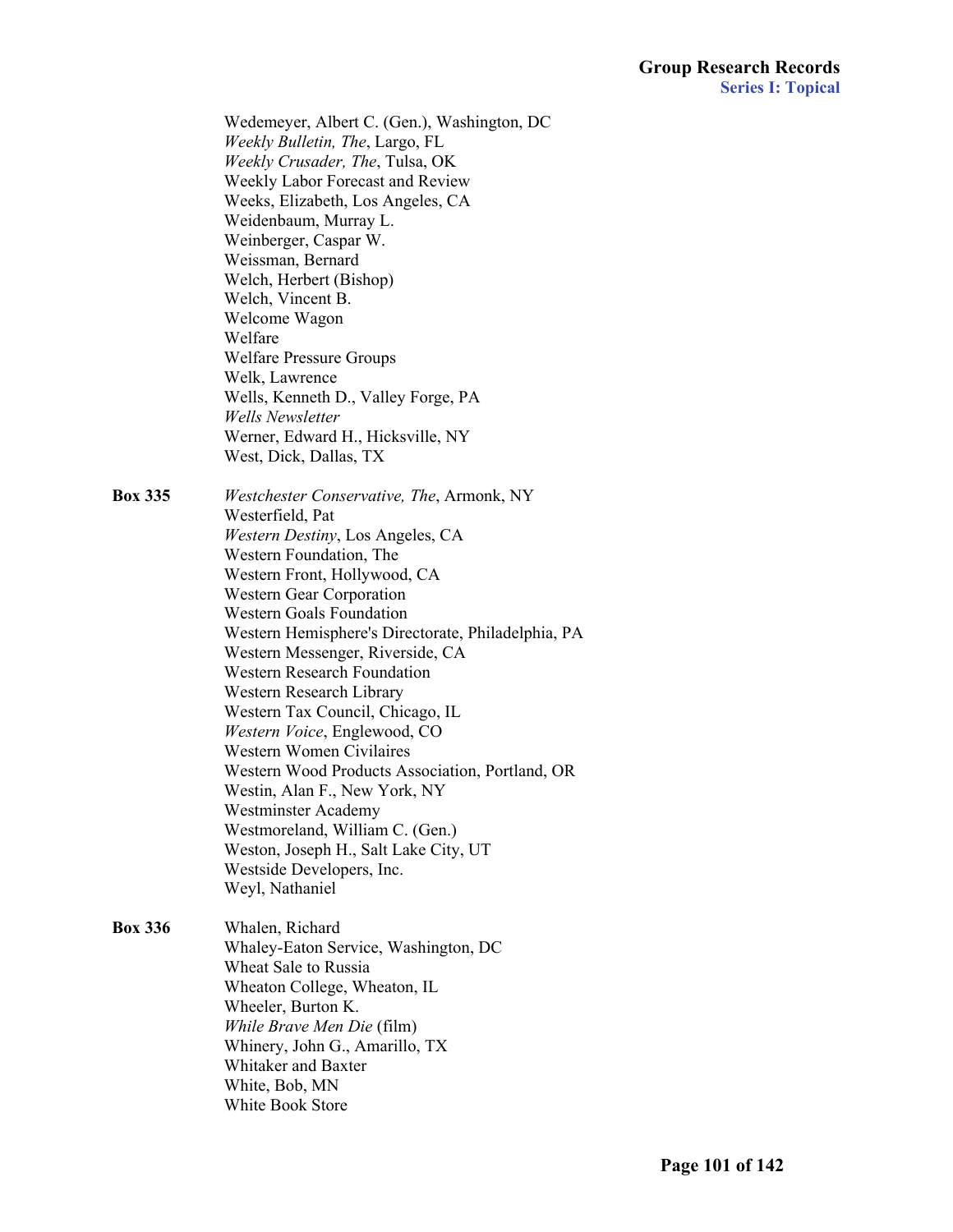White Circle League of America, Chicago, IL White Crusaders White, Frederick Clifton White Horse Crusade, Los Angeles, CA White Legion Books, Silver Spring, MD White Muslim Religion, The, Berkley, MI White, Natalie White, Opal Tanner, Los Angeles, CA White Panthers White Party of America, Washington, DC White Peoples Party, The, Metairie, LA *White Sentinel, The*, Ft. Lauderdale, FL White Supremacy White, Thomas D. (Gen.) White, W. L. White, William S. Whittaker, Charles E. Whitworth College, Brookhaven, MS Who's Who Clubs of America *Who's Who International* Wichita Collegiate School, Wichita, KS Wick, Chad Wickham, Don J. Wide Awake Anti-Communism Crusade Widener, Alice, New York, NY Wiegand, Edwin L. Wiegand Foundation, Edwin L and Ann K. Wiegand, G. C. (Dr.), Carbondale, IL Wiggins, James W. Wilcox, Edward Barkley Wilcox, Laird **Box 337** Wilder, L. Douglas (Gov.), D-VA Wilken, Carl H. Wilkinson, Bud Wilkinson, Ernest L., Provo, UT Will, George Williams, F. J. (Dr.), San Gabriel, CA Williams, George C., Gatesville, TX Williams, Hugh, Brooklyn, NY Williams Intelligence Survey

 Wilkie Brothers Foundation, The, Des Plaines, IL Williams, J. Harvie Williams, John Bell (Rep.), D-MS Williams, Robert Williams, Walter Willis, Alan R., Spartanburg, SC Willis Books, Fort Worth, TX Willis, Harold R., Golden, CO Willmouth, R. W. Willoughby, Charles (Maj.Gen.), Washington, DC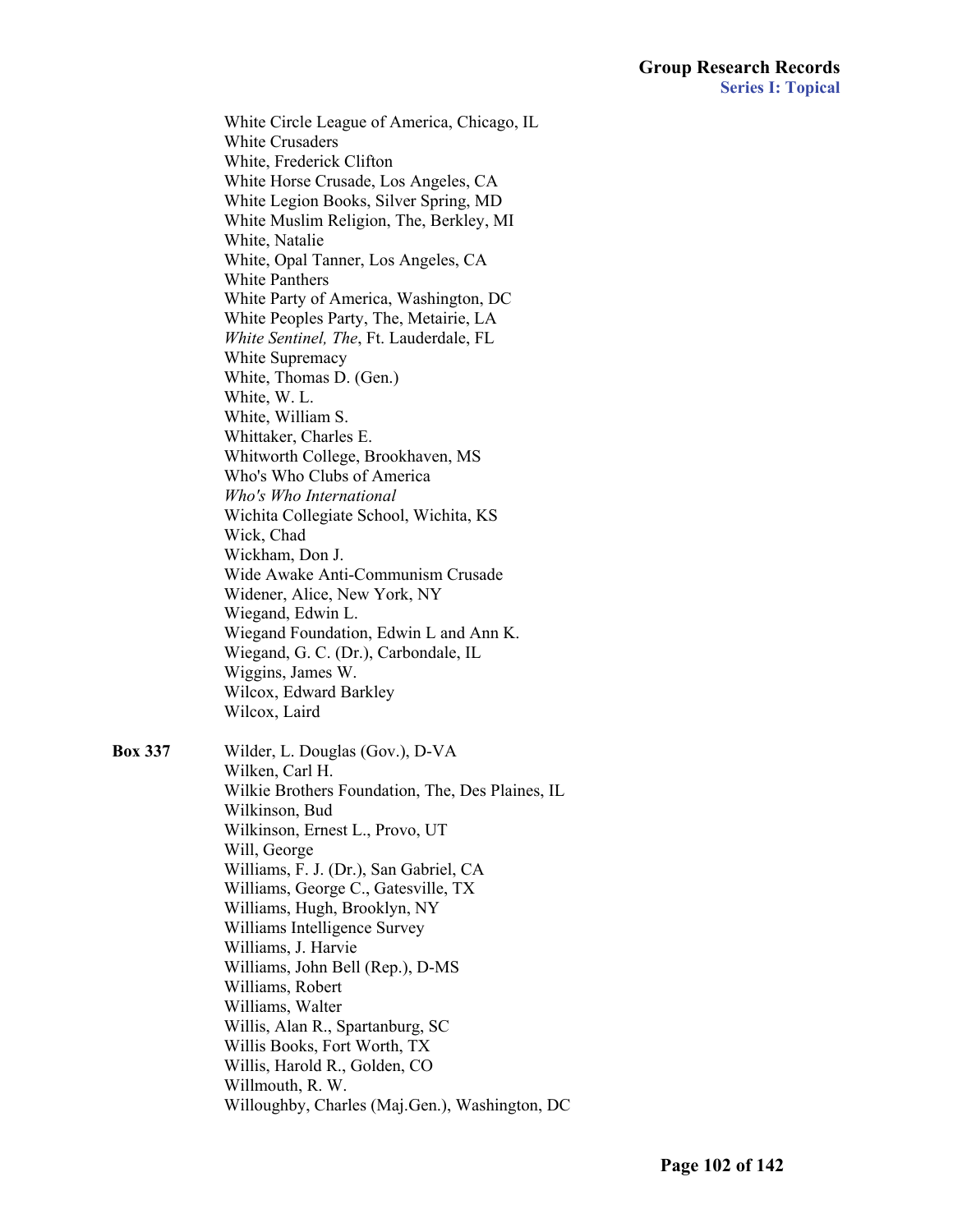Wills, Garry Wilson, Robert C. "Bob" (Rep.), R-CA Wilson, Earl Wilson, Eleanor M. Wilson, Eugene E. Wilson, George H. Wilson, Jack R. W., Stockton, CA Wilson, John Wilson, Lyle C. Wilson, Richard Winchell, Walter Winchester Foundation, Winchester, IN Winds of Freedom Foundation, CA Winegarten, Ruth (Mrs. Alvin) Wings of Healing, Portland, OR Winona Lake Christian Assembly, Inc., Winona Lake, IN Winpac, Bozeman, MT Winrod, Gerald B. and Gordon Winrod, Gordon (editor) "Winrod Letter, The" Winter, William, Sausalito, CA Wire Magazine **Box 338** Wisconsin Conservative Club Wisconsin Legislative and Research Committee, Inc., Brookfield, WI Wise-Use Movement *Witness, The*, Dubuque, IA Wittenberg Motor Company, Midway, WA Wittmer, Felix Wolff, Charles E. (Prof.) Wolman, Leo (Dr.), New York, NY Woman-Power, Asheville, NC Woman's Christian Temperance Union (WCTU) Woman's Right to Know, Inc., Lakeland, FL Women Descendants of the Ancient and Honorable Artillery Company Women for Constitutional Government Women for God and Country, Youngstown, OH Women Investors' Research Institute, Inc., Washington, DC Women Mobilized for Change Women on the Watch (WOW) Women's Chamber of Commerce Women's Crusade for a Common Sense Economy Women's Draft Goldwater Committee Women's Forum on National Security Women's National Republican Campaign Committee Women's Organization for Right to Work Women's Patriotic Conference on National Defense Women Strike for Peace *Women's Voice*, Chicago, IL Wood, John A. Wood, Robert E. (Gen.), Chicago, IL Wood, William H.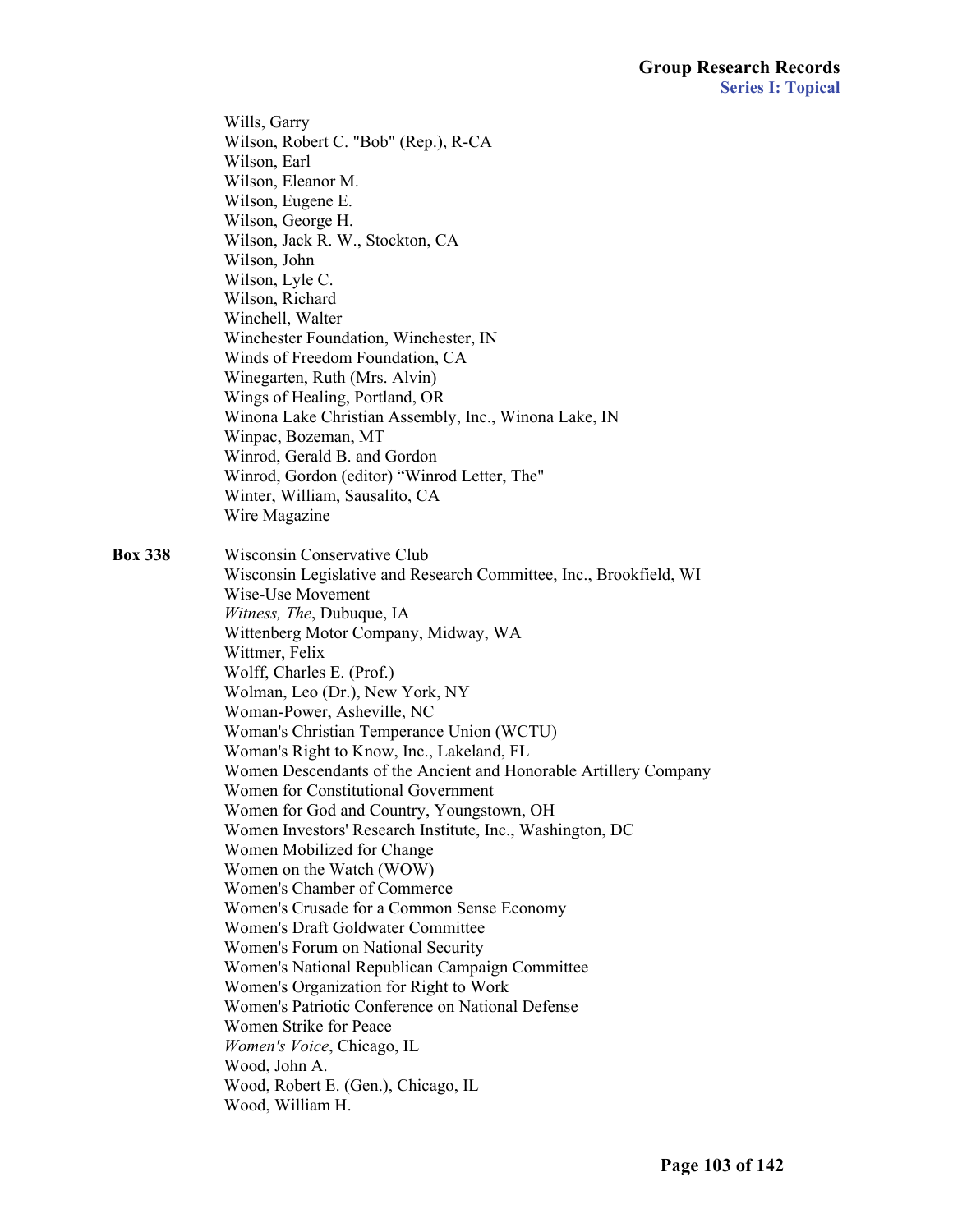|                | Woods, Dalton J., LA<br>Woodward, W. W.<br>Woodworth, R. T. (Rev.), Baltimore, MD<br>Woolery, Charles E., Littleton, CO<br>Woolley, Frank K., Chicago, IL<br>Word of Life, Inc., New York<br>Worker, The, New York, NY<br>Workman, William D., Jr.<br>World, The                                                                                                                                                                                                                                                                                                                                                                                                                                                                                                                                                                  |
|----------------|-----------------------------------------------------------------------------------------------------------------------------------------------------------------------------------------------------------------------------------------------------------------------------------------------------------------------------------------------------------------------------------------------------------------------------------------------------------------------------------------------------------------------------------------------------------------------------------------------------------------------------------------------------------------------------------------------------------------------------------------------------------------------------------------------------------------------------------|
| <b>Box 339</b> | World Anti-Communist League, 1987-<br>World Committee for a World Constitutional Convention<br>World Freedom Foundation<br>World News Institute<br>World Peace Broadcasting Foundation<br>World Press Institute<br>World Service<br>World Tapes for Education, Dallas, TX<br>World-Truth<br>World Veterans Fund, Inc.<br>World Vision, Inc.<br>World-Wide Missions<br>Wormser, Felix Edgar<br>Wormser, Rene A.<br>Worrell, Margaret Hopkins, Washington, DC<br>Worthy, William W.<br>Wright, David McCord, Athens, GA<br>Wright Foundation of Badger Meter, Inc., Milwaukee, WI<br>Wright, Hamilton, Sr.<br>Wright, Hardy E.<br>Wright, James C. "Jim" (Rep.), D-TX<br>Wright, Loyd, Los Angeles, CA<br>Wrought Washer Foundation, Inc., Milwaukee, WI<br>Wurmbrand, Richard (Rev.), Glendale, CA<br>Wyman, Louis C. (Rep.), R-NH |
| <b>Box 340</b> | Xerox Company<br>Yakima National Security Seminar<br>Yarmolinsky, Adam                                                                                                                                                                                                                                                                                                                                                                                                                                                                                                                                                                                                                                                                                                                                                            |
| <b>Box 346</b> | Yarnall Associates, Polly A., Valley Forge, PA                                                                                                                                                                                                                                                                                                                                                                                                                                                                                                                                                                                                                                                                                                                                                                                    |
| <b>Box 340</b> | Yearling, Ervin Freeman (Rev.)<br>Yergan, Max (Dr.)<br>Yockey, Francis Parker<br>Yorty, Sam (Mayor), Los Angeles, CA<br>"You S. A.", Chicago, IL<br>Young American Enterprises, Los Angeles, CA<br>Young Americans for Freedom (YAF)--Magazine and Congressional Record clippings,<br>Headquarters in Washington, DC<br>Young Americans for Freedom (YAF)--Newspaper clippings, Headquarters in                                                                                                                                                                                                                                                                                                                                                                                                                                   |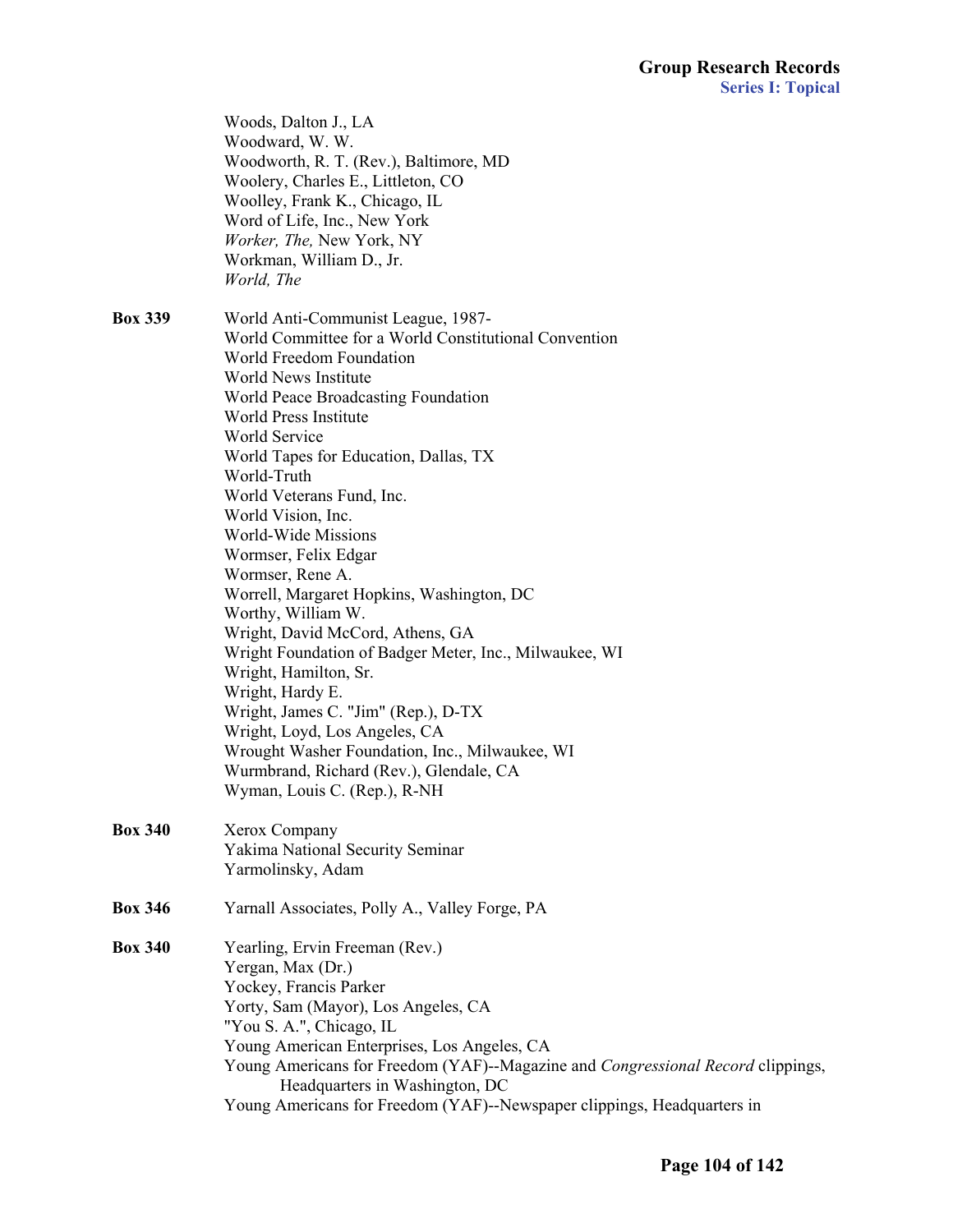|                | Washington, DC, 1970-1972                                                                                                                              |
|----------------|--------------------------------------------------------------------------------------------------------------------------------------------------------|
| <b>Box 341</b> | Young Americans for Freedom (YAF)--Letters and memos from National<br>Headquarters, Headquarters in Washington, DC                                     |
|                | Young Americans for Freedom (YAF)--Miscellaneous, Headquarters in Washington, DC<br>1991-                                                              |
| <b>Box 342</b> | Young Americans for Freedom (YAF)--Miscellaneous, Headquarters in Washington, DC<br>1972-1976                                                          |
|                | Young Americans for Freedom (YAF)--Citizens Campaign Against Trade with the<br>Enemy, Headquarters in Washington, DC                                   |
|                | Young Americans for Freedom (YAF) -- Washington Report, Headquarters in Washington,<br>DC                                                              |
|                | Young Americans for Freedom (YAF)--Promotional mail from celebrities, Headquarters<br>in Washington, DC                                                |
| <b>Box 343</b> | Young Americans for Freedom (YAF)--Students to Oppose Participation in the<br>National Student Association (STOP--NSA), Headquarters in Washington, DC |
|                | Young Americans for Freedom (YAF)--Young Americans for Freedom Political<br>Action Committee (YAF PAC), Headquarters in Washington, DC                 |
|                | Young Americans for Freedom (YAF)--World Youth Crusade for Freedom, Headquarters<br>in Washington, DC                                                  |
|                | Young Americans for Freedom (YAF)--Miscellaneous and other publications,<br>Headquarters in Washington, DC                                             |
|                | Young Americans for Freedom (YAF)--"Report on the Left", Headquarters in Washington,<br>DC                                                             |
|                | Young Americans for Freedom (YAF)--Promotional mail from celebrities, Headquarters<br>in Washington, DC 1970, 1971                                     |
|                | Young Americans for Freedom (YAF)--Pamphlets, Headquarters in Washington, DC                                                                           |
| <b>Box 344</b> | Young Americans for Responsible Action, Washington, DC                                                                                                 |
|                | Young America's Campaign Committee<br>Young Conservatives Educational Corporation                                                                      |
|                | Young, Glenn O., Sapulpa, OK                                                                                                                           |
|                | Young Life                                                                                                                                             |
|                | <b>Young Patriots</b>                                                                                                                                  |
|                | Young Republicans 1967 Convention                                                                                                                      |
|                | Young Republicans                                                                                                                                      |
|                | "Your Freedom", Ballwin, MO                                                                                                                            |
|                | Youth Action, Hyattsville, MD                                                                                                                          |
|                | Youth Against McGovern, Washington, DC                                                                                                                 |
|                | Youth Committee for Democracy<br>Youth Crime Prevention League                                                                                         |
|                | Youth Crusade for God and Freedom                                                                                                                      |
|                | Youth Expresses Support through America's Christmas Train and Trucks<br>(YES/ACTT, Inc.)                                                               |
|                | Youth for America Clubs                                                                                                                                |
|                | Youth for Christ (YFC)                                                                                                                                 |
| <b>Box 345</b> | Youth for Decency, Houston, TX<br>Youth for Goldwater                                                                                                  |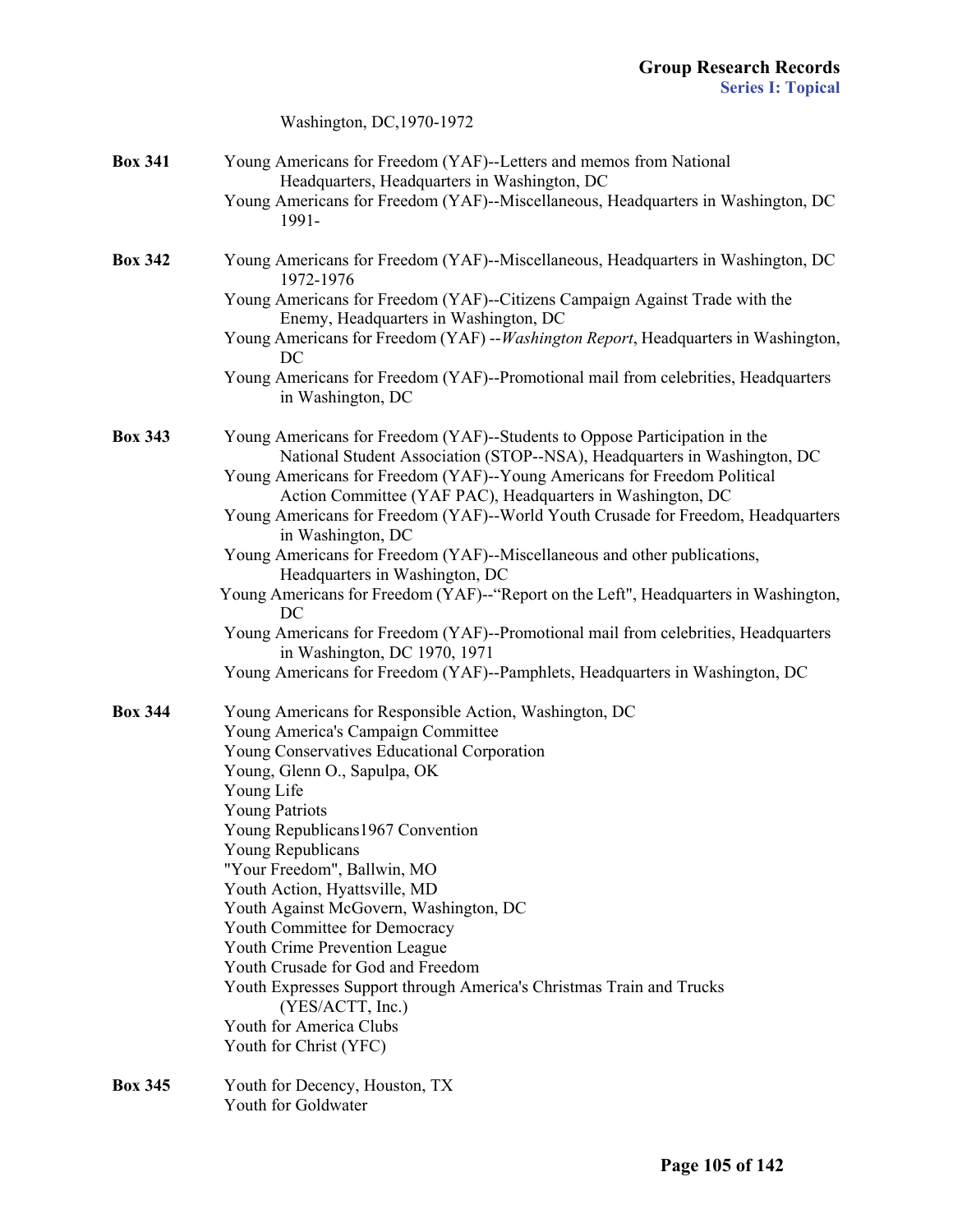Youth for the Constitution Youth Freedom Speakers, Dallas, TX Youth Groups Youth of America Needs to Know (YANK), Whittier, CA Zimbalist, Efrem, Jr. Zimmerman, George M., Detroit, MI Zoll, Allen A. Zone, Richard (Rev.), San Francisco, CA Zumwalt, Elmo (Admiral)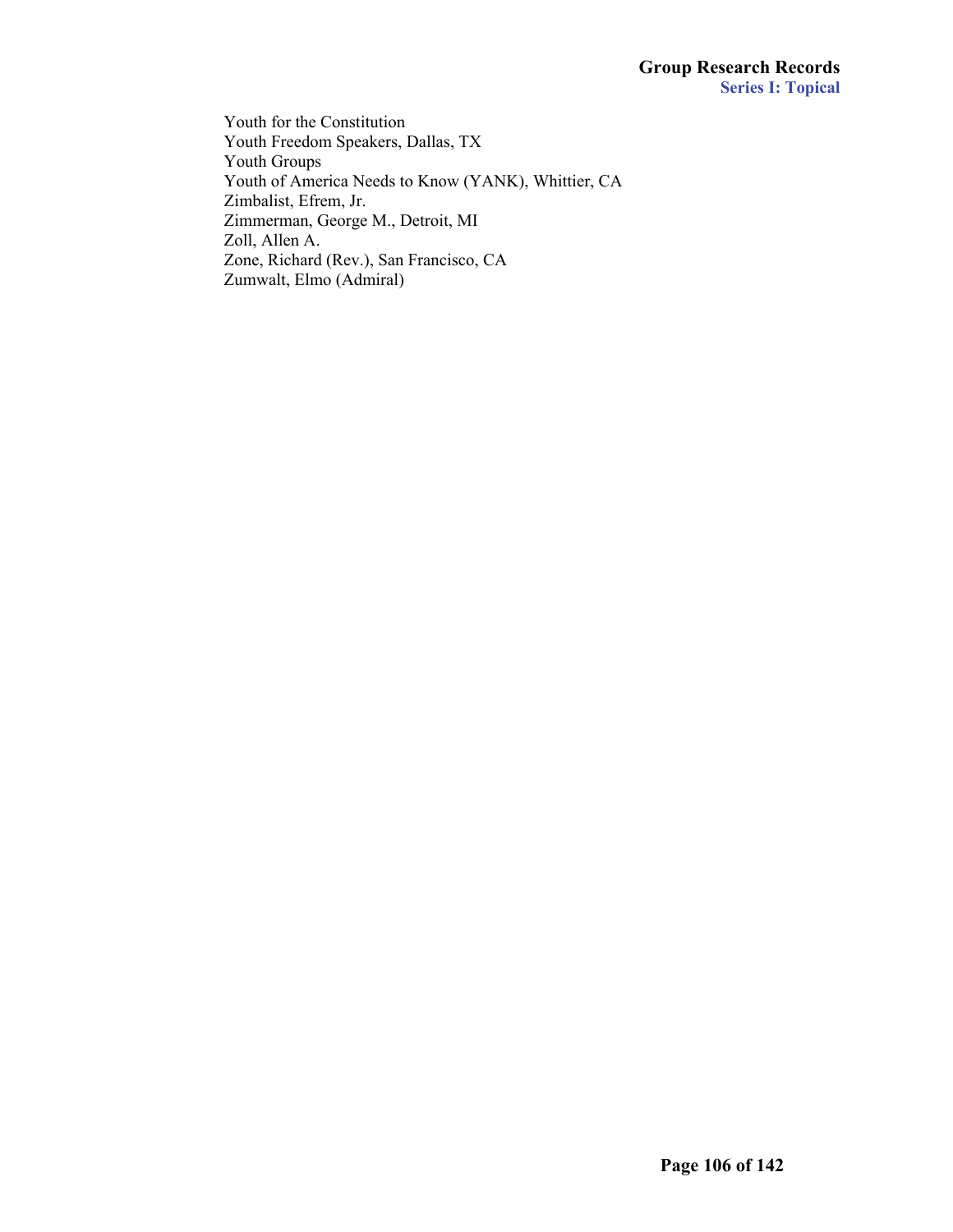## **[SERIES II: TOPICAL](#page-1-0)**

| <b>Box 347</b> | Abortion, 1984, 1986. 1990-1991, 1994                                                                                                                                                                                                                                                                                                                                                                                                                                                                                                              |
|----------------|----------------------------------------------------------------------------------------------------------------------------------------------------------------------------------------------------------------------------------------------------------------------------------------------------------------------------------------------------------------------------------------------------------------------------------------------------------------------------------------------------------------------------------------------------|
| <b>Box 348</b> | Abortion, 1979-1983                                                                                                                                                                                                                                                                                                                                                                                                                                                                                                                                |
| <b>Box 349</b> | Abortion, 1976<br>Abortion, Ad Hoc Committees, 1994-<br>Ad Hoc Committees, 1990-                                                                                                                                                                                                                                                                                                                                                                                                                                                                   |
| <b>Box 350</b> | Ad Hoc Committees, 1982, 1986-1998                                                                                                                                                                                                                                                                                                                                                                                                                                                                                                                 |
| <b>Box 351</b> | Ad Hoc Committees, 1974-1975, 1979<br>Ad Hoc Committees--Earth Day Alternatives<br><b>Ad Hoc Committees</b><br>American Security Council--A Private Freedom Academy<br>American Security Council Freedom Studies Center, 1971-                                                                                                                                                                                                                                                                                                                     |
| <b>Box 352</b> | American Security Council Freedom Studies Center<br>American Security Council General<br>American Security Council Newspaper, magazine and Congressional Record clippings                                                                                                                                                                                                                                                                                                                                                                          |
| <b>Box 353</b> | <b>American Security Council Publications</b><br>American Security Council--General, 1984, 1988                                                                                                                                                                                                                                                                                                                                                                                                                                                    |
| <b>Box 354</b> | American Security Council--General, 1978-1982                                                                                                                                                                                                                                                                                                                                                                                                                                                                                                      |
| <b>Box 355</b> | American Security Council--General, 1971-1974                                                                                                                                                                                                                                                                                                                                                                                                                                                                                                      |
| <b>Box 356</b> | American Security Council--Newspaper, magazine and <i>Congressional Record</i> clippings,<br>$1971 -$<br>Americans Against Union Control of Government, 1986-1989                                                                                                                                                                                                                                                                                                                                                                                  |
| <b>Box 357</b> | Americans Against Union Control of Government, 1978, 1982-1985                                                                                                                                                                                                                                                                                                                                                                                                                                                                                     |
| <b>Box 358</b> | Americans for Common Sense and other organizations Answers to the Right Wing<br>Businessmen's Educational Fund Answers to the Right Wing<br>Greenwich Group Answers to the Right Wing<br>National Committee for Civic Responsibility (NCCR) Answers to the Right Wing,<br>Cleveland, OH<br>Task Force for Democracy Answers to the Right Wing, Washington, DC<br>Wolff, Charles Answers to the Right Wing<br>Wright, Frank, Jr. Answers to the Right Wing--The Radicalsand Academia: A<br><b>Partial Study</b><br>Answers to the Right Wing, 1982- |
| <b>Box 359</b> | Answers to the Right Wing                                                                                                                                                                                                                                                                                                                                                                                                                                                                                                                          |
| <b>Box 360</b> | Answers to the Right Wing, 1968-<br>Bush, George, 1988, 1990                                                                                                                                                                                                                                                                                                                                                                                                                                                                                       |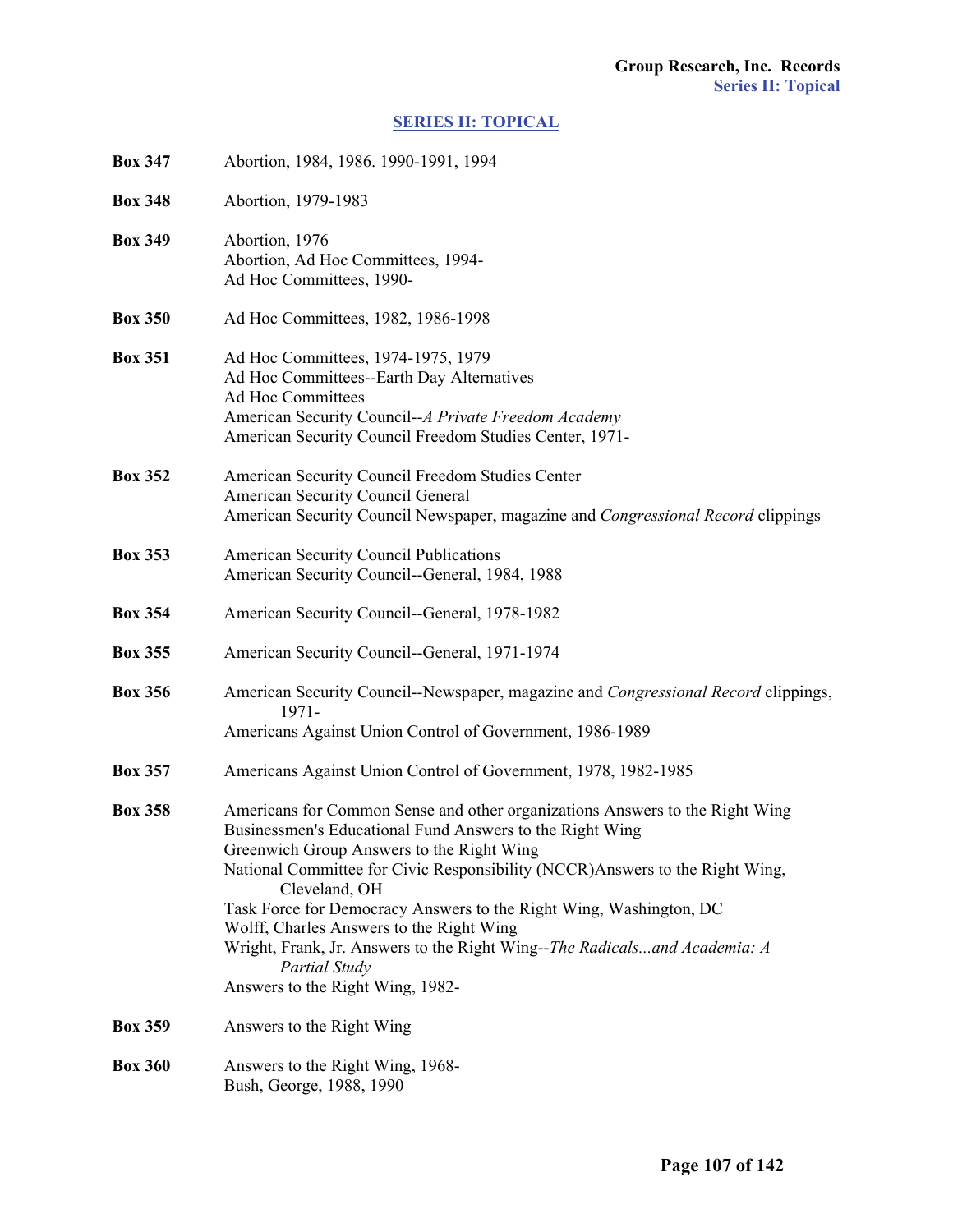| <b>Box 361</b> | Bush, George<br>Bush, George--Cabinet<br>Bush, George--Family<br>Bush, George--Staff                                                                                                                                                                                                                                                                                                                                                                                                                         |
|----------------|--------------------------------------------------------------------------------------------------------------------------------------------------------------------------------------------------------------------------------------------------------------------------------------------------------------------------------------------------------------------------------------------------------------------------------------------------------------------------------------------------------------|
| <b>Box 362</b> | "Campaign Statements of Dwight D. Eisnehower: A Reference Index"<br>Cardinal Mindszenty Foundation -- The Mindszenty Report", St. Louis, MO                                                                                                                                                                                                                                                                                                                                                                  |
| <b>Box 363</b> | Cardinal Mindszenty Foundation -- The Mindszenty Report", St. Louis, MO 1972-<br>Cardinal Mindszenty Foundation, St. Louis, MO 1970-<br>Christian Anti-Communism Crusade (CACC)--After-effects<br>Christian Anti-Communism Crusade (CACC)--Congressional Record and<br>hearings<br>Christian Anti-Communism Crusade (CACC)--Correspondence<br>Christian Anti-Communism Crusade (CACC)--General and financial, 1978-                                                                                          |
| <b>Box 364</b> | Christian Anti-Communism Crusade (CACC)--General and financial<br>Christian Anti-Communism Crusade (CACC)--Magazine articles on<br>Christian Anti-Communism Crusade (CACC)--New York Anti-Subversive<br>Seminar, New York, NY 1969<br>Christian Anti-Communism Crusade (CACC)--New York School, New York, NY 1962<br>Christian Anti-Communism Crusade (CACC)--Newspaper clippings, 1962-1970<br>Christian Anti-Communism Crusade (CACC)--Notes on individual meetings                                        |
| <b>Box 365</b> | Christian Anti-Communism Crusade (CACC)--Pamphlets<br>Christian Anti-Communism Crusade (CACC)--Fred Schwarz's speeches<br>Christian Anti-Communism Crusade (CACC)--Studies on<br>Christian Anti-Communism Crusade (CACC)--Washington Anti-Subversive<br>Seminar, Washington, DC, June 1969--72<br>Christian Anti-Communism Crusade (CACC)--Washington and Detroit Schools,<br>Washington, DC and Detroit, MI 1967<br>Christian Anti-Communism Crusade (CACC)--Washington School, Washington, DC June<br>1964 |
| <b>Box 366</b> | Conservative Book Club, 1986, 1989                                                                                                                                                                                                                                                                                                                                                                                                                                                                           |
| <b>Box 367</b> | Conservative Book Club, 1974-1982                                                                                                                                                                                                                                                                                                                                                                                                                                                                            |
| <b>Box 368</b> | Conservative Book Club, 1971-1973<br>"Dixon Line, The", La Habra, CA, 1965--8                                                                                                                                                                                                                                                                                                                                                                                                                                |
| <b>Box 369</b> | "Dixon Line, The", La Habra, CA, 1968-1975<br>Farm Bureau Right--Wingers in Farm Bureau publications (quoted, praised etc.)<br>Farm Bureau--Policy Statements, 1964, 1965                                                                                                                                                                                                                                                                                                                                    |
| <b>Box 370</b> | Farm Bureau--Materials on Harding College and the National Education Program (NEP)<br>Farm Bureau--Farm Bureau members in other publications<br>Farm Bureau--Meetings and speeches, 1942-1965<br>Farm Bureau--Criticism and expose of Farm Bureau activities<br>Farm Bureau--Information on Farm Bureau members who spoke to business<br>groups                                                                                                                                                              |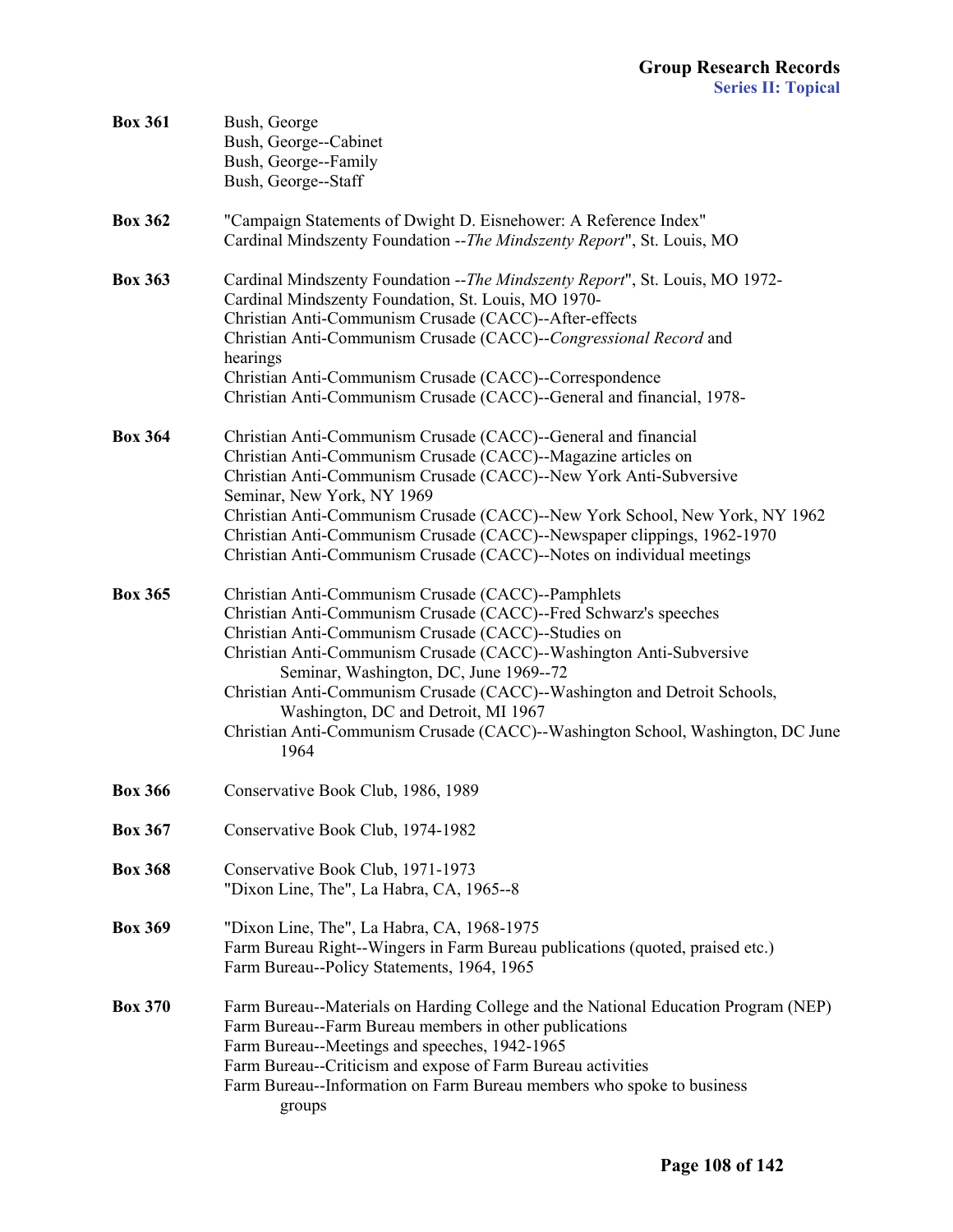| <b>Box 371</b> | Farm Bureau--Materials on Anti-Communism, patriotism etc.<br>Farm Bureau--Personnel                          |
|----------------|--------------------------------------------------------------------------------------------------------------|
|                | Farm Bureau--Material on the Extension Service fight                                                         |
|                | Farm Bureau--Tie--ins with other organizations, endorsements censures etc.                                   |
|                | Farm Bureau--Information on "Farm and Ranch" magazine                                                        |
|                | Farm Bureau--Dissemination of Right Wing propaganda                                                          |
|                | Farm Bureau--Facts for You, Texas Farm Bureau, 1962-1963                                                     |
|                | Farm Bureau--Wheat Referendum                                                                                |
|                | Kline, Allan Farm Bureau                                                                                     |
|                | Farm Bureau Freedom Project                                                                                  |
| <b>Box 362</b> | Goldwater, Barry, R-AZ, 1968-1969                                                                            |
|                | Goldwater, Barry--Campaign, primary clippings without right wingers, R-AZ, July 11,<br>1964                  |
|                | Goldwater, Barry--Campaign, primary clippings which involve right wingers, R-AZ,<br>January 3--July 14, 1964 |
|                | Goldwater, Barry--Campaign, presidential clippings without right wingers, R-AZ, July 14,<br>1964             |
|                | Goldwater, Barry--Campaign, presidential clippings which involve right wingers, R-AZ<br>July 14, 1964        |
|                | Goldwater, Barry--Campaign groups, R-AZ                                                                      |
|                | Goldwater, Barry--Campaign material Against, R-AZ                                                            |
|                | Goldwater, Barry--Clippings, R-AZ 1967                                                                       |
|                | Goldwater, Barry--Column in the Santa Ana Register, R-AZ                                                     |
| <b>Box 373</b> | Goldwater, Barry--Congressional Record clippings, R-AZ                                                       |
|                | Goldwater, Barry Draft--clippings not concerning right wingers, R-AZ, January 3, 1964                        |
|                | Goldwater, Barry Draft--clippings concerning right wingers, R-AZ, January 3, 1964                            |
|                | Goldwater, Barry--General, R-AZ, 1962-1966                                                                   |
| <b>Box 374</b> | Goldwater, Barry--General, R-AZ, 1961                                                                        |
|                | Goldwater, Barry--Quotations, R-AZ                                                                           |
|                | Goldwater, Barry--Right Wing activity, R-AZ                                                                  |
|                | Goldwater, Barry--Staff, R-AZ                                                                                |
|                | Goldwater, Barry--Supporters, R-AZ                                                                           |
|                | Birch, John (Capt.)--John Birch Society (JBS)                                                                |
|                | John Birch Society (JBS)--Blue Book, 2nd printing, 1959                                                      |
| <b>Box 375</b> | John Birch Society (JBS)--Clippings, 1965-1970                                                               |
| <b>Box 376</b> | John Birch Society (JBS)--Clippings, 1961-1964                                                               |
|                | John Birch Society (JBS)--Congressional Record clippings                                                     |
| <b>Box 377</b> | John Birch Society (JBS)--Correspondence                                                                     |
|                | John Birch Society (JBS)--Deposition of Alan Stang in the Gertz v. Welch case, October 16,<br>1975           |
|                | John Birch Society (JBS)--General                                                                            |
| <b>Box 378</b> | John Birch Society (JBS)--General                                                                            |
|                | John Birch Society (JBS)--Magazine articles and newspaper series                                             |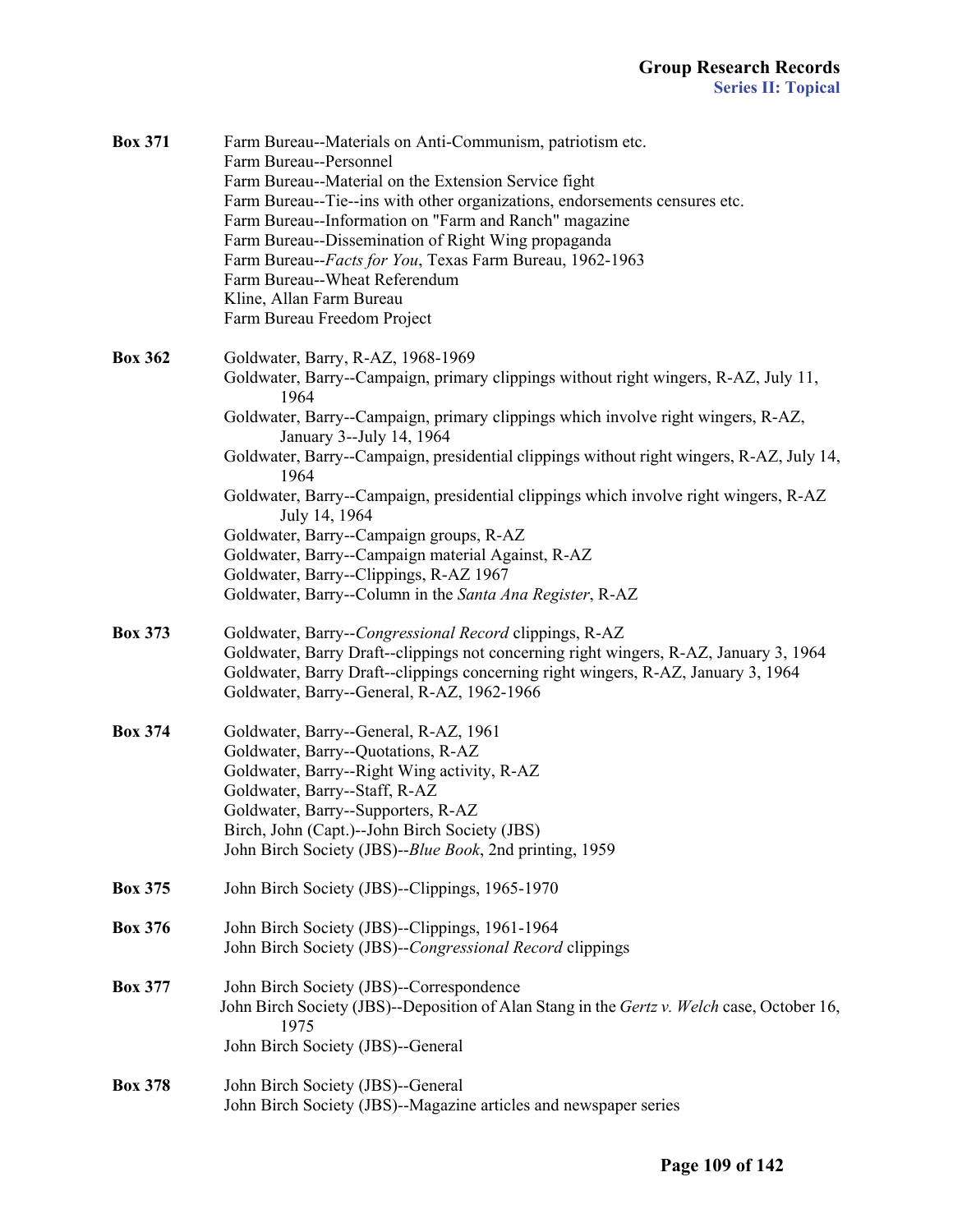|                | John Birch Society (JBS)--Members and activities of                                                                                                                                                                                                                                                                                                                                                                                         |
|----------------|---------------------------------------------------------------------------------------------------------------------------------------------------------------------------------------------------------------------------------------------------------------------------------------------------------------------------------------------------------------------------------------------------------------------------------------------|
| <b>Box 379</b> | John Birch Society (JBS)--Notes on monthly Bulletin<br>John Birch Society (JBS)--Publications and recommended reading lists<br>John Birch Society (JBS)--Responses to Institute for American Democracy<br>questionnaire<br>Kamp, Joseph P.                                                                                                                                                                                                  |
| <b>Box 380</b> | Kamp, Joseph P.--Correspondence and other papers<br>Labor                                                                                                                                                                                                                                                                                                                                                                                   |
| <b>Box 381</b> | Labor<br>Liberty Lobby<br>Military--Air Force Regulations, Policy News Service<br>Military--Anti-Communist Propaganda for the Public                                                                                                                                                                                                                                                                                                        |
| <b>Box 382</b> | Military--Anti-Communist Propaganda for the Public<br>Military--Anti-Dissent<br>Military--Asilonar National Strategy Seminar, San Francisco, 1960                                                                                                                                                                                                                                                                                           |
| <b>Box 383</b> | Military--Budgets, Monetary Affairs Retired Officers in Business<br>Military--Civilian Spying (Intelligence)<br>Military--General, 1971, 1978<br>Military--Industrial College of the Armed Forces                                                                                                                                                                                                                                           |
| <b>Box 384</b> | Military-Industrial Complex<br>Military-Industrial Complex, 1985-<br>Marine Corps League Military<br>Military--Militarism<br>Military--Muzzling hearings<br>Walker, Edwin Military--Muzzling hearings background<br>Military--Muzzling hearings: Congressional Record clippings (mostly by Strom<br>Thurmond), 1961<br>Military--Muzzling hearings: Edwin Walker testimony<br>Military--National Guard<br>Military--Order of the World Wars |
| <b>Box 385</b> | Military--National Security Industrial Association<br>Military--National Security Seminar Publicity Folder<br>Military--New York Times series on the Pentagon<br>Military--Politics<br>Military--Power of<br>Military--Reserve<br>Military--Reserve Officer Training Corps (ROTC)                                                                                                                                                           |
| <b>Box 386</b> | Military--Reserve Officers Association<br>Military--Security Seminars<br>Military--Stanford Research Institute Journal, Menlo Park, CA 1959<br>Military--Transcript of a Speech on the "Grass Roots Movement", Ventura, CA, 1961<br>Military--Troop Indoctrination and information (propaganda), 1971                                                                                                                                       |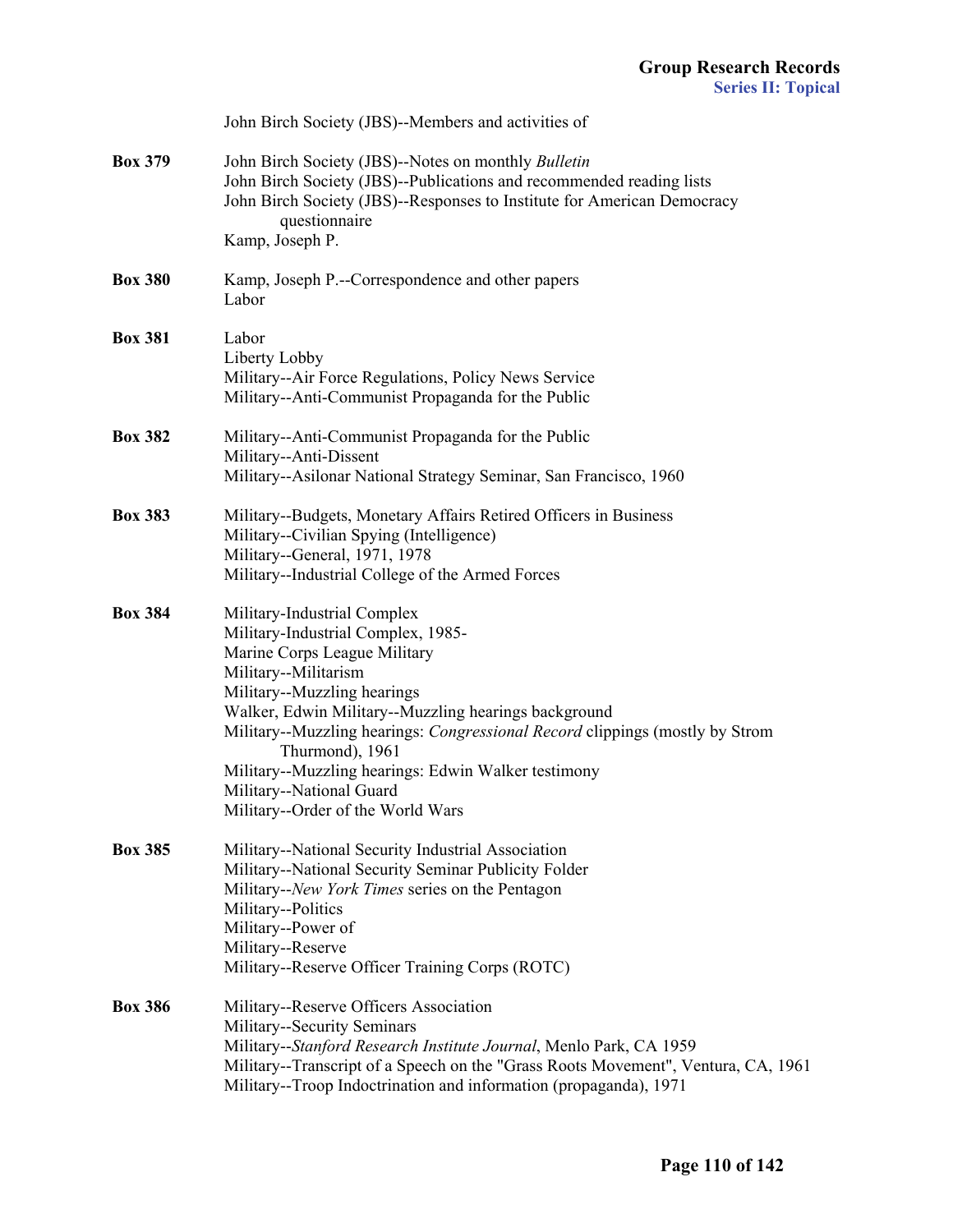| <b>Box 382</b> | Military--Association of the United States Army                                                                                                                                                                                                                                                                                                                                |
|----------------|--------------------------------------------------------------------------------------------------------------------------------------------------------------------------------------------------------------------------------------------------------------------------------------------------------------------------------------------------------------------------------|
| <b>Box 386</b> | Military--United States Army Corps of Engineers                                                                                                                                                                                                                                                                                                                                |
| <b>Box 387</b> | Military--United States Army Mothers<br>Military--United States Naval Institute<br>National Right to Work Committee (NRTWC)--Educational Services, Washington, DC<br>(headquarters)<br>National Right to Work Committee (NRTWC)--Free Choice, 1965-71, 1973, 1976, 1979<br>National Right to Work Committee (NRTWC)--Letters and memos, 1971-1988                              |
| <b>Box 388</b> | National Right to Work Committee (NRTWC)--Letters and memos<br>National Right to Work Committee (NRTWC)--Miscellaneous, 1973, 1982                                                                                                                                                                                                                                             |
| <b>Box 389</b> | National Right to Work Committee (NRTWC)--National Right to Work Legal<br>Defense Foundation, Inc., 1974, 1978<br>National Right to Work Committee (NRTWC)--National Right to Work Legal<br>Defense Foundation, Inc.: Union suit Against both groups, 1974<br>National Right to Work Committee (NRTWC)--National Right to Work Legal<br>Defense and Education Foundation, Inc. |
| <b>Box 390</b> | National Right to Work Committee (NRTWC)--Newspaper clippings, 1979-<br>National Right to Work Committee (NRTWC)--Pamphlets<br>National Right to Work Committee (NRTWC)--Registration statement as a<br>charitable organization, VA 1991<br>National Right to Work Committee (NRTWC)--Reports on, 1988, 1991                                                                   |
| <b>Box 391</b> | National Right to Work Committee (NRTWC)--Reprints The Nation's Press and others,<br>1972-<br>National Right to Work Committee (NRTWC) "Right to Work News", 1971-1974                                                                                                                                                                                                         |
| <b>Box 392</b> | Nixon, Richard M., 1969-1972<br>Nixon, Richard M.--Cabinet, 1973-1974                                                                                                                                                                                                                                                                                                          |
| <b>Box 393</b> | Nixon, Richard M. Friends, 1974-<br>Nixon, Richard M. Friends,<br>Nixon, Richard M. Post--convention clippings, 1968<br>Nixon, Richard M. Post--election, 1968<br>Nixon, Richard M. Watergate--Newspaper clippings, 1972-1973                                                                                                                                                  |
| <b>Box 394</b> | Nixon, Richard M. Watergate--Newspaper clippings, 1973-1974<br>Nixon, Richard M. Watergate--Release of Nixon's tapes<br>Nixon, Richard M. Watergate--Reports on<br>Nixon, Richard M. White House staff, 1974-                                                                                                                                                                  |
| <b>Box 395</b> | Pornography--Battle Against, 1982-1986                                                                                                                                                                                                                                                                                                                                         |
| <b>Box 396</b> | Pornography--Battle Against<br>Pornography--Christians and Jews for Law and Morality, Los Angeles, CA<br>Pornography--Citizens for Decent Literature, 1972-1988                                                                                                                                                                                                                |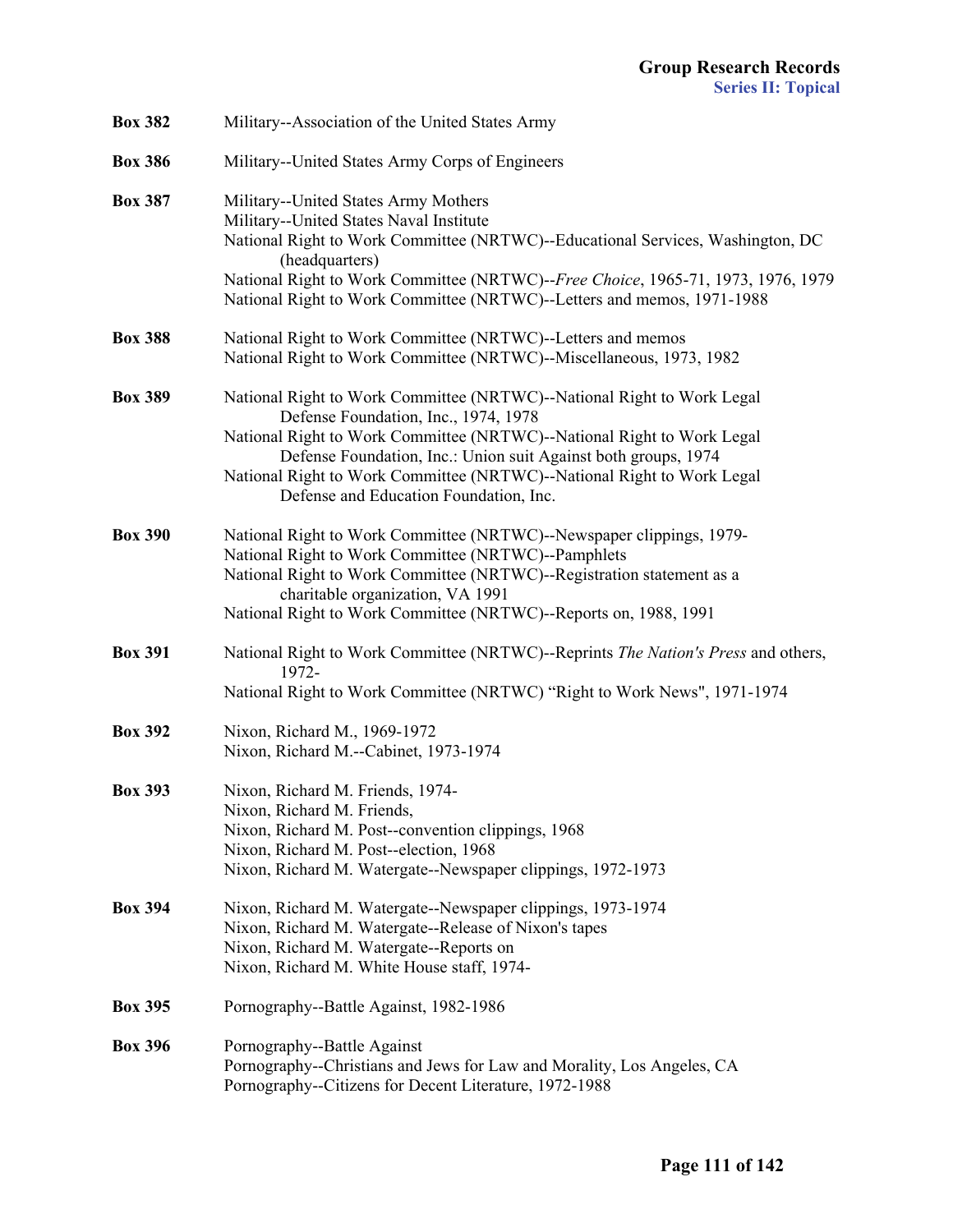| <b>Box 397</b> | Pornography--Citizens for Decent Literature<br>Pornography--Clean, Inc.<br>Pornography--Council for Decency, Springfield, MO<br>Pornography--Operation Cleansweep, MD<br>Pornography--Operation Yorkville, NY<br>Quayle, Dan (Vice President), 1991-<br>Quayle, Dan (Vice President)--Staff                                                                              |
|----------------|--------------------------------------------------------------------------------------------------------------------------------------------------------------------------------------------------------------------------------------------------------------------------------------------------------------------------------------------------------------------------|
| <b>Box 398</b> | Reagan, Ronald, 1985-1989                                                                                                                                                                                                                                                                                                                                                |
| <b>Box 399</b> | Reagan, Ronald, 1980-1983                                                                                                                                                                                                                                                                                                                                                |
| <b>Box 400</b> | Reagan, Ronald, 1968-1979<br>Reagan, Ronald, 1966-67 (post-election)<br>Reagan, Ronald--Appointments Right-Wing Connections                                                                                                                                                                                                                                              |
| <b>Box 401</b> | Reagan, Ronald--Cabinet, 1984-1988                                                                                                                                                                                                                                                                                                                                       |
| <b>Box 402</b> | Reagan, Ronald--Cabinet, 1982, 1983<br>Reagan, Ronald--Friends                                                                                                                                                                                                                                                                                                           |
| <b>Box 403</b> | Reagan, Ronald--General<br>Reagan, Ronald--Independent supporters<br>Reagan, Ronald--Magazine and Congressional Record clippings<br>Reagan, Ronald--Material from Reagan Headquarters, GOP National Convention, 1968<br>Reagan, Ronald--Members of his administration<br>Reagan, Ronald--Newspaper clippings<br>Reagan, Ronald--Speeches<br>Reagan, Ronald--Staff, 1986- |
| <b>Box 404</b> | Reason: A Review of Politics, CA 1964--6<br>Republican Party--Fund-Raising materials for Campaign, 1988<br>Right Wing--Bibliography                                                                                                                                                                                                                                      |
| <b>Box 405</b> | Right Wing--Books about and by<br>Right Wing--Congressional Record inserts<br>First National Directory--Third Edition Right-Wing Directories<br>Right Wing--Directories, lists etc.<br><b>Right Wing--General</b>                                                                                                                                                        |
| <b>Box 406</b> | <b>Right Wing--General</b><br>Right Wing--General, Books, 1980-<br>Right Wing--General, Newsletters about the Right<br>Right Wing--General, Publications, 1992-<br>Right Wing--General, Radio and TV programs on<br>Right Wing--Magazine articles, 1964-1970                                                                                                             |
| <b>Box 407</b> | Right Wing--Magazine articles, 1961-1963<br>Right Wing--Miscellaneous<br>Right Wing--Newsletters, Bulletins Press releases etc.<br>Right Wing--Newspaper clippings                                                                                                                                                                                                       |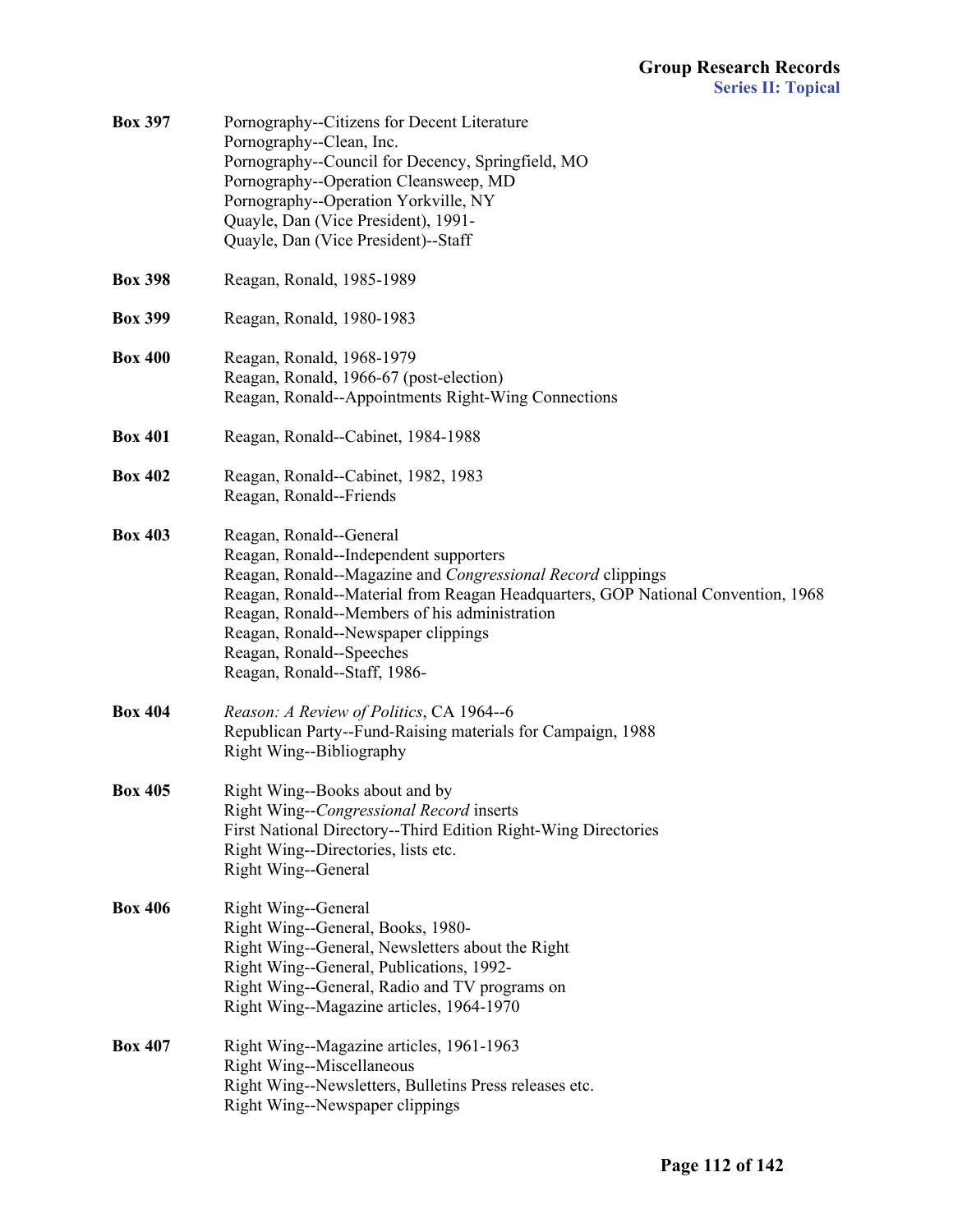Right Wing--Newspaper, Series

- **Box 408** Right Wing--Partisan aspects Right Wing--Publications Right Wing--Speeches and interviews on
- **Box 409** Right Wing--Studies and reports on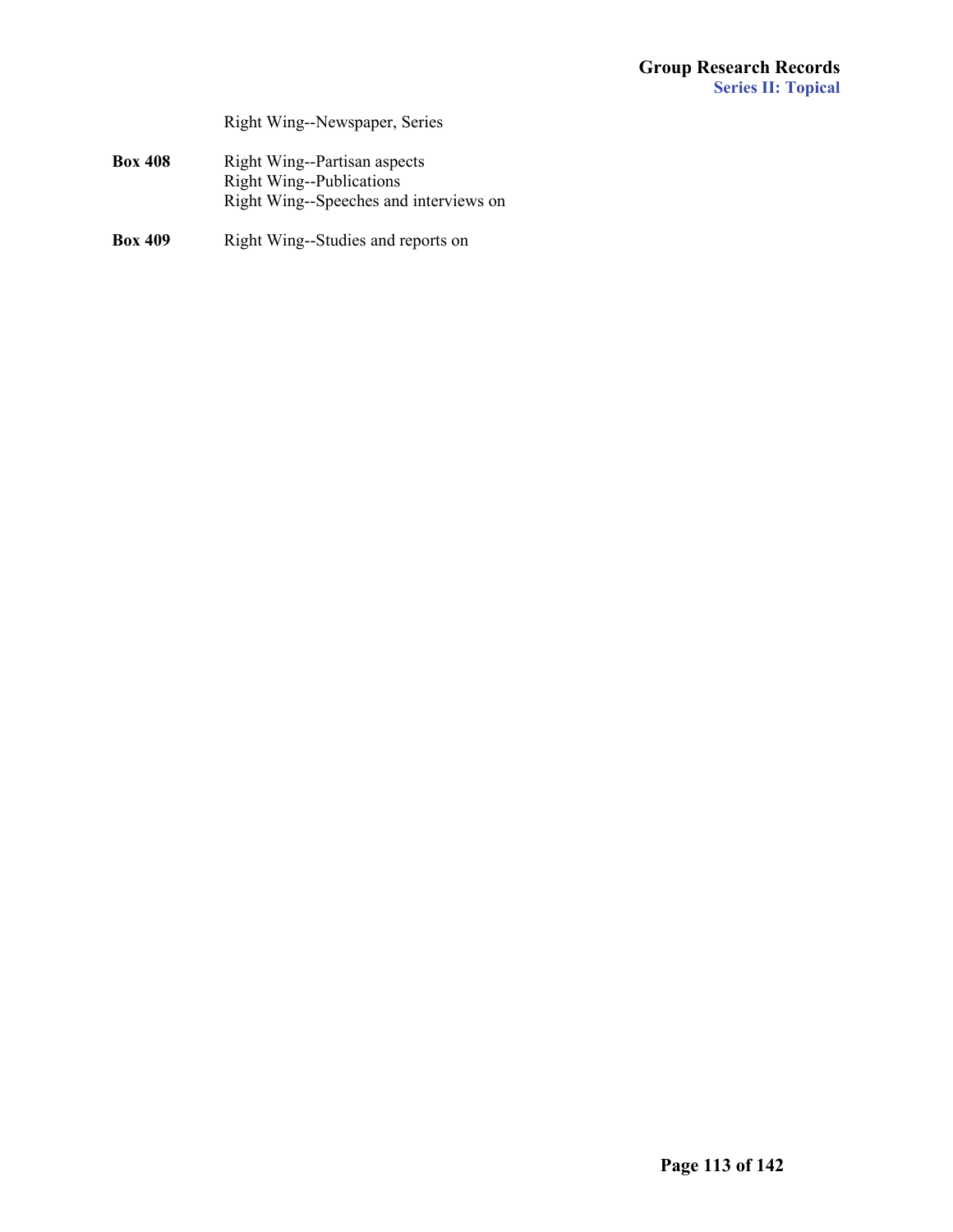# **[SERIES III: STATES](#page-1-0)**

| <b>Box 410</b> | List of Right Wing Groups by State<br>Alabama--General<br>Alabama--Newspaper clippings<br>Alaska<br>Arizona<br>Arkansas              |
|----------------|--------------------------------------------------------------------------------------------------------------------------------------|
| <b>Box 411</b> | California, 1965-1982                                                                                                                |
| <b>Box 412</b> | California, 1964-1982                                                                                                                |
| <b>Box 413</b> | Colorado<br>Connecticut<br>Delaware<br>District of Columbia, 1978-<br>Florida, 1971-                                                 |
| <b>Box 414</b> | Florida<br>Georgia<br>Idaho, 1985-<br>Idaho                                                                                          |
| <b>Box 415</b> | Illinois, 1972-<br>Indiana<br>Indiana--Indianapolis<br>Iowa                                                                          |
| <b>Box 416</b> | Kansas<br>Kentucky<br>Louisiana<br>Maine<br>Maryland, 1973-<br>Maryland--Constitution, 1967--8<br>Maryland--Montgomery County, 1973- |
| <b>Box 417</b> | Massachusetts<br>Massachusetts--Shamie, Ray<br>Michigan--General<br>Michigan--Newspaper clippings                                    |
| <b>Box 418</b> | Minnesota<br>Mississippi, 1974-<br>Missouri, 1971, 1978                                                                              |
| <b>Box 419</b> | Montana, 1978-<br>Nebraska<br>Nevada<br>New Hampshire<br>New Jersey                                                                  |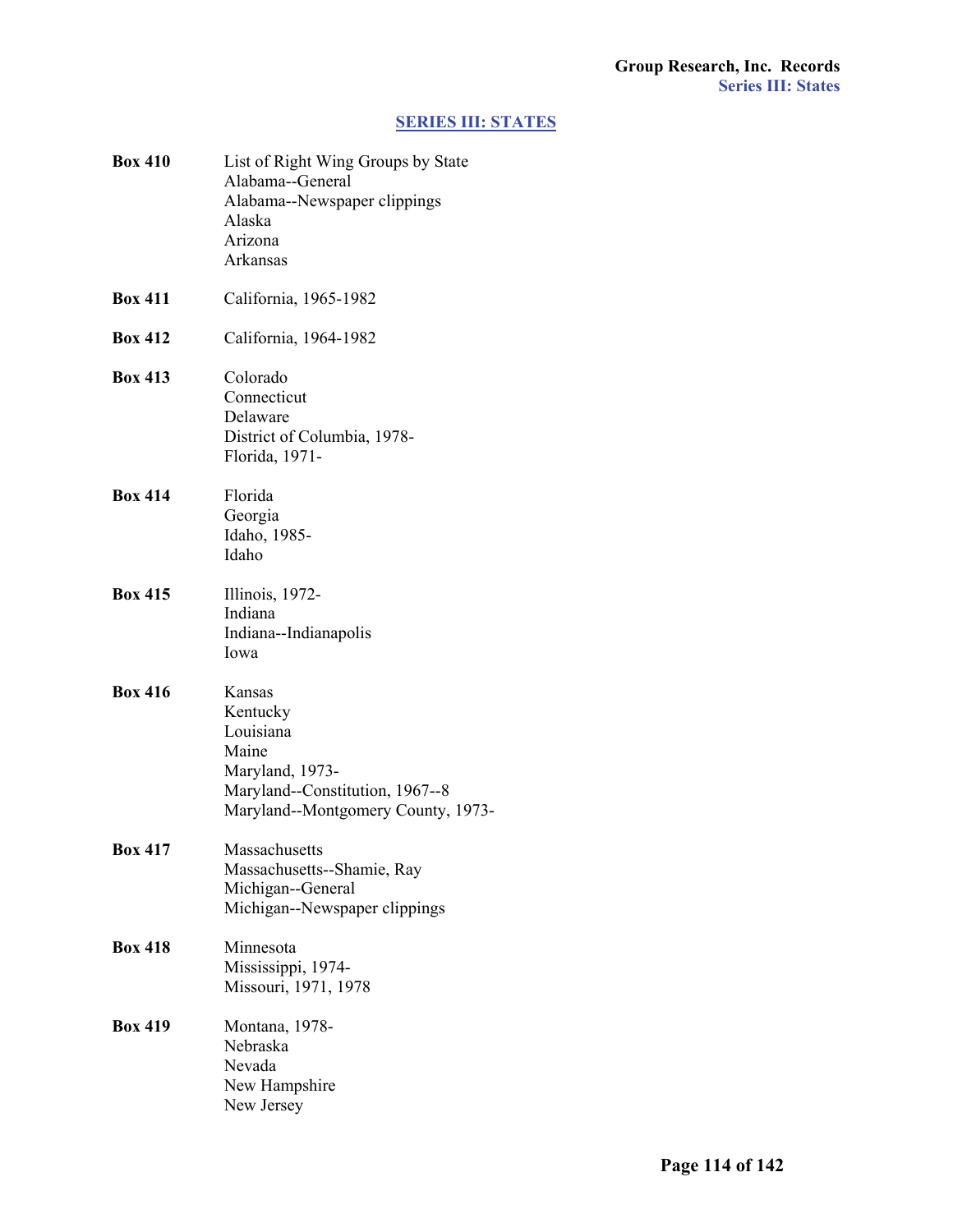|                | New Mexico                                                                                          |
|----------------|-----------------------------------------------------------------------------------------------------|
| <b>Box 420</b> | New York<br>North Carolina<br>North Dakota--General<br>North Dakota--Newspaper clippings, 1963-1967 |
| <b>Box 421</b> | Ohio<br>Oklahoma<br>Oregon<br>Pennsylvania<br>Rhode Island<br>South Carolina<br>South Dakota        |
| <b>Box 422</b> | Tennessee<br>Texas, 1963-1970                                                                       |
| <b>Box 423</b> | Texas, 1960-1962<br>Utah<br>Vermont<br>Virginia, 1972-1976                                          |
| <b>Box 424</b> | Virginia<br>Washington<br>West Virginia<br>Wisconsin<br>Wyoming                                     |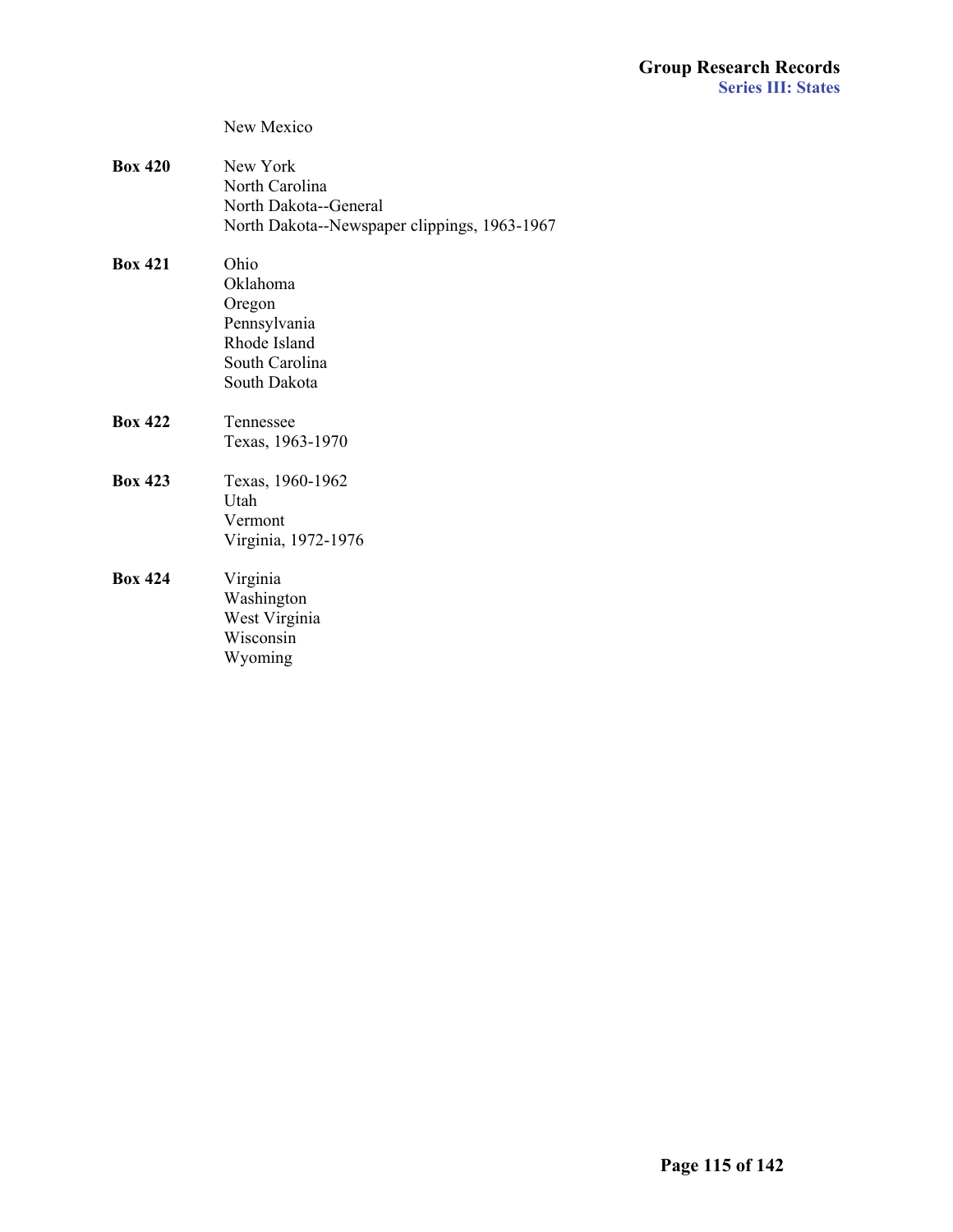# **SERIES IV:** *[GROUP RESEARCH REPORT](#page-1-0)*

| <b>Box 425</b> | Group Research Report Sample for first issue, March 29, 1962 |
|----------------|--------------------------------------------------------------|
|                | Group Research Report Vol. 1, nos. 1-6, 1962                 |
|                | Group Research Report Index to vol. 1, nos. 1-6, 1962        |
|                | Group Research Report Vol. 2, no. 14, 1963                   |
| <b>Box 426</b> | Group Research Report Vol. 2, no. 15-24, 1963                |
|                | Group Research Report Index to vol. 2, nos. 1-24, 1963       |
|                | Group Research Report Vol. 3, nos. 1-18, 1964                |
| <b>Box 427</b> | Group Research Report Vol. 3, nos. 19-21, 1964               |
|                | Group Research Report Index to vol. 3, nos. 1-21, 1964       |
|                | Group Research Report Vol. 4, nos. 1-10, 1965                |
|                | Group Research Report Index to vol. 4, nos. 1-10, 1965       |
|                | Group Research Report Vol. 5, nos. 1-24, 1966                |
|                | Group Research Report Index to vol. 5, nos. 1-24, 1966       |
|                | Group Research Report Vol. 6, nos. 1-24, 1967                |
|                | Group Research Report Index to vol. 6, nos. 1-24, 1967       |
|                | Group Research Report Vol. 7, nos. 1-13, 1968                |
| <b>Box 428</b> | Group Research Report Vol. 7, nos. 14-22, 1968               |
|                | Group Research Report Index to vol. 7., nos. 1-22, 1968      |
|                | Group Research Report Vol. 8, nos. 1-21, 1969                |
|                | Group Research Report Index to vol. 8, nos. 1-21, 1969       |
|                | Group Research Report Vol. 9, nos. 1-18, 1970                |
|                | Group Research Report Index to vol. 9, nos. 1-18, 1970       |
|                | Group Research Report Vol. 10, nos. 1-15, 1971               |
|                | Group Research Report Index to vol. 10, nos. 1-15, 1971      |
|                | Group Research Report Vol. 11, nos. 1-17, 1972               |
|                | Group Research Report Index to vol. 11, nos. 1-17, 1972      |
| <b>Box 429</b> | Group Research Report Vol. 12, nos. 1-14, 1973               |
|                | Group Research Report Index of vol. 12, nos. 1-14, 1973      |
|                | Group Research Report Vol. 13, nos. 1-11, 1974               |
|                | Group Research Report Index to vol. 13, nos. 1-11, 1974      |
|                | Group Research Report Vol. 14, nos. 1-12, 1975               |
|                | Group Research Report Index of vol. 14, nos. 1-12, 1975      |
|                | Group Research Report Vol. 15, nos. 1-11, 1976               |
|                | Group Research Report Index of vol. 15, no. 1-11, 1976       |
|                | Group Research Report Vol. 16, nos. 1-11, 1977               |
|                | Group Research Report Index of vol. 16, nos. 1-11, 1977      |
|                | Group Research Report Vol. 17, nos. 1-11, 1978               |
|                | Group Research Report Index of vol. 17, nos. 1-11, 1978      |
|                | Group Research Report Vol. 18, nos. 1-11, 1979               |
|                | Group Research Report Index of vol. 18, nos. 1-11, 1979      |
| <b>Box 430</b> | Group Research Report Vol. 19, no. 1-11, 1980                |
|                | Group Research Report Index to vol. 19, nos. 1-11, 1980      |
|                | Group Research Report Vol. 20, no. 1-11, 1981                |
|                | Group Research Report Index to vol. 20, nos. 1-11, 1981      |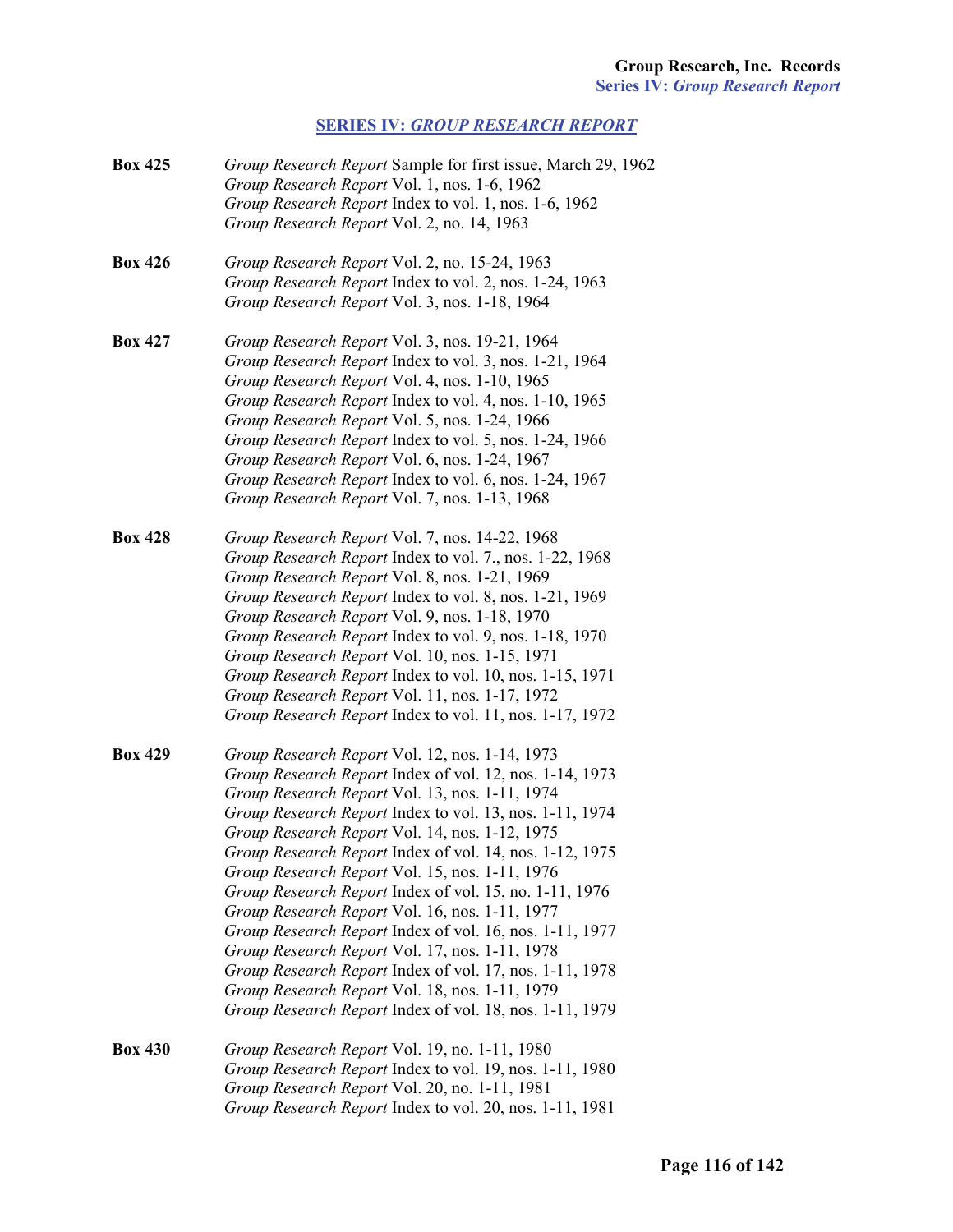*Group Research Report* Vol. 21, nos. 1-11, 1982 *Group Research Report* Index to vol. 21, nos. 1-11, 1982 *Group Research Report* Vol. 22, nos. 1-11, 1983 *Group Research Report* Index to vol. 22, nos. 1-11, 1983 *Group Research Report* Vol. 23, no. 1-11, 1984 *Group Research Report* Index to vol. 23, nos. 1-11, 1984 *Group Research Report* Vol. 24, nos. 11, 1985 *Group Research Report* Index to vol. 24, nos. 1-11, 1985

**Box 431** *Group Research Report* Vol. 25, nos. 1-10, 1986 *Group Research Report* Index to vol. 25, nos. 1-10, 1986 *Group Research Report* Vol. 26, nos. 1-10, 1987 *Group Research Report* Index to vol. 26, nos. 1-10, 1987 *Group Research Report* Vol. 27, nos. 1-4, 1988 *Group Research Report* Index to vol. 27, nos. 1-4, 1988 *Group Research Report* Vol. 28, nos. 1-4, 1989 *Group Research Report* Index to vol. 28, nos. 1-4, 1989 *Group Research Report* Vol. 29, nos. 1-5, 1990 *Group Research Report* Index to vol. 29, nos. 1-5, 1990 *Group Research Report* Vol. 30, nos. 1-3, 1991 *Group Research Report* Index to vol. 30, nos. 1-3, 1991 *Group Research Report* Vol. 31, nos. 1-4, 1992 *Group Research Report* Index to vol. 31, nos. 1-4, 1992 *Group Research Report* Vol. 32, nos. 1-5, 1993 *Group Research Report* Index to vol. 32, nos. 1-5, 1993  *Group Research Report* Vol. 33, nos. 1-4, 1994  *Group Research Report* Index to vol. 33, nos. 1-4, 1994  *Group Research Report* Vol. 34, nos. 1-2, 1995  *Group Research Report* Index to vol. 34, nos. 1-2, 1995  *Group Research Report* Vol. 35, no. 1, Spring 1996  *Group Research Report* Index to vol. 35, no. 1, 1996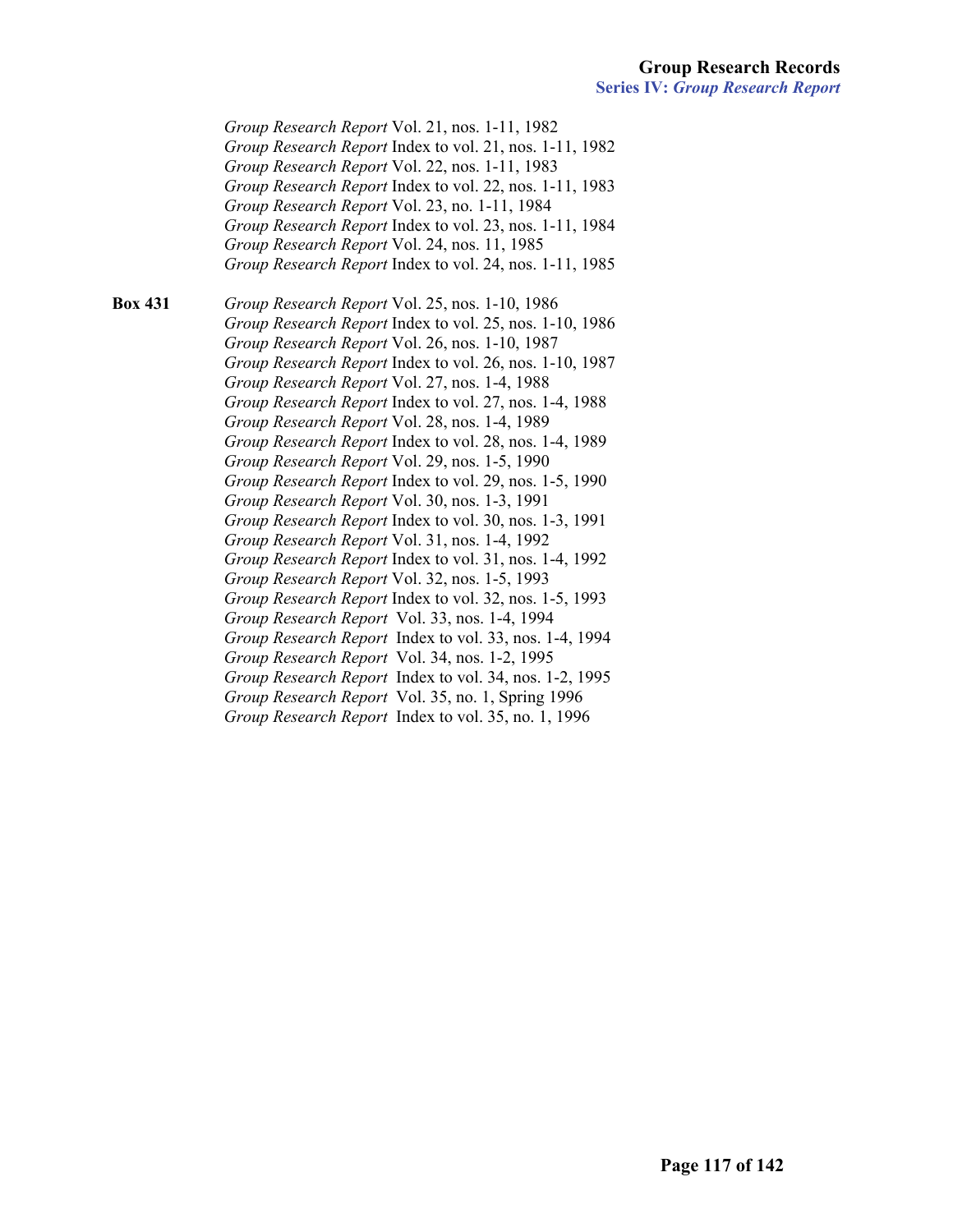### **[SERIES V: PRINTED MATERIALS](#page-1-0)**

**Box 432** Books, magazines and booklets, 1960-85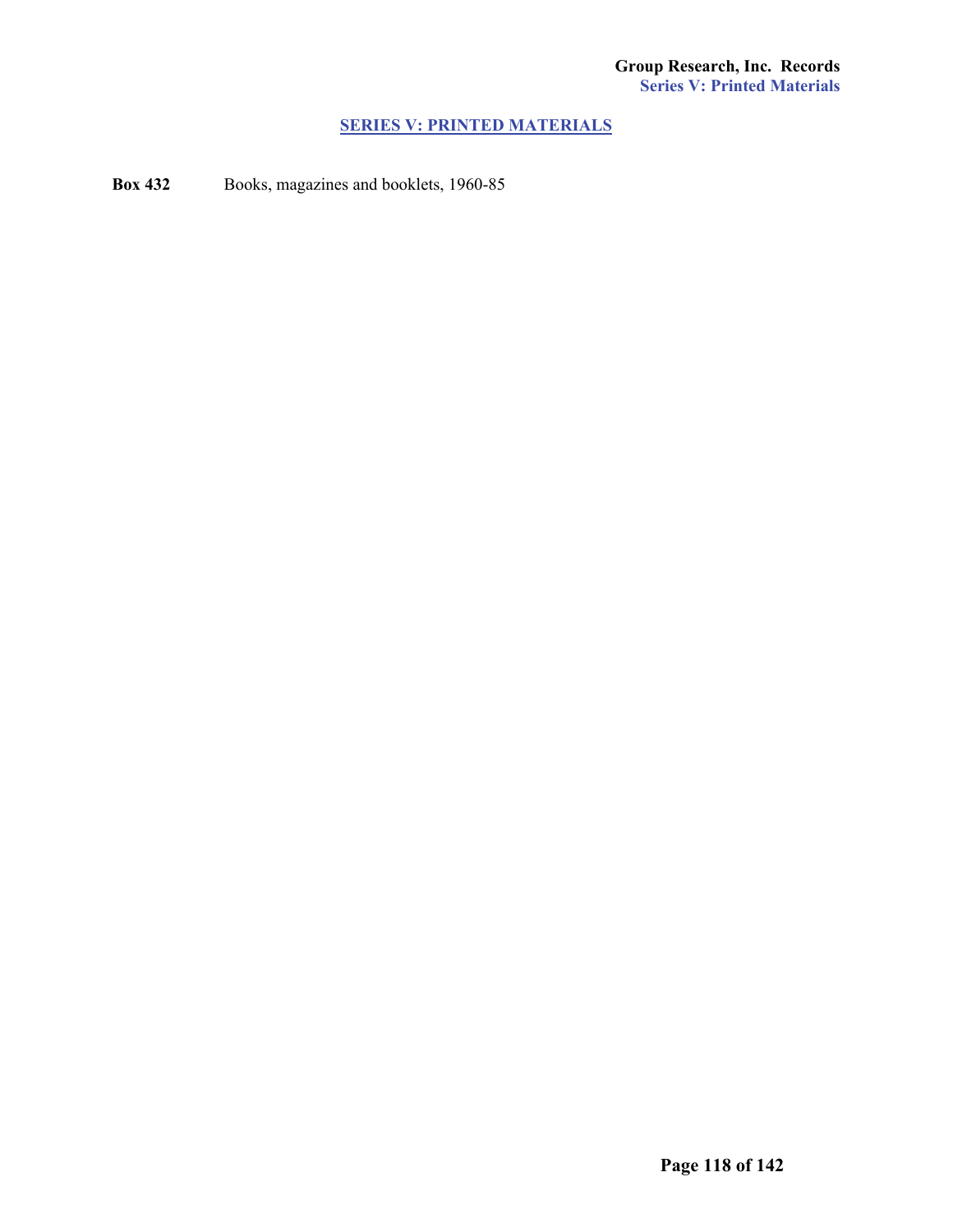### **[SERIES VI: GROUP RESEARCH DIRECTORY](#page-1-0)**

- **Box 434** Group Research Directory Instructions and Organization (A-D) Group Research Directory Organization (A-Z) Group Research Directory Individuals (A-Z) Group Research Directory Publications (A-V)
- **Box 435** Group Research Directory Index for Special Reports and Special Reports, Nos. 1-9 Group Research Directory Special Reports, Nos. 10-20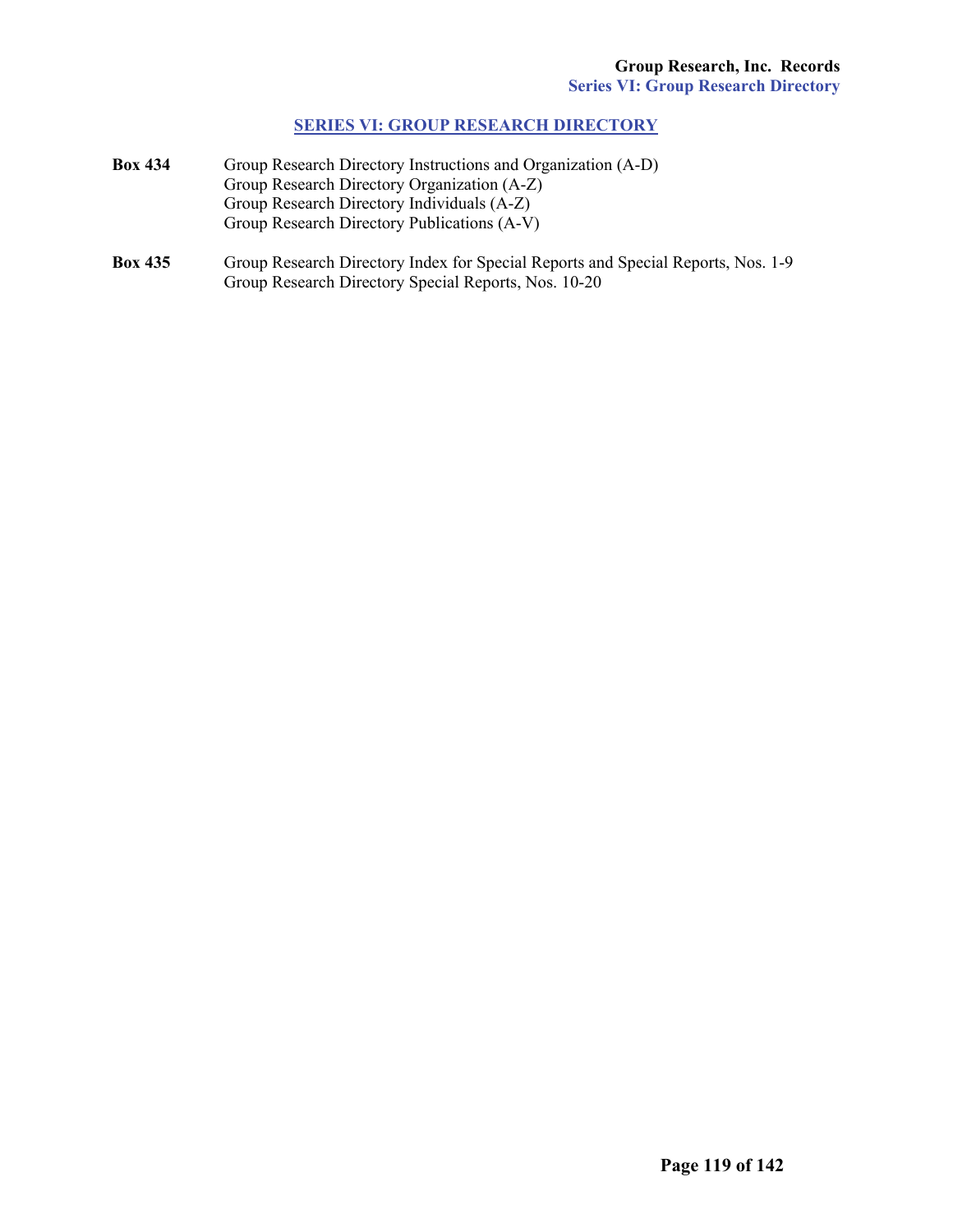### **SERIES [VII: CARD FILES](#page-1-0)**

Note: This is a series of 48 boxes of cards in three sub--series--Personal Names, Organizations, and States--which index and cross--reference the Group research Archives. The cards contain additional information not found in the files. This series has been fully microfilmed. Researchers are requested to use the microfilm rather than the original cards.

| <b>Box 512</b> | Abortion<br>Audiovisual |                                        |
|----------------|-------------------------|----------------------------------------|
|                |                         | <b>Subseries VII.1: PERSONAL NAMES</b> |
| <b>Box 436</b> | A                       |                                        |
| <b>Box 437</b> | B--Benn                 |                                        |
| <b>Box 438</b> | Benno--Bo               |                                        |
| <b>Box 439</b> | Br--Bur                 |                                        |
| <b>Box 440</b> | Bus--Ch                 |                                        |
| <b>Box 441</b> | $Ci$ - $Co$             |                                        |
| <b>Box 442</b> | Cr--Del                 |                                        |
| <b>Box 443</b> | Dem--Eas                |                                        |
| <b>Box 444</b> | Eat--Fla                |                                        |
| <b>Box 445</b> | Fle--Ga                 |                                        |
| <b>Box 446</b> | Ge--Gri                 |                                        |
| <b>Box 447</b> | Gro--Haw                |                                        |
| <b>Box 448</b> | Hay--Hop                |                                        |
| <b>Box 449</b> | Hor--John               |                                        |
| <b>Box 450</b> | Johns--Kh               |                                        |
| <b>Box 451</b> | Ki--Lan                 |                                        |
| <b>Box 452</b> | Lap--Lo                 |                                        |
| <b>Box 453</b> | Lu--Mc                  |                                        |
| <b>Box 454</b> | Ma--Mer                 |                                        |
| <b>Box 455</b> | Mes--Mr                 |                                        |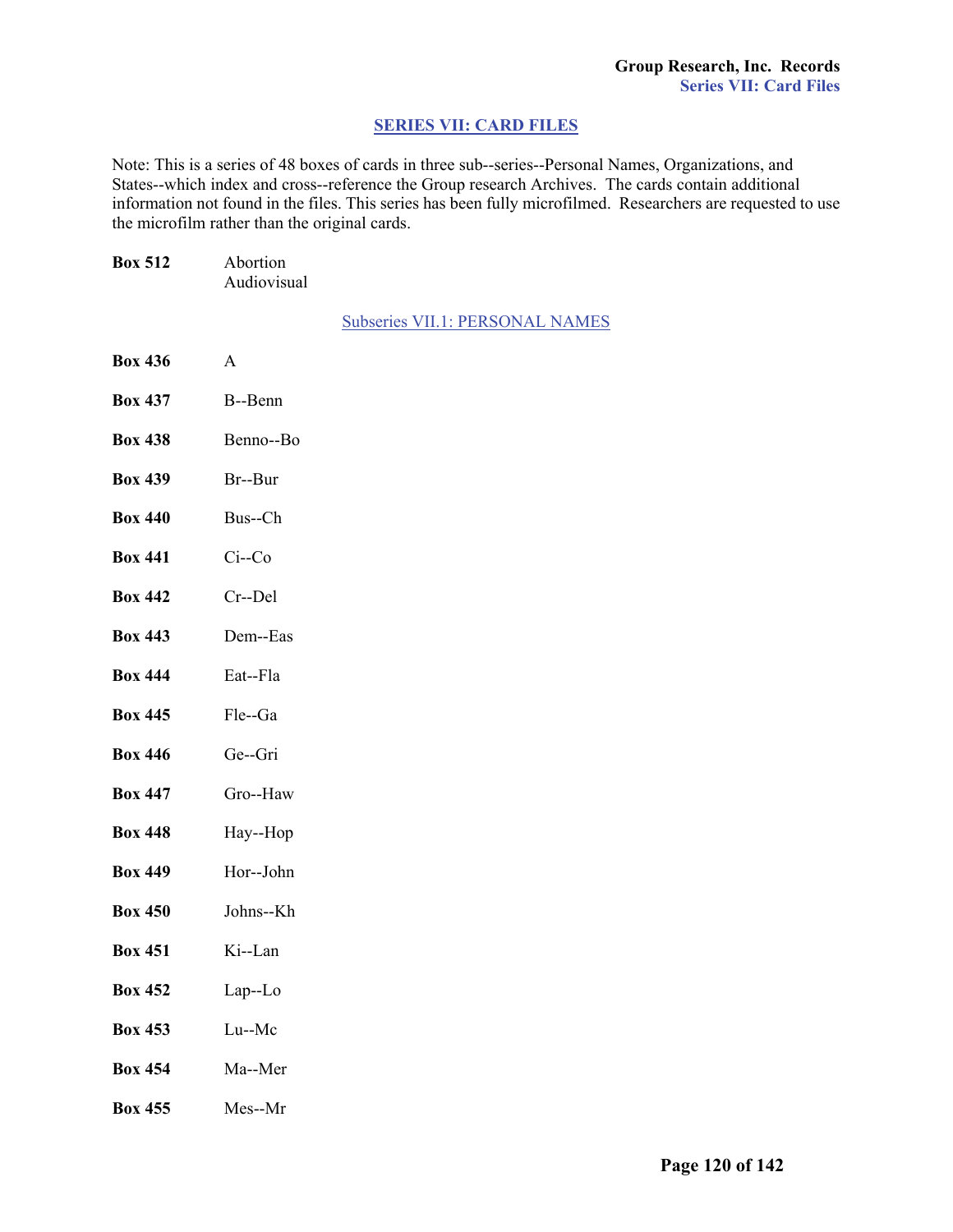- **Box 456** Mu--Ol
- **Box 457** Om--Ph
- **Box 458** Pi--Red
- **Box 459** Ree--Ros
- **Box 460** Rot--Scr
- **Box 461** Scu--Smith, F.
- **Box 462** Smith, G. Sti
- **Box 463** Sto--Thom
- **Box 464** Thon U
- **Box 512** Richard Viguerie Clients and Business
- **Box 465** Wa--We
- **Box 466** Wh--Won
- **Box 467**  $\text{Woo}-Z$

 [Subseries VII.2: ORGANIZATIONS](#page-1-0)

- **Box 467** A--American C.
- **Box 468** American D.--Br
- **Box 469** Bu--Colo
- **Box 470** Colt--D
- **Box 471** E--Ham
- **Box 472** Han--Li
- **Box 473** Lo--Net
- **Box 474** Neu--Rh
- **Box 475** Ri--U
- **Box 476**  $V Z$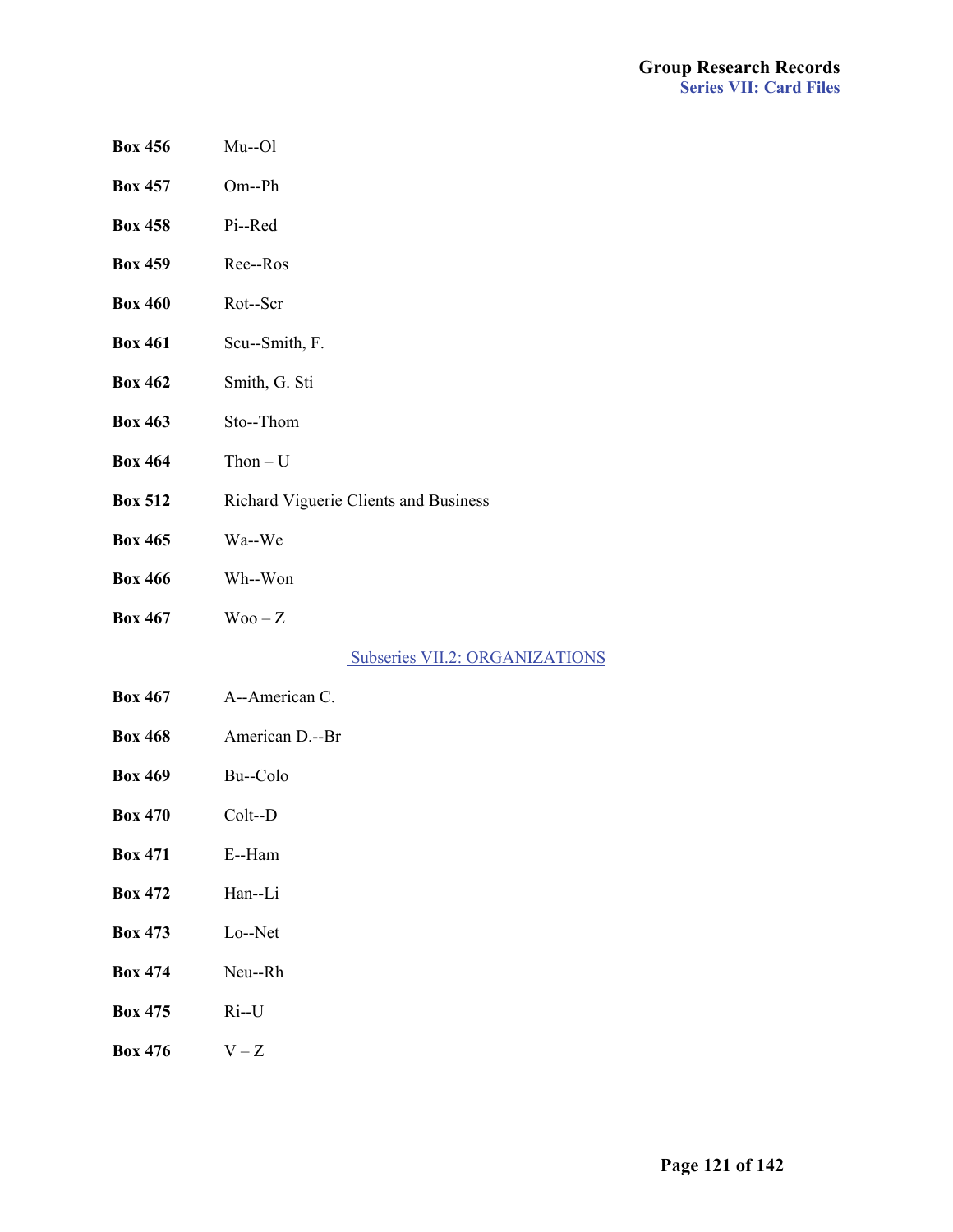### **[Subseries VII.3: States](#page-1-0)**

- **Box 476** A-- California R.
- **Box 477** California S.--D
- **Box 478** F--Missouri
- **Box 479** Montana--South Dakota
- **Box 480** Tenn. Wyoming

 [Subseries VII.4: Publications](#page-1-0)

- **Box 481** A--F
- **Box 482** G--Poin
- **Box 483** Pois Z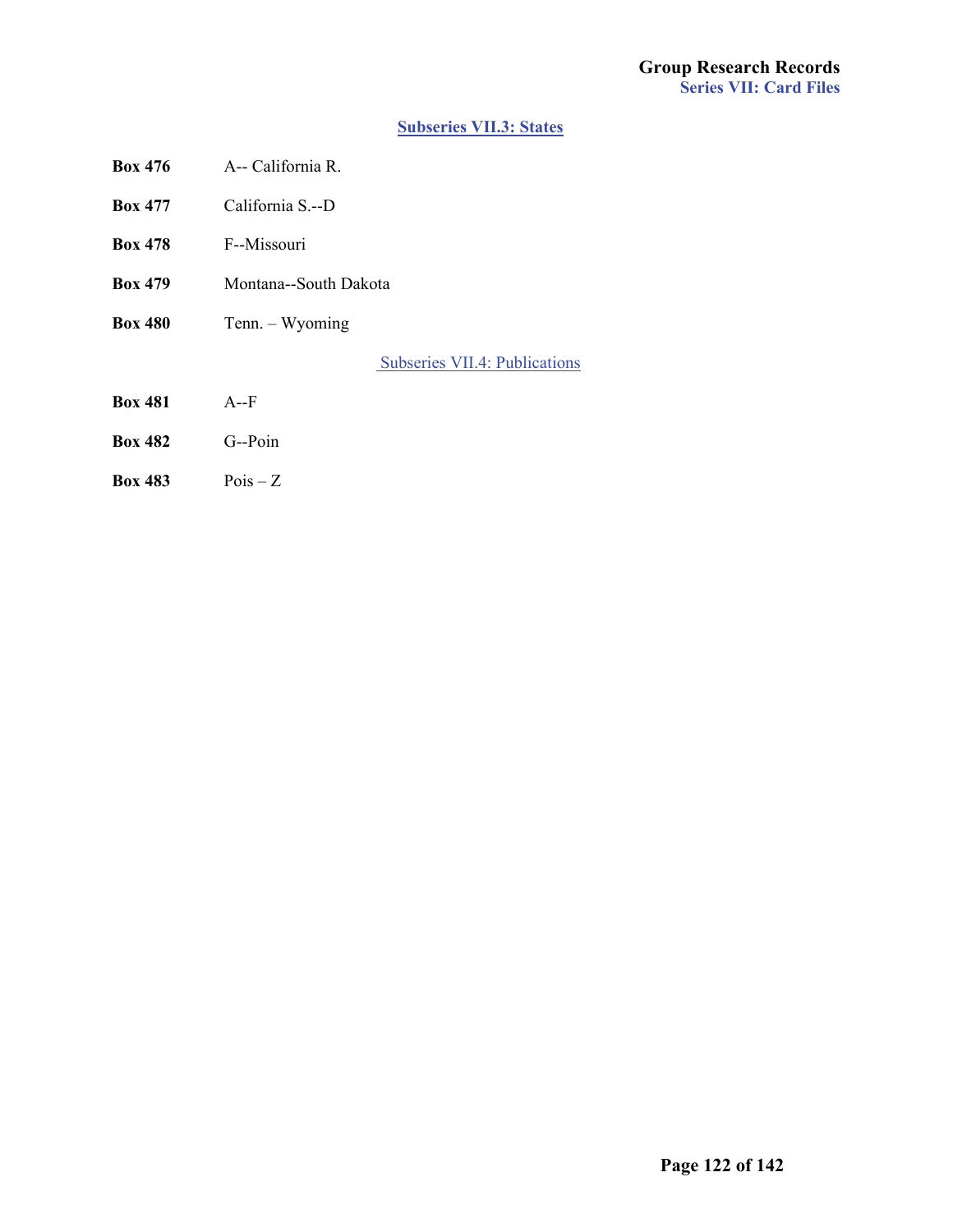# **[SERIES VIII: CORRESPONDENCE](#page-1-0)**

**Box 484** Fan Mail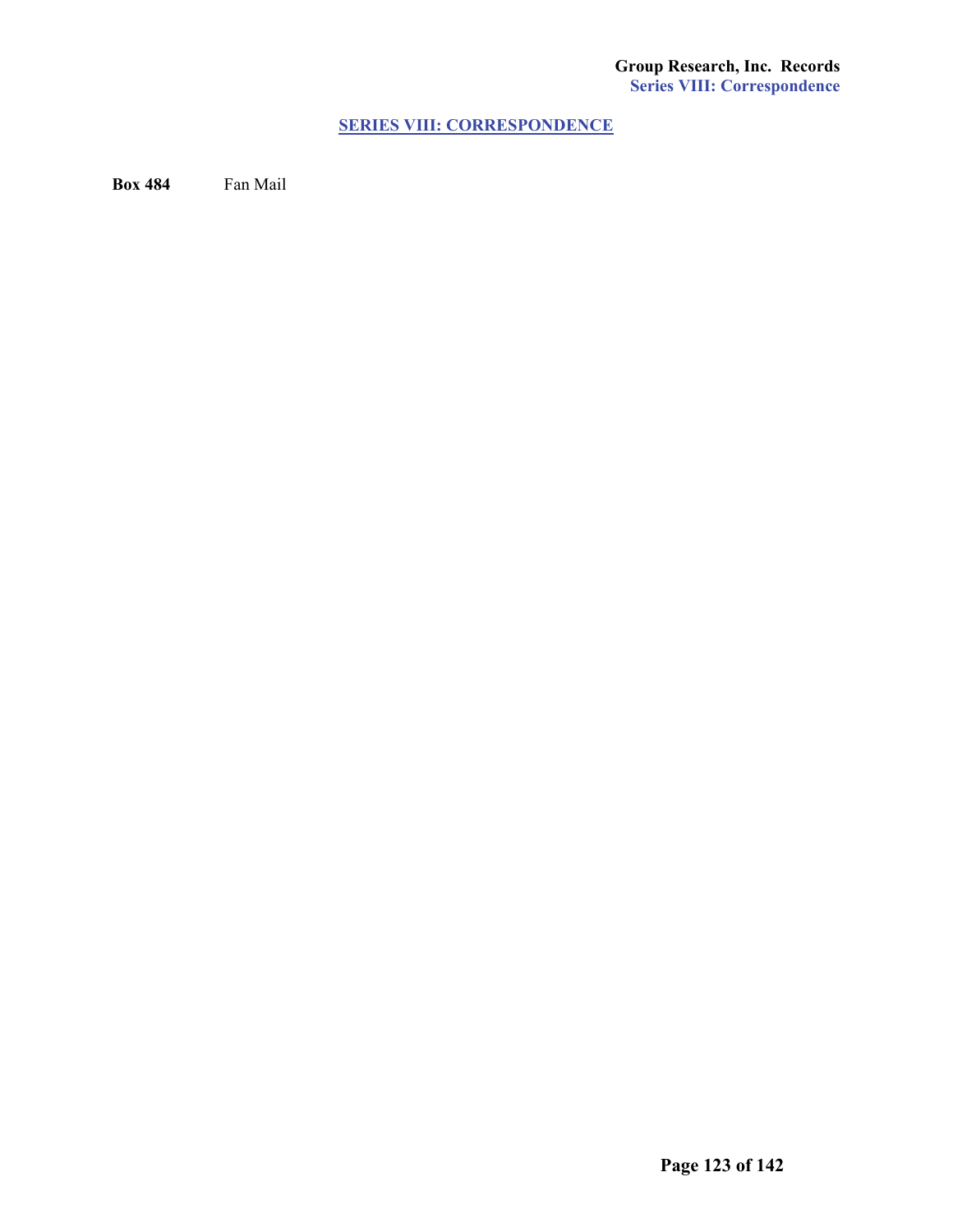# **[SERIES IX: MANUSCRIPTS](#page-1-0)**

| <b>Box 485</b> | <b>ALEC</b> Program<br>Analysis of the Coalition for Better Television<br><b>Attacks on Wesley McCune</b><br>Bigman, StanleyNew Internationalism Under Attack 1950<br>Book notes on or about the Right Wing<br>Christian Crusade Calendars 1964--1980<br>Church League of America<br>A Manual for Survival: A Counter-Subversive Study Guide<br>Clabaugh, Samuel F. and Feulner, Edwin Jr.<br>Trading With the Communists                                                                                                                                                                                                                                |
|----------------|----------------------------------------------------------------------------------------------------------------------------------------------------------------------------------------------------------------------------------------------------------------------------------------------------------------------------------------------------------------------------------------------------------------------------------------------------------------------------------------------------------------------------------------------------------------------------------------------------------------------------------------------------------|
| <b>Box 486</b> | Coast Federal Savings and Loan<br>The Truth About Communism<br>Conservative Campus Organizations and Newspapers, 1965-1990                                                                                                                                                                                                                                                                                                                                                                                                                                                                                                                               |
| <b>Box 487</b> | Conservative Campus Organizations and Newspapers, 1984-1991<br>Constitutional Education League 1942-1958                                                                                                                                                                                                                                                                                                                                                                                                                                                                                                                                                 |
| <b>Box 489</b> | Corporate Programs in Public Affairs (Answers to Inquiries by Phyllis Thornburn)<br>Examples of Early Right Wing Material                                                                                                                                                                                                                                                                                                                                                                                                                                                                                                                                |
| MC 14/16/05    | Group Research Chart Linking Right--Wing Groups and Individuals<br>See also Flat Box 727.                                                                                                                                                                                                                                                                                                                                                                                                                                                                                                                                                                |
| <b>Box 489</b> | Group Research Miscellaneous Papers<br>G.R.I. Scrapbook<br>I.E.A.                                                                                                                                                                                                                                                                                                                                                                                                                                                                                                                                                                                        |
| <b>Box 490</b> | Inquiries (Confidential)<br>Koen, Ross E.The China Lobby in American Politics<br>Life Line Foundation--F.C.C. Info.<br>Life Line Foundation--Financial Info.<br>Life Line Foundation--General<br>Life Line Foundation--(copies of printed materials/transcripts)                                                                                                                                                                                                                                                                                                                                                                                         |
| <b>Box 491</b> | Life Line Foundation--(copies of printed materials/transcripts)<br>Life Line Foundation vs. Wayne Poucher<br>Life Line Foundation vs. Wayne Poucher--Deposition of H.L. Hunt<br>Life Line--Poucher Breach of Contract Suit<br>Life Line--Sponsorship Survey<br>McCune, Wesley--Writings: Activity of the American Right Wing, Jan. 1962--March 1963<br>McCune, Wesley--Writings: The American Right Wing during 1965<br>McCune, Wesley--Writings: The American Right Wing during 1966<br>Merchant, Beatrice Patterson: The John Birch Society and the Mormon Church<br>Monsma, Karl: The American Right Wing<br>Morton-Hatfield Attack on Group Research |
| <b>Box 492</b> | Origins of Right Wing Groups<br>Paid Circulation                                                                                                                                                                                                                                                                                                                                                                                                                                                                                                                                                                                                         |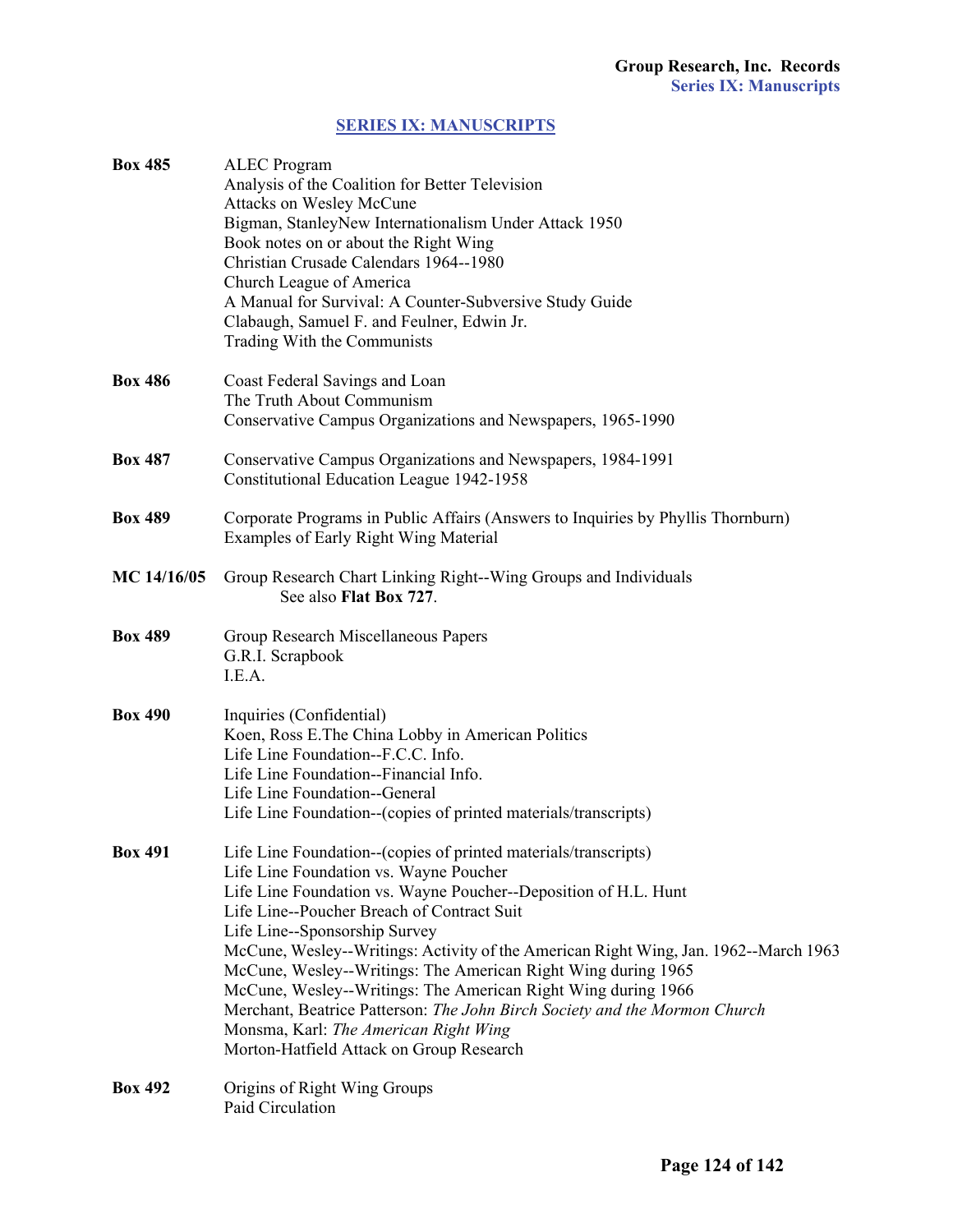|                | Polyconomics, Inc. 1986                                                                                                                        |
|----------------|------------------------------------------------------------------------------------------------------------------------------------------------|
|                | Reagan Index                                                                                                                                   |
| <b>Box 493</b> | Ronald Reagan Radio Transcripts                                                                                                                |
|                | Relyea, Harold--Anti-Extremism and Ideology, 1971                                                                                              |
|                | Relyea, Harold: Cross Functional Negation and the Permanent Investigatory Committee<br>in the House Committee on Un--American Activities, 1968 |
|                | Requests 1968                                                                                                                                  |
|                | Right Wing in Higher Education                                                                                                                 |
| Box 494        | Stamm, Esther Felkner: Book Selection and the Conservative Press, 1965                                                                         |
|                | Simpson, Christopher: Blowback: America's Recruitment of Nazis                                                                                 |
|                | Tanner, J. & S.: Mormon Spies, Hughes and the C. I. A.                                                                                         |
|                | Tax Protest Movement, 06/85                                                                                                                    |
|                | Testimonials, 1965--1988                                                                                                                       |
|                | University Press of America--Catalogue of Books Fall 1989                                                                                      |
|                | Use of GRE by Other Groups                                                                                                                     |
|                |                                                                                                                                                |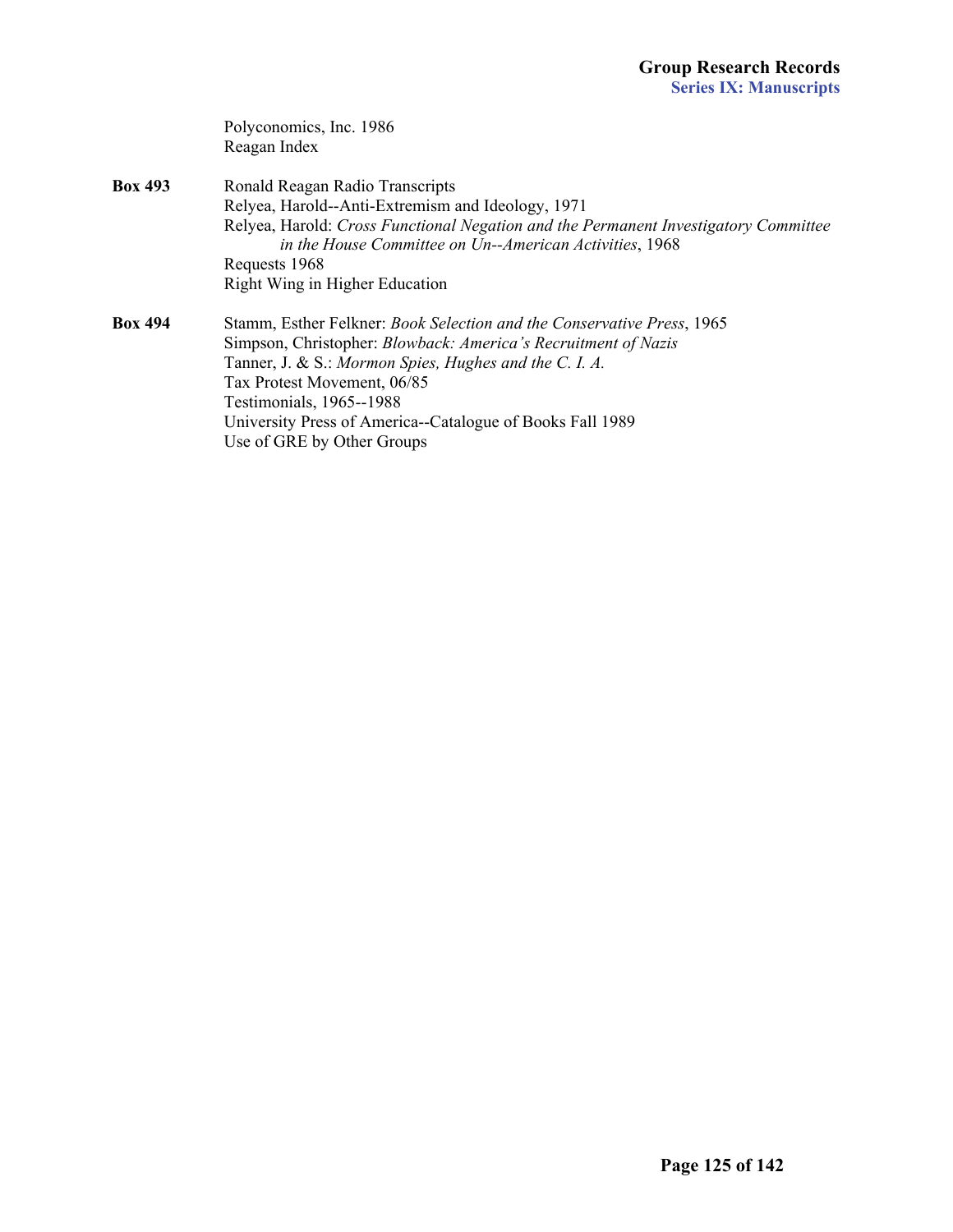### **[SERIES X: 1996 CPAC](#page-1-0)**

**Box 495** Accuracy in Media American Conservative Union American Life League American Policy Center American Society for Defense of Tradition, Family and Property American Sovereignty Action Project Americans Back in Charge Americans for Tax Reform Bruce W. Eberle & Associates, Inc. Campus Report Canon Capital Research Center Capitol Watch Cato Institute Christian Action Network Christian American Christian Coalition Citizens for an Alternative Tax System Citizens Committee for the Right to Keep and Bear Arms Citizens Informer Citizens for a Sound Economy Citizens to Stop D.C. Statehood Citizens for a Strong America Claremont Institute College Republicans Competitive Enterprise Institute Conservative Caucus Conservative Legal Review Conservative Political Action Conference Conservative Television Network Council of Conservative Citizens DeWeese Report Eagle Publishing Family Research Council Family Research Institute Federalist Society Focus on the Family Free Congress Foundation Glider, George **Box 496** GOPAC Government is not God

> Heritage Foundation Intercollegiate Studies Institute Keene Report Kemp, Jack Keyes, Alan Leadership Institute Legal Affairs Council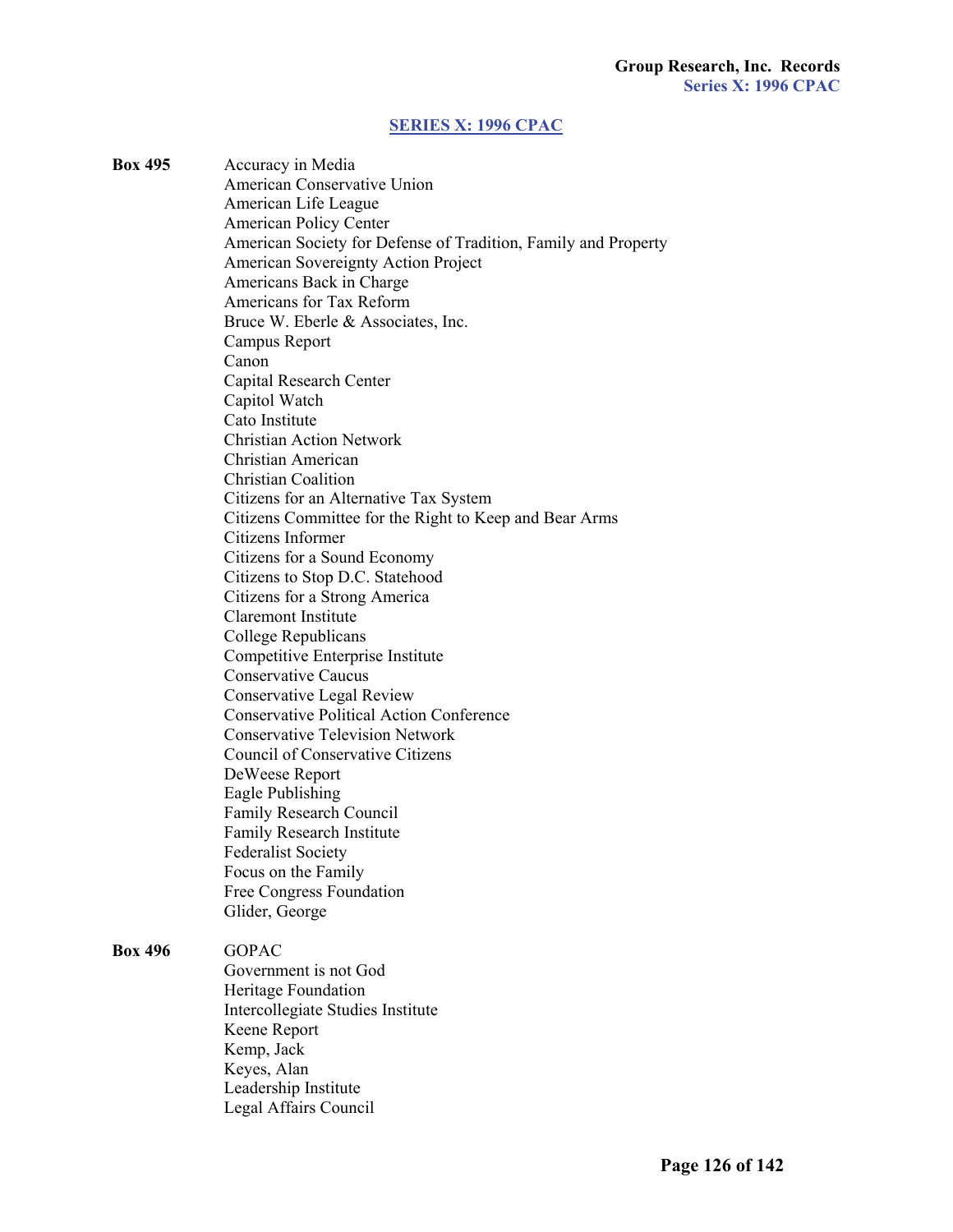Light and Truth Media Research Center Murray, William J. National Citizens Legal Network National Empowerment Television National Minority Politics National Policy Forum National Rifle Association National Security Center National Tax--Limitation Committee O'Leary/Kamber Report Pontotoc County Citizens for School Prayer Radio America Regent University Regnery Publishing, Inc. Republican National Coalition for Life Richard Norman Company Right Stuff Schlafly Sixty Plus Sons of Confederate Veterans

**Box 497** Southern League Toward Tradition Town Hall Tradition, Family Property Inc. United Seniors Association US English United States Justice Foundation Western Journalism Center Young America's Foundation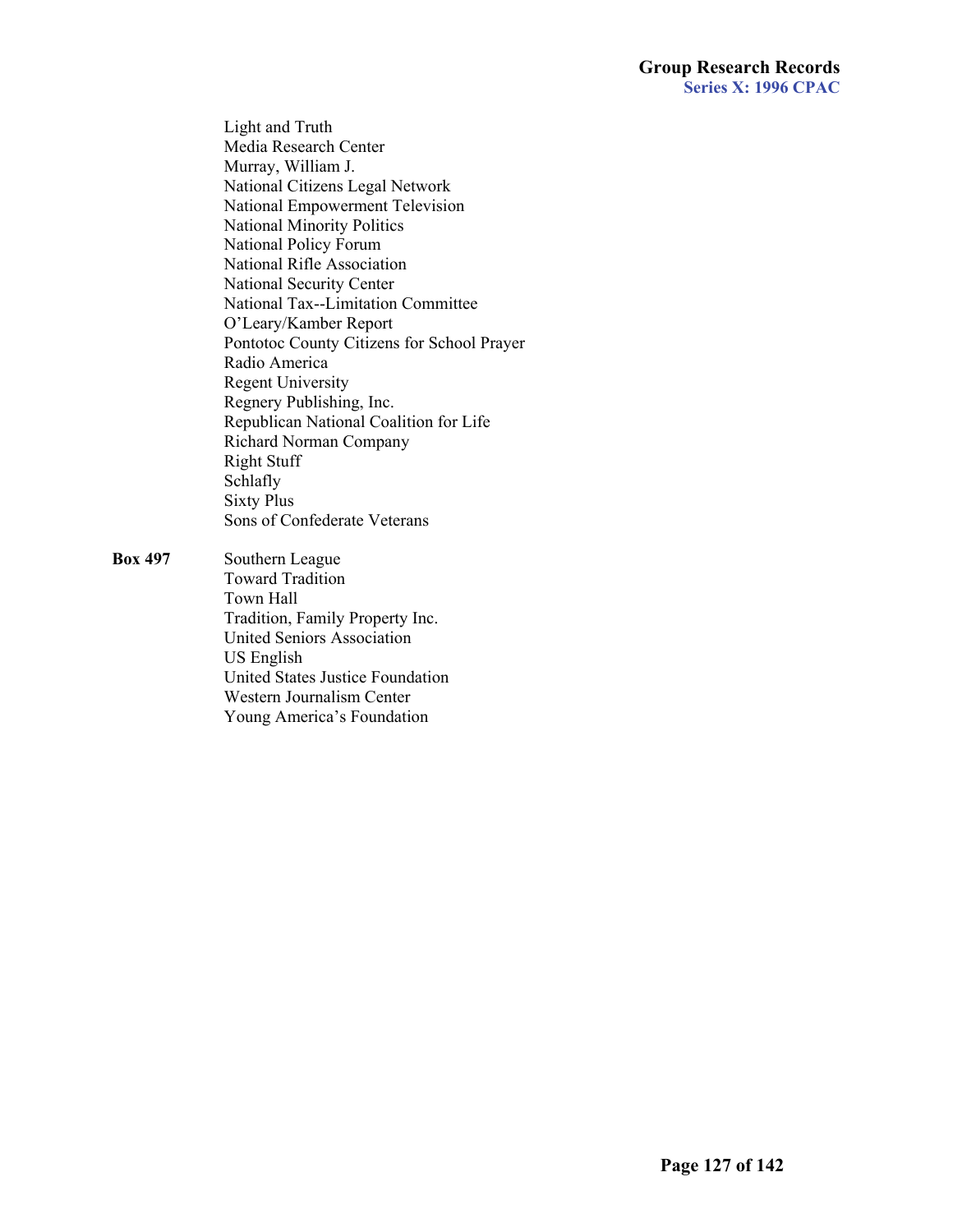### **[SERIES XI: CLIPPINGS](#page-1-0)**

**Box 498** Abortion Abrams Accuracy in Academia AD 2000 and Beyond Affirmative Action Affinity Marketing Group Alliance for America Alliance for American Leadership American Center for Law and Justice American Conservative Union American Enterprise Institute American Family Association American Family Association--Journal American Family Association--Law Center American Jewish Forum American Life League American Security Council Foundation American Sentinel American Spectator Americans for America Americans for Limited Terms Americans for Tax Relief Americans United for Separation of Church and State Andreas, Dwayne Anti-Communists Archer Daniels Midland Armey, Richard Association of American Educators Baker Institute Report Bakker, Jim Ball, Carlos **Baptists**  Beichman, Arnold Bell Curve Bennett, William J. Black Conservatives Blily, Thomas Bob Livingston Letter Bradley Foundation Brown, Floyd Buchanan, Patrick Buckley, William F. Buffett, Warren Bush, Jeb Business Council Campus conservatives Campus Report Capital Research Center Carter, Stephen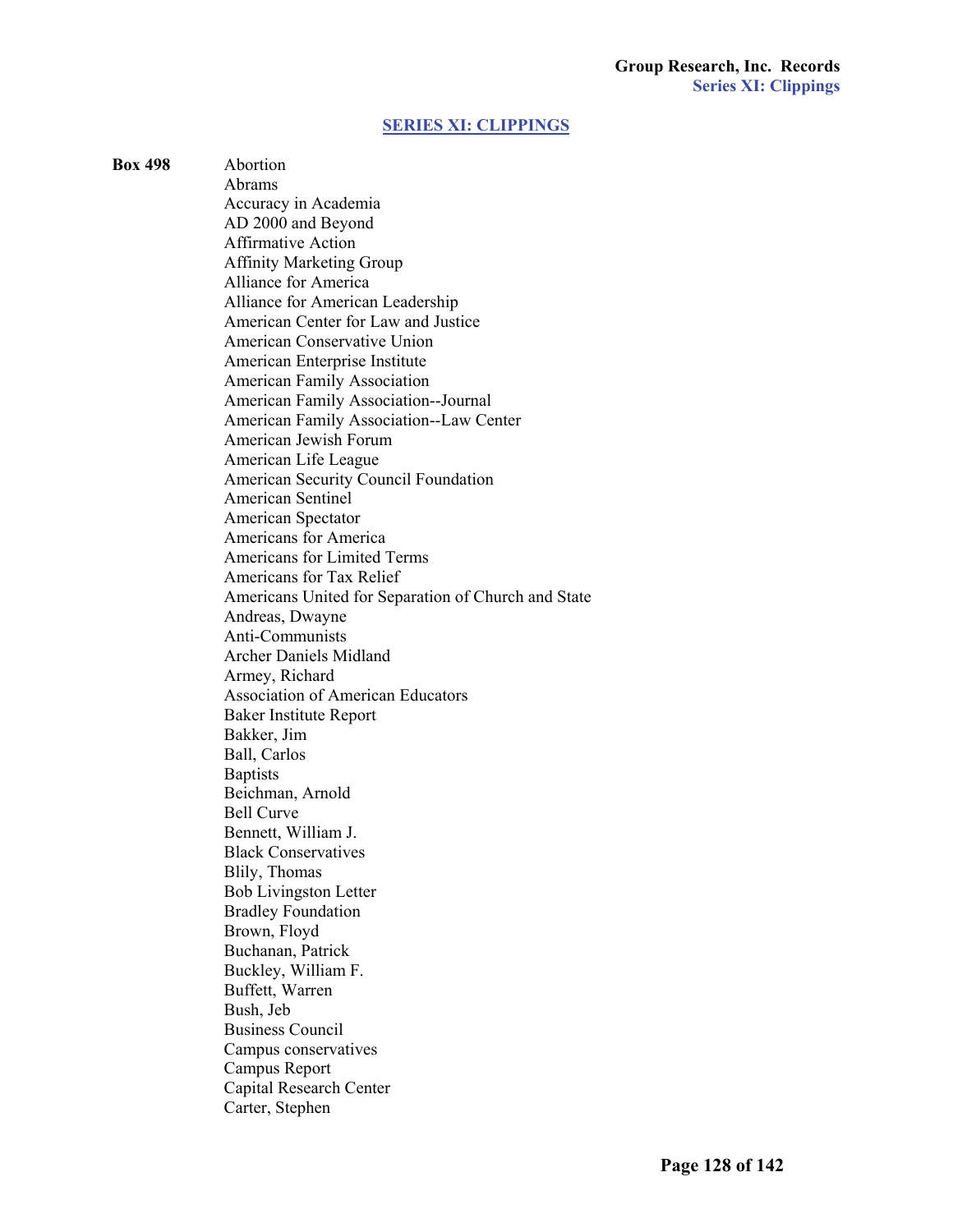| <b>Box 498</b><br>(cont) | Catholic Campaign for America<br>Catholic Eye<br>Cato Institute<br>Center for Individual Rights<br>Center for Media and Public Affairs<br>Center for National Policy<br>Center for the New West<br>Center for Strategic and International Studies<br><b>Chamber of Commerce</b><br><b>Christian Action Network</b><br><b>Christian Broadcasting Network</b>                                                                                                                                                                                                                                                                                                                                                                                                                             |
|--------------------------|-----------------------------------------------------------------------------------------------------------------------------------------------------------------------------------------------------------------------------------------------------------------------------------------------------------------------------------------------------------------------------------------------------------------------------------------------------------------------------------------------------------------------------------------------------------------------------------------------------------------------------------------------------------------------------------------------------------------------------------------------------------------------------------------|
| <b>Box 499</b>           | <b>Christian Coalition</b><br>Christian Front<br><b>Christian Patriots Defense League</b><br>Christ's Soon Return<br>Church and State<br>Citizens Against Government Waste<br>Citizens Committee for the Right to Bear Arms<br>Citizens for a Sound Economy<br>Clinton Watch<br>Coalition<br>Coalition for Change<br>Cogan, John<br>College Republicans<br>College of the Southwest<br>Colson, Charles W.<br>Competitive Enterprise Institute<br>Concerned Women for America<br><b>Concord Coalition</b><br>Conference of the States<br>Conservative Campaign Fund<br><b>Conservative Caucus Foundation</b><br><b>Conservative Chronicle</b><br>Conservative media<br><b>Conservative Political Action</b><br>Conservative talk radio<br>Conservative think tanks<br>Conservative women |
|                          | Contract with America<br>Cosmopolitan Brotherhood Association<br>Crane, George<br>Davis--Bacon<br>Democratic Culture<br>Democratic Leadership Council<br>DeMoss Family<br>De Toledano, Ralph<br>Devine, Donald<br>Dole, Robert<br>Dornan, Robert<br><b>Education Leaders Council</b>                                                                                                                                                                                                                                                                                                                                                                                                                                                                                                    |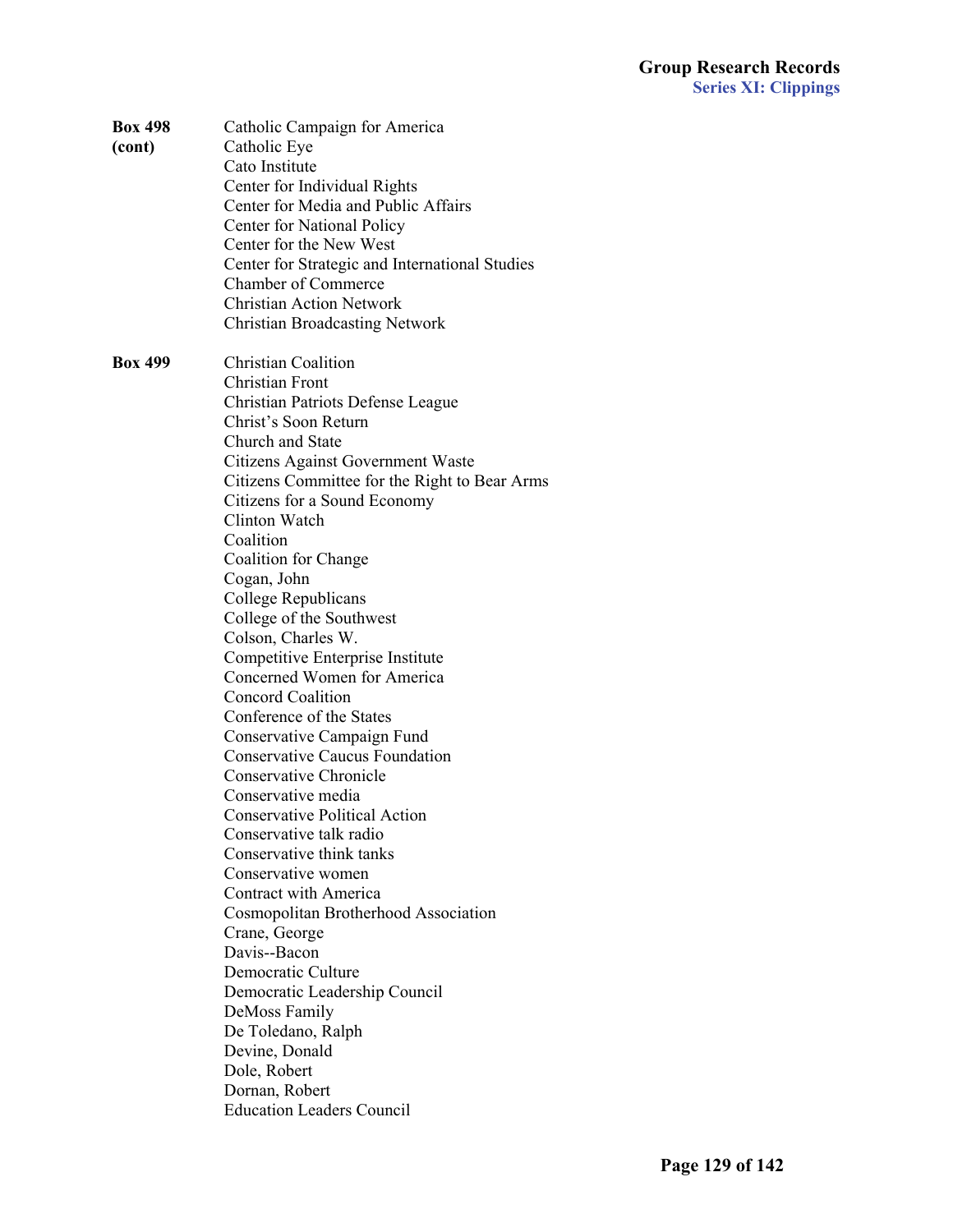| <b>Box 499</b><br>(cont.) | Edwards, Lee<br><b>Employment Policies Institute Foundation</b><br>English Only<br>Environment<br><b>Evil Doers</b><br><b>Fair Government Foundation</b><br>Fairness and Accuracy in Reporting<br>Falwell, Jerry<br>Family Research Council<br>Farris, Michael<br>Federal Bureau of Investigation<br>Federalist<br>Federation for American Immigration Reform<br>Finn, Chester                                                                                                                                                                          |
|---------------------------|---------------------------------------------------------------------------------------------------------------------------------------------------------------------------------------------------------------------------------------------------------------------------------------------------------------------------------------------------------------------------------------------------------------------------------------------------------------------------------------------------------------------------------------------------------|
| <b>Box 500</b>            | Flag Protection<br>Focus on the Family<br>Foundation for Thought and Ethics<br><b>Free Congress Foundation</b><br>Free Enterprise Institute<br>Friedman, Milton<br>Frontiers of Freedom<br>Fuller, Craig<br><b>Fund for American Studies</b><br>Gingrich, Newt<br>Goldwater, Barry<br><b>GOPAC</b><br>Graham, Billy<br>Gramm, Phil<br>Grant, Bob<br>Hands Off Washington<br>Hatfield, Mark<br>Hawley, Jim<br><b>Health Care Reform</b><br>Helms, Jesse<br>Heritage Foundation<br>Homosexuality<br>Horowitz, Michael<br>Hudson Institute<br>Human Events |
| <b>Box 501</b>            | Human Life Review<br>Immigration<br>Independent Institute<br><b>Independent Trust</b><br>Independent Women's Forum<br><b>Individual Rights Foundation</b><br>Insight on the News<br><b>Institute for American Values</b><br><b>Institute for First Amendment Studies</b><br><b>Institute for Historical Review</b>                                                                                                                                                                                                                                      |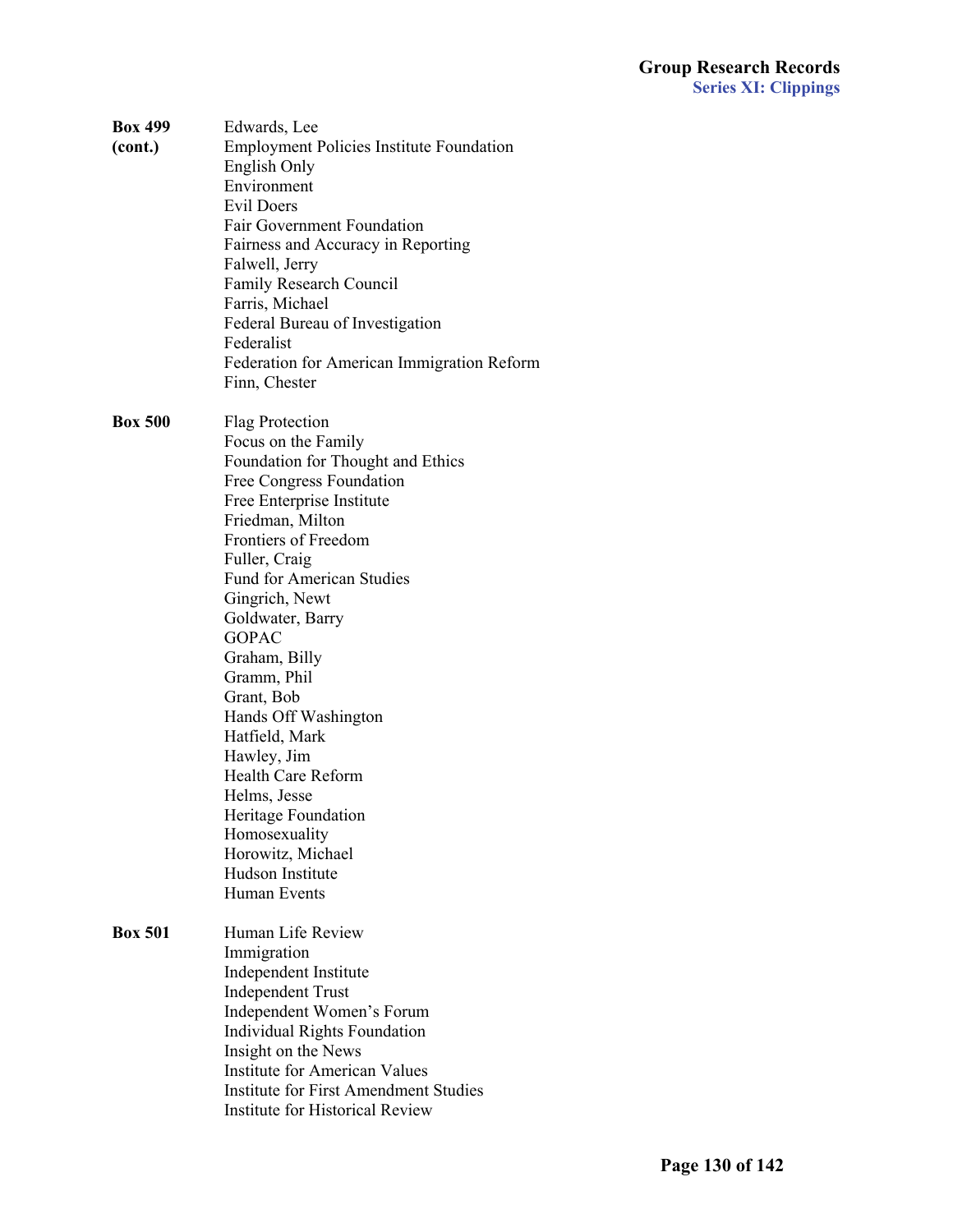| <b>Box 501</b> | Institute for Justice                        |
|----------------|----------------------------------------------|
| (cont.)        | Institute of World Politics                  |
|                | <b>Intercollegiate Review</b>                |
|                | <b>Interfaith Alliance</b>                   |
|                | <b>International Churches of Christ</b>      |
|                | <b>International Freedom Foundation</b>      |
|                | Irvine, Reed                                 |
|                | Jefferson Ale Club                           |
|                | Jeffrey, Christina                           |
|                | Jewish Defense League                        |
|                | Jews for Jesus                               |
|                | Jipping, Thomas                              |
|                | John Birch Society                           |
|                | John Randolph Club                           |
|                | Judicial Watch                               |
|                | Keller Center                                |
|                | Kemp, Jack                                   |
|                | Kirkpatrick, Evron                           |
|                | Knights of Columbus                          |
|                | Koch Industries                              |
|                | Kruse, Charles                               |
|                | Ku Klux Klan                                 |
|                | <b>Landmark Legal Foundation</b>             |
|                | LaRouche, Lyndon                             |
|                | Leadership Institute                         |
|                | Libertarians                                 |
|                | <b>Lilly Endowment</b>                       |
|                | Limbaugh, Rush                               |
|                | Lind, Michael                                |
|                | Lipsett, Don                                 |
|                | Lott, Trent                                  |
|                | Lucier, James                                |
|                | Lungren, Daniel                              |
|                | Luntz, Frank                                 |
|                | McCune, Wesley notes                         |
|                | MacDonald, Heather                           |
|                |                                              |
| <b>Box 502</b> | <b>Mallard Fillmore</b>                      |
|                | Manion, Chris                                |
|                | <b>Masons</b>                                |
|                | Media Monitor                                |
|                | Media Research Center                        |
|                | Militias                                     |
|                | Milliken, Roger                              |
|                | Mormon                                       |
|                | Nance, James W.                              |
|                | Nation of Islam                              |
|                | <b>National Association of Manufacturers</b> |
|                | <b>National Baptists</b>                     |

**National Center for America's Founding Documents** 

**National Coalition Against Censorship**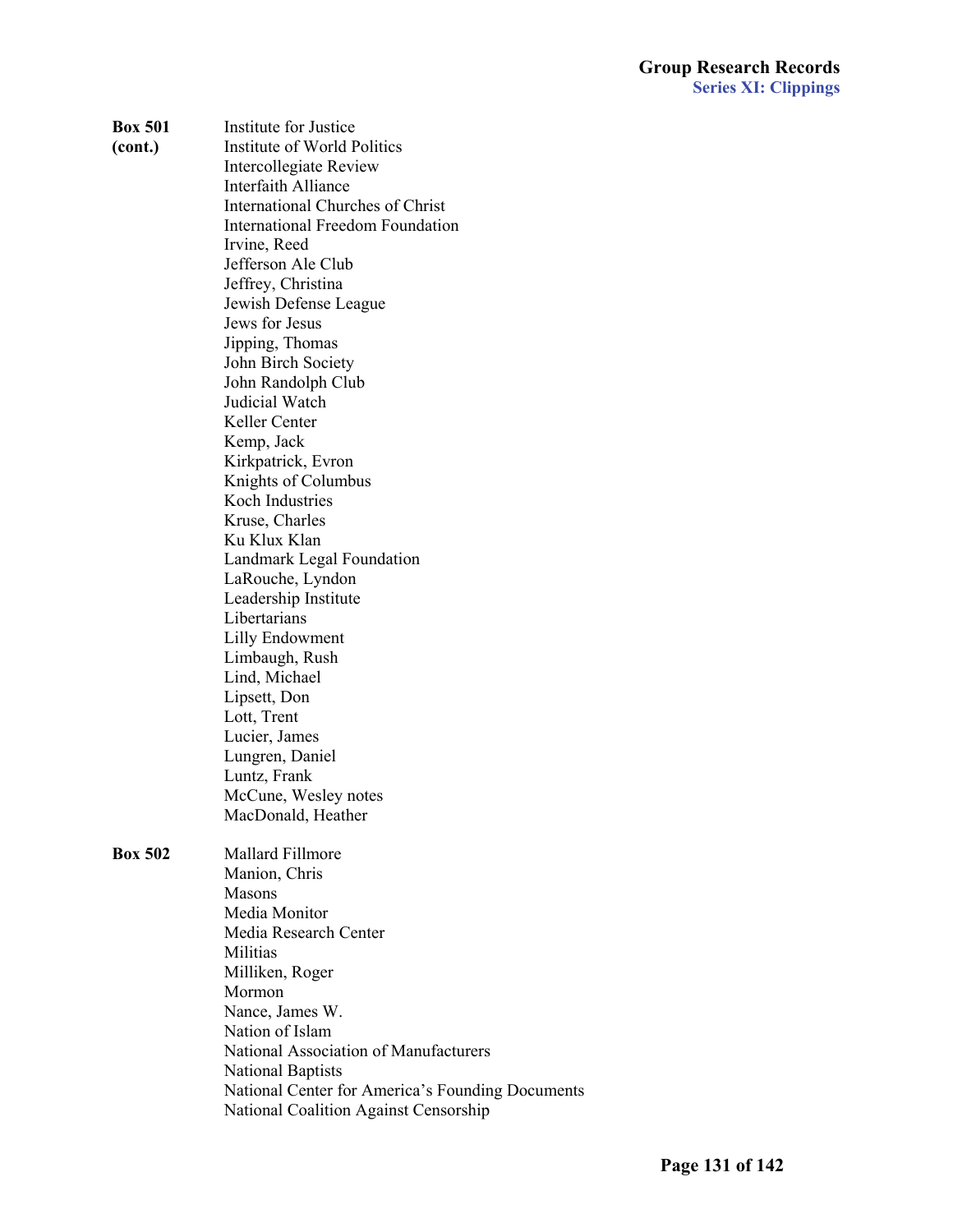- **Box 502** National Committee on American Foreign Policy
- 

**(cont.)**National Committee to Preserve Social Security and Medicaid **National Democratic Institute** National Empowerment Television **National Endowment for Democracy** National Federation of Independent Businesses **National Organizers' Alliance** National Republican Congressional Committee National Review National Rifle Association National Right to Life National Right to Work National Taxpayers Union **National Wilderness Institute** Negative advertising Neo-conservatism **NET Political News Talk Network** Neuhaus, Richard John New American New Citizenship Project

**Box 503** Nicolaides, Philip 1996 Presidential Campaign **Nixon Center for Peace and Freedom** Nixon, Richard North, Oliver O'Beirne, Kate Walsh Oklahoma City bombing People for the American Way Perot, Ross Political Dynamite Powell, Colin Prayer for the President Prayer in schools Prisoners of War/Missing in Action **Private Sector Council** Proctor and Gamble Progress and Freedom Foundation Promise Keepers Project Relief Project 21 Public Broadcasting Public Eye Racism Radio America Reagan, Ronald Reason Reed, Ralph Religious liberty law firms Religious right Republican Part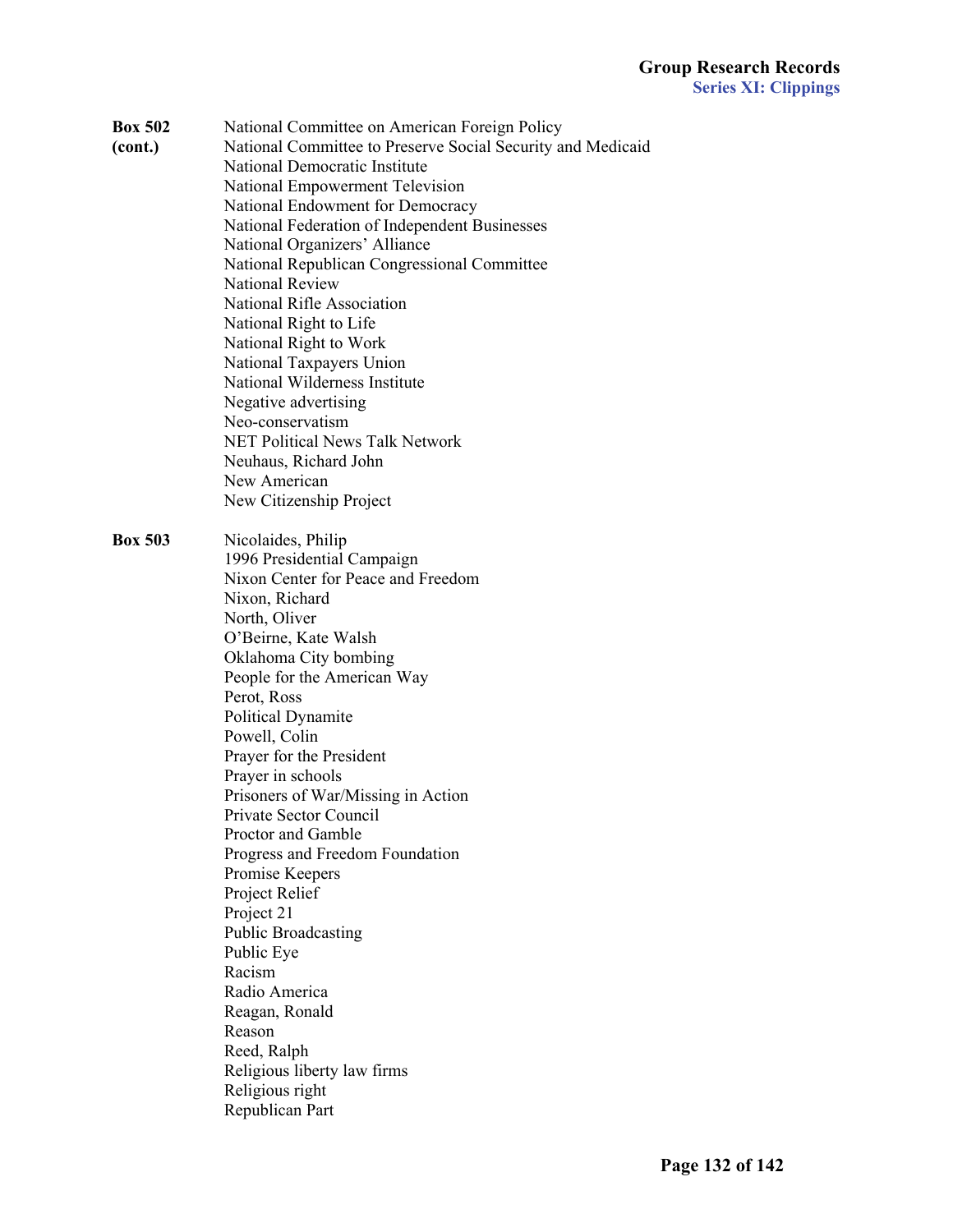| <b>Box 503</b><br>(cont.) | Revell, Oliver<br>Roberts, Oral<br>Robertson, Pat<br>Rockwell, Llewellyn<br>Rodney King trial<br>Rollins, Ed<br>Ross, Betsy<br>Rothbard, Murray<br>Scaife, Richard Mellon<br>Schlafly, Phyllis                                                                                                                                                                                                                                                                                       |  |
|---------------------------|--------------------------------------------------------------------------------------------------------------------------------------------------------------------------------------------------------------------------------------------------------------------------------------------------------------------------------------------------------------------------------------------------------------------------------------------------------------------------------------|--|
| <b>Box 504</b>            | Schroder's List<br>Scientology<br><b>Second Amendment Foundation</b><br><b>Seniors Coalition</b><br>Shaw, Peter<br>Shield<br><b>Sixty Plus Association</b><br>Southern Baptists<br>Sowell, Thomas<br>Spotlight<br>Standard<br>Starr, Ken<br>Stern, Howard<br>Stockman, Steven<br>Strauss, Leo<br>Strategic Investment<br><b>Tax Free Foundations</b><br>Term limits<br>Third Millennium<br>Thomas, Cal<br>Thomas, Clarence                                                           |  |
| <b>Box 505</b>            | Thomas, Clarence<br>Thursday Group<br><b>Toward Tradition</b><br><b>Traditional Values Coalition</b><br>Turner, Ted<br>United House of Prayer<br><b>United Seniors Association</b><br>United States Business and Industrial Council<br>US English<br>United States Justice Foundation<br><b>US Taxpayers Party</b><br>United We Stand America<br>Vita: American Collegians for Life<br>Voice of Reason<br>Waco<br>Wall Street Underground<br>Wanderer<br>Washington Legal Foundation |  |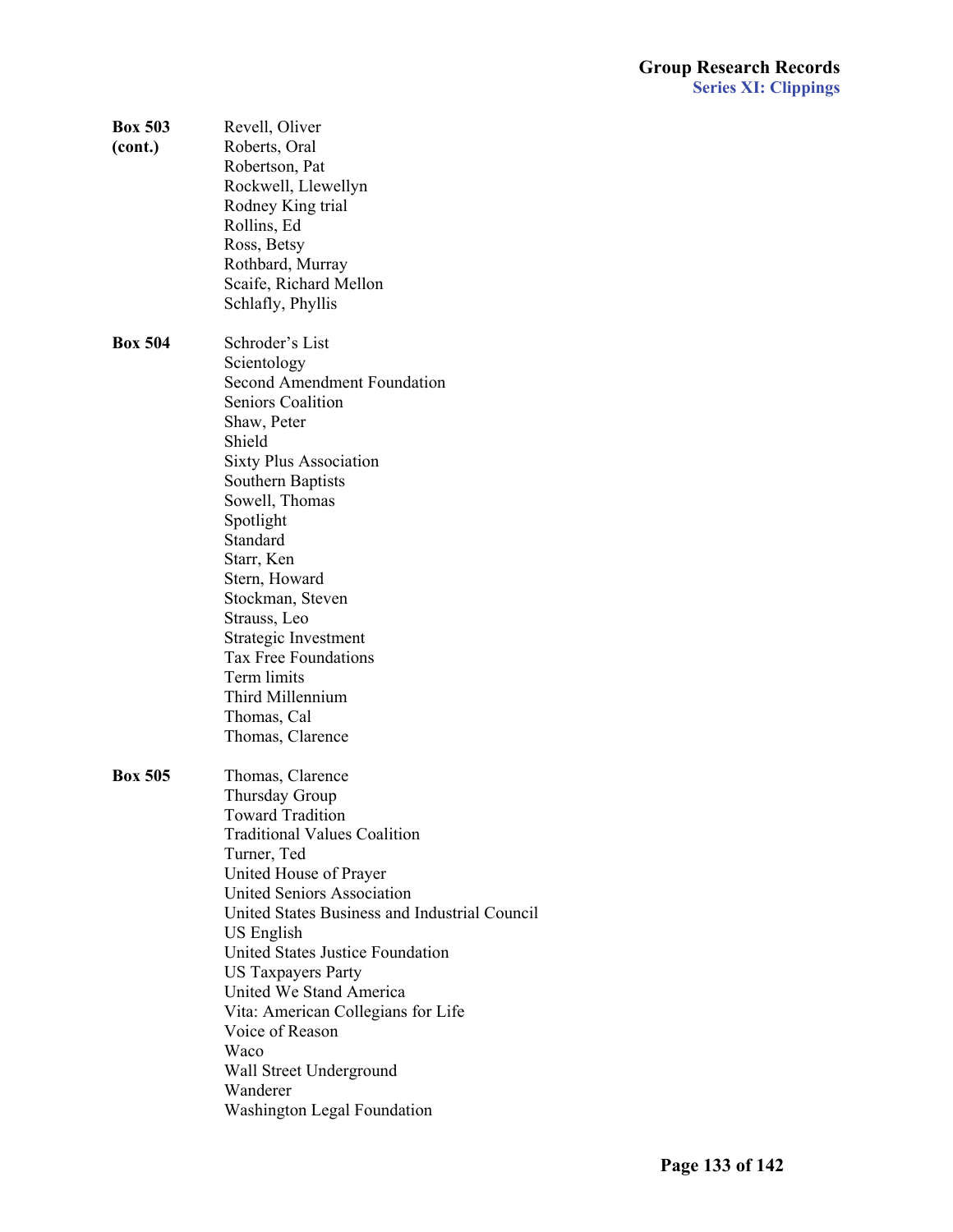### **Group Research Records Series XI: Clippings**

| <b>Box 505</b> | Watt, James                |
|----------------|----------------------------|
| (cont.)        | Watts, J. C.               |
|                | Welfare reform             |
|                | Western Journalism Center  |
|                | Western States Coalition   |
|                | White supremacists         |
|                | Whitewater News            |
|                | Williams, Armstrong        |
|                | Williams Walter            |
|                | Woodstock Conference       |
|                | Young America's Foundation |
|                | Zimbalist, Efren           |
|                | Unidentified               |
|                |                            |

**Box 506** Unidentified Clippings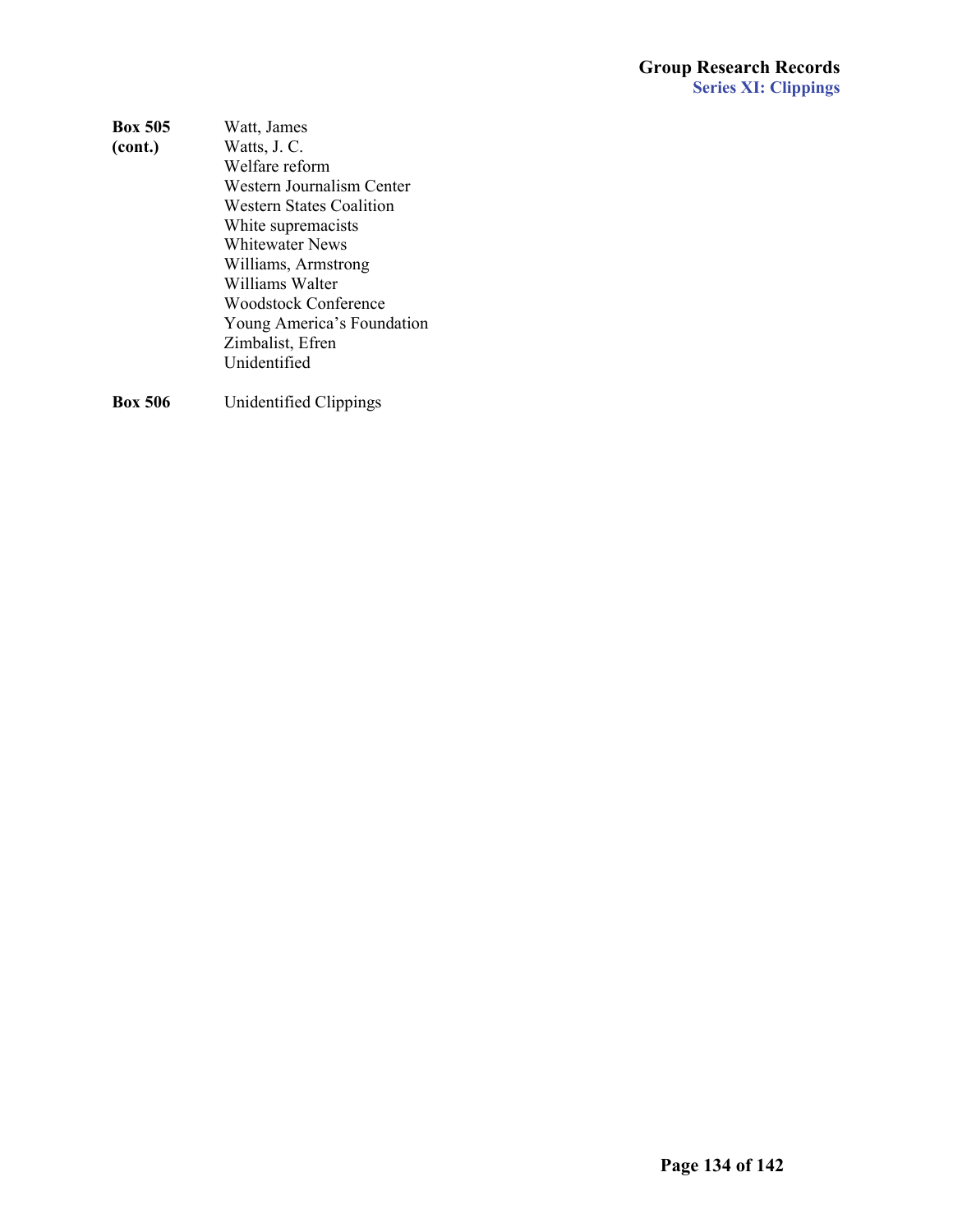#### **[SERIES XII: BUMPER STICKERS](#page-2-0)**

**Box 506** A Bureaucrat in Time Makes Nine  $A$  is  $A$ America: Love it or Leave It Apathy is Terrorizing Appease in Our Time Be a Povert. It's What's Happening Baby! Better Brinksmanship than Chickenship Bomb the Ban **Brown for President** Buy Back the Federal Reserve Cheer Up! They're Still 90 Miles Away China Has Gun Control (Gun Owners of America) Conserve Natural Resources like Gold and Water Disarmament=Surrender Does Politics Pay? Ask LBJ Down with Defense Like It Gets in the Way of Surrender **Eschew Obfuscation** Eve Fight Back: Enroll and Vote Conservative Fight Crime Shoot Back (Gun Owners of America) Freedom Wasn't Won With Registered Guns Get Government Out of the Red/ Get the Red Out of the Government Get US out of the United Nations (John Birch Society) Get US out of UN/ Get UN out of US Go to College Learn to Riot Great Society Fake--Hokum--Parity Great Society: A New Leech on Life Great Society: Abominable Snow--Job **Great Society: Serf Yourself** Guns Don't Kill People and People Kill People Happiness…is a warm splinter group Honor It Defend It I Didn't Raise Money to be Taxes I Don't Believe the Liberal Media I Don't Believe the Post I Love Animals, They re Delicious I'm Fighting Poverty. I Work for a Living I'm Not Fond'a Hanoi Jane I'm One of the 27 Million and Proud of It **Indifference Breeds Fascism** Jack Kemp President 1988 Kids Need to Pray (Old Time Gospel Hour) Let Freedom Ring Let's Phase Out Foreign Aid Let's Phase Out McNamara Misgovern with McGovern New Monroe Doctrine: Welcome, Comrades Once Upon a Time There Was a Constitution Participate in the Welfare State: Go Poverty--Stricken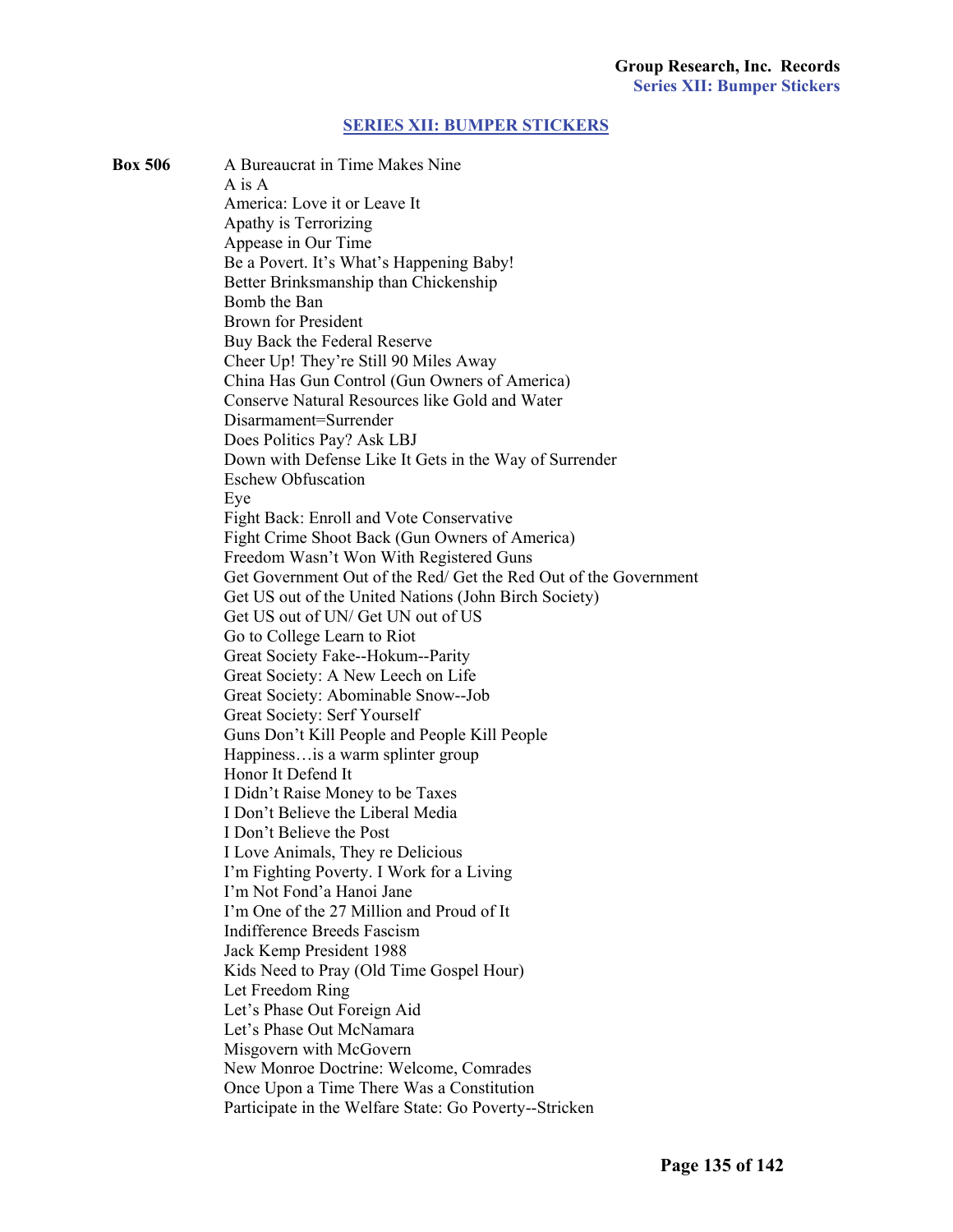**Box 506** Perot for President **(cont.)**Poland Has Gun Control (Gun Owners of America) Read State Department Document 72 77 Register Communists Not Guns **Register Your Dog Every Vote Counts** Repeal the Income Tax Repeal the Income Tax! Support the Liberty Amendment (National Committee for Economic Freedom) Robertson '88 Santa Is Dead Long Live Lyndon Claus SDI Could Ruin a Nuclear Bomb's Whole Day Share the Wealth, Equalize the Poverty Smile, You re in Wallace Country Support Your Local Police and Keep them Independent (John Birch Society) Support Your Local Police: Their Troubles are Yours (John Birch Society) Support Your Local Pseudo Intellectual. Give an Hour of Your Time! He Will. The UN is Stealing Your Birthright Those Missiles are Still in Cuba Trust the People! Wallace for President Trust the Soviets? Ask the Afghans (Committee for a Free Afghanistan) Uncle Sam—Please! I'd Rather Do It Myself Vote American! John Schmitz for President Wallace Wallace for President You Can't Fool Mother Nature. Stop ERA. Youth Against McGovern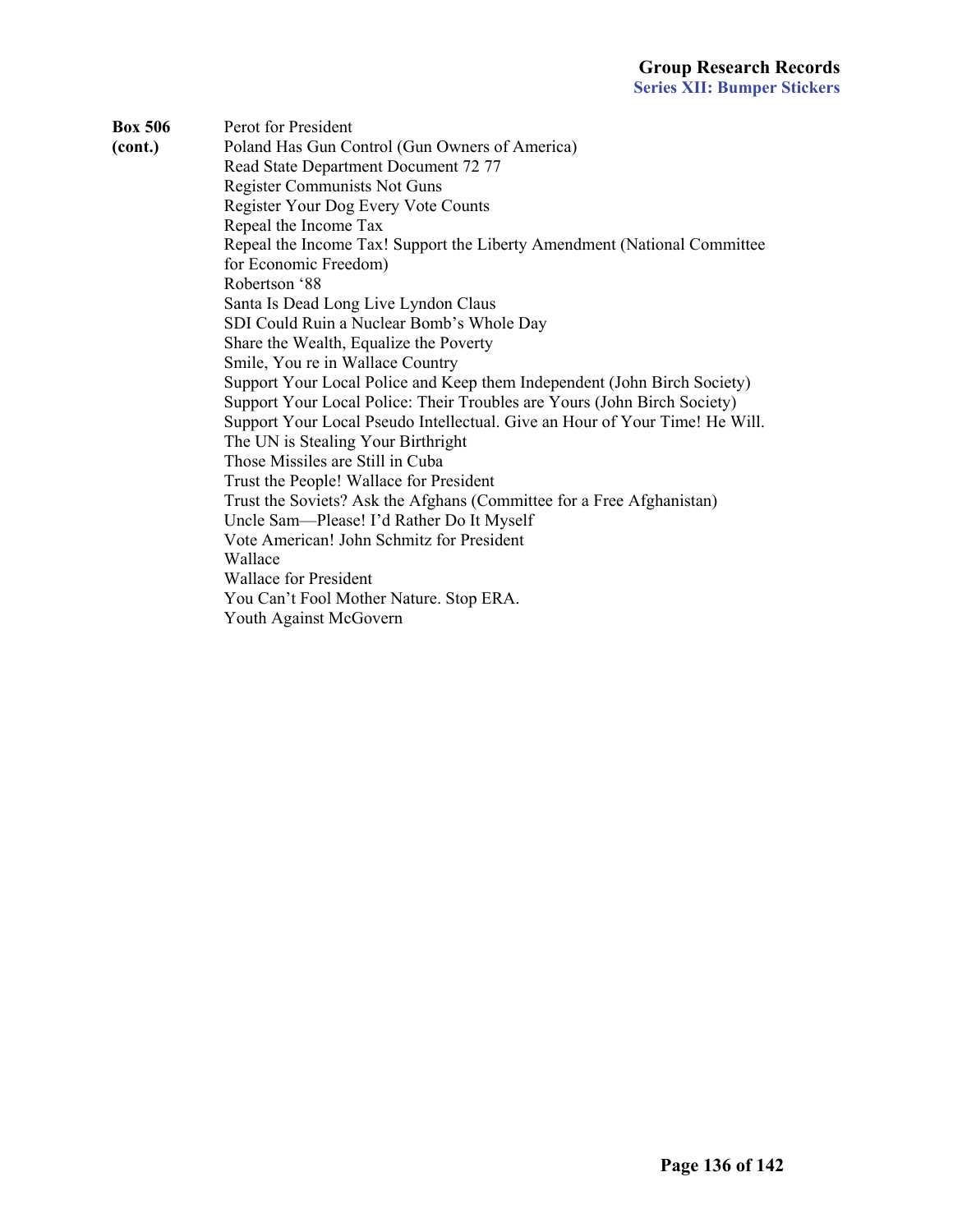# **[SERIES XIII: AUDIOVISUAL](#page-2-0)**

| Subseries XIII.1: Phonograph Records (13 inch, 33 1/3 RPM) |  |  |
|------------------------------------------------------------|--|--|
|                                                            |  |  |

| <b>Box 433</b>                      | Record (33.3 rpm), Chicago, IL, undated                                                                                                                                                                                                                                                                                                                                                                                                                                                                                                                                                                                                                                                        |
|-------------------------------------|------------------------------------------------------------------------------------------------------------------------------------------------------------------------------------------------------------------------------------------------------------------------------------------------------------------------------------------------------------------------------------------------------------------------------------------------------------------------------------------------------------------------------------------------------------------------------------------------------------------------------------------------------------------------------------------------|
| <b>Box 507</b> [On Site]            | America United<br>Illuminati C.F.R. Myron Fagan, Vol. 1--3, Cinema Educational Guild 1967<br>Butterworth, Wally<br>Goodbye Silver! Hail the New \$1.00 Bills (World Bankers' Rubber Checks)                                                                                                                                                                                                                                                                                                                                                                                                                                                                                                    |
| <b>Box 507</b>                      | <b>Public Affairs Institute</b><br>Spotlight: 1. Rockefeller and 2. Pleasantville, 3. Minutemen 16 Sept. 1964                                                                                                                                                                                                                                                                                                                                                                                                                                                                                                                                                                                  |
| <b>Box 507</b><br><b>Folk Music</b> | Christian Crusade Recordings/Christian Faith Recordings/Billy James Hargis<br>Billy James Hargis Communist AmericaMust it Be?<br>Billy James Hargis Disarmament and the Phoenix Papers 12 Oct. 1966<br>David Noebel The Marxist Minstrels: The Communist Subversion of American<br>Billy James Hargis The President's Assassin Speaks<br>Songs and Sayings of Billy James Hargis<br>Spotlight: 1. Violence, 2. Welch on Welch, and 3. News & Government<br>22 Sept. 1964<br>Spotlight: 1. Religious Hokum and 2. Interlocking Directorate 28 Sept. 1964<br>Spotlight: 9. Who's the Target, 10. America's Future, 11. Courtneys, 12.<br>Midlothian Violence, and 13. Manion Forum 30 Sept. 1964 |
|                                     | <b>Publius &amp; Associates</b>                                                                                                                                                                                                                                                                                                                                                                                                                                                                                                                                                                                                                                                                |
| <b>Box 507</b>                      | Assassination 1967<br>To Protect and To Serve 1967                                                                                                                                                                                                                                                                                                                                                                                                                                                                                                                                                                                                                                             |
|                                     | <b>Subseries XIII.2: Phonograph Records (13 inch, 33 1/3 RPM)</b>                                                                                                                                                                                                                                                                                                                                                                                                                                                                                                                                                                                                                              |
| Box 508 On Site                     | Skousen, W. CleonBuilding Balanced Children 1961<br>Stone, Willis E.Hayfoot, Strawfoot<br>Storer Broadcasting Company Fortify Our Freedom featuring J. Edgar Hoover<br>1965<br>United Church of Christ Extremism 1967                                                                                                                                                                                                                                                                                                                                                                                                                                                                          |
|                                     | <b>Subseries XIII.3: Phonograph Records (6 inch, 33 1/3 RPM)</b>                                                                                                                                                                                                                                                                                                                                                                                                                                                                                                                                                                                                                               |
| <b>Box 509</b>                      | Dean, RoscoeBallad to George C. Wallace 1972                                                                                                                                                                                                                                                                                                                                                                                                                                                                                                                                                                                                                                                   |
|                                     | <b>John Birch Society Recordings</b><br>Monthly Oral Message by Robert Welch (#5) Dec. 1967<br>Monthly Oral Message by Robert Welch (#6) Jan. 1968<br>Monthly Oral Message by Robert Welch (#12) Nov. 1968<br>Monthly Oral Message by Robert Welch (#13) Jan. 1969                                                                                                                                                                                                                                                                                                                                                                                                                             |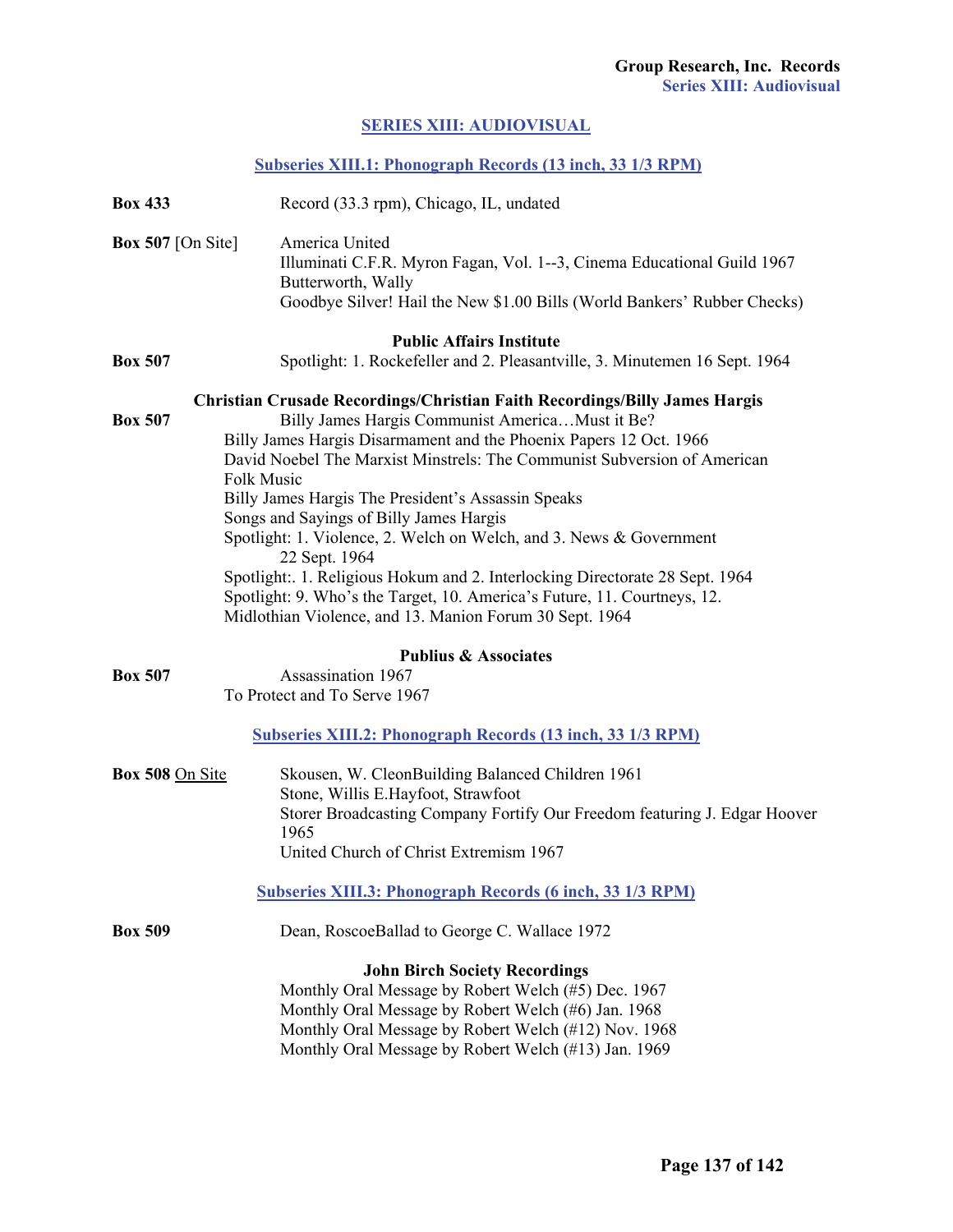#### **[Subseries XIII.4: Audio Reels \(5 inch\)](#page-2-0)**

**Box 509** AFL--CIO (Ohio) Spotlight on Extremism Anarchy U.S.A. (2) Anderson, Tom Bible Institute of the Air (Burpo) Buckley/Wallace Tape 1 Buckley/Wallace Sides  $2&3$ Carter, Richard Christian Crusade **Billy James Hargis 18 May 1967 Billy James Hargis 21 Sept. 1967** Cotton, Richard Attack on IAD 11 Jan. 1967 (2) Church League of America Major Bundy Attack on IAD Father Fenton Tapes 1&4 Father Fenton Tapes 2&3 Holmes, Lola Belle, Fort Wayne, Ind., June 1967 John Birch Society *McIntire, Carl 27 Nov.* National Strategy Information Center Publius & Associates--To Protect and To Serve, 1967 Pyne, Joe Jalie Boonn Pyne, Joe Dr. Anthony Burscaren. Am. Sec. Council--Y. A. F. Pyne, Joe Alan Stang & Mr. Teharina 26 Oct. 1967 Russelot on Lomax Show Welch, Robert Idaho Press Conference and Speech 14--15 April 1967 (2) Welch, Robert Idaho Press Conference and Speech on Vietnam Part 2 While Brave Men Die Soundtrack Unidentified (4)

### **[Subseries XIII.5: Audio Reels \(large\)](#page-2-0)**

| <b>Box 510</b> | Capell, Frank                                                                |  |
|----------------|------------------------------------------------------------------------------|--|
|                | Cardinal Mindszenty Foundation 3rd Leadership Conference, March 1965         |  |
|                | Christian Crusade for God and Country Convention Address by Tom Anderson     |  |
|                | 1961                                                                         |  |
|                | Christian Crusade for God and Country Convention Address by Robert Welch (2) |  |
|                | 1961                                                                         |  |
|                | Cross                                                                        |  |
|                | Barry Farber Show 673 Tom Davis Part 1                                       |  |
|                | Barry Farber Show 674 Tom Davis Part 2                                       |  |
|                | Group Investigation Associates                                               |  |
|                | Interview with Three Minutemen Who Raided the Pacifist Camp 24 Nov. 1968     |  |
|                | <b>John Birch Society</b>                                                    |  |
| <b>Box 510</b> | Thirteenth Anniversary Dinner 3 Dec. 1971                                    |  |
|                | Filmstrip: The Great Pretense: How to Finance Communism                      |  |
|                | While Ostensibly Opposing It                                                 |  |
|                | Filmstrip: Subsidized Revolution: The War on Poverty                         |  |

I.A.D. Annual Meeting, NYC 13 May 1968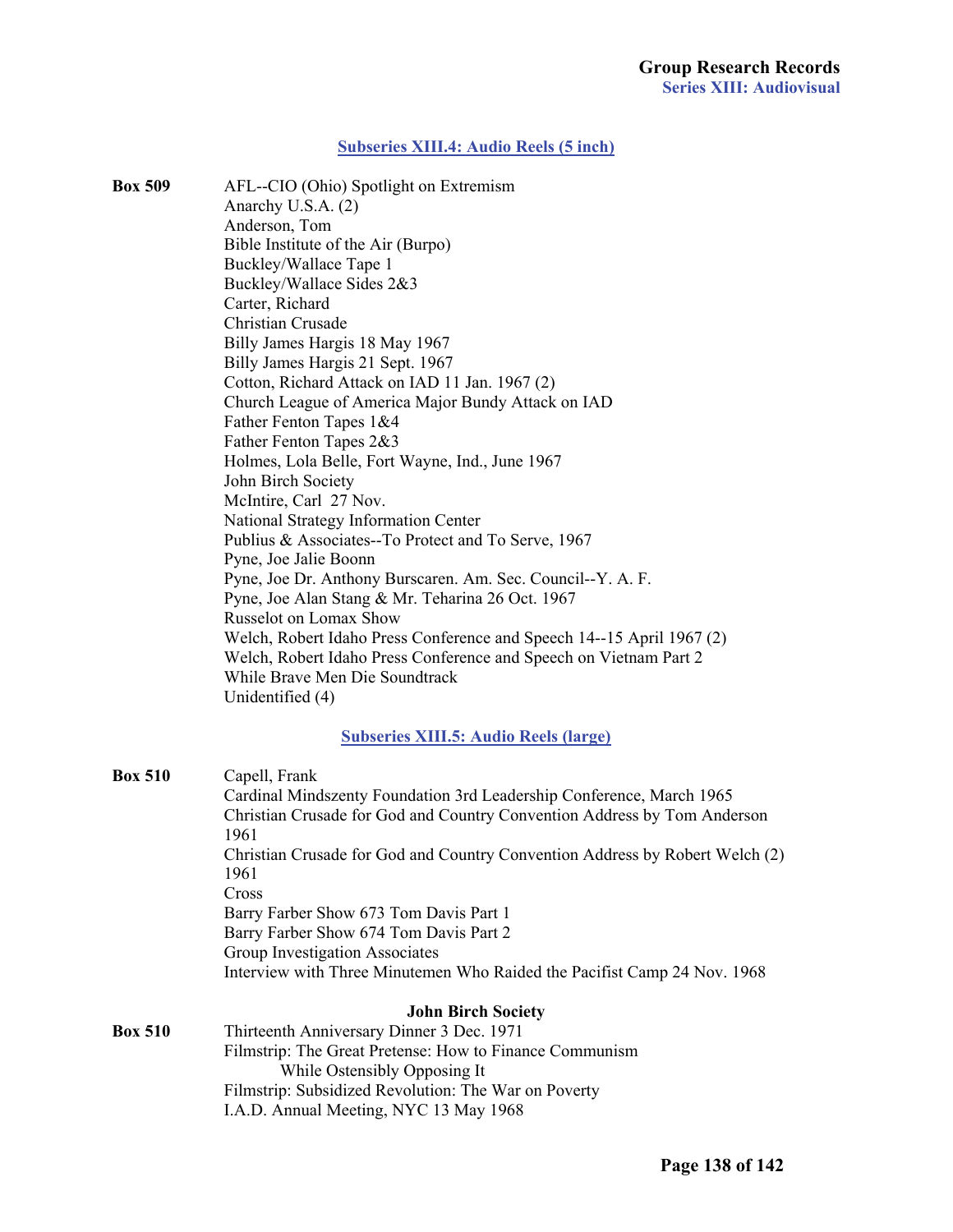|                | <b>Audiovisual Information: Manuscripts</b><br>. D. 1                                                              |
|----------------|--------------------------------------------------------------------------------------------------------------------|
|                | <b>Subseries XIII.6: Manuscript Files on Audiovisual Material</b>                                                  |
|                | Unidentified (8)                                                                                                   |
|                | Wyze, Cotton; Wyze, Hargis 20-23 Feb & 2425 Feb.                                                                   |
|                | Welch, Robert Welch<br>Welch, Robert If You Want It Straight                                                       |
|                | Wallace, Gov. George, National Press Club, 6 Dec. 1971                                                             |
|                | U.S.I.A./V.O.A                                                                                                     |
|                | Stang                                                                                                              |
|                | Dan Smoot                                                                                                          |
|                | Only the Strong                                                                                                    |
|                | #13 Dr. Bob Jones, Tom Anderson 1973<br>Dr. Revilo Oliver 28 Aug. 1964                                             |
|                | #10 A.B.J. Hammett, Hon. John G. Schmitz 1973                                                                      |
|                | #7 Lt. Gov. Lester Maddox, Frank Garlock 1973                                                                      |
|                | Colonel Curtis B. Dall, 1968                                                                                       |
|                | #6 Dr. Medford Evans, General Edwin A. Walker and Billy James Hargis,                                              |
|                | Thomas J. Anderson John Brown William J. Grede, 1967                                                               |
|                | #10: Mrs. Rose Martin, Gina O Brien Manion and Dean Clarence Manion,                                               |
| <b>Box 511</b> | 6 Songs by Vera Vanderlaan, Laurence C. Baldauf, Jr. Reed Beson, and Billy<br>James Hargis, Robert D. Dilley, 1967 |
|                | <b>New England Rally for God, Family, and Country</b>                                                              |
|                |                                                                                                                    |
|                | Frank N. Trager "Vietnam-Who's Winning?"<br>Leonid V. Vladimirov "Why I Chose to Defect to the West"               |
|                | Nquyen Van Tho. "A Vietnam Look at the Vietnam War"                                                                |
|                | Bonaro Wilkinson Overstreet "Communism in a Changing World"                                                        |
|                | William C. Mott "America's Youth and Our Free Society"                                                             |
|                | Sven Kraemer "Southeast Asia and the U.S."                                                                         |
|                | Lyman B. Kirkpatrick, Jr. "Soviet Espionage in the 70s"                                                            |
|                | Roy Godson "Youth Today: The Questioning Americans"<br>Harold K. Johnson "A Citizen--Soldier Speaks Out"           |
| <b>Box 510</b> | Frank R. Barnett "National Priorities and National Defense"                                                        |
|                | <b>National Strategy Information Center</b>                                                                        |
|                |                                                                                                                    |
|                | McIntire, CarlMcIntire Takeover: ACCC 28 Oct. 1970<br>Miller 2 Aug.                                                |
|                | McIntire, CarlMcIntire/Manion 20--23 Dec.                                                                          |
|                | McIntire, CarlMcIntire 26 Oct.                                                                                     |
|                | McIntire, CarlMcIntire/Harvey 18 Aug.                                                                              |
|                | McIntire, CarlMcIntire 11 Aug.                                                                                     |
|                | McIntire, CarlMcIntire/Manion Jan. 7--9                                                                            |
|                | McIntire, CarlMcIntire/Williams                                                                                    |
|                | Life Line 28 Oct.                                                                                                  |

**Box 511** Dr. Peter Beter Monthly Audio Letter 19 July 1976, 26 Oct. 1976 John Birch Society  *Subsidized Revolution: The War on Poverty*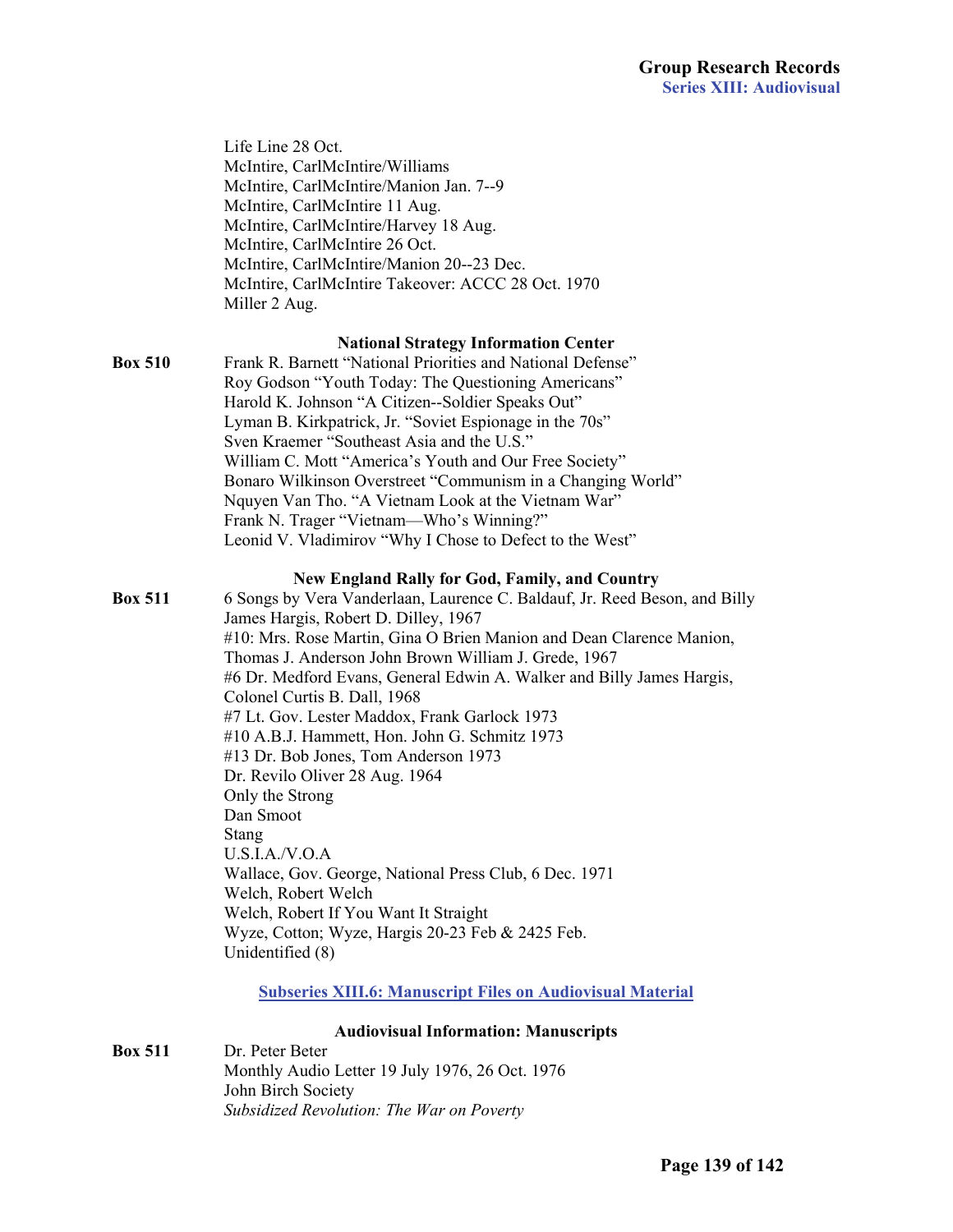Long, Hamilton A. Permit Communist--Conspirators to Be Teachers?

#### **Spotlight**

**Box 511** Station List 16 Oct. 1964

#### **Text of Spotlights**

**Box 511** #1 Rockefeller #2 Minutemen #3 Pleasantville #4 Violence #5 Welch on Welch #6 News and Comment #7 Religious Hokum #8 Interlocking #9 Who's the Target #10 America's Future #11 Courtneys #12 Midlothian Violence #13 Manion Forum #14 Hazel Brannon Smith #15 YAF #16 Mitchell # 17 You've Got to be Taught #18 Finances

#### **[Subseries XIII.7: Cassette Tapes](#page-2-0)**

**Box 512** Pastor Sheldon Emry *"*America's Promise: Warning of Judgment to Washington D.C." Pastor Sheldon Emry "America Needs a Christian Government!" Beter, Dr. Peter. Dr. Peter Beter's Monthly Audio Letter, Nov. 1976 #18 Citizens United for America Foundation. The Inside Look, Dec. 1980 Citizens United for America Foundation. The Inside Look, Jan. 1981 Dinsmore, Herman. KJOY "Hotline" 8 Feb. 1970 Falwell, Jerry Side 1: 23 Nov. 1980; 7 April 1981; 19 April 1981; 17 May 1981; 12 July 1981; 29 May 1981 Falwell, Jerry Side 2: 29 March 1981; 28 Dec. 1980; 2 Aug. 1981; 11 Oct. 1981 Gimpner, Rev. John "Wash. For Jesus", National Press Club 4/23 John Birch Society. Annual Council Dinner [Nicholas Bovey, Robert Welch 9 June 1973 John Birch Society. Annual Council Dinner [Jack McManus, William McIlhaney, 9 June 1973] James Cox, [B.B.C.]. Feature on Lyndon Larouche Lewis, J.C. The Trilateral Commission Radio America, 3 June 1985 Cuomo, Joe "Ronald Reagan and the Prophecy of Armageddon", WBAI 1985 Roberts, Col. Arch E. "Land Control Laws: Do They Cancel Your Private Property Rights?"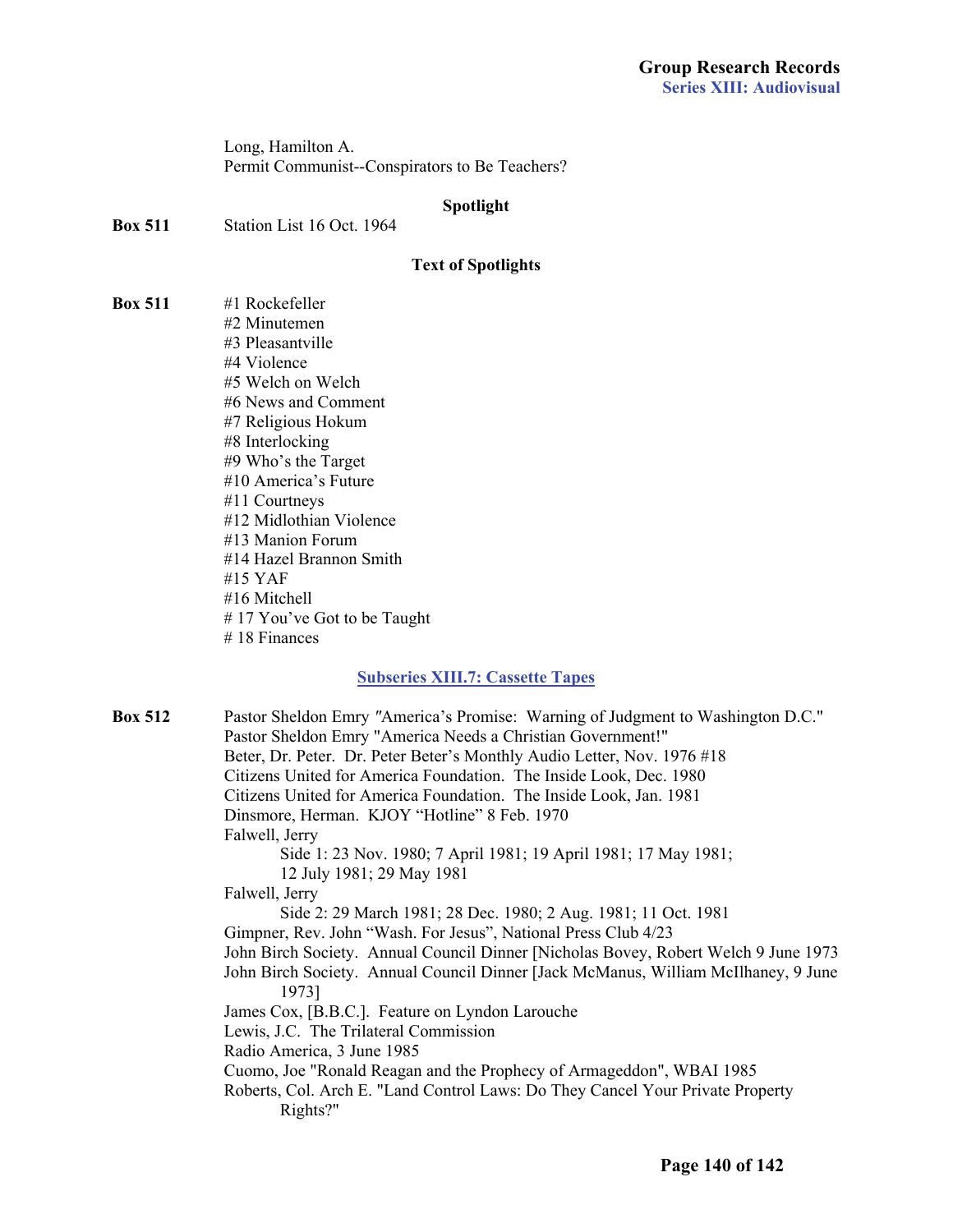|                | Town Talk, 11 & 25 Feb. 1974<br>Welch, Robert "What Is Communism", Gary Allen Communications<br>Welles, Orson "In the Beginning"                                                                                                                                    |
|----------------|---------------------------------------------------------------------------------------------------------------------------------------------------------------------------------------------------------------------------------------------------------------------|
|                | <b>Subseries XIII.8: Film Strips</b>                                                                                                                                                                                                                                |
| <b>Box 512</b> | The Great Pretense: How to Finance Communism While Ostensibly Opposing It,<br>John Birch Society<br>Subsidized Revolution: The War on Poverty, John Birch Society<br>Assassination, Publius & Associates 1967<br>To Protect and To Serve, Publius & Associates 1967 |
|                | <b>Subseries XIII.9: VHS</b>                                                                                                                                                                                                                                        |
| <b>Box 512</b> | Falwell/Liberty University<br>Ollie North: An American Hero. Ollie North's "Liberty Address", 1988<br>People for the American Way-Six 60 Second Spots                                                                                                               |
|                | <b>Subseries XIII.10: L--500 VHS</b>                                                                                                                                                                                                                                |
| <b>Box 512</b> | People for the American Way-Six 60 Second Spots                                                                                                                                                                                                                     |